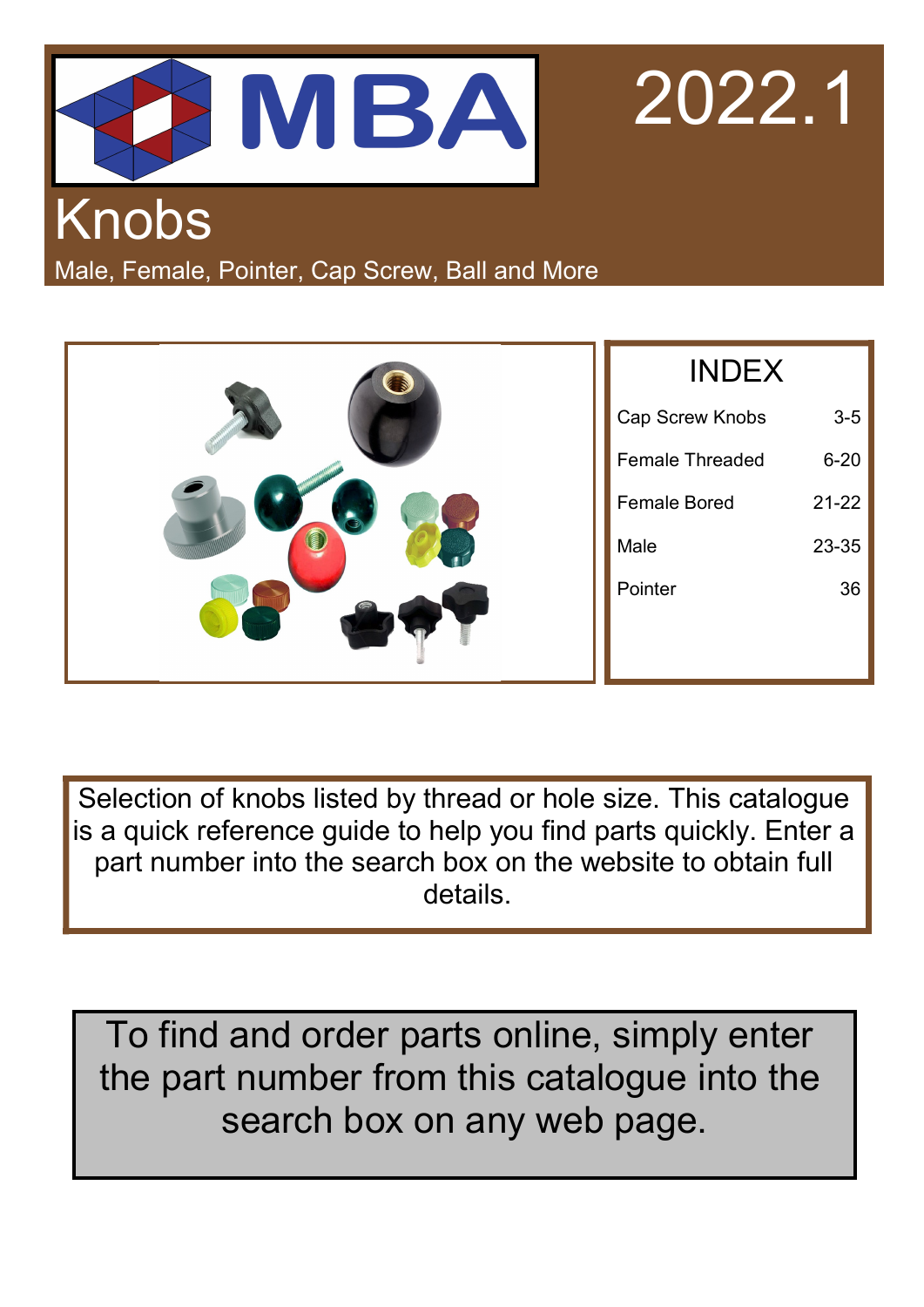### Wing Knobs



Cap Screw Knobs (Fit over standard cap screw head)





Star Knobs Ball Knobs

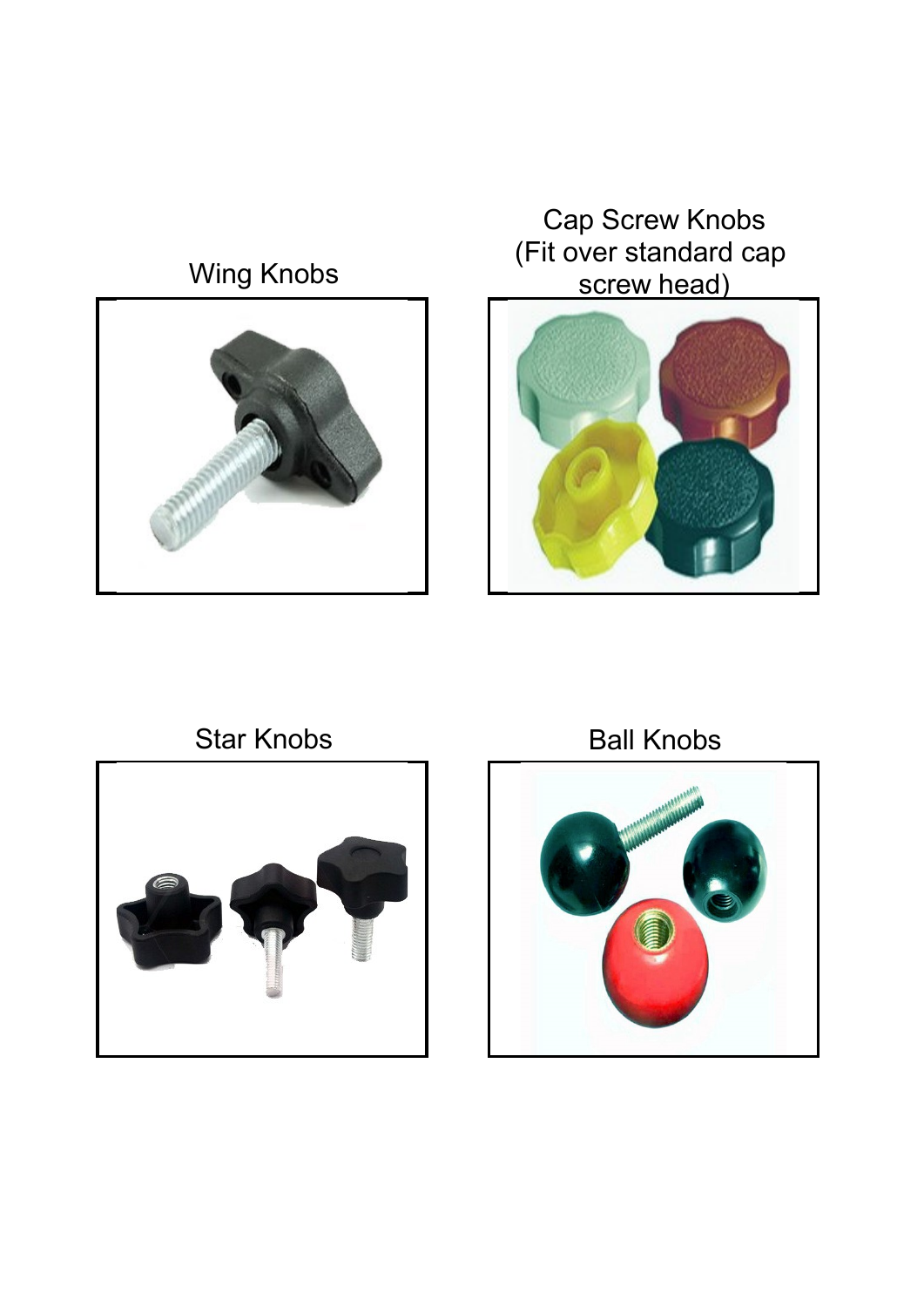|                                                            |                           |              | <b>Cap Screw Knobs</b>                                               |                 |                                            |
|------------------------------------------------------------|---------------------------|--------------|----------------------------------------------------------------------|-----------------|--------------------------------------------|
| Head Diameter (A)                                          | Thickness (B)             | Colour       | Style                                                                | <b>Material</b> | <b>Part Number</b>                         |
| $mm$ (in.)                                                 | $mm$ (in.)                |              |                                                                      |                 |                                            |
|                                                            |                           |              | Suits Cap Screw (not included) 4-40, 4-56 (2.85mm) - Use Own Screw   |                 |                                            |
| 7.94(0.31")                                                | 4.4                       | <b>Black</b> | Knurled Thumb Knob                                                   | Plastic         | ** KM029-008-KNU-B                         |
| 7.94(0.31")                                                | 4.4                       | Grey         | <b>Knurled Thumb Knob</b>                                            | Plastic         | * KM029-008-KNU-G                          |
| 7.94(0.31")                                                | 4.4                       | Red          | Knurled Thumb Knob                                                   | Plastic         | ** KM029-008-KNU-R                         |
| 7.94(0.31")                                                | 4.4                       | Yellow       | Knurled Thumb Knob                                                   | Plastic         | * KM029-008-KNU-Y                          |
| Suits Cap Screw (not included) M3 (3.00mm) - Use Own Screw |                           |              |                                                                      |                 |                                            |
| 9.60(0.38")                                                | 4.4                       | Yellow       | <b>Knurled Thumb Knob</b>                                            | Plastic         | * KM030M-010-KNU-Y                         |
| 9.60(0.38")                                                | 4.4                       | Black        | Knurled Thumb Knob                                                   | Plastic         | ** KM030M-010-KNU-B                        |
| 9.60(0.38")                                                | 4.4                       | Red          | Knurled Thumb Knob                                                   | Plastic         | ** KM030M-010-KNU-R                        |
| 9.60(0.38")                                                | 4.4                       | Grey         | <b>Knurled Thumb Knob</b>                                            | Plastic         | * KM030M-010-KNU-G                         |
| 38.10 (1.50")                                              | 11.9                      | Red          | <b>Rosette Thumb Knob</b>                                            | Plastic         | * KM095-038-ROS-R                          |
| 38.10 (1.50")                                              | 11.9                      | Yellow       | <b>Rosette Thumb Knob</b>                                            | Plastic         | * KM095-038-ROS-Y                          |
| 38.10 (1.50")                                              | 11.9                      | Grey         | <b>Rosette Thumb Knob</b>                                            | Plastic         | * KM095-038-ROS-G                          |
| 38.10 (1.50")                                              | 11.9                      | <b>Black</b> | Rosette Thumb Knob                                                   | Plastic         | ** KM095-038-ROS-B                         |
| 44.45 (1.75")                                              | 11.9                      | Red          | Tee Thumb Knob                                                       | Plastic         | * KM095-044-TEE-R                          |
| 44.45 (1.75")                                              | 11.9                      | <b>Black</b> | Tee Thumb Knob                                                       | Plastic         | ** KM095-044-TEE-B                         |
| 44.45 (1.75")                                              | 11.9                      | Grey         | Tee Thumb Knob                                                       | Plastic         | * KM095-044-TEE-G                          |
| 44.45 (1.75")                                              | 11.9                      | Yellow       | Tee Thumb Knob                                                       | Plastic         | * KM095-044-TEE-Y                          |
|                                                            |                           |              | Suits Cap Screw (not included) 6-32, 6-40 (3.50mm) - Use Own Screw   |                 |                                            |
| 9.53(0.38")                                                | 4.8                       | <b>Black</b> | Knurled Thumb Knob                                                   | Plastic         | * KM035C-010-KNU-B                         |
| 9.53(0.38")                                                | 4.8                       | Grey         | <b>Knurled Thumb Knob</b>                                            | Plastic         | * KM035C-010-KNU-G                         |
| 9.53(0.38")                                                | 4.8                       | Red          | Knurled Thumb Knob                                                   | Plastic         | * KM035C-010-KNU-R                         |
| 9.53(0.38")                                                | 4.8                       | Yellow       | <b>Knurled Thumb Knob</b>                                            | Plastic         | * KM035C-010-KNU-Y                         |
| Suits Cap Screw (not included) M4 (4.00mm) - Use Own Screw |                           |              |                                                                      |                 |                                            |
| 13.00 (0.51")                                              | 5.5                       | Yellow       | <b>Knurled Thumb Knob</b>                                            | <b>Plastic</b>  | * KM040M-013-KNU-Y                         |
| 13.00 (0.51")                                              | 5.5                       | Red          | Knurled Thumb Knob                                                   | Plastic         | * KM040M-013-KNU-R                         |
| 13.00(0.51")                                               | 5.5                       | Grey         | <b>Knurled Thumb Knob</b>                                            | Plastic         | * KM040M-013-KNU-G                         |
| 13.00 (0.51")                                              | 5.5                       | <b>Black</b> | Knurled Thumb Knob                                                   | Plastic         | ** KM040M-013-KNU-B                        |
|                                                            |                           |              | Suits Cap Screw (not included) 8-32, 8-40 (4.17mm) - Use Own Screw   |                 |                                            |
| 12.70 (0.50")                                              | 5.6                       | Red          | <b>Knurled Thumb Knob</b>                                            | <b>Plastic</b>  | * KM042-013-KNU-R                          |
| 12.70 (0.50")                                              | 5.6                       | Yellow       | <b>Knurled Thumb Knob</b>                                            | <b>Plastic</b>  | * KM042-013-KNU-Y                          |
| 12.70 (0.50")                                              | 5.6                       | Grey         | Knurled Thumb Knob                                                   | Plastic         | * KM042-013-KNU-G                          |
| 12.70 (0.50")                                              | 5.6                       | <b>Black</b> | Knurled Thumb Knob                                                   | Plastic         | * KM042-013-KNU-B                          |
|                                                            |                           |              | Suits Cap Screw (not included) 10-24, 10-32 (4.76mm) - Use Own Screw |                 |                                            |
| 14.29 (0.56")                                              | 8.7                       | <b>Black</b> | L Thumb Knob                                                         | <b>Plastic</b>  | * KM048-014-L-B                            |
| 14.29 (0.56")                                              | 8.7                       | Yellow       | L Thumb Knob                                                         | <b>Plastic</b>  | * KM048-014-L-Y                            |
| 14.29 (0.56")                                              | 8.7                       | Red          | L Thumb Knob                                                         | <b>Plastic</b>  | * KM048-014-L-R                            |
| 14.29 (0.56")                                              | 8.7                       | Grey         | L Thumb Knob                                                         | Plastic         | * KM048-014-L-G                            |
| 15.88 (0.63")                                              | 6.4                       | Grey         | Knurled Thumb Knob                                                   | Plastic         | * KM048-016-KNU-G                          |
| 15.88 (0.63")                                              | 6.4                       | Red          | Knurled Thumb Knob                                                   | Plastic         | * KM048-016-KNU-R                          |
| 15.88 (0.63")                                              | 6.4                       | <b>Black</b> | Knurled Thumb Knob                                                   | Plastic         | * KM048-016-KNU-B                          |
| 15.88 (0.63")                                              | 6.4                       | Yellow       | Knurled Thumb Knob                                                   | Plastic         | * KM048-016-KNU-Y                          |
| 25.40 (1.00")                                              | 6.4                       | Grey         | Tee Thumb Knob                                                       | Plastic         | * KM048-025-TEE-G                          |
| 25.40 (1.00")                                              | 6.4                       | Red          | Tee Thumb Knob                                                       | Plastic         | * KM048-025-TEE-R                          |
| 25.40 (1.00")                                              | 6.4                       | <b>Black</b> | Tee Thumb Knob                                                       | Plastic         | ** KM048-025-TEE-B                         |
| 25.40 (1.00")                                              | 6.4                       | Yellow       | Tee Thumb Knob                                                       | Plastic         | * KM048-025-TEE-Y                          |
| Suits Cap Screw (not included) M4 (4.00mm) - Use Own Screw |                           |              |                                                                      |                 |                                            |
| 16.00 (0.63")                                              | 6.5                       | Black        | Knurled Thumb Knob                                                   | Plastic         | ** KM050M-016-KNU-B                        |
| 16.00 (0.63")                                              | 6.5                       | Yellow       | Knurled Thumb Knob                                                   | Plastic         | ** KM050M-016-KNU-Y                        |
| 16.00 (0.63")                                              | 6.5                       | Red          | Knurled Thumb Knob                                                   | Plastic         | ** KM050M-016-KNU-R                        |
| 16.00 (0.63")                                              | 6.5                       | Grey         | Knurled Thumb Knob                                                   | Plastic         | * KM050M-016-KNU-G                         |
| 21.43 (0.84")                                              | 13.5                      | Grey         | L Thumb Knob                                                         | Plastic         | ** KM079-021-L-G                           |
| 21.43 (0.84")                                              | 13.5                      | Red          | L Thumb Knob                                                         | Plastic         | ** KM079-021-L-R                           |
| 21.43 (0.84")                                              | 13.5                      | Yellow       | L Thumb Knob                                                         | Plastic         | ** KM079-021-L-Y                           |
| 21.43 (0.84")                                              | 13.5                      | <b>Black</b> | L Thumb Knob                                                         | Plastic         | * KM079-021-L-B                            |
|                                                            |                           |              |                                                                      |                 |                                            |
|                                                            | Stocked or Short Delivery |              | Usually Available Short Delivery                                     |                 | Long delivery or not in current production |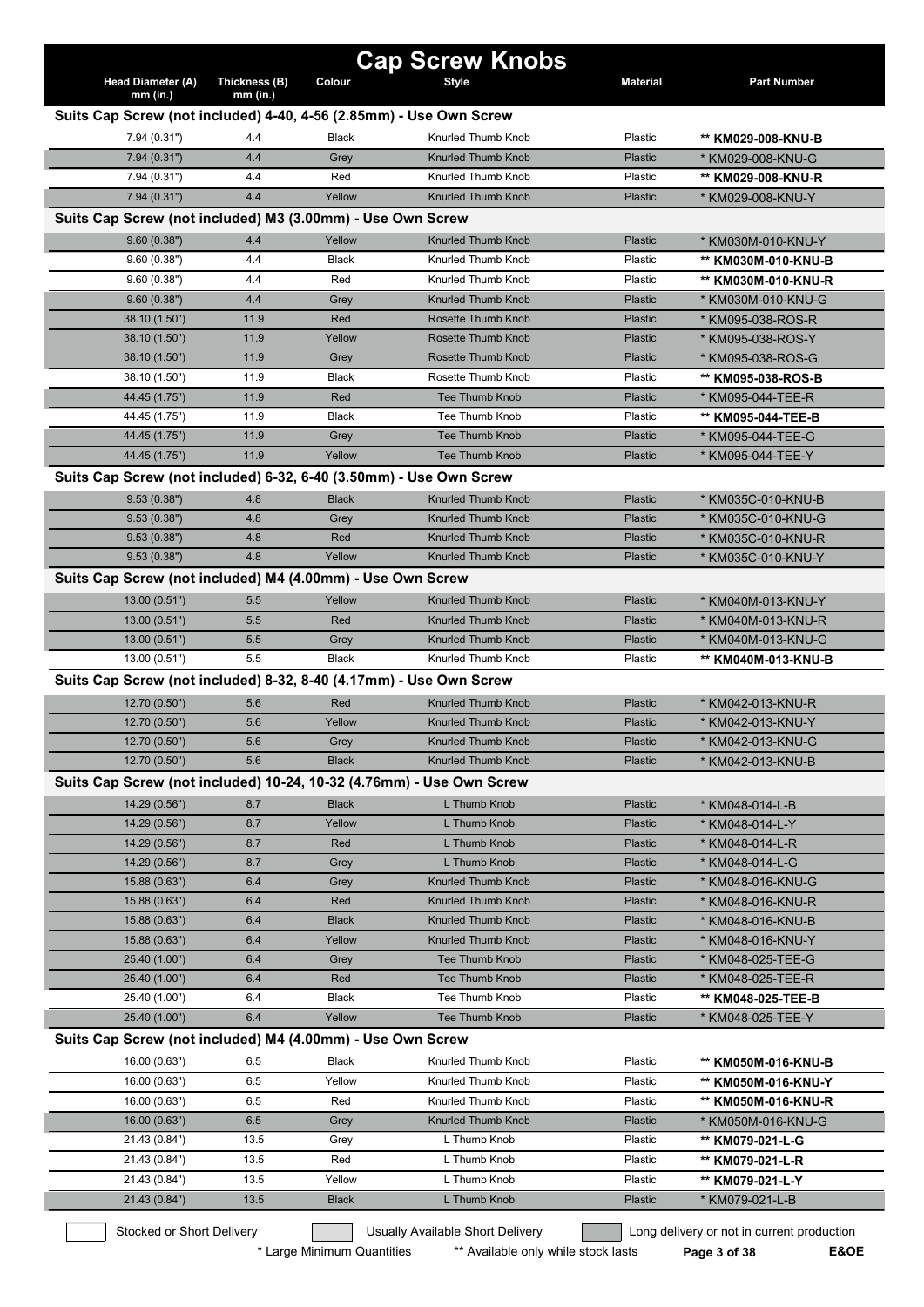|                                                             |               |              | <b>Cap Screw Knobs</b>    |                 |                                        |
|-------------------------------------------------------------|---------------|--------------|---------------------------|-----------------|----------------------------------------|
| <b>Head Diameter (A)</b>                                    | Thickness (B) | Colour       | <b>Style</b>              | <b>Material</b> | <b>Part Number</b>                     |
| $mm$ (in.)                                                  | $mm$ (in.)    |              |                           |                 |                                        |
| Suits Cap Screw (not included) M4 (4.00mm) - Use Own Screw  | 10.3          | <b>Black</b> | <b>Knurled Thumb Knob</b> | Plastic         |                                        |
| 25.40 (1.00")<br>25.40 (1.00")                              | 10.3          | Yellow       | Knurled Thumb Knob        | Plastic         | * KM079-025-KNU-B<br>* KM079-025-KNU-Y |
| 25.40 (1.00")                                               | 10.3          | Grey         | <b>Knurled Thumb Knob</b> | <b>Plastic</b>  | * KM079-025-KNU-G                      |
| 25.40 (1.00")                                               | 10.3          | Red          | Knurled Thumb Knob        | Plastic         | * KM079-025-KNU-R                      |
| 26.00 (1.02")                                               | 6.6           | Red          | Tee Thumb Knob            | Plastic         | ** KM050M-026-TEE-R                    |
| 26.00 (1.02")                                               | 6.6           | Grey         | Tee Thumb Knob            | Plastic         | ** KM050M-026-TEE-G                    |
| 26.00 (1.02")                                               | 6.6           | Black        | Tee Thumb Knob            | Plastic         | ** KM050M-026-TEE-B                    |
| 26.00 (1.02")                                               | 6.6           | Yellow       | Tee Thumb Knob            | Plastic         | ** KM050M-026-TEE-Y                    |
| 38.10 (1.50")                                               | 10.3          | Grey         | <b>Tee Thumb Knob</b>     | <b>Plastic</b>  | * KM079-038-TEE-G                      |
| 38.10 (1.50")                                               | 10.3          | <b>Black</b> | <b>Tee Thumb Knob</b>     | <b>Plastic</b>  | * KM079-038-TEE-B                      |
| 38.10 (1.50")                                               | 10.3          | <b>Black</b> | Rosette Thumb Knob        | Plastic         | * KM079-038-ROS-B                      |
| 38.10 (1.50")                                               | 10.3          | Yellow       | <b>Tee Thumb Knob</b>     | Plastic         | * KM079-038-TEE-Y                      |
| 38.10 (1.50")                                               | 10.3          | Red          | Tee Thumb Knob            | Plastic         | ** KM079-038-TEE-R                     |
| 38.10 (1.50")                                               | 10.3          | Yellow       | Rosette Thumb Knob        | Plastic         | * KM079-038-ROS-Y                      |
| 38.10 (1.50")                                               | 10.3          | Grey         | Rosette Thumb Knob        | <b>Plastic</b>  | * KM079-038-ROS-G                      |
| 38.10 (1.50")                                               | 10.3          | Red          | Rosette Thumb Knob        | Plastic         | * KM079-038-ROS-R                      |
| Suits Cap Screw (not included) M6 (6.00mm) - Use Own Screw  |               |              |                           |                 |                                        |
| 19.00 (0.75")                                               | 7.6           | Yellow       | Knurled Thumb Knob        | Plastic         | ** KM060M-019-KNU-Y                    |
| 19.00 (0.75")                                               | 7.6           | Red          | Knurled Thumb Knob        | Plastic         | ** KM060M-019-KNU-R                    |
| 19.00 (0.75")                                               | 7.6           | Grey         | <b>Knurled Thumb Knob</b> | <b>Plastic</b>  | * KM060M-019-KNU-G                     |
| 19.00 (0.75")                                               | 7.6           | <b>Black</b> | Knurled Thumb Knob        | Plastic         | ** KM060M-019-KNU-B                    |
| 26.00 (1.02")                                               | 7.8           | Yellow       | <b>Knurled Thumb Knob</b> | <b>Plastic</b>  | * KM060M-026-KNU-Y                     |
| 26.00 (1.02")                                               | 7.8           | Red          | <b>Knurled Thumb Knob</b> | <b>Plastic</b>  | * KM060M-026-KNU-R                     |
| 26.00 (1.02")                                               | 7.8           | Grey         | <b>Knurled Thumb Knob</b> | Plastic         | * KM060M-026-KNU-G                     |
| 26.00 (1.02")                                               | 7.8           | <b>Black</b> | Knurled Thumb Knob        | <b>Plastic</b>  | * KM060M-026-KNU-B                     |
| 30.00(1.18")                                                | 7.8           | Yellow       | <b>Tee Thumb Knob</b>     | <b>Plastic</b>  | * KM060M-030-TEE-Y                     |
| 30.00(1.18")                                                | 7.8           | Grey         | <b>Tee Thumb Knob</b>     | Plastic         | * KM060M-030-TEE-G                     |
| 30.00 (1.18")                                               | 7.8           | Red          | Tee Thumb Knob            | Plastic         | ** KM060M-030-TEE-R                    |
| 30.00 (1.18")                                               | 7.8           | <b>Black</b> | Tee Thumb Knob            | Plastic         | ** KM060M-030-TEE-B                    |
| 38.00 (1.50")                                               | 12.2          | Black        | Rosette Thumb Knob        | Plastic         | ** KM060M-038-ROS-B                    |
| 38.00 (1.50")                                               | 12.2          | Grey         | Rosette Thumb Knob        | <b>Plastic</b>  | * KM060M-038-ROS-G                     |
| 38.00 (1.50")                                               | 12.2          | Red          | Rosette Thumb Knob        | Plastic         | * KM060M-038-ROS-R                     |
| 38.00 (1.50")                                               | 12.2          | Yellow       | Rosette Thumb Knob        | Plastic         | ** KM060M-038-ROS-Y                    |
| Suits Cap Screw (not included) 1/4 (6.35mm) - Use Own Screw |               |              |                           |                 |                                        |
| 17.46 (0.69")                                               | 11.1          | Black        | L Thumb Knob              | Plastic         | ** KM064-017-L-B                       |
| 17.46 (0.69")                                               | 11.1          | Yellow       | L Thumb Knob              | <b>Plastic</b>  | * KM064-017-L-Y                        |
| 17.46 (0.69")                                               | 11.1          | Grey         | L Thumb Knob              | <b>Plastic</b>  | * KM064-017-L-G                        |
| 17.46 (0.69")                                               | 11.1          | Red          | L Thumb Knob              | <b>Plastic</b>  | * KM064-017-L-R                        |
| 19.05 (0.75")                                               | 7.9           | Black        | Knurled Thumb Knob        | Plastic         | ** KM064-019-KNU-B                     |
| 19.05 (0.75")                                               | 7.9           | Grey         | Knurled Thumb Knob        | <b>Plastic</b>  | * KM064-019-KNU-G                      |
| 19.05 (0.75")                                               | 7.9           | Red          | Knurled Thumb Knob        | Plastic         | ** KM064-019-KNU-R                     |
| 19.05 (0.75")                                               | 7.9           | Yellow       | Knurled Thumb Knob        | <b>Plastic</b>  | * KM064-019-KNU-Y                      |
| 25.40 (1.00")                                               | 7.9           | Grey         | Knurled Thumb Knob        | <b>Plastic</b>  | * KM064-025-KNU-G                      |
| 25.40 (1.00")                                               | 7.9           | Red          | Knurled Thumb Knob        | <b>Plastic</b>  | * KM064-025-KNU-R                      |
| 25.40 (1.00")                                               | 7.9           | Yellow       | Knurled Thumb Knob        | <b>Plastic</b>  | * KM064-025-KNU-Y                      |
| 25.40 (1.00")                                               | 7.9           | Black        | Knurled Thumb Knob        | Plastic         | ** KM064-025-KNU-B                     |
| 31.75 (1.25")                                               | 7.9           | <b>Black</b> | Tee Thumb Knob            | <b>Plastic</b>  | * KM064-032-TEE-B                      |
| 31.75 (1.25")                                               | 7.9           | Grey         | <b>Tee Thumb Knob</b>     | <b>Plastic</b>  | * KM064-032-TEE-G                      |
| 31.75 (1.25")                                               | 7.9           | Red          | Tee Thumb Knob            | Plastic         | ** KM064-032-TEE-R                     |
| 31.75 (1.25")                                               | 7.9           | Yellow       | Tee Thumb Knob            | Plastic         | ** KM064-032-TEE-Y                     |
| 38.10 (1.50")                                               | 11.9          | Red          | Rosette Thumb Knob        | Plastic         | ** KM064-038-ROS-R                     |
| 38.10 (1.50")                                               | 11.9          | Yellow       | Rosette Thumb Knob        | <b>Plastic</b>  | * KM064-038-ROS-Y                      |
| 38.10 (1.50")                                               | 11.9          | Grey         | Rosette Thumb Knob        | <b>Plastic</b>  | * KM064-038-ROS-G                      |
| 38.10 (1.50")                                               | 11.9          | Black        | Rosette Thumb Knob        | Plastic         | ** KM064-038-ROS-B                     |

\* Large Minimum Quantities \*\* Available only while stock lasts **Page 4 of 38 E&OE**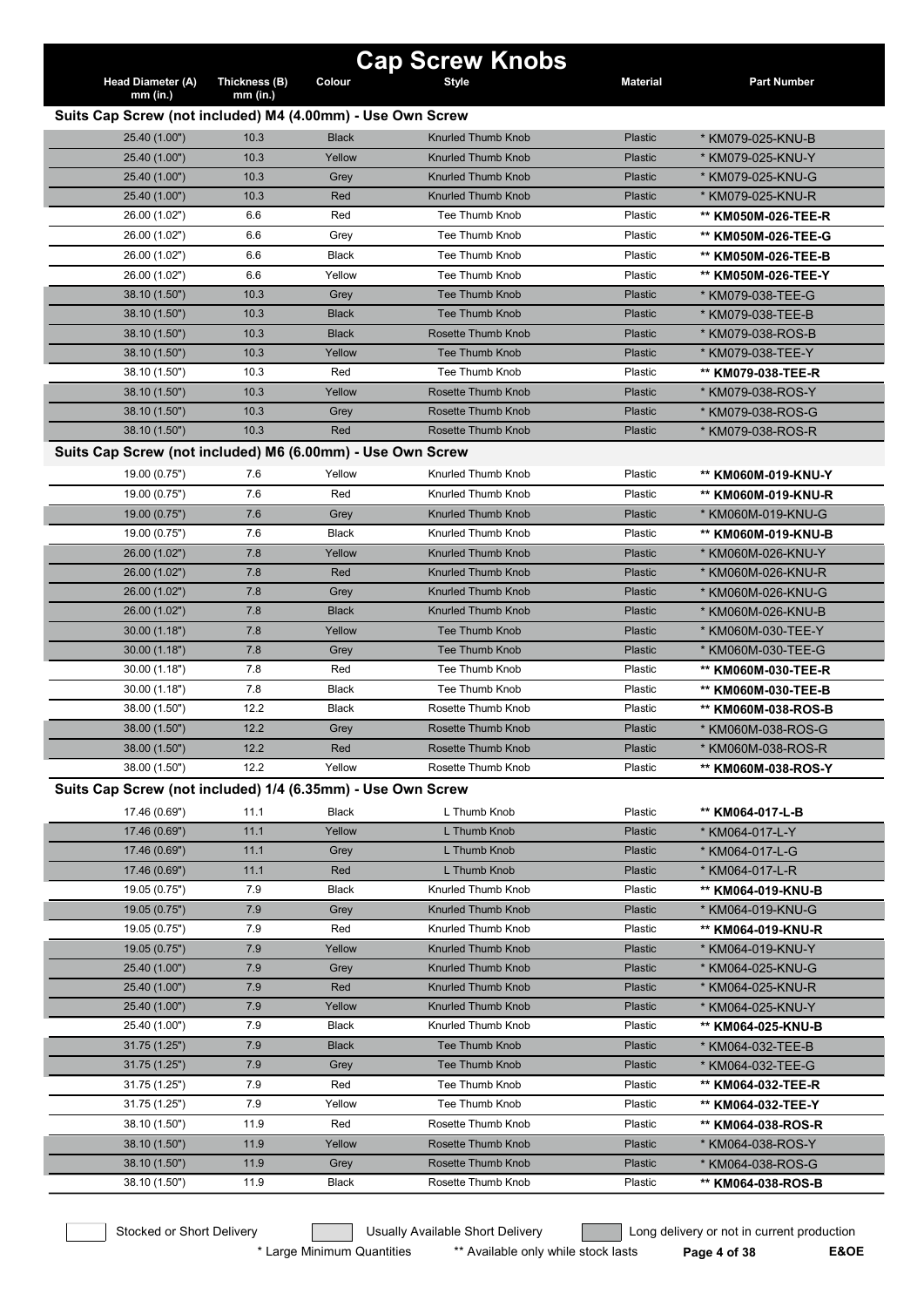| <b>Cap Screw Knobs</b>                                       |                             |              |                           |                 |                     |  |  |  |  |
|--------------------------------------------------------------|-----------------------------|--------------|---------------------------|-----------------|---------------------|--|--|--|--|
| Head Diameter (A)<br>$mm$ (in.)                              | Thickness (B)<br>$mm$ (in.) | Colour       | <b>Style</b>              | <b>Material</b> | <b>Part Number</b>  |  |  |  |  |
| Suits Cap Screw (not included) M8 (8.00mm) - Use Own Screw   |                             |              |                           |                 |                     |  |  |  |  |
| 26.00 (1.02")                                                | 9.8                         | Grey         | <b>Knurled Thumb Knob</b> | Plastic         | * KM080M-026-KNU-G  |  |  |  |  |
| 26.00 (1.02")                                                | 9.8                         | Red          | <b>Knurled Thumb Knob</b> | Plastic         | * KM080M-026-KNU-R  |  |  |  |  |
| 26.00 (1.02")                                                | 9.8                         | Yellow       | Knurled Thumb Knob        | Plastic         | * KM080M-026-KNU-Y  |  |  |  |  |
| 26.00 (1.02")                                                | 9.8                         | <b>Black</b> | Knurled Thumb Knob        | Plastic         | ** KM080M-026-KNU-B |  |  |  |  |
| 38.00 (1.50")                                                | 10.0                        | Yellow       | Tee Thumb Knob            | Plastic         | * KM080M-038-TEE-Y  |  |  |  |  |
| 38.00 (1.50")                                                | 10.0                        | Red          | Tee Thumb Knob            | Plastic         | * KM080M-038-TEE-R  |  |  |  |  |
| 38.00 (1.50")                                                | 10.0                        | Red          | <b>Rosette Thumb Knob</b> | Plastic         | * KM080M-038-ROS-R  |  |  |  |  |
| 38.00 (1.50")                                                | 10.0                        | Grey         | Tee Thumb Knob            | Plastic         | * KM080M-038-TEE-G  |  |  |  |  |
| 38.00 (1.50")                                                | 10.0                        | Yellow       | Rosette Thumb Knob        | Plastic         | * KM080M-038-ROS-Y  |  |  |  |  |
| 38.00 (1.50")                                                | 10.0                        | <b>Black</b> | Rosette Thumb Knob        | Plastic         | * KM080M-038-ROS-B  |  |  |  |  |
| 38.00 (1.50")                                                | 10.0                        | <b>Black</b> | Tee Thumb Knob            | <b>Plastic</b>  | * KM080M-038-TEE-B  |  |  |  |  |
| 38.00 (1.50")                                                | 10.0                        | Grey         | Rosette Thumb Knob        | Plastic         | * KM080M-038-ROS-G  |  |  |  |  |
| Suits Cap Screw (not included) M10 (10.00mm) - Use Own Screw |                             |              |                           |                 |                     |  |  |  |  |
| 38.00 (1.50")                                                | 12.5                        | Grey         | Rosette Thumb Knob        | Plastic         | * KM100M-038-ROS-G  |  |  |  |  |
| 38.00 (1.50")                                                | 12.5                        | Red          | Rosette Thumb Knob        | Plastic         | * KM100M-038-ROS-R  |  |  |  |  |
| 38.00 (1.50")                                                | 12.5                        | <b>Black</b> | <b>Rosette Thumb Knob</b> | Plastic         | * KM100M-038-ROS-B  |  |  |  |  |
| 38.00 (1.50")                                                | 12.5                        | Yellow       | Rosette Thumb Knob        | Plastic         | ** KM100M-038-ROS-Y |  |  |  |  |
| 45.00 (1.77")                                                | 12.5                        | Yellow       | <b>Tee Thumb Knob</b>     | Plastic         | * KM100M-045-TEE-Y  |  |  |  |  |
| 45.00 (1.77")                                                | 12.5                        | Red          | Tee Thumb Knob            | Plastic         | * KM100M-045-TEE-R  |  |  |  |  |
| 45.00 (1.77")                                                | 12.5                        | Grey         | <b>Tee Thumb Knob</b>     | Plastic         | * KM100M-045-TEE-G  |  |  |  |  |
| 45.00 (1.77")                                                | 12.5                        | <b>Black</b> | Tee Thumb Knob            | Plastic         | ** KM100M-045-TEE-B |  |  |  |  |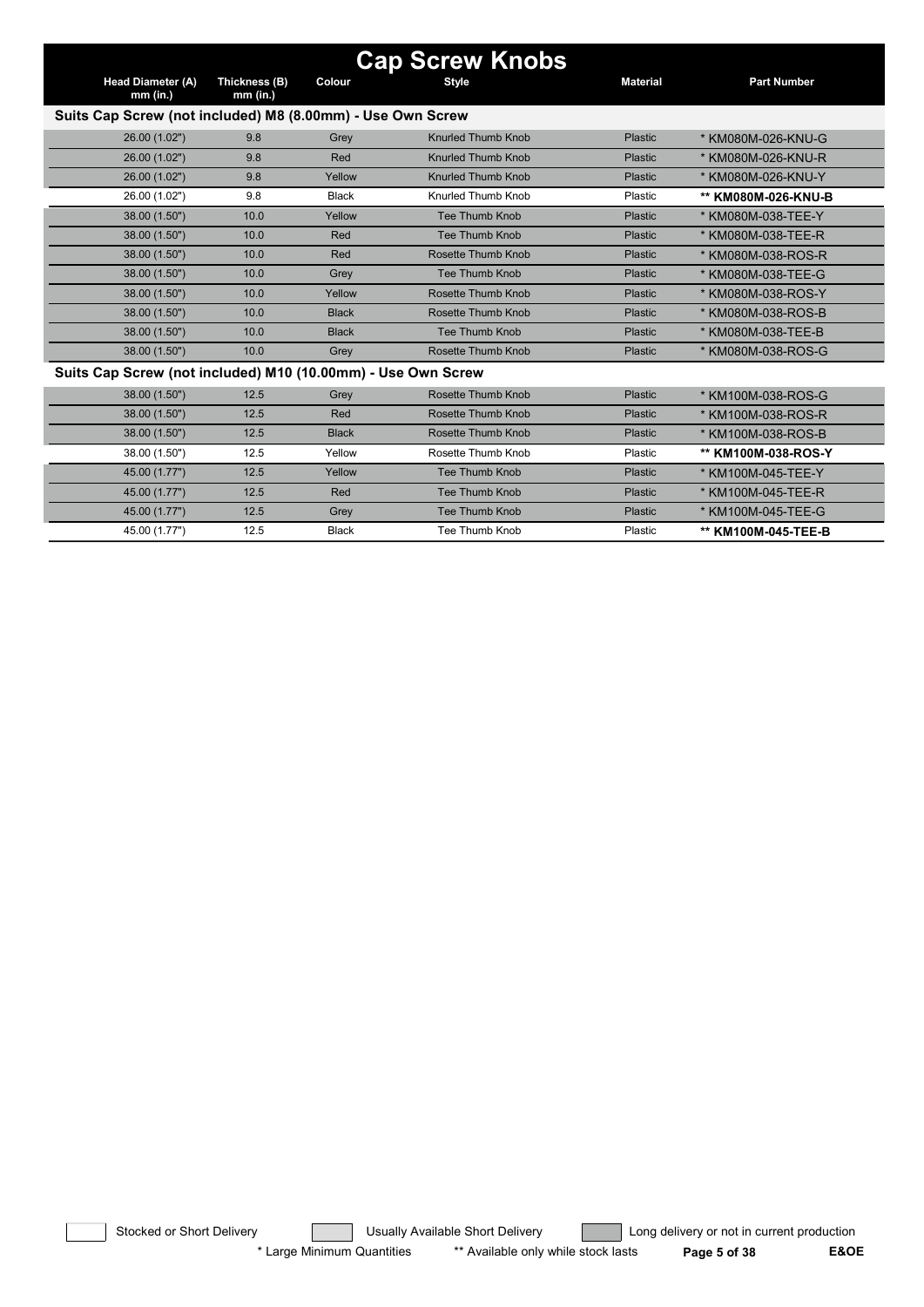|                                      |                                            |                      | <b>Female Knobs</b>                                                        |                                |                                                        |
|--------------------------------------|--------------------------------------------|----------------------|----------------------------------------------------------------------------|--------------------------------|--------------------------------------------------------|
| <b>Ball Diameter</b><br>$mm$ (in.)   | Thread Depth (C)<br>mm (in.)               | Colour               | <b>Style</b>                                                               | <b>Material</b>                | <b>Part Number</b>                                     |
| Thread Size M3x0.5 (3.00mm Standard) |                                            |                      |                                                                            |                                |                                                        |
| 10.00(0.39")                         |                                            | <b>Black</b>         | <b>Ball - Threaded Knob</b>                                                |                                | * KF030M-010-TPH                                       |
| 12.00 (0.47")                        | 6.5                                        |                      | <b>Knurled Knob</b>                                                        | Thermoplastic                  | KF030M-012-KN-PH                                       |
| Thread Size 6-32 UNC (3.50mm)        |                                            |                      |                                                                            |                                |                                                        |
| 19.05 (0.75")                        |                                            | <b>Black</b>         | <b>Ball - Threaded Knob</b>                                                | Phenolic                       | <b>KF035C-019-TPH-IN</b>                               |
| Thread Size M4x0.7 (4.00mm Standard) |                                            |                      |                                                                            |                                |                                                        |
| 12.00(0.47")                         | $\blacksquare$                             | <b>Black</b>         | <b>Ball - Threaded Knob</b>                                                |                                | * KF040M-012-TPH                                       |
| 12.00 (0.47")                        | 10.0                                       |                      | <b>Knurled Knob</b>                                                        | Phenolic                       | KF040M-012-KN-PH                                       |
| 12.00(0.47")                         | 10.0                                       |                      | <b>Thumb Knob</b>                                                          |                                | * KF040M-012-THM                                       |
| 15.00 (0.59")                        | 10.0                                       |                      | Knurled Knob                                                               | Phenolic                       | KF040M-015-KN-PH                                       |
| 16.00 (0.63")                        | $\overline{\phantom{a}}$                   | <b>Black</b>         | <b>Ball - Threaded Knob</b>                                                | Phenolic                       | ** KF040M-016-TPH-B                                    |
| 16.00(0.63")                         | ٠                                          | <b>Black</b>         | <b>Ball - Threaded Knob</b>                                                |                                | * KF040M-016-TPH-IN                                    |
| 16.00 (0.63")                        | 7.0                                        |                      | <b>Ball - Threaded Knob</b>                                                | Thermoplastic                  | <b>KF040M-016-TTPL-TT</b>                              |
| 16.00 (0.63")<br>16.00 (0.63")       | $\overline{\phantom{a}}$<br>$\overline{a}$ |                      | <b>Ball - Threaded Knob</b><br><b>Ball - Threaded Knob</b>                 | Thermoplastic<br>Thermoplastic | <b>KF040M-016-TTPL-MT</b><br><b>KF040M-016-TTPL-BR</b> |
| 16.00 (0.63")                        |                                            |                      | <b>Ball - Threaded Knob</b>                                                | <b>Steel</b>                   | * KF040M-016-TPST                                      |
| 16.00 (0.63")                        | 7.2                                        |                      | <b>Ball - Threaded Knob</b>                                                | <b>Stainless Steel</b>         | KF040M-016-T303                                        |
| 20.00 (0.79")                        |                                            | <b>Black</b>         | Ball - Threaded Knob                                                       | Phenolic                       | ** KF040M-020-TPH                                      |
| 20.00 (0.79")                        | 8.0                                        |                      | <b>Star Knob</b>                                                           |                                | * KF040M-020-STRF-PL                                   |
| 25.00 (0.98")                        | 10.0                                       | <b>Black</b>         | Seven Lobe - Standard Knob                                                 | Thermoplastic                  | KF040M-025-7L-ST                                       |
| Thread Size 8-32 UNC (4.17mm)        |                                            |                      |                                                                            |                                |                                                        |
| 15.88 (0.63")                        |                                            |                      | <b>Ball - Threaded Knob</b>                                                | Aluminium                      | <b>KF042C-016-TPAL</b>                                 |
| 19.05 (0.75")                        |                                            | <b>Black</b>         | <b>Ball - Threaded Knob</b>                                                | Phenolic                       | <b>KF042C-019-TPH-IN</b>                               |
| 20.07 (0.79")                        | 7.9                                        | <b>Black</b>         | Cross - Standard Knob                                                      | Phenolic                       | <b>KF042C-020-CS</b>                                   |
| 24.89 (0.98")                        | 9.9                                        | <b>Black</b>         | Seven Lobe - Standard Knob                                                 | Thermoplastic                  | * KF042C-025-7L-ST                                     |
| 25.40 (1.00")                        | 9.5                                        | <b>Black</b>         | Cross - Blind Knob                                                         | Nylon                          | <b>KF042C-025-CB</b>                                   |
| 31.80(1.25")                         | ٠                                          | <b>Black Nickel</b>  | Classic Cabinet Hardware Knob                                              | <b>Zinc Diecast</b>            | * KF042C-032-CAB-BK                                    |
| 31.80 (1.25")                        | 25.4                                       | <b>Bright Chrome</b> | Classic Cabinet Hardware Knob                                              | <b>Zinc Diecast</b>            | ** KF042C-032-CAB-CH                                   |
| 38.10 (1.50")                        | 25.4                                       | <b>Bright Chrome</b> | Indented Top Cabinet Hardware Knob                                         | <b>Zinc Diecast</b>            | KF042C-038-CAB-CH16                                    |
| 38.10 (1.50")                        |                                            | <b>Bright Chrome</b> | Indented Top Cabinet Hardware Knob                                         | <b>Zinc Diecast</b>            | * KF042C-038-CAB-CH19                                  |
| Thread Size 10-24 UNC (4.76mm)       |                                            |                      |                                                                            |                                |                                                        |
| 19.05 (0.75")                        |                                            | <b>Black</b>         | <b>Ball - Threaded Knob</b>                                                | Phenolic                       | <b>KF048C-019-TPH-IN</b>                               |
| 19.05 (0.75")                        |                                            |                      | Raw Ball - Threaded - Polished Brass Knob                                  | <b>Brass</b>                   | KF048C-019-TPBR-R                                      |
| 19.05 (0.75")                        |                                            |                      | Polished Ball - Threaded - Polished Brass<br>Knob                          | <b>Brass</b>                   | <b>KF048C-019-TPBR-P</b>                               |
| 19.05 (0.75")                        | 9.5                                        |                      | <b>Ball - Threaded Knob</b>                                                | Steel                          | ** KF048C-019-TPST                                     |
| 19.05 (0.75")                        | 9.5                                        | <b>Black</b>         | Three Lobe - Blind Hole - Solid Top Knob                                   | Phenolic                       | KF048C-019-3L-BHST                                     |
| 20.07 (0.79")                        | 7.1                                        | <b>Black</b>         | Four Lobe - Standard Knob                                                  | Thermoplastic                  | KF048C-020-4L                                          |
| 20.07 (0.79")                        | 7.1                                        | <b>Black</b>         | Four Lobe - Through Hole Knob                                              | Thermoplastic                  | KF048C-020-4L-P                                        |
| 20.07 (0.79")                        | 8.9                                        | <b>Black</b>         | Cross - Standard Knob                                                      | Phenolic                       | <b>KF048C-020-CS</b>                                   |
| 24.89 (0.98")                        | 7.1                                        | <b>Black</b>         | Four Lobe - Standard Knob                                                  | Thermoplastic                  | KF048C-025-4L                                          |
| 24.89 (0.98")<br>24.89 (0.98")       | 8.9<br>8.9                                 |                      | <b>Ball - Threaded with Groove Knob</b><br>Ball - Threaded with Knurl Knob | Plastic                        | * KF048C-025-TPLG                                      |
| 24.89 (0.98")                        | 8.9                                        | <b>Black</b>         | Three Lobe - Standard Knob                                                 | Thermoplastic                  | <b>KF048C-025-TPLK</b>                                 |
| 25.40 (1.00")                        | 9.5                                        |                      | <b>Ball - Threaded Knob</b>                                                | Steel                          | KF048C-025-3L<br><b>KF048C-025-TPST</b>                |
| 25.40 (1.00")                        | 9.5                                        | <b>Black</b>         | Cross - Blind Knob                                                         | <b>Nylon</b>                   | <b>KF048C-025-CB</b>                                   |
| 29.97 (1.18")                        | 7.1                                        | <b>Black</b>         | Six Lobe - Standard Knob                                                   | Thermoplastic                  | * KF048C-030-6L-BR                                     |
| 31.75(1.25")                         | 7.9                                        | <b>Black</b>         | Cross - Blind Knob                                                         | Phenolic                       | <b>KF048C-032-CB</b>                                   |
| 31.75 (1.25")                        | 11.1                                       | <b>Black</b>         | Cross - Through Hole Knob                                                  | Phenolic                       | <b>KF048C-032-CHL</b>                                  |
| 31.75(1.25")                         | 25.0                                       |                      | Mushroom Round - Threaded Knob                                             | Phenolic                       | KF048C-032-MRPH                                        |
| 32.00 (1.26")                        | 7.1                                        | <b>Black</b>         | Cross - Standard Knob                                                      | Thermoplastic                  | <b>KF048C-032-CS</b>                                   |
| 32.00 (1.26")                        | 8.9                                        | <b>Black</b>         | Three Lobe - Standard Knob                                                 | Thermoplastic                  | KF048C-032-3L                                          |
| 38.10 (1.50")                        | 15.9                                       |                      | <b>Ball - Threaded Knob</b>                                                |                                | * KF048C-038-TPST                                      |
| Thread Size 10-32 UNF (4.76mm)       |                                            |                      |                                                                            |                                |                                                        |
| 16.89 (0.66")                        |                                            |                      | Ball - Threaded with Shank Knob                                            | Phenolic                       | <b>KF048F-017-TPHS</b>                                 |
| Stocked or Short Delivery            |                                            |                      | Usually Available Short Delivery                                           |                                | Long delivery or not in current production             |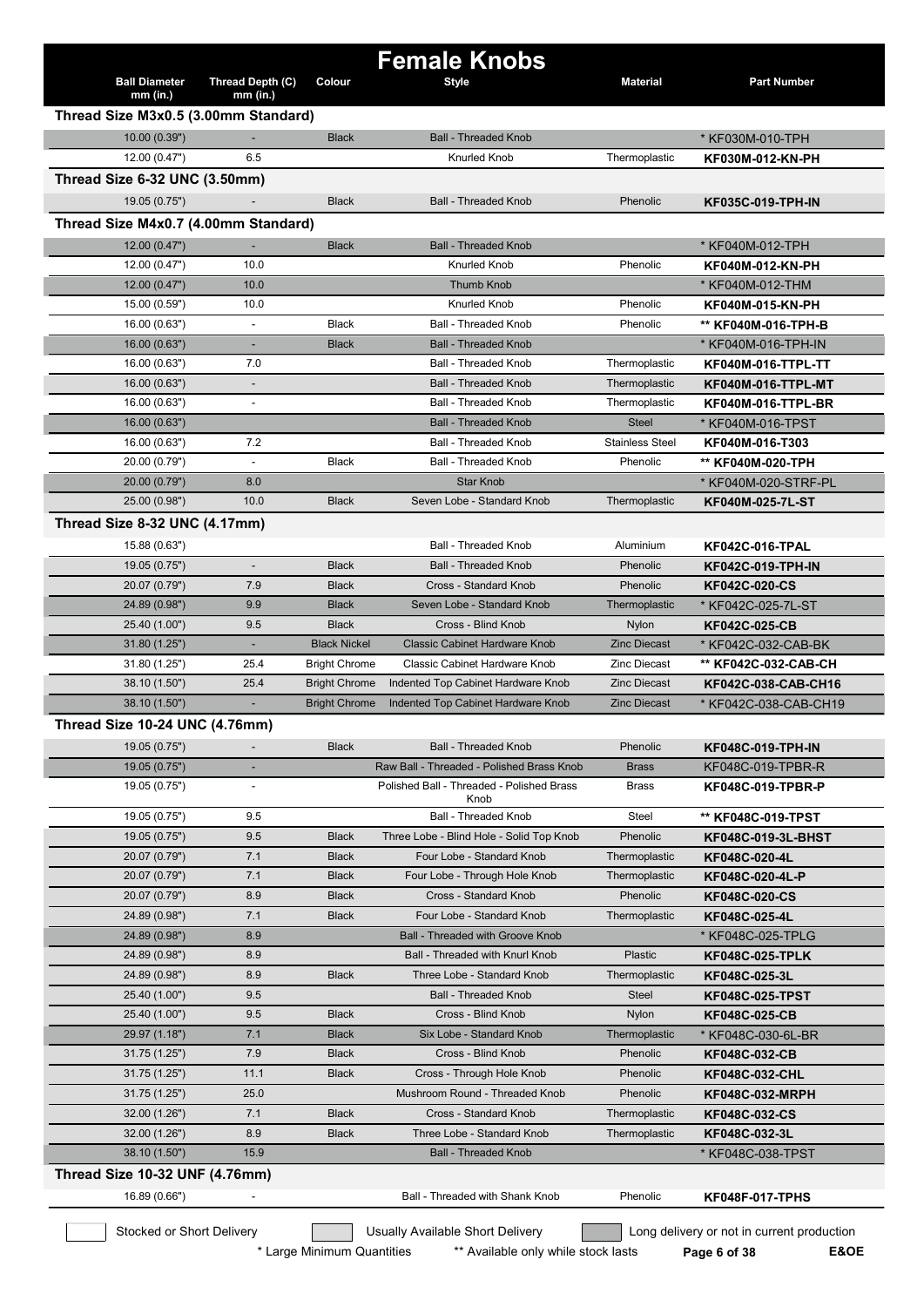|                                      |                                |              | <b>Female Knobs</b>                               |                        |                           |
|--------------------------------------|--------------------------------|--------------|---------------------------------------------------|------------------------|---------------------------|
| <b>Ball Diameter</b><br>$mm$ (in.)   | Thread Depth (C)<br>$mm$ (in.) | Colour       | <b>Style</b>                                      | <b>Material</b>        | <b>Part Number</b>        |
| Thread Size 10-32 UNF (4.76mm)       |                                |              |                                                   |                        |                           |
| 19.05 (0.75")                        | $\overline{\phantom{a}}$       | <b>Black</b> | <b>Ball - Threaded Knob</b>                       | Phenolic               | KF048F-019-TPH-IN         |
| 19.05 (0.75")                        |                                | Red          | <b>Ball - Threaded Knob</b>                       |                        | * KF048F-019-TPH-IN-R     |
| 19.05 (0.75")                        |                                |              | Raw Ball - Threaded - Polished Brass Knob         |                        | * KF048F-019-TPBR-R       |
| 19.05(0.75")                         |                                |              | Polished Ball - Threaded - Polished Brass<br>Knob | <b>Brass</b>           | <b>KF048F-019-TPBR-P</b>  |
| 19.05 (0.75")                        | 9.5                            |              | <b>Ball - Threaded Knob</b>                       |                        | * KF048F-019-TPST         |
| 19.84 (0.78")                        |                                |              | Ball - Threaded Knob                              | Aluminium              | <b>KF048F-020-TPAL</b>    |
| 20.07 (0.79")                        | 7.1                            | <b>Black</b> | Four Lobe - Standard Knob                         | Thermoplastic          | * KF048F-020-4L           |
| 20.07 (0.79")                        | 7.1                            | <b>Black</b> | Four Lobe - Through Hole Knob                     | Thermoplastic          | KF048F-020-4L-P           |
| 24.89 (0.98")                        | 8.4                            | <b>Black</b> | Seven Lobe - Standard Knob                        | Thermoplastic          | KF048F-025-7L-SP          |
| 24.89 (0.98")                        | 9.9                            | <b>Black</b> | Five Lobe - Standard Knob                         | Plastic                | KF048F-025-5L-BR          |
| 24.89 (0.98")                        | 9.9                            | <b>Black</b> | Seven Lobe - Standard Knob                        | Thermoplastic          | * KF048F-025-7L-SS        |
| 24.89 (0.98")                        | 9.9                            | <b>Black</b> | Seven Lobe - Standard Knob                        | Thermoplastic          | * KF048F-025-7L-ST        |
| 25.40 (1.00")                        |                                | Red          | <b>Ball - Threaded Knob</b>                       |                        | * KF048F-025-TPH-IN-R     |
| 25.40 (1.00")                        |                                | <b>Black</b> | <b>Ball - Threaded Knob</b>                       | Phenolic               | KF048F-025-TPH-IN         |
| 25.40 (1.00")                        | 9.5                            |              | <b>Ball - Threaded Knob</b>                       | <b>Steel</b>           | <b>KF048F-025-TPST</b>    |
| 25.40 (1.00")                        | 9.5                            | <b>Black</b> | Cross - Blind Knob                                | Nylon                  | KF048F-025-CB             |
| 28.58 (1.13")                        |                                | <b>Black</b> | Tri - Blind Hole Knob                             | Phenolic               | <b>KF048F-029-TRI-BHF</b> |
| 28.58 (1.13")                        |                                | <b>Black</b> | Tri - Through Hole Knob                           | Phenolic               | KF048F-029-TRI-PF         |
| 29.97 (1.18")                        | 14.0                           | <b>Black</b> | Three Lobe - Soft Touch Knob                      | Thermoplastic          | KF048F-030-3L-SFT         |
| 31.75 (1.25")                        | 7.9                            | <b>Black</b> | Cross - Blind Knob                                | Phenolic               | <b>KF048F-032-CB</b>      |
| 31.75 (1.25")                        | 7.9                            | <b>Black</b> | Cross - Through Hole Knob                         | Phenolic               | KF048F-032-CH             |
| 32.00 (1.26")                        | 9.9                            | <b>Black</b> | Five Lobe - Standard Knob                         | Plastic                | KF048F-032-5L-BR          |
| 32.00 (1.26")                        | 9.9                            | <b>Black</b> | Seven Lobe - Standard Knob                        | Thermoplastic          | * KF048F-032-7L-ST        |
| Thread Size M5x0.8 (5.00mm Standard) |                                |              |                                                   |                        |                           |
| 15.00 (0.59")                        | 10.0                           |              | <b>Knurled Knob</b>                               | Phenolic               | KF050M-015-KN-PH          |
| 15.00 (0.59")                        | 10.0                           |              | <b>Thumb Knob</b>                                 |                        | * KF050M-015-THM          |
| 16.00 (0.63")                        | 7.0                            |              | <b>Ball - Threaded Knob</b>                       | Thermoplastic          | <b>KF050M-016-TTPL-TT</b> |
| 20.00 (0.79")                        | ٠                              | <b>Black</b> | <b>Ball - Threaded Knob</b>                       |                        | * KF050M-020-TPH-IN       |
| 20.00 (0.79")                        | ٠                              | <b>Black</b> | <b>Ball - Threaded Knob</b>                       | Phenolic               | * KF050M-020-TPH          |
| 20.00 (0.79")                        | $\overline{\phantom{a}}$       |              | <b>Ball - Threaded Knob</b>                       | Thermoplastic          | <b>KF050M-020-TTPL-MT</b> |
| 20.00 (0.79")                        | 7.5                            |              | <b>Ball - Threaded Knob</b>                       | Thermoplastic          | KF050M-020-TTPL-ST        |
| 20.00 (0.79")                        | 9.0                            |              | <b>Ball - Threaded Knob</b>                       | Thermoplastic          | KF050M-020-TTPL-TT        |
| 20.00 (0.79")                        |                                |              | <b>Ball - Threaded Knob</b>                       | Thermoplastic          | KF050M-020-TTPL-BR        |
| 20.00 (0.79")                        | 9.1                            |              | <b>Ball - Threaded Knob</b>                       | <b>Stainless Steel</b> | KF050M-020-T303           |
| 25.00 (0.98")                        |                                | <b>Black</b> | <b>Ball - Threaded Knob</b>                       | Phenolic               | <b>KF050M-025-TPH-IN</b>  |
| 25.00 (0.98")                        | 9.0                            |              | Star Knob                                         | Plastic                | ** KF050M-025-STRF-PL     |
| 25.00 (0.98")                        | 9.5                            | <b>Black</b> | Seven Lobe - Standard Knob                        | Thermoplastic          | * KF050M-025-7L-SP        |
| 25.00 (0.98")                        | $\overline{\phantom{a}}$       | <b>Black</b> | Seven Lobe - Quick Acting Knob                    | Thermoplastic          | KF050M-025-7LQA           |
| 25.00 (0.98")                        | 10.0                           | <b>Black</b> | Seven Lobe - Standard Knob                        | Thermoplastic          | KF050M-025-7L-ST          |
| 32.00 (1.26")                        | 10.0                           | <b>Black</b> | Seven Lobe - Standard Knob                        | Thermoplastic          | KF050M-032-7L-ST          |
| Thread Size M6x1 (6.00mm Standard)   |                                |              |                                                   |                        |                           |
| 15.00 (0.59")                        | 9.0                            |              | Knurled Knob                                      | Phenolic               | KF060M-015-KN-PH          |
| 16.00 (0.63")                        | ÷,                             |              | <b>Ball - Threaded Knob</b>                       | <b>Steel</b>           | * KF060M-016-TPST         |
| 17.00 (0.67")                        | 10.0                           |              | 15.00 Knurled - Torque Knob                       | <b>Plastic</b>         | * KF060M-017-TQ           |
| 17.00 (0.67")                        | 9.0                            |              | Thumb Knob                                        | Plastic                | ** KF060M-017-THM         |
| 20.00 (0.79")                        | 9.0                            |              | <b>Ball - Threaded Knob</b>                       | Thermoplastic          | KF060M-020-TTPL-TT        |
| 20.00 (0.79")                        | 7.5                            |              | <b>Ball - Threaded Knob</b>                       | Thermoplastic          | <b>KF060M-020-TTPL-ST</b> |
| 21.00 (0.83")                        | 12.0                           | White        | Knurled Knurled - Clean Line Knob                 | Duroplast              | * KF060M-021-CL           |
| 23.00 (0.91")                        | ٠                              |              | 14.00 Knurled - Torque Knob                       | Plastic                | * KF060M-023-TQ           |
| 25.00 (0.98")                        | $\overline{\phantom{a}}$       | Black        | <b>Ball - Threaded Knob</b>                       | Phenolic               |                           |
| 25.00 (0.98")                        | $\blacksquare$                 | <b>Black</b> | <b>Ball - Threaded Knob</b>                       |                        | KF060M-025-TPH-IN         |
| 25.00 (0.98")                        | 9.0                            |              | <b>Ball - Threaded Knob</b>                       | Thermoplastic          | * KF060M-025-TPH          |
| 25.00 (0.98")                        | 1.0                            |              | <b>Ball - Threaded Knob</b>                       | Thermoplastic          | KF060M-025-TTPL-ST        |
|                                      |                                |              |                                                   |                        | KF060M-025-TTPL-TT        |
| 25.00 (0.98")                        | $\overline{\phantom{a}}$       |              | <b>Ball - Threaded Knob</b>                       | Thermoplastic          | KF060M-025-TTPL-BR        |

\* Large Minimum Quantities \*\* Available only while stock lasts **Page 7 of 38 E&OE**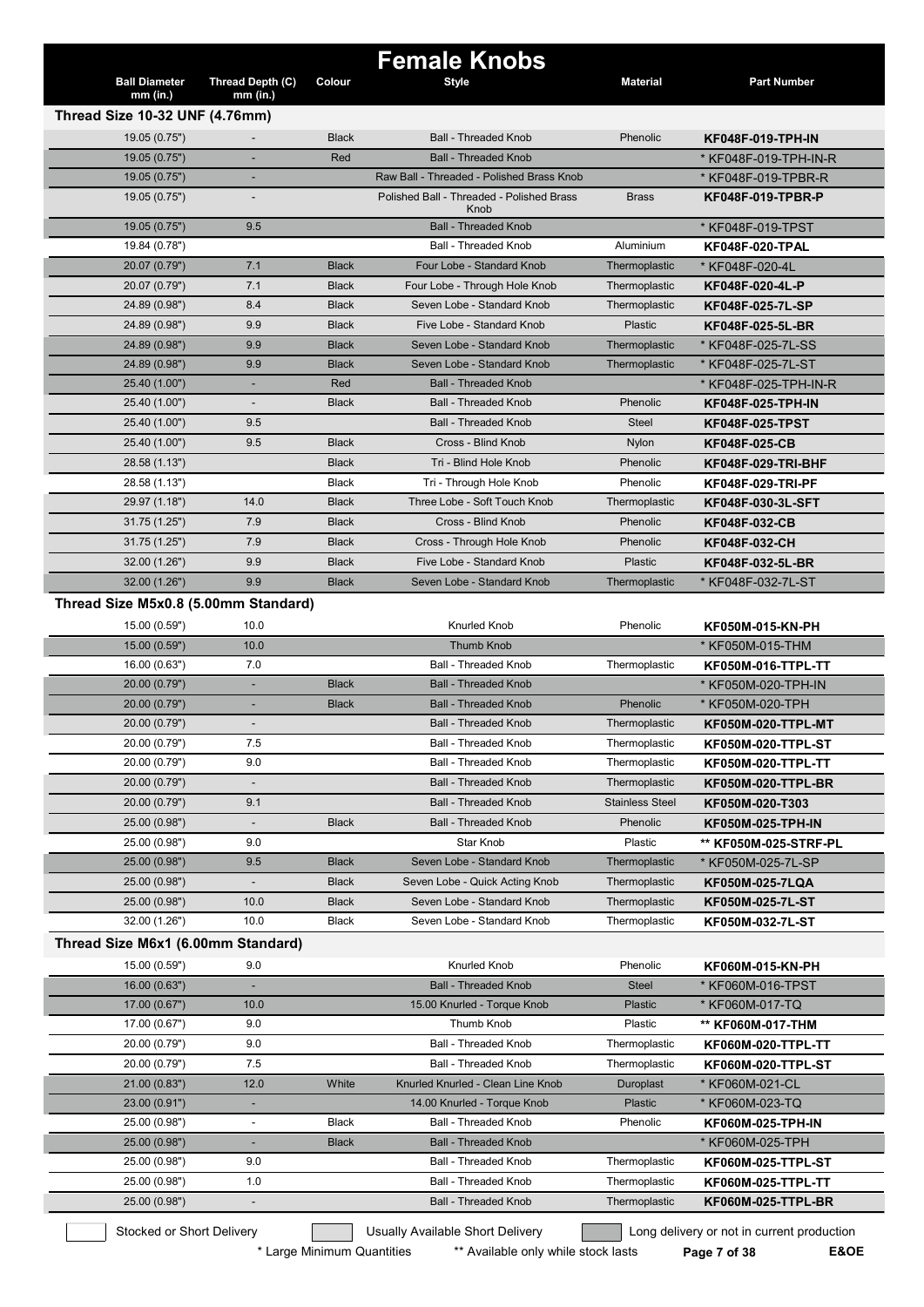| <b>Female Knobs</b><br><b>Ball Diameter</b><br>Thread Depth (C)<br>Colour<br><b>Material</b><br><b>Part Number</b><br><b>Style</b><br>$mm$ (in.)<br>$mm$ (in.)<br>Thread Size M6x1 (6.00mm Standard)<br>25.00 (0.98")<br><b>Ball - Threaded Knob</b><br>Thermoplastic<br>KF060M-025-TTPL-MT<br><b>Ball - Threaded Knob</b><br>25.00 (0.98")<br>* KF060M-025-TPST<br>Seven Lobe - Standard Knob<br>25.00 (0.98")<br>10.0<br><b>Black</b><br>Thermoplastic<br>KF060M-025-7L-ST<br><b>Ball - Threaded Knob</b><br>25.00 (0.98")<br>11.0<br><b>Stainless Steel</b><br>KF060M-025-T303<br>30.00 (1.18")<br>18.0<br><b>Black</b><br>Six Lobe - Through Hole Knob<br>Thermoplastic<br>KF060M-030-6L-PBR<br>30.00 (1.18")<br>18.0<br><b>Black</b><br>Six Lobe - Through Hole Knob<br>Thermoplastic<br>KF060M-030-6L-PSS<br>13.5<br>Push-Pull Knob<br>Plastic<br>30.00 (1.18")<br>** KF060M-030-PP<br>12.7<br>31.75 (1.25")<br><b>Black</b><br>Cross - Through Hole Knob<br>Phenolic<br>KF060M-032-CH<br>Five Lobe - Standard Knob<br>9.0<br>Phenolic<br>32.00 (1.26")<br><b>Black</b><br>KF060M-032-5L-BR<br>9.0<br><b>Black</b><br>Five Lobe - Standard Knob<br>32.00 (1.26")<br>Thermoplastic<br>* KF060M-032-5L-ST<br>10.0<br>White<br>Star Knobs Five Lobe - Clean Line Knob<br>Glass fibre<br>32.00 (1.26")<br>* KF060M-032-5LCL<br>10.0<br>32.00 (1.26")<br><b>Black</b><br>Seven Lobe - Standard Knob<br>Thermoplastic<br>KF060M-032-7L-ST<br>32.00 (1.26")<br>Thermoplastic<br><b>Black</b><br>Seven Lobe - Quick Acting Knob<br>KF060M-032-7LQA<br>12.0<br>32.00 (1.26")<br><b>Black</b><br>Seven Lobe - Standard Knob<br>Thermoplastic<br>* KF060M-032-7L-SP<br>Star Knob<br>32.00 (1.26")<br>13.5<br>* KF060M-032-STRF-PL<br>Phenolic<br>35.00 (1.38")<br><b>Black</b><br><b>Ball - Threaded Knob</b><br><b>KF060M-035-TPH-IN</b><br>$\overline{\phantom{a}}$<br><b>Black</b><br>Five Lobe - Hex Head Bolt Knob<br>* KF060M-038-5LHX<br>38.10 (1.50")<br>L.<br>Thermoplastic<br><b>Tri Knob</b><br>Phenolic<br>* KF060M-040-TRI-BHF<br>40.00 (1.57")<br><b>Black</b><br>Five Lobe - Standard Knob<br>12.0<br>Phenolic<br>40.00 (1.57")<br><b>Black</b><br>KF060M-040-5L-ST<br>12.0<br>Threaded Type E Lobe Knob<br>303 Stainless Steel<br>40.00 (1.57")<br>* KF060M-040-L303<br>14.0<br><b>Black</b><br>Seven Lobe - Standard Knob<br>Thermoplastic<br>40.00 (1.57")<br>* KF060M-040-7L-SP<br>40.00 (1.57")<br>18.0<br><b>Black</b><br>Six Lobe - Through Hole Knob<br>Thermoplastic<br><b>KF060M-040-6L-PSS</b><br>18.0<br>Six Lobe - Through Hole Knob<br>40.00 (1.57")<br><b>Black</b><br>Thermoplastic<br><b>KF060M-040-6L-PBR</b><br>40.00 (1.57")<br>18.0<br>Wing - Contoured Knob<br>Plastic<br>** KF060M-040-W<br>15.9<br><b>Black</b><br>Cross - Through Hole Knob<br>Phenolic<br>44.45 (1.75")<br><b>KF060M-044-CH</b> |  |
|-------------------------------------------------------------------------------------------------------------------------------------------------------------------------------------------------------------------------------------------------------------------------------------------------------------------------------------------------------------------------------------------------------------------------------------------------------------------------------------------------------------------------------------------------------------------------------------------------------------------------------------------------------------------------------------------------------------------------------------------------------------------------------------------------------------------------------------------------------------------------------------------------------------------------------------------------------------------------------------------------------------------------------------------------------------------------------------------------------------------------------------------------------------------------------------------------------------------------------------------------------------------------------------------------------------------------------------------------------------------------------------------------------------------------------------------------------------------------------------------------------------------------------------------------------------------------------------------------------------------------------------------------------------------------------------------------------------------------------------------------------------------------------------------------------------------------------------------------------------------------------------------------------------------------------------------------------------------------------------------------------------------------------------------------------------------------------------------------------------------------------------------------------------------------------------------------------------------------------------------------------------------------------------------------------------------------------------------------------------------------------------------------------------------------------------------------------------------------------------------------------------------------------------------------------------------------------------------------------------------------------------------------------------------------------------------------------------------------------------------------------------------------------------------------------------------------------------|--|
|                                                                                                                                                                                                                                                                                                                                                                                                                                                                                                                                                                                                                                                                                                                                                                                                                                                                                                                                                                                                                                                                                                                                                                                                                                                                                                                                                                                                                                                                                                                                                                                                                                                                                                                                                                                                                                                                                                                                                                                                                                                                                                                                                                                                                                                                                                                                                                                                                                                                                                                                                                                                                                                                                                                                                                                                                                     |  |
|                                                                                                                                                                                                                                                                                                                                                                                                                                                                                                                                                                                                                                                                                                                                                                                                                                                                                                                                                                                                                                                                                                                                                                                                                                                                                                                                                                                                                                                                                                                                                                                                                                                                                                                                                                                                                                                                                                                                                                                                                                                                                                                                                                                                                                                                                                                                                                                                                                                                                                                                                                                                                                                                                                                                                                                                                                     |  |
|                                                                                                                                                                                                                                                                                                                                                                                                                                                                                                                                                                                                                                                                                                                                                                                                                                                                                                                                                                                                                                                                                                                                                                                                                                                                                                                                                                                                                                                                                                                                                                                                                                                                                                                                                                                                                                                                                                                                                                                                                                                                                                                                                                                                                                                                                                                                                                                                                                                                                                                                                                                                                                                                                                                                                                                                                                     |  |
|                                                                                                                                                                                                                                                                                                                                                                                                                                                                                                                                                                                                                                                                                                                                                                                                                                                                                                                                                                                                                                                                                                                                                                                                                                                                                                                                                                                                                                                                                                                                                                                                                                                                                                                                                                                                                                                                                                                                                                                                                                                                                                                                                                                                                                                                                                                                                                                                                                                                                                                                                                                                                                                                                                                                                                                                                                     |  |
|                                                                                                                                                                                                                                                                                                                                                                                                                                                                                                                                                                                                                                                                                                                                                                                                                                                                                                                                                                                                                                                                                                                                                                                                                                                                                                                                                                                                                                                                                                                                                                                                                                                                                                                                                                                                                                                                                                                                                                                                                                                                                                                                                                                                                                                                                                                                                                                                                                                                                                                                                                                                                                                                                                                                                                                                                                     |  |
|                                                                                                                                                                                                                                                                                                                                                                                                                                                                                                                                                                                                                                                                                                                                                                                                                                                                                                                                                                                                                                                                                                                                                                                                                                                                                                                                                                                                                                                                                                                                                                                                                                                                                                                                                                                                                                                                                                                                                                                                                                                                                                                                                                                                                                                                                                                                                                                                                                                                                                                                                                                                                                                                                                                                                                                                                                     |  |
|                                                                                                                                                                                                                                                                                                                                                                                                                                                                                                                                                                                                                                                                                                                                                                                                                                                                                                                                                                                                                                                                                                                                                                                                                                                                                                                                                                                                                                                                                                                                                                                                                                                                                                                                                                                                                                                                                                                                                                                                                                                                                                                                                                                                                                                                                                                                                                                                                                                                                                                                                                                                                                                                                                                                                                                                                                     |  |
|                                                                                                                                                                                                                                                                                                                                                                                                                                                                                                                                                                                                                                                                                                                                                                                                                                                                                                                                                                                                                                                                                                                                                                                                                                                                                                                                                                                                                                                                                                                                                                                                                                                                                                                                                                                                                                                                                                                                                                                                                                                                                                                                                                                                                                                                                                                                                                                                                                                                                                                                                                                                                                                                                                                                                                                                                                     |  |
|                                                                                                                                                                                                                                                                                                                                                                                                                                                                                                                                                                                                                                                                                                                                                                                                                                                                                                                                                                                                                                                                                                                                                                                                                                                                                                                                                                                                                                                                                                                                                                                                                                                                                                                                                                                                                                                                                                                                                                                                                                                                                                                                                                                                                                                                                                                                                                                                                                                                                                                                                                                                                                                                                                                                                                                                                                     |  |
|                                                                                                                                                                                                                                                                                                                                                                                                                                                                                                                                                                                                                                                                                                                                                                                                                                                                                                                                                                                                                                                                                                                                                                                                                                                                                                                                                                                                                                                                                                                                                                                                                                                                                                                                                                                                                                                                                                                                                                                                                                                                                                                                                                                                                                                                                                                                                                                                                                                                                                                                                                                                                                                                                                                                                                                                                                     |  |
|                                                                                                                                                                                                                                                                                                                                                                                                                                                                                                                                                                                                                                                                                                                                                                                                                                                                                                                                                                                                                                                                                                                                                                                                                                                                                                                                                                                                                                                                                                                                                                                                                                                                                                                                                                                                                                                                                                                                                                                                                                                                                                                                                                                                                                                                                                                                                                                                                                                                                                                                                                                                                                                                                                                                                                                                                                     |  |
|                                                                                                                                                                                                                                                                                                                                                                                                                                                                                                                                                                                                                                                                                                                                                                                                                                                                                                                                                                                                                                                                                                                                                                                                                                                                                                                                                                                                                                                                                                                                                                                                                                                                                                                                                                                                                                                                                                                                                                                                                                                                                                                                                                                                                                                                                                                                                                                                                                                                                                                                                                                                                                                                                                                                                                                                                                     |  |
|                                                                                                                                                                                                                                                                                                                                                                                                                                                                                                                                                                                                                                                                                                                                                                                                                                                                                                                                                                                                                                                                                                                                                                                                                                                                                                                                                                                                                                                                                                                                                                                                                                                                                                                                                                                                                                                                                                                                                                                                                                                                                                                                                                                                                                                                                                                                                                                                                                                                                                                                                                                                                                                                                                                                                                                                                                     |  |
|                                                                                                                                                                                                                                                                                                                                                                                                                                                                                                                                                                                                                                                                                                                                                                                                                                                                                                                                                                                                                                                                                                                                                                                                                                                                                                                                                                                                                                                                                                                                                                                                                                                                                                                                                                                                                                                                                                                                                                                                                                                                                                                                                                                                                                                                                                                                                                                                                                                                                                                                                                                                                                                                                                                                                                                                                                     |  |
|                                                                                                                                                                                                                                                                                                                                                                                                                                                                                                                                                                                                                                                                                                                                                                                                                                                                                                                                                                                                                                                                                                                                                                                                                                                                                                                                                                                                                                                                                                                                                                                                                                                                                                                                                                                                                                                                                                                                                                                                                                                                                                                                                                                                                                                                                                                                                                                                                                                                                                                                                                                                                                                                                                                                                                                                                                     |  |
|                                                                                                                                                                                                                                                                                                                                                                                                                                                                                                                                                                                                                                                                                                                                                                                                                                                                                                                                                                                                                                                                                                                                                                                                                                                                                                                                                                                                                                                                                                                                                                                                                                                                                                                                                                                                                                                                                                                                                                                                                                                                                                                                                                                                                                                                                                                                                                                                                                                                                                                                                                                                                                                                                                                                                                                                                                     |  |
|                                                                                                                                                                                                                                                                                                                                                                                                                                                                                                                                                                                                                                                                                                                                                                                                                                                                                                                                                                                                                                                                                                                                                                                                                                                                                                                                                                                                                                                                                                                                                                                                                                                                                                                                                                                                                                                                                                                                                                                                                                                                                                                                                                                                                                                                                                                                                                                                                                                                                                                                                                                                                                                                                                                                                                                                                                     |  |
|                                                                                                                                                                                                                                                                                                                                                                                                                                                                                                                                                                                                                                                                                                                                                                                                                                                                                                                                                                                                                                                                                                                                                                                                                                                                                                                                                                                                                                                                                                                                                                                                                                                                                                                                                                                                                                                                                                                                                                                                                                                                                                                                                                                                                                                                                                                                                                                                                                                                                                                                                                                                                                                                                                                                                                                                                                     |  |
|                                                                                                                                                                                                                                                                                                                                                                                                                                                                                                                                                                                                                                                                                                                                                                                                                                                                                                                                                                                                                                                                                                                                                                                                                                                                                                                                                                                                                                                                                                                                                                                                                                                                                                                                                                                                                                                                                                                                                                                                                                                                                                                                                                                                                                                                                                                                                                                                                                                                                                                                                                                                                                                                                                                                                                                                                                     |  |
|                                                                                                                                                                                                                                                                                                                                                                                                                                                                                                                                                                                                                                                                                                                                                                                                                                                                                                                                                                                                                                                                                                                                                                                                                                                                                                                                                                                                                                                                                                                                                                                                                                                                                                                                                                                                                                                                                                                                                                                                                                                                                                                                                                                                                                                                                                                                                                                                                                                                                                                                                                                                                                                                                                                                                                                                                                     |  |
|                                                                                                                                                                                                                                                                                                                                                                                                                                                                                                                                                                                                                                                                                                                                                                                                                                                                                                                                                                                                                                                                                                                                                                                                                                                                                                                                                                                                                                                                                                                                                                                                                                                                                                                                                                                                                                                                                                                                                                                                                                                                                                                                                                                                                                                                                                                                                                                                                                                                                                                                                                                                                                                                                                                                                                                                                                     |  |
|                                                                                                                                                                                                                                                                                                                                                                                                                                                                                                                                                                                                                                                                                                                                                                                                                                                                                                                                                                                                                                                                                                                                                                                                                                                                                                                                                                                                                                                                                                                                                                                                                                                                                                                                                                                                                                                                                                                                                                                                                                                                                                                                                                                                                                                                                                                                                                                                                                                                                                                                                                                                                                                                                                                                                                                                                                     |  |
|                                                                                                                                                                                                                                                                                                                                                                                                                                                                                                                                                                                                                                                                                                                                                                                                                                                                                                                                                                                                                                                                                                                                                                                                                                                                                                                                                                                                                                                                                                                                                                                                                                                                                                                                                                                                                                                                                                                                                                                                                                                                                                                                                                                                                                                                                                                                                                                                                                                                                                                                                                                                                                                                                                                                                                                                                                     |  |
|                                                                                                                                                                                                                                                                                                                                                                                                                                                                                                                                                                                                                                                                                                                                                                                                                                                                                                                                                                                                                                                                                                                                                                                                                                                                                                                                                                                                                                                                                                                                                                                                                                                                                                                                                                                                                                                                                                                                                                                                                                                                                                                                                                                                                                                                                                                                                                                                                                                                                                                                                                                                                                                                                                                                                                                                                                     |  |
|                                                                                                                                                                                                                                                                                                                                                                                                                                                                                                                                                                                                                                                                                                                                                                                                                                                                                                                                                                                                                                                                                                                                                                                                                                                                                                                                                                                                                                                                                                                                                                                                                                                                                                                                                                                                                                                                                                                                                                                                                                                                                                                                                                                                                                                                                                                                                                                                                                                                                                                                                                                                                                                                                                                                                                                                                                     |  |
|                                                                                                                                                                                                                                                                                                                                                                                                                                                                                                                                                                                                                                                                                                                                                                                                                                                                                                                                                                                                                                                                                                                                                                                                                                                                                                                                                                                                                                                                                                                                                                                                                                                                                                                                                                                                                                                                                                                                                                                                                                                                                                                                                                                                                                                                                                                                                                                                                                                                                                                                                                                                                                                                                                                                                                                                                                     |  |
|                                                                                                                                                                                                                                                                                                                                                                                                                                                                                                                                                                                                                                                                                                                                                                                                                                                                                                                                                                                                                                                                                                                                                                                                                                                                                                                                                                                                                                                                                                                                                                                                                                                                                                                                                                                                                                                                                                                                                                                                                                                                                                                                                                                                                                                                                                                                                                                                                                                                                                                                                                                                                                                                                                                                                                                                                                     |  |
|                                                                                                                                                                                                                                                                                                                                                                                                                                                                                                                                                                                                                                                                                                                                                                                                                                                                                                                                                                                                                                                                                                                                                                                                                                                                                                                                                                                                                                                                                                                                                                                                                                                                                                                                                                                                                                                                                                                                                                                                                                                                                                                                                                                                                                                                                                                                                                                                                                                                                                                                                                                                                                                                                                                                                                                                                                     |  |
| <b>Tri Knob</b><br>50.00 (1.97")<br><b>Black</b><br>Phenolic<br>* KF060M-050-TRI-BHF                                                                                                                                                                                                                                                                                                                                                                                                                                                                                                                                                                                                                                                                                                                                                                                                                                                                                                                                                                                                                                                                                                                                                                                                                                                                                                                                                                                                                                                                                                                                                                                                                                                                                                                                                                                                                                                                                                                                                                                                                                                                                                                                                                                                                                                                                                                                                                                                                                                                                                                                                                                                                                                                                                                                                |  |
| 10.0<br>50.00 (1.97")<br>Three Lobe - Safety Knob<br>42.00<br>* KF060M-050-3L-SAF                                                                                                                                                                                                                                                                                                                                                                                                                                                                                                                                                                                                                                                                                                                                                                                                                                                                                                                                                                                                                                                                                                                                                                                                                                                                                                                                                                                                                                                                                                                                                                                                                                                                                                                                                                                                                                                                                                                                                                                                                                                                                                                                                                                                                                                                                                                                                                                                                                                                                                                                                                                                                                                                                                                                                   |  |
| 38.1<br>Mushroom Round - Threaded Knob<br>Phenolic<br>51.60 (2.03")<br><b>KF060M-052-MRPH</b>                                                                                                                                                                                                                                                                                                                                                                                                                                                                                                                                                                                                                                                                                                                                                                                                                                                                                                                                                                                                                                                                                                                                                                                                                                                                                                                                                                                                                                                                                                                                                                                                                                                                                                                                                                                                                                                                                                                                                                                                                                                                                                                                                                                                                                                                                                                                                                                                                                                                                                                                                                                                                                                                                                                                       |  |
| Thread Size 6.1mm Unthreaded Hole with 10-32 Set Screw Hole                                                                                                                                                                                                                                                                                                                                                                                                                                                                                                                                                                                                                                                                                                                                                                                                                                                                                                                                                                                                                                                                                                                                                                                                                                                                                                                                                                                                                                                                                                                                                                                                                                                                                                                                                                                                                                                                                                                                                                                                                                                                                                                                                                                                                                                                                                                                                                                                                                                                                                                                                                                                                                                                                                                                                                         |  |
| 83.06 (3.27")<br>23.1<br><b>Black</b><br>Six Lobe - Standard Knob<br>Phenolic<br>KF061-083-6L-ST-GS                                                                                                                                                                                                                                                                                                                                                                                                                                                                                                                                                                                                                                                                                                                                                                                                                                                                                                                                                                                                                                                                                                                                                                                                                                                                                                                                                                                                                                                                                                                                                                                                                                                                                                                                                                                                                                                                                                                                                                                                                                                                                                                                                                                                                                                                                                                                                                                                                                                                                                                                                                                                                                                                                                                                 |  |
| 83.06 (3.27")<br>23.1<br><b>Black</b><br>Six Lobe - Standard Knob<br>Phenolic<br>KF061-083-6L-ST                                                                                                                                                                                                                                                                                                                                                                                                                                                                                                                                                                                                                                                                                                                                                                                                                                                                                                                                                                                                                                                                                                                                                                                                                                                                                                                                                                                                                                                                                                                                                                                                                                                                                                                                                                                                                                                                                                                                                                                                                                                                                                                                                                                                                                                                                                                                                                                                                                                                                                                                                                                                                                                                                                                                    |  |
| Thread Size 1/4-20 UNC (6.35mm)                                                                                                                                                                                                                                                                                                                                                                                                                                                                                                                                                                                                                                                                                                                                                                                                                                                                                                                                                                                                                                                                                                                                                                                                                                                                                                                                                                                                                                                                                                                                                                                                                                                                                                                                                                                                                                                                                                                                                                                                                                                                                                                                                                                                                                                                                                                                                                                                                                                                                                                                                                                                                                                                                                                                                                                                     |  |
|                                                                                                                                                                                                                                                                                                                                                                                                                                                                                                                                                                                                                                                                                                                                                                                                                                                                                                                                                                                                                                                                                                                                                                                                                                                                                                                                                                                                                                                                                                                                                                                                                                                                                                                                                                                                                                                                                                                                                                                                                                                                                                                                                                                                                                                                                                                                                                                                                                                                                                                                                                                                                                                                                                                                                                                                                                     |  |
| 19.05 (0.75")<br><b>Black</b><br><b>Ball - Threaded Knob</b><br>Phenolic<br><b>KF064C-019-TPH-IN</b>                                                                                                                                                                                                                                                                                                                                                                                                                                                                                                                                                                                                                                                                                                                                                                                                                                                                                                                                                                                                                                                                                                                                                                                                                                                                                                                                                                                                                                                                                                                                                                                                                                                                                                                                                                                                                                                                                                                                                                                                                                                                                                                                                                                                                                                                                                                                                                                                                                                                                                                                                                                                                                                                                                                                |  |
| Red<br>19.05 (0.75")<br><b>Ball - Threaded Knob</b><br>* KF064C-019-TPH-IN-R<br>÷,                                                                                                                                                                                                                                                                                                                                                                                                                                                                                                                                                                                                                                                                                                                                                                                                                                                                                                                                                                                                                                                                                                                                                                                                                                                                                                                                                                                                                                                                                                                                                                                                                                                                                                                                                                                                                                                                                                                                                                                                                                                                                                                                                                                                                                                                                                                                                                                                                                                                                                                                                                                                                                                                                                                                                  |  |
| <b>Black</b><br>Tri - Blind Hole Knob<br><b>ABS</b><br>19.05 (0.75")<br><b>KF064C-019-TRI-BHF</b>                                                                                                                                                                                                                                                                                                                                                                                                                                                                                                                                                                                                                                                                                                                                                                                                                                                                                                                                                                                                                                                                                                                                                                                                                                                                                                                                                                                                                                                                                                                                                                                                                                                                                                                                                                                                                                                                                                                                                                                                                                                                                                                                                                                                                                                                                                                                                                                                                                                                                                                                                                                                                                                                                                                                   |  |
| <b>ABS</b><br>Tri - Through Hole Knob<br>19.05(0.75")<br><b>Black</b><br><b>KF064C-019-TRI-PF</b>                                                                                                                                                                                                                                                                                                                                                                                                                                                                                                                                                                                                                                                                                                                                                                                                                                                                                                                                                                                                                                                                                                                                                                                                                                                                                                                                                                                                                                                                                                                                                                                                                                                                                                                                                                                                                                                                                                                                                                                                                                                                                                                                                                                                                                                                                                                                                                                                                                                                                                                                                                                                                                                                                                                                   |  |
| 19.05 (0.75")<br>9.5<br><b>Black</b><br>Three Lobe - Blind Hole - Solid Top Knob<br>Phenolic<br>KF064C-019-3L-BHST                                                                                                                                                                                                                                                                                                                                                                                                                                                                                                                                                                                                                                                                                                                                                                                                                                                                                                                                                                                                                                                                                                                                                                                                                                                                                                                                                                                                                                                                                                                                                                                                                                                                                                                                                                                                                                                                                                                                                                                                                                                                                                                                                                                                                                                                                                                                                                                                                                                                                                                                                                                                                                                                                                                  |  |
| 9.9<br>Plastic<br>20.06 (0.79")<br>Ball - Threaded with Knurl Knob<br><b>KF064C-020-TPLK</b>                                                                                                                                                                                                                                                                                                                                                                                                                                                                                                                                                                                                                                                                                                                                                                                                                                                                                                                                                                                                                                                                                                                                                                                                                                                                                                                                                                                                                                                                                                                                                                                                                                                                                                                                                                                                                                                                                                                                                                                                                                                                                                                                                                                                                                                                                                                                                                                                                                                                                                                                                                                                                                                                                                                                        |  |
| 20.07 (0.79")<br>9.7<br><b>Black</b><br>Four Lobe - Standard Knob<br>Thermoplastic<br>KF064C-020-4L                                                                                                                                                                                                                                                                                                                                                                                                                                                                                                                                                                                                                                                                                                                                                                                                                                                                                                                                                                                                                                                                                                                                                                                                                                                                                                                                                                                                                                                                                                                                                                                                                                                                                                                                                                                                                                                                                                                                                                                                                                                                                                                                                                                                                                                                                                                                                                                                                                                                                                                                                                                                                                                                                                                                 |  |
| 20.07 (0.79")<br>9.7<br>Four Lobe - Through Hole Knob<br><b>Black</b><br>Thermoplastic<br>KF064C-020-4L-P                                                                                                                                                                                                                                                                                                                                                                                                                                                                                                                                                                                                                                                                                                                                                                                                                                                                                                                                                                                                                                                                                                                                                                                                                                                                                                                                                                                                                                                                                                                                                                                                                                                                                                                                                                                                                                                                                                                                                                                                                                                                                                                                                                                                                                                                                                                                                                                                                                                                                                                                                                                                                                                                                                                           |  |
| 9.9<br><b>Ball - Threaded with Groove Knob</b><br>20.07 (0.79")<br>* KF064C-020-TPLG                                                                                                                                                                                                                                                                                                                                                                                                                                                                                                                                                                                                                                                                                                                                                                                                                                                                                                                                                                                                                                                                                                                                                                                                                                                                                                                                                                                                                                                                                                                                                                                                                                                                                                                                                                                                                                                                                                                                                                                                                                                                                                                                                                                                                                                                                                                                                                                                                                                                                                                                                                                                                                                                                                                                                |  |
| 9.9<br>22.10 (0.87")<br><b>Black</b><br>Six Lobe - Standard Knob<br>Phenolic<br>KF064C-022-6L-BR                                                                                                                                                                                                                                                                                                                                                                                                                                                                                                                                                                                                                                                                                                                                                                                                                                                                                                                                                                                                                                                                                                                                                                                                                                                                                                                                                                                                                                                                                                                                                                                                                                                                                                                                                                                                                                                                                                                                                                                                                                                                                                                                                                                                                                                                                                                                                                                                                                                                                                                                                                                                                                                                                                                                    |  |
| Ball - Threaded Knob<br>24.61 (0.97")<br>Aluminium<br><b>KF064C-025-TPAL</b>                                                                                                                                                                                                                                                                                                                                                                                                                                                                                                                                                                                                                                                                                                                                                                                                                                                                                                                                                                                                                                                                                                                                                                                                                                                                                                                                                                                                                                                                                                                                                                                                                                                                                                                                                                                                                                                                                                                                                                                                                                                                                                                                                                                                                                                                                                                                                                                                                                                                                                                                                                                                                                                                                                                                                        |  |
|                                                                                                                                                                                                                                                                                                                                                                                                                                                                                                                                                                                                                                                                                                                                                                                                                                                                                                                                                                                                                                                                                                                                                                                                                                                                                                                                                                                                                                                                                                                                                                                                                                                                                                                                                                                                                                                                                                                                                                                                                                                                                                                                                                                                                                                                                                                                                                                                                                                                                                                                                                                                                                                                                                                                                                                                                                     |  |
| 9.7<br><b>Black</b><br>Four Lobe - Standard Knob                                                                                                                                                                                                                                                                                                                                                                                                                                                                                                                                                                                                                                                                                                                                                                                                                                                                                                                                                                                                                                                                                                                                                                                                                                                                                                                                                                                                                                                                                                                                                                                                                                                                                                                                                                                                                                                                                                                                                                                                                                                                                                                                                                                                                                                                                                                                                                                                                                                                                                                                                                                                                                                                                                                                                                                    |  |
| 24.89 (0.98")<br>Thermoplastic<br>KF064C-025-4LA                                                                                                                                                                                                                                                                                                                                                                                                                                                                                                                                                                                                                                                                                                                                                                                                                                                                                                                                                                                                                                                                                                                                                                                                                                                                                                                                                                                                                                                                                                                                                                                                                                                                                                                                                                                                                                                                                                                                                                                                                                                                                                                                                                                                                                                                                                                                                                                                                                                                                                                                                                                                                                                                                                                                                                                    |  |
| 24.89 (0.98")<br>9.7<br><b>Black</b><br>Four Lobe - Through Hole Knob<br>Thermoplastic<br>KF064C-025-4L-P                                                                                                                                                                                                                                                                                                                                                                                                                                                                                                                                                                                                                                                                                                                                                                                                                                                                                                                                                                                                                                                                                                                                                                                                                                                                                                                                                                                                                                                                                                                                                                                                                                                                                                                                                                                                                                                                                                                                                                                                                                                                                                                                                                                                                                                                                                                                                                                                                                                                                                                                                                                                                                                                                                                           |  |
| 9.9<br>Ball - Novo-Grip Knob<br>Rubber<br>24.89 (0.98")<br>KF064C-025-NG                                                                                                                                                                                                                                                                                                                                                                                                                                                                                                                                                                                                                                                                                                                                                                                                                                                                                                                                                                                                                                                                                                                                                                                                                                                                                                                                                                                                                                                                                                                                                                                                                                                                                                                                                                                                                                                                                                                                                                                                                                                                                                                                                                                                                                                                                                                                                                                                                                                                                                                                                                                                                                                                                                                                                            |  |
| 9.9<br>24.89 (0.98")<br><b>Ball - Threaded with Groove Knob</b><br>* KF064C-025-TPLG                                                                                                                                                                                                                                                                                                                                                                                                                                                                                                                                                                                                                                                                                                                                                                                                                                                                                                                                                                                                                                                                                                                                                                                                                                                                                                                                                                                                                                                                                                                                                                                                                                                                                                                                                                                                                                                                                                                                                                                                                                                                                                                                                                                                                                                                                                                                                                                                                                                                                                                                                                                                                                                                                                                                                |  |
| 9.9<br>Plastic<br>24.89 (0.98")<br>Ball - Threaded with Knurl Knob<br><b>KF064C-025-TPLK</b>                                                                                                                                                                                                                                                                                                                                                                                                                                                                                                                                                                                                                                                                                                                                                                                                                                                                                                                                                                                                                                                                                                                                                                                                                                                                                                                                                                                                                                                                                                                                                                                                                                                                                                                                                                                                                                                                                                                                                                                                                                                                                                                                                                                                                                                                                                                                                                                                                                                                                                                                                                                                                                                                                                                                        |  |
| 24.89 (0.98")<br>9.9<br><b>Black</b><br>Four Lobe - Standard Knob<br>Phenolic<br>KF064C-025-4LB                                                                                                                                                                                                                                                                                                                                                                                                                                                                                                                                                                                                                                                                                                                                                                                                                                                                                                                                                                                                                                                                                                                                                                                                                                                                                                                                                                                                                                                                                                                                                                                                                                                                                                                                                                                                                                                                                                                                                                                                                                                                                                                                                                                                                                                                                                                                                                                                                                                                                                                                                                                                                                                                                                                                     |  |
| 24.89 (0.98")<br>9.9<br><b>Black</b><br>Seven Lobe - Standard Knob<br>Thermoplastic<br>* KF064C-025-7L-ST                                                                                                                                                                                                                                                                                                                                                                                                                                                                                                                                                                                                                                                                                                                                                                                                                                                                                                                                                                                                                                                                                                                                                                                                                                                                                                                                                                                                                                                                                                                                                                                                                                                                                                                                                                                                                                                                                                                                                                                                                                                                                                                                                                                                                                                                                                                                                                                                                                                                                                                                                                                                                                                                                                                           |  |
| 10.9<br>24.89 (0.98")<br><b>Black</b><br>Three Lobe - Through Hole Knob<br>Thermoplastic<br>KF064C-025-3L-P                                                                                                                                                                                                                                                                                                                                                                                                                                                                                                                                                                                                                                                                                                                                                                                                                                                                                                                                                                                                                                                                                                                                                                                                                                                                                                                                                                                                                                                                                                                                                                                                                                                                                                                                                                                                                                                                                                                                                                                                                                                                                                                                                                                                                                                                                                                                                                                                                                                                                                                                                                                                                                                                                                                         |  |
| Knurled - Soft Touch Knob<br>Soft-Touch<br>24.89 (0.98")<br>KF064C-025-KN-SFT-TP<br>$\overline{\phantom{a}}$<br>Thermoplastic                                                                                                                                                                                                                                                                                                                                                                                                                                                                                                                                                                                                                                                                                                                                                                                                                                                                                                                                                                                                                                                                                                                                                                                                                                                                                                                                                                                                                                                                                                                                                                                                                                                                                                                                                                                                                                                                                                                                                                                                                                                                                                                                                                                                                                                                                                                                                                                                                                                                                                                                                                                                                                                                                                       |  |
| <b>Black</b><br><b>Ball - Threaded Knob</b><br>25.40 (1.00")<br>Phenolic<br>KF064C-025-TPH-IN<br>$\overline{\phantom{a}}$                                                                                                                                                                                                                                                                                                                                                                                                                                                                                                                                                                                                                                                                                                                                                                                                                                                                                                                                                                                                                                                                                                                                                                                                                                                                                                                                                                                                                                                                                                                                                                                                                                                                                                                                                                                                                                                                                                                                                                                                                                                                                                                                                                                                                                                                                                                                                                                                                                                                                                                                                                                                                                                                                                           |  |
| 25.40 (1.00")<br>Red<br><b>Ball - Threaded Knob</b><br>Phenolic<br>KF064C-025-TPH-IN-R                                                                                                                                                                                                                                                                                                                                                                                                                                                                                                                                                                                                                                                                                                                                                                                                                                                                                                                                                                                                                                                                                                                                                                                                                                                                                                                                                                                                                                                                                                                                                                                                                                                                                                                                                                                                                                                                                                                                                                                                                                                                                                                                                                                                                                                                                                                                                                                                                                                                                                                                                                                                                                                                                                                                              |  |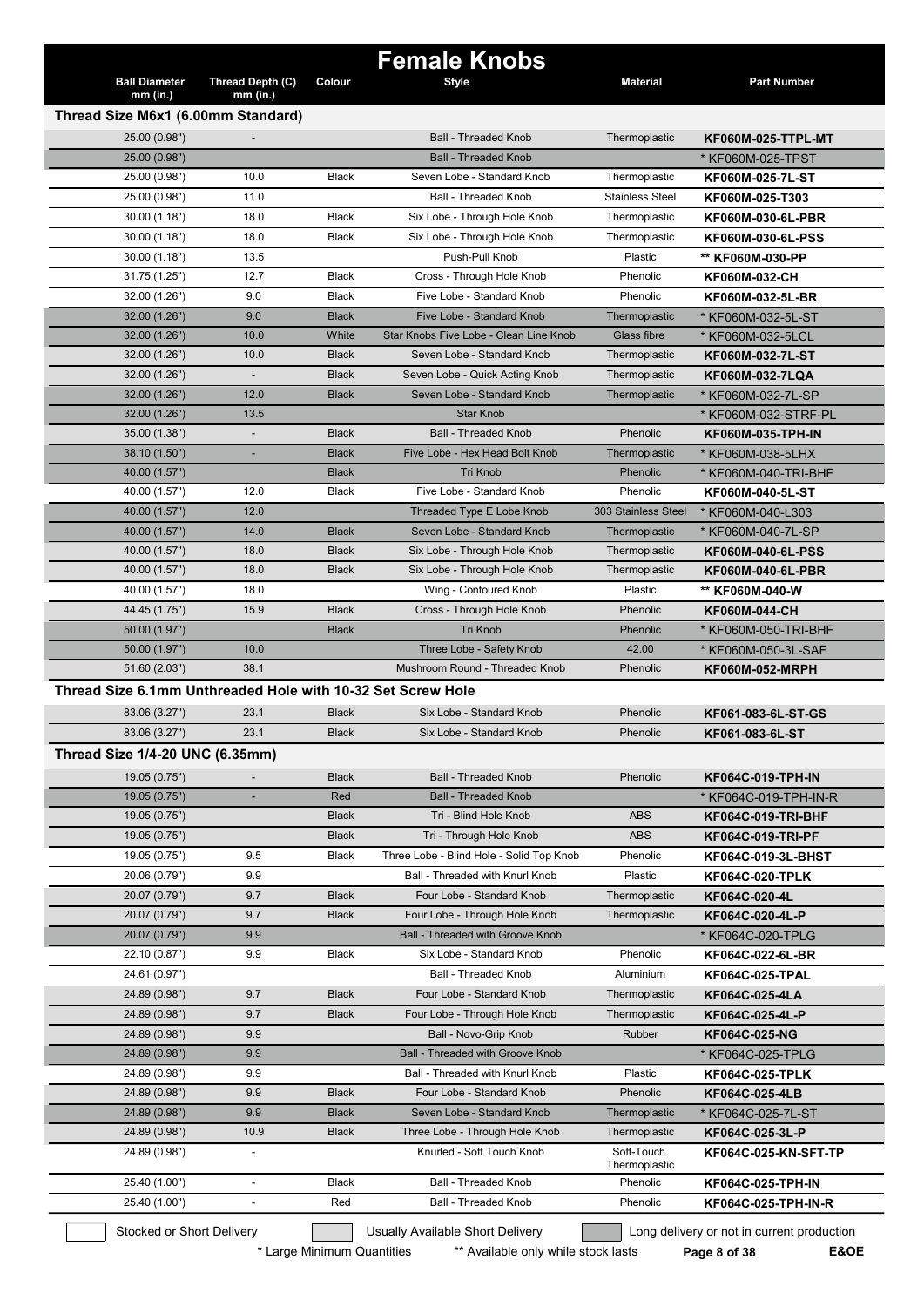|                                    |                                | Colour                     | <b>Female Knobs</b>                                                     |                 |                                                                    |
|------------------------------------|--------------------------------|----------------------------|-------------------------------------------------------------------------|-----------------|--------------------------------------------------------------------|
| <b>Ball Diameter</b><br>$mm$ (in.) | Thread Depth (C)<br>$mm$ (in.) |                            | <b>Style</b>                                                            | <b>Material</b> | <b>Part Number</b>                                                 |
| Thread Size 1/4-20 UNC (6.35mm)    |                                |                            |                                                                         |                 |                                                                    |
| 25.40 (1.00")                      |                                |                            | Raw Ball - Threaded - Polished Brass Knob                               |                 | * KF064C-025-TPBR-R                                                |
| 25.40 (1.00")                      |                                |                            | Polished Ball - Threaded - Polished Brass                               | <b>Brass</b>    | <b>KF064C-025-TPBR-P</b>                                           |
|                                    |                                |                            | Knob                                                                    |                 |                                                                    |
| 25.40 (1.00")                      |                                | <b>Black</b>               | Tri - Blind Hole Knob                                                   | <b>ABS</b>      | <b>KF064C-025-TRI-BHF</b>                                          |
| 25.40 (1.00")                      |                                | <b>Black</b>               | Tri - Through Hole Knob                                                 | <b>ABS</b>      | <b>KF064C-025-TRI-PF</b>                                           |
| 25.40 (1.00")                      | 9.5                            | <b>Black</b>               | Three Lobe - Blind Hole - Solid Top Knob                                | Phenolic        | KF064C-025-3L-BHST                                                 |
| 25.40 (1.00")                      | 12.7                           |                            | <b>Ball - Threaded Knob</b>                                             |                 | * KF064C-025-TPST                                                  |
| 25.40 (1.00")                      | 12.7                           | <b>Black</b>               | Cross - Blind Knob                                                      | Nylon           | KF064C-025-CB                                                      |
| 28.58 (1.13")                      |                                | <b>Black</b>               | Tri - Blind Hole Knob                                                   | Phenolic        | <b>KF064C-029-TRI-BHF</b>                                          |
| 28.58 (1.13")                      |                                | <b>Black</b>               | Tri - Through Hole Knob                                                 | Phenolic        | <b>KF064C-029-TRI-PF</b>                                           |
| 29.97 (1.18")                      | 9.5                            | <b>Black</b>               | Six Lobe - Standard Knob                                                | Thermoplastic   | KF064C-030-6L-SS                                                   |
| 29.97 (1.18")                      | 9.5                            | <b>Black</b>               | Six Lobe - Standard Knob                                                | Thermoplastic   | KF064C-030-6L-BR                                                   |
| 29.97 (1.18")                      | 9.5                            | <b>Black</b>               | Six Lobe - Through Hole Knob                                            | Thermoplastic   | KF064C-030-6L-PSS                                                  |
| 29.97 (1.18")                      | 9.5                            | <b>Black</b>               | Six Lobe - Through Hole Knob                                            | Thermoplastic   | KF064C-030-6L-PBR                                                  |
| 29.97 (1.18")                      | 9.7                            | <b>Black</b>               | Four Lobe - Standard Knob                                               | Thermoplastic   | KF064C-030-4L                                                      |
| 29.97 (1.18")                      | 9.7                            | <b>Black</b>               | Four Lobe - Through Hole Knob                                           | Thermoplastic   | KF064C-030-4L-P                                                    |
| 29.97 (1.18")                      | 14.0                           | <b>Black</b>               | Three Lobe - Soft Touch Knob                                            | Thermoplastic   | KF064C-030-3L-SFT                                                  |
| 30.16 (1.19")                      |                                | Red                        | <b>Ball - Threaded Knob</b>                                             |                 | * KF064C-030-TPH-IN-R                                              |
| 30.16(1.19")                       | $\blacksquare$                 | Black                      | <b>Ball - Threaded Knob</b>                                             | Phenolic        | KF064C-030-TPH-IN                                                  |
| 31.75 (1.25")                      |                                | <b>Black</b>               | Tri - Blind Hole Knob                                                   | Phenolic        | KF064C-032-TRI-BHF                                                 |
| 31.75 (1.25")                      | 9.5                            | <b>Black</b>               | Cross - Through Hole Knob                                               | Nylon           | KF064C-032-CH-NY                                                   |
| 31.75 (1.25")                      | 9.5                            | Black                      | Three Lobe - Blind Hole - Solid Top Knob                                | Phenolic        | KF064C-032-3L-BHST                                                 |
| 31.75 (1.25")                      | 11.1                           | <b>Black</b>               | Cross - Blind Knob                                                      | Phenolic        | KF064C-032-CB                                                      |
| 31.75 (1.25")                      | 12.7                           | <b>Black</b>               | Cross - Blind Knob                                                      | Nylon           | <b>KF064C-032-CBL</b>                                              |
| 31.75 (1.25")                      | 12.7                           | <b>Black</b>               | Cross - Through Hole Knob                                               | Phenolic        | KF064C-032-CH-PH                                                   |
| 31.75 (1.25")                      | 25.0                           |                            | Mushroom Round - Threaded Knob                                          | Phenolic        | <b>KF064C-032-MRPH</b>                                             |
| 31.75 (1.25")                      | $\overline{\phantom{a}}$       |                            | Ball - Threaded with Shank Knob                                         | Phenolic        | <b>KF064C-032-TPHS</b>                                             |
| 32.00 (1.26")                      | 9.5                            | <b>Black</b>               | Cross - Standard Knob                                                   | Thermoplastic   | KF064C-032-CSL                                                     |
| 32.00 (1.26")                      | 9.5                            | <b>Black</b>               | Cross - Standard Knob                                                   | Thermoplastic   | KF064C-032-CS-SS                                                   |
| 32.00 (1.26")                      | 9.5                            | <b>Black</b>               | Cross - Through Hole Knob                                               |                 |                                                                    |
|                                    |                                |                            |                                                                         | Thermoplastic   | <b>KF064C-032-CH-SS</b>                                            |
| 32.00 (1.26")                      | 9.5                            | <b>Black</b>               | Cross - Through Hole Knob                                               | Thermoplastic   | KF064C-032-CH-TP                                                   |
| 32.00 (1.26")                      | 9.9                            | <b>Black</b>               | Cross - Standard Knob                                                   | Phenolic        | KF064C-032-CS                                                      |
| 32.00 (1.26")                      | 9.9                            | <b>Black</b>               | Five Lobe - Standard Knob                                               | Phenolic        | KF064C-032-5L-SS                                                   |
| 32.00 (1.26")                      | 9.9                            | Black                      | Five Lobe - Standard Knob                                               | Phenolic        | KF064C-032-5L-BR10B                                                |
| 32.00 (1.26")                      | 9.9                            | <b>Black</b>               | Five Lobe - Standard Knob                                               | Plastic         | KF064C-032-5L-BR10A                                                |
| 32.00 (1.26")                      | 9.9                            | <b>Black</b>               | Four Lobe - Standard Knob                                               | Phenolic        | KF064C-032-4L                                                      |
| 32.00 (1.26")                      | 9.9                            | <b>Black</b>               | Seven Lobe - Standard Knob                                              | Thermoplastic   | * KF064C-032-7L-SS                                                 |
| 32.00 (1.26")                      | 9.9                            | Black                      | Seven Lobe - Standard Knob                                              | Phenolic        | ** KF064C-032-7L-BR                                                |
| 32.00 (1.26")                      | 9.9                            | <b>Black</b>               | Seven Lobe - Standard Knob                                              | Thermoplastic   | * KF064C-032-7L-ST                                                 |
| 32.00 (1.26")                      | 9.9                            | <b>Black</b>               | Three Lobe - Standard Knob                                              | Thermoplastic   | KF064C-032-3L                                                      |
| 32.00 (1.26")                      |                                |                            | Five Lobe - Soft Touch - Through Hole Knob                              |                 | KF064C-032-5LSFT-P                                                 |
| 32.00 (1.26")                      | 11.9                           | <b>Black</b>               | Five Lobe - Standard Knob                                               | Plastic         | KF064C-032-5L-BR12                                                 |
| 32.00 (1.26")                      | 11.9                           | <b>Black</b>               | Five Lobe - Standard Knob                                               | Plastic         | KF064C-032-5L-BR12T                                                |
| 32.00 (1.26")                      | 11.9                           | <b>Black</b>               | Seven Lobe - Standard Knob                                              | Thermoplastic   | KF064C-032-7L-SP                                                   |
| 32.00 (1.26")                      | 14.0                           | <b>Black</b>               | Three Lobe - Through Hole Knob                                          | Thermoplastic   | KF064C-032-3L-P                                                    |
| 33.02 (1.30")                      | 9.9                            | Black                      | Six Lobe - Standard Knob                                                | Phenolic        | KF064C-033-6L-BRA                                                  |
| 33.02 (1.30")                      | 9.9                            | <b>Black</b>               | Six Lobe - Standard Knob                                                | Thermoplastic   | KF064C-033-6L-BRB                                                  |
| 34.92 (1.37")                      |                                |                            | Ball - Threaded - Soft Touch Knob                                       | Rubber          | <b>KF064C-035-TSFT</b>                                             |
| 34.93 (1.38")                      |                                | Red                        | <b>Ball - Threaded Knob</b>                                             |                 | * KF064C-035-TPH-IN-R                                              |
| 34.93 (1.38")                      | $\overline{\phantom{a}}$       | Black                      | Ball - Threaded Knob                                                    | Phenolic        | KF064C-035-TPH-IN                                                  |
| 34.93 (1.38")                      | 15.9                           |                            | <b>Ball - Threaded Knob</b>                                             | <b>Steel</b>    | KF064C-035-TPST                                                    |
| 38.10 (1.50")                      | $\overline{\phantom{a}}$       | <b>Black</b>               | Ball - Threaded Knob                                                    | Phenolic        | KF064C-038-TPH                                                     |
|                                    | ÷,                             |                            | Polished Ball - Threaded - Polished Brass                               | <b>Brass</b>    |                                                                    |
| 38.10 (1.50")                      |                                |                            | Knob                                                                    |                 | * KF064C-038-TPBR-P                                                |
| 38.10 (1.50")                      |                                |                            | Raw Ball - Threaded - Polished Brass Knob                               |                 | * KF064C-038-TPBR-R                                                |
| 38.10 (1.50")                      |                                | Black                      | Tri - Through Hole Knob                                                 | Phenolic        | <b>KF064C-038-TRI-PF</b>                                           |
| Stocked or Short Delivery          |                                | * Large Minimum Quantities | Usually Available Short Delivery<br>** Available only while stock lasts |                 | Long delivery or not in current production<br>E&OE<br>Page 9 of 38 |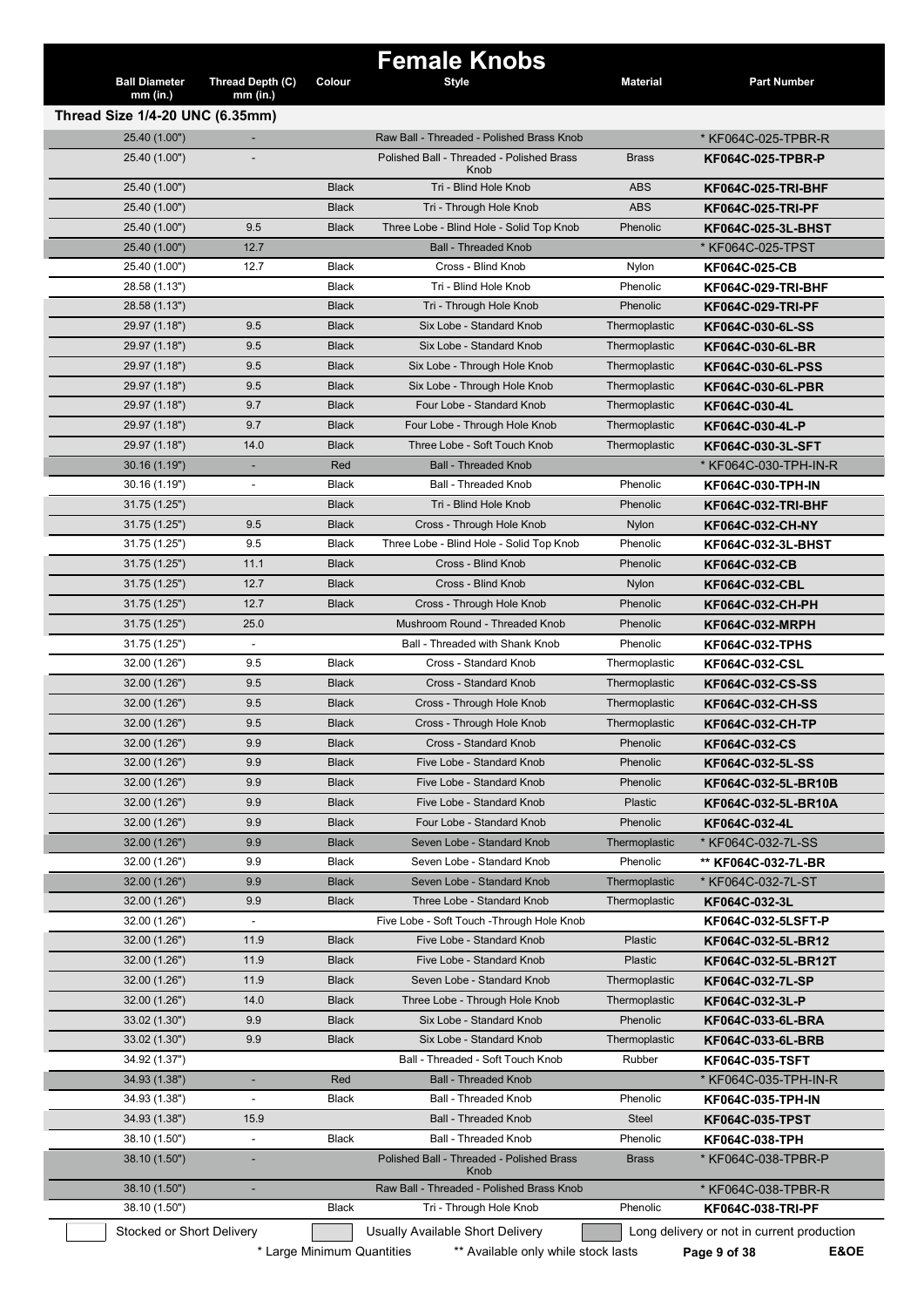|                                    |                                |                              | <b>Female Knobs</b>                                          |                                |                             |
|------------------------------------|--------------------------------|------------------------------|--------------------------------------------------------------|--------------------------------|-----------------------------|
| <b>Ball Diameter</b><br>$mm$ (in.) | Thread Depth (C)<br>$mm$ (in.) | Colour                       | <b>Style</b>                                                 | <b>Material</b>                | <b>Part Number</b>          |
| Thread Size 1/4-20 UNC (6.35mm)    |                                |                              |                                                              |                                |                             |
|                                    |                                |                              |                                                              |                                |                             |
| 38.10 (1.50")                      | ٠<br>9.9                       | <b>Black</b><br><b>Black</b> | Five Lobe - Hex Head Bolt Knob<br>Three Lobe - Standard Knob | Thermoplastic<br>Thermoplastic | * KF064-038-5LHX            |
| 38.10 (1.50")                      | 15.9                           |                              | <b>Ball - Threaded Knob</b>                                  |                                | KF064C-038-3L               |
| 38.10 (1.50")<br>38.10 (1.50")     | 11.8                           |                              | Ball - Threaded - Wrench Flats and Knob-                     |                                | * KF064C-038-TPST           |
|                                    |                                |                              | Lok Knob                                                     |                                | * KF064C-038-TWFKL          |
| 38.10 (1.50")                      | $\overline{\phantom{a}}$       |                              | Ball - Threaded with Shank Knob                              | Phenolic                       | <b>KF064C-038-TPHS</b>      |
| 38.61 (1.52")                      | 12.7                           | <b>Black</b>                 | Five Lobe - Soft Touch Knob                                  | Thermoplastic                  | KF064C-039-5LSFT            |
| 38.61 (1.52")                      | $\overline{\phantom{a}}$       | <b>Black</b>                 | Five Lobe - Soft Touch - Through Hole Knob                   | Thermoplastic                  | <b>KF064C-039-5LSFT-P</b>   |
| 39.88 (1.57")                      |                                | <b>Black</b>                 | Six Lobe - Standard Knob                                     | Plastic                        | KF064C-040-6L-SP            |
| 39.88 (1.57")                      | 9.7                            | <b>Black</b>                 | Four Lobe - Standard Knob                                    | Thermoplastic                  | KF064C-040-4L               |
| 39.88 (1.57")                      | 11.9                           | <b>Black</b>                 | Five Lobe - Standard Knob                                    | Phenolic                       | KF064C-040-5L-BR12A         |
| 39.88 (1.57")                      | 11.9                           | <b>Black</b>                 | Five Lobe - Standard Knob                                    | Plastic                        | KF064C-040-5L-BR12B         |
| 39.88 (1.57")                      | 14.0                           | <b>Black</b>                 | Five Lobe - Standard Knob                                    | Plastic                        | KF064C-040-5L-BR14B         |
| 39.88 (1.57")                      | 14.0                           | <b>Black</b>                 | Five Lobe - Standard Knob                                    | Phenolic                       | KF064C-040-5L-BR14A         |
| 39.88 (1.57")                      | 14.0                           | <b>Black</b>                 | Seven Lobe - Standard Knob                                   | Thermoplastic                  | KF064C-040-7L-SP            |
| 39.88 (1.57")                      | 14.0                           | <b>Black</b>                 | Three Lobe - Through Hole Knob                               | Thermoplastic                  | KF064C-040-3L-P             |
| 39.88 (1.57")                      | $\overline{\phantom{a}}$       |                              | Knurled - Soft Touch Knob                                    | Soft-Touch<br>Thermoplastic    | KF064C-040-KN-SFT-TP        |
| 39.88 (1.57")                      | 18.0                           | <b>Black</b>                 | Five Lobe - Standard Knob                                    | Plastic                        | KF064C-040-5L-BR18          |
| 40.13 (1.58")                      | 9.5                            | Black                        | Cross - Standard Knob                                        | Thermoplastic                  | <b>KF064C-040-CS</b>        |
| 40.13 (1.58")                      | 9.5                            | <b>Black</b>                 | Cross - Standard Knob                                        | Thermoplastic                  | <b>KF064C-040-CS-SS</b>     |
| 40.13 (1.58")                      | 9.5                            | <b>Black</b>                 | Cross - Through Hole Knob                                    | Thermoplastic                  | KF064C-040-CH-SS            |
| 40.13 (1.58")                      | 9.5                            | <b>Black</b>                 | Cross - Through Hole Knob                                    | Thermoplastic                  | KF064C-040-CH               |
| 40.13 (1.58")                      | 9.5                            | <b>Black</b>                 | Six Lobe - Standard Knob                                     | Thermoplastic                  | KF064C-040-6L-SS            |
| 40.13 (1.58")                      | 9.5                            | <b>Black</b>                 | Six Lobe - Standard Knob                                     | Thermoplastic                  | KF064C-040-6L-BR            |
| 40.13 (1.58")                      | 9.5                            | <b>Black</b>                 | Six Lobe - Through Hole Knob                                 | Thermoplastic                  | <b>KF064C-040-6L-PBR</b>    |
| 40.13 (1.58")                      | 9.5                            | <b>Black</b>                 | Six Lobe - Through Hole Knob                                 | Thermoplastic                  | KF064C-040-6L-PSS           |
| 41.28 (1.63")                      | 9.5                            | <b>Black</b>                 | Three Lobe - Blind Hole - Solid Top Knob                     | Phenolic                       | <b>KF064C-041-3L-BHST</b>   |
| 41.28 x 55.96 (1.63")              | 46.4                           |                              | Mushroom Oval - Threaded Knob                                | Phenolic                       | <b>KF064C-041-MOPH</b>      |
| 42.67 (1.68")                      |                                | <b>Black</b>                 | Tri - Through Hole Knob                                      | Thermoplastic                  | * KF064C-043-TRI-PF         |
| 44.45 (1.75")                      |                                | <b>Black</b>                 | Tri - Through Hole - Knob-Lok Knob                           | Polypropylene                  | KF064C-044-TRI-PFKLK        |
| 44.45 (1.75")                      | 11.1                           | <b>Black</b>                 | Cross - Blind Knob                                           | Phenolic                       | KF064C-044-CB               |
| 44.45 (1.75")                      | 12.7                           | <b>Black</b>                 | Cross - Blind Knob                                           | Nylon                          | <b>KF064C-044-CBL</b>       |
| 44.45 (1.75")                      | 12.7                           | <b>Black</b>                 | Cross - Through Hole Knob                                    | Nylon                          | KF064C-044-CH               |
| 44.45 (1.75")                      | 15.9                           | <b>Black</b>                 | Cross - Through Hole Knob                                    | Phenolic                       |                             |
| 44.96 (1.77")                      |                                | <b>Black</b>                 | Tri - Blind Hole Knob                                        | Thermoplastic                  | KF064C-044-CH-PH            |
|                                    |                                |                              |                                                              |                                | <b>KF064C-045-TRI-BHF</b>   |
| 44.96 (1.77")                      |                                | <b>Black</b>                 | Tri - Through Hole Knob                                      | Thermoplastic                  | <b>KF064C-045-TRI-PF</b>    |
| 44.96 (1.77")                      | 17.8                           | <b>Black</b>                 | Three Lobe - Soft Touch Knob                                 | Thermoplastic                  | KF064C-045-3L-SFT           |
| 48.51 (1.91")                      | 12.7                           | <b>Black</b>                 | Five Lobe - Soft Touch Knob                                  | Thermoplastic                  | KF064C-049-5LSFT            |
| 48.51 (1.91")                      | $\overline{\phantom{a}}$       | <b>Black</b>                 | Five Lobe - Soft Touch - Through Hole Knob                   | Thermoplastic                  | KF064C-049-5LSFT-P          |
| 50.04 (1.97")                      |                                | <b>Black</b>                 | Six Lobe - Standard Knob                                     | Plastic                        | KF064C-050-6L-SP            |
| 50.04 (1.97")                      | 10.2                           |                              | Three Lobe - Safety Knob                                     | 41.91                          | * KF064C-050-3L-SAF         |
| 50.04 (1.97")                      |                                |                              | Knurled - Soft Touch Knob                                    | Soft-Touch<br>Thermoplastic    | <b>KF064C-050-KN-SFT-TP</b> |
| 50.80 (2.00")                      | 9.5                            |                              | <b>Wing Knob</b>                                             |                                | * KF064C-051-W              |
| 51.60 (2.03")                      | 38.1                           |                              | Mushroom Round - Threaded Knob                               | Phenolic                       | <b>KF064C-052-MRPH</b>      |
| 57.15 (2.25")                      | 11.1                           | <b>Black</b>                 | Cross - Blind Knob                                           | Phenolic                       | <b>KF064C-057-CB</b>        |
| 57.15 (2.25")                      | 12.7                           | <b>Black</b>                 | Cross - Blind Knob                                           | Thermoplastic                  | KF064C-057-CBL              |
| 57.15 (2.25")                      | 15.9                           | <b>Black</b>                 | Cross - Through Hole Knob                                    | Phenolic                       | KF064C-057-CH               |
| 57.15 (2.25")                      | 18.3                           | Black                        | Five Lobe - Through Hole Knob                                | Polypropylene                  | KF064C-057-5L-PB            |
| 57.15 (2.25")                      | 25.4                           | <b>Black</b>                 | Five Lobe - Through Hole Knob                                | Polypropylene                  | KF064C-057-5L-PA            |
| 57.40 (2.26")                      | 12.7                           | <b>Black</b>                 | Five Lobe - Soft Touch Knob                                  | Thermoplastic                  | <b>KF064C-057-5LSFT</b>     |
| 57.40 (2.26")                      |                                | <b>Black</b>                 | Five Lobe - Soft Touch - Through Hole Knob                   | Thermoplastic                  | KF064C-057-5LSFT-P          |
| 63.50 (2.50")                      | 12.7                           | <b>Black</b>                 | Four Lobe - Soft Touch Knob                                  | Thermoplastic                  | KF064C-064-4L-SFT           |
| 76.20 (3.00")                      | 15.9                           | <b>Black</b>                 | Cross - Blind Knob                                           | Thermoplastic                  | KF064C-076-CB               |
| 76.20 (3.00")                      | 15.9                           | <b>Black</b>                 | Cross - Through Hole Knob                                    | Thermoplastic                  | KF064C-076-CH-TP            |

\* Large Minimum Quantities \*\* Available only while stock lasts **Page 10 of 38 E&OE**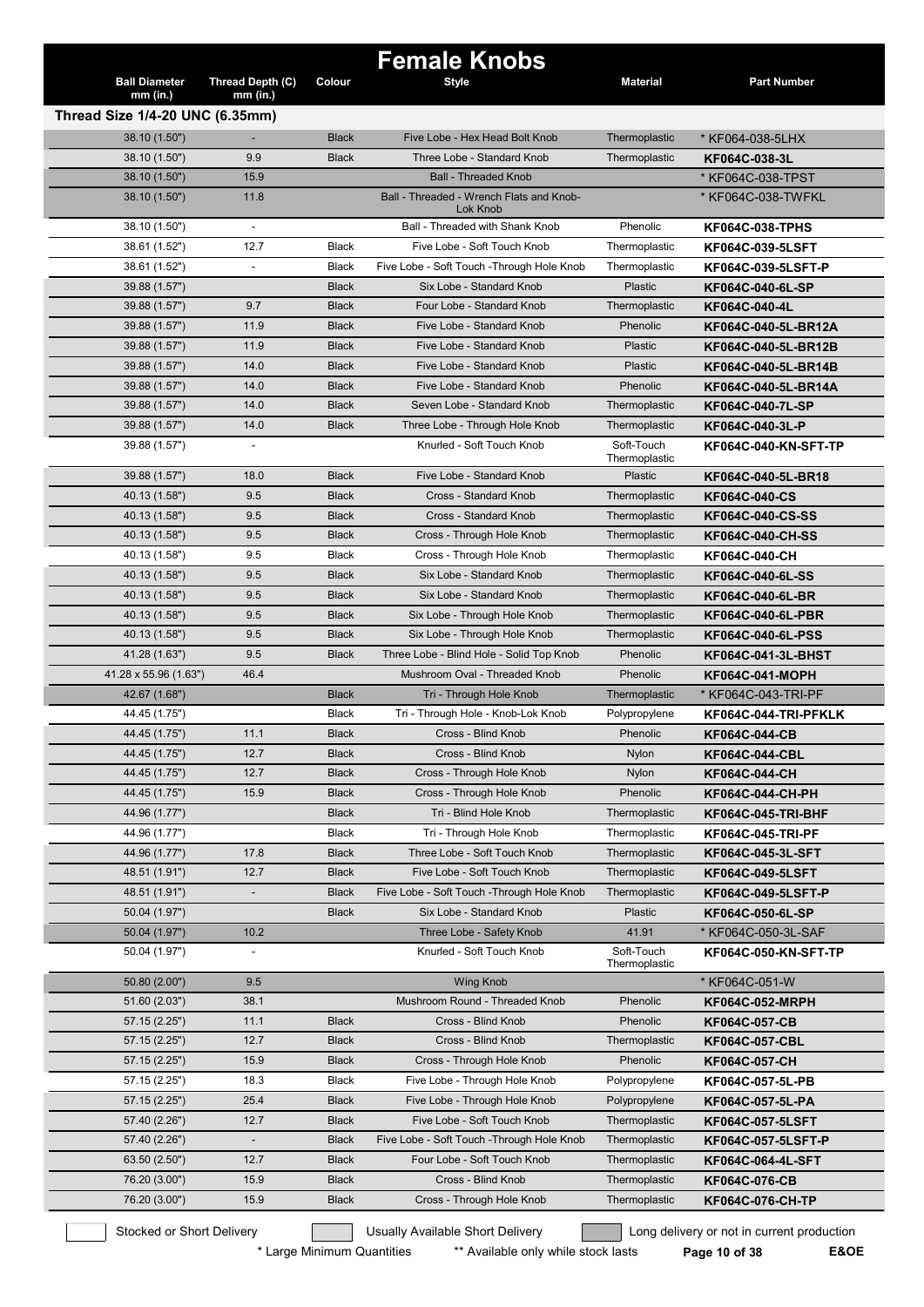|                                  |                          |              | <b>Female Knobs</b>                               |                 |                            |
|----------------------------------|--------------------------|--------------|---------------------------------------------------|-----------------|----------------------------|
| <b>Ball Diameter</b>             | Thread Depth (C)         | Colour       | <b>Style</b>                                      | <b>Material</b> | <b>Part Number</b>         |
| $mm$ (in.)                       | $mm$ (in.)               |              |                                                   |                 |                            |
| Thread Size 1/4-28 UNF (6.35mm)  |                          |              |                                                   |                 |                            |
| 25.40 (1.00")                    |                          | Red          | <b>Ball - Threaded Knob</b>                       | Phenolic        | KF064F-025-TPH-IN-R        |
| 25.40 (1.00")                    |                          | <b>Black</b> | <b>Ball - Threaded Knob</b>                       | Phenolic        | KF064F-025-TPH-IN          |
| 25.40 (1.00")                    | 12.7                     |              | <b>Ball - Threaded Knob</b>                       | <b>Steel</b>    | KF064F-025-TPST            |
| 34.93 (1.38")                    | 15.9                     |              | <b>Ball - Threaded Knob</b>                       | <b>Steel</b>    | <b>KF064F-035-TPST</b>     |
| 38.10 (1.50")                    | 15.9                     |              | <b>Ball - Threaded Knob</b>                       |                 | * KF064F-038-TPST          |
| 76.20 (3.00")                    | 15.9                     | <b>Black</b> | Cross - Through Hole Knob                         | Thermoplastic   | KF064F-076-CH              |
| Thread Size 7.87 Unthreaded Hole |                          |              |                                                   |                 |                            |
| 100.08 (3.94")                   | 31.0                     | <b>Black</b> | Six Lobe - Standard Knob                          | Phenolic        | KF079-100-6L-ST            |
| Thread Size 7.87 Unthreaded Hole |                          |              |                                                   |                 |                            |
| 51.05(2.01")                     | 21.1                     | <b>Black</b> | Six Lobe - Standard Knob                          | Phenolic        |                            |
|                                  |                          |              |                                                   |                 | KF079P-051-6L-ST           |
| Thread Size 5/16-18 UNC (7.94mm) |                          |              |                                                   |                 |                            |
| 19.05 (0.75")                    |                          | <b>Black</b> | Tri - Through Hole Knob                           | <b>ABS</b>      | <b>KF079C-019-TRI-PF</b>   |
| 24.89 (0.98")                    | 14.0                     |              | Ball - Threaded with Groove Knob                  |                 | * KF079C-025-TPLG          |
| 24.89 (0.98")                    | 14.0                     |              | Ball - Threaded with Knurl Knob                   | Plastic         | <b>KF079C-025-TPLK</b>     |
| 25.40 (1.00")                    |                          | Red          | <b>Ball - Threaded Knob</b>                       |                 | * KF079C-025-TPH-IN-R      |
| 25.40 (1.00")                    |                          | Black        | Ball - Threaded Knob                              | Phenolic        | KF079C-025-TPH-IN          |
| 25.40 (1.00")                    |                          |              | Raw Ball - Threaded - Polished Brass Knob         | <b>Brass</b>    | KF079C-025-TPBR-R          |
| 25.40 (1.00")                    | $\overline{\phantom{a}}$ |              | Polished Ball - Threaded - Polished Brass<br>Knob | <b>Brass</b>    | KF079C-025-TPBR-P          |
| 25.40 (1.00")                    |                          | <b>Black</b> | Tri - Blind Hole Knob                             | <b>ABS</b>      | <b>KF079C-025-TRI-BHF</b>  |
| 25.40 (1.00")                    |                          | <b>Black</b> | Tri - Through Hole Knob                           | <b>ABS</b>      | <b>KF079C-025-TRI-PF</b>   |
| 25.40 (1.00")                    | 9.5                      | <b>Black</b> | Three Lobe - Blind Hole - Solid Top Knob          | Phenolic        | KF079C-025-3L-BHST         |
| 25.40 (1.00")                    | 12.7                     |              | <b>Ball - Threaded Knob</b>                       | <b>Steel</b>    | <b>KF079C-025-TPST</b>     |
| 29.97 (1.18")                    | 11.9                     | <b>Black</b> | Six Lobe - Standard Knob                          | Thermoplastic   | KF079C-030-6L-SS           |
| 29.97 (1.18")                    | 11.9                     | <b>Black</b> | Six Lobe - Standard Knob                          | Thermoplastic   | KF079C-030-6L-BR           |
| 30.16 (1.19")                    | $\blacksquare$           | Red          | Ball - Threaded Knob                              | Phenolic        | <b>KF079C-030-TPH-IN-R</b> |
| 30.16 (1.19")                    | $\overline{\phantom{a}}$ | Black        | <b>Ball - Threaded Knob</b>                       | Phenolic        | <b>KF079C-030-TPH-IN</b>   |
| 31.75 (1.25")                    |                          | <b>Black</b> | Tri - Blind Hole Knob                             | <b>ABS</b>      | KF079C-032-TRI-BHF-ABS     |
| 31.75 (1.25")                    |                          | <b>Black</b> | Tri - Blind Hole Knob                             | Phenolic        | KF079C-032-TRI-BHF-PH      |
| 31.75(1.25")                     |                          |              | <b>Ball - Threaded Knob</b>                       |                 | * KF079C-032-TPAL          |
| 31.75 (1.25")                    | 9.5                      | <b>Black</b> | Three Lobe - Blind Hole - Solid Top Knob          | Phenolic        | KF079C-032-3L-BHST         |
| 31.75 (1.25")                    | 11.1                     | <b>Black</b> | Cross - Blind Knob                                | Phenolic        | <b>KF079C-032-CB</b>       |
| 31.75 (1.25")                    | 12.7                     | Black        | Cross - Blind Knob                                | Nylon           | <b>KF079C-032-CBL</b>      |
| 31.75 (1.25")                    | 12.7                     | <b>Black</b> | Cross - Through Hole Knob                         | Phenolic        | KF079C-032-CH              |
| 31.75 (1.25")                    | $\frac{1}{2}$            |              | Ball - Threaded with Shank Knob                   | Phenolic        | <b>KF079C-032-TPHS</b>     |
| 32.00 (1.26")                    | 11.9                     | Black        | Cross - Standard Knob                             | Thermoplastic   | KF079C-032-CS              |
| 32.00 (1.26")                    | 11.9                     | <b>Black</b> | Cross - Standard Knob                             | Thermoplastic   | <b>KF079C-032-CS-SS</b>    |
| 32.00 (1.26")                    | 32.0                     |              | Ball - Novo-Grip Knob                             | Rubber          | <b>KF079C-032-NG-SS</b>    |
| 32.00 (1.26")                    | 32.0                     |              | Ball - Novo-Grip Knob                             | Rubber          | KF079C-032-NG              |
| 33.02 (1.30")                    | 14.0                     | <b>Black</b> | Six Lobe - Standard Knob                          | Phenolic        | KF079C-033-6L-BRB          |
| 33.02 (1.30")                    | 14.0                     | <b>Black</b> | Six Lobe - Standard Knob                          | Thermoplastic   | KF079C-033-6L-BRA          |
| 34.92 (1.37")                    |                          |              | Ball - Threaded - Soft Touch Knob                 | Rubber          | <b>KF079C-035-TSFT</b>     |
| 34.93 (1.38")                    | ÷,                       | <b>Black</b> | <b>Ball - Threaded Knob</b>                       | Phenolic        | KF079C-035-TPH-IN          |
| 34.93 (1.38")                    |                          | Red          | <b>Ball - Threaded Knob</b>                       |                 | * KF079C-035-TPH-IN-R      |
| 34.93 (1.38")                    | 15.9                     |              | <b>Ball - Threaded Knob</b>                       | Steel           | <b>KF079C-035-TPST</b>     |
| 35.05 (1.38")                    | 14.0                     |              | <b>Ball - Threaded with Groove Knob</b>           |                 | * KF079C-035-TPLG          |
| 35.05 (1.38")                    | 14.0                     |              | Ball - Threaded with Knurl Knob                   | Plastic         | <b>KF079C-035-TPLK</b>     |
| 38.10 (1.50")                    | $\overline{\phantom{a}}$ | Black        | Ball - Threaded Knob                              | Phenolic        | KF079C-038-TPH-IN          |
| 38.10 (1.50")                    |                          | <b>Black</b> | Tri - Through Hole Knob                           | Phenolic        | <b>KF079C-038-TRI-PF</b>   |
| 38.10 (1.50")                    | ٠                        | <b>Black</b> | Five Lobe - Hex Head Bolt Knob                    | Thermoplastic   | * KF079-038-5LHX           |
| 38.10 (1.50")                    |                          |              | Ball - Threaded - Soft Touch Knob                 | Rubber          | <b>KF079C-038-TSFT</b>     |
| 38.10 (1.50")                    | 15.9                     |              | <b>Ball - Threaded Knob</b>                       |                 | * KF079C-038-TPST          |
| 38.10 (1.50")                    | $\blacksquare$           |              | Ball - Threaded with Shank Knob                   | Phenolic        | <b>KF079C-038-TPHS</b>     |
| 38.61 (1.52")                    | 12.7                     | <b>Black</b> | Five Lobe - Soft Touch Knob                       | Thermoplastic   | <b>KF079C-039-5LSFT</b>    |
|                                  |                          |              |                                                   |                 |                            |

\* Large Minimum Quantities \*\* Available only while stock lasts **Page 11 of 38 E&OE**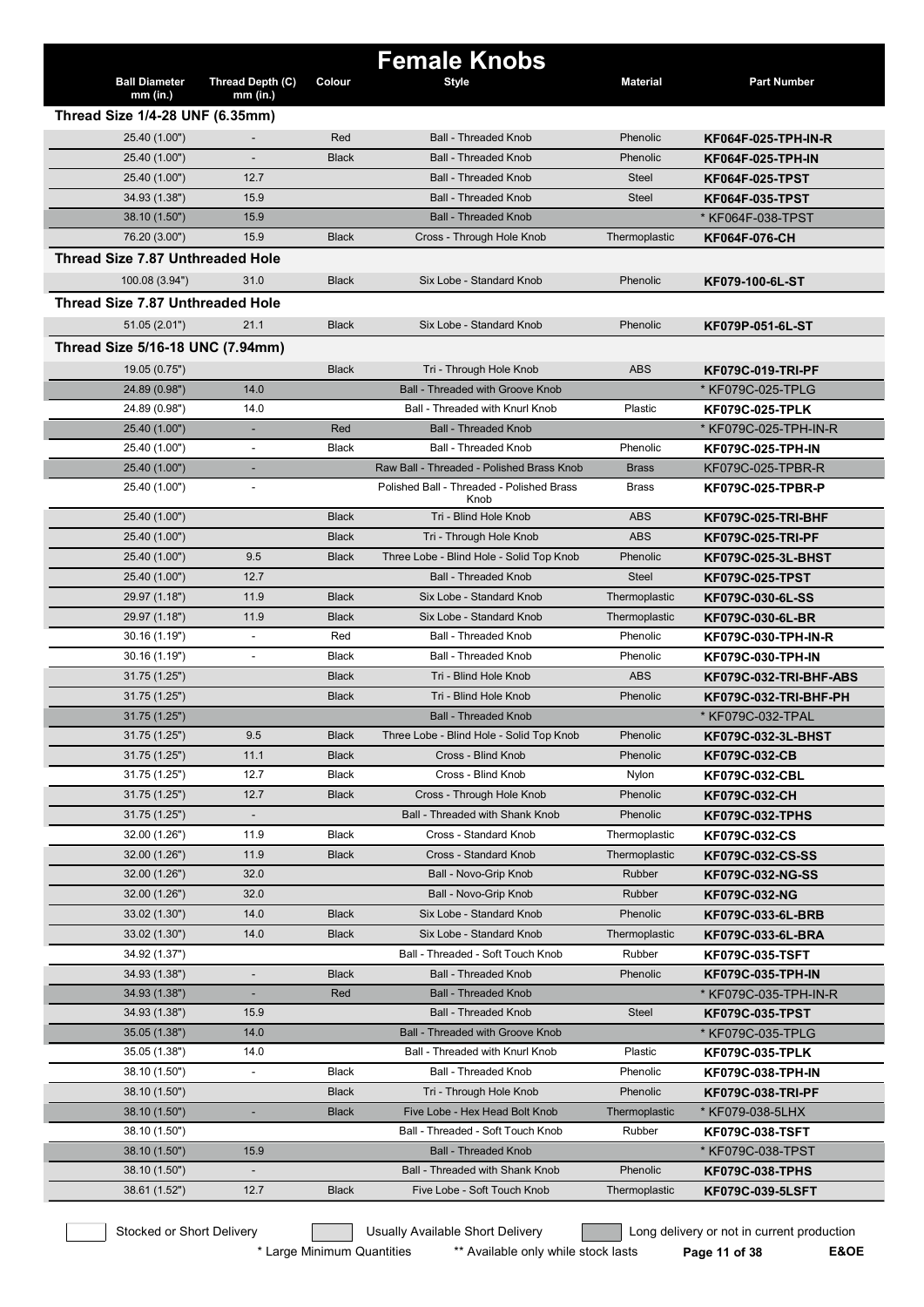|                                  |                          |                              | <b>Female Knobs</b>                                   |                                 |                                       |
|----------------------------------|--------------------------|------------------------------|-------------------------------------------------------|---------------------------------|---------------------------------------|
| <b>Ball Diameter</b>             | Thread Depth (C)         | Colour                       | Style                                                 | <b>Material</b>                 | <b>Part Number</b>                    |
| $mm$ (in.)                       | $mm$ (in.)               |                              |                                                       |                                 |                                       |
| Thread Size 5/16-18 UNC (7.94mm) |                          |                              |                                                       |                                 |                                       |
| 38.61 (1.52")                    |                          | <b>Black</b>                 | Five Lobe - Soft Touch - Through Hole Knob            | Thermoplastic<br><b>Plastic</b> | KF079C-039-5LSFT-P                    |
| 39.88 (1.57")<br>39.88 (1.57")   | 11.9                     | <b>Black</b><br><b>Black</b> | Six Lobe - Standard Knob<br>Five Lobe - Standard Knob | <b>Plastic</b>                  | KF079C-040-6L-SP                      |
| 39.88 (1.57")                    | 11.9                     | <b>Black</b>                 | Four Lobe - Standard Knob                             | Thermoplastic                   | KF079C-040-5L-BR12<br>KF079C-040-4L11 |
| 39.88 (1.57")                    | 11.9                     | <b>Black</b>                 | Four Lobe - Through Hole Knob                         | Thermoplastic                   | KF079C-040-4L-P                       |
| 39.88 (1.57")                    | 13.0                     | <b>Black</b>                 | Five Lobe - Standard Knob                             | Phenolic                        | KF079C-040-5L-BR13                    |
| 39.88 (1.57")                    | 13.0                     | <b>Black</b>                 | Five Lobe - Standard Knob                             | Phenolic                        | KF079C-040-5L-SS                      |
| 39.88 (1.57")                    | 14.0                     | <b>Black</b>                 | Cross - Standard Knob                                 | Phenolic                        | <b>KF079C-040-CS</b>                  |
| 39.88 (1.57")                    | 14.0                     | <b>Black</b>                 | Four Lobe - Standard Knob                             | Phenolic                        | KF079C-040-4L13                       |
| 39.88 (1.57")                    | 14.0                     | <b>Black</b>                 | Seven Lobe - Standard Knob                            | Thermoplastic                   | * KF079C-040-7L-ST                    |
| 39.88 (1.57")                    | 14.0                     | <b>Black</b>                 | Seven Lobe - Standard Knob                            | Thermoplastic                   | * KF079C-040-7L-SS                    |
| 39.88 (1.57")                    | 14.0                     | Black                        | Seven Lobe - Standard Knob                            | Thermoplastic                   | KF079C-040-7L-SP                      |
| 39.88 (1.57")                    | 14.0                     | <b>Black</b>                 | Seven Lobe - Standard Knob                            | Phenolic                        | * KF079C-040-7L-BR                    |
| 39.88 (1.57")                    | 14.0                     | <b>Black</b>                 | Three Lobe - Standard Knob                            | Thermoplastic                   | KF079C-040-3L                         |
| 39.88 (1.57")                    | 14.0                     | <b>Black</b>                 | Three Lobe - Through Hole Knob                        | Thermoplastic                   | KF079C-040-3L-P                       |
| 39.88 (1.57")                    | 16.0                     | <b>Black</b>                 | Five Lobe - Standard Knob                             | Phenolic                        | KF079C-040-5L-BR16                    |
| 39.88 (1.57")                    | $\blacksquare$           |                              | Knurled - Soft Touch Knob                             | Soft-Touch<br>Thermoplastic     | <b>KF079C-040-KN-SFT-TP</b>           |
| 39.88 (1.57")                    | $\overline{\phantom{a}}$ |                              | Five Lobe - Soft Touch - Through Hole Knob            |                                 | KF079C-040-5LSFT-P                    |
| 39.88 (1.57")                    | 18.0                     | <b>Black</b>                 | Five Lobe - Standard Knob                             | Plastic                         | KF079C-040-5L-BR18                    |
| 40.13 (1.58")                    | 11.9                     | <b>Black</b>                 | Cross - Standard Knob                                 | Thermoplastic                   | <b>KF079C-040-CSL</b>                 |
| 40.13 (1.58")                    | 11.9                     | <b>Black</b>                 | Cross - Standard Knob                                 | Thermoplastic                   | <b>KF079C-040-CS-SS</b>               |
| 40.13 (1.58")                    | 11.9                     | <b>Black</b>                 | Cross - Through Hole Knob                             | Thermoplastic                   | <b>KF079C-040-CH-SS</b>               |
| 40.13 (1.58")                    | 11.9                     | <b>Black</b>                 | Cross - Through Hole Knob                             | Thermoplastic                   | KF079C-040-CH                         |
| 40.13 (1.58")                    | 11.9                     | <b>Black</b>                 | Six Lobe - Standard Knob                              | Thermoplastic                   | KF079C-040-6L-SS                      |
| 40.13 (1.58")                    | 11.9                     | <b>Black</b>                 | Six Lobe - Standard Knob                              | Thermoplastic                   | KF079C-040-6L-BR                      |
| 40.13 (1.58")                    | 11.9                     | <b>Black</b>                 | Six Lobe - Through Hole Knob                          | Thermoplastic                   | KF079C-040-6L-PBR                     |
| 40.13 (1.58")                    | 11.9                     | <b>Black</b>                 | Six Lobe - Through Hole Knob                          | Thermoplastic                   | <b>KF079C-040-6L-PSS</b>              |
| 41.28 (1.63")                    |                          | <b>Black</b>                 | <b>Ball - Threaded Knob</b>                           | Phenolic                        | <b>KF079C-041-TPH-IN</b>              |
| 41.28 (1.63")                    |                          | Red                          | <b>Ball - Threaded Knob</b>                           | Phenolic                        | <b>KF079C-041-TPH-IN-R</b>            |
| 41.28 x 55.96 (1.63")            | 46.4                     |                              | Mushroom Oval - Threaded Knob                         | Phenolic                        | <b>KF079C-041-MOPH</b>                |
| 42.67 (1.68")                    |                          | <b>Black</b>                 | Tri - Through Hole Knob                               | Thermoplastic                   | * KF079C-043-TRI-PF                   |
| 43.94 (1.73")                    | 14.0                     | <b>Black</b>                 | Six Lobe - Standard Knob                              | Phenolic                        | KF079C-044-6L-BR                      |
| 44.45 (1.75")                    |                          | <b>Black</b>                 | Tri - Through Hole - Knob-Lok Knob                    | Polypropylene                   | KF079C-044-TRI-PFKLK                  |
| 44.45 (1.75")                    | 11.1                     | <b>Black</b>                 | Cross - Blind Knob                                    | Phenolic                        | <b>KF079C-044-CB</b>                  |
| 44.45 (1.75")                    | 12.7                     | <b>Black</b>                 | Cross - Blind Knob                                    | <b>Nylon</b>                    | <b>KF079C-044-CBL</b>                 |
| 44.45 (1.75")                    | 12.7                     | <b>Black</b>                 | Cross - Through Hole Knob                             | Nylon                           | <b>KF079C-044-CH-NY</b>               |
| 44.45 (1.75")                    | 15.9                     | <b>Black</b>                 | Cross - Through Hole Knob                             | Phenolic                        | KF079C-044-CH-PH                      |
| 44.96 (1.77")                    |                          | <b>Black</b>                 | Tri - Blind Hole Knob                                 | Thermoplastic                   | KF079C-045-TRI-BHF                    |
| 44.96 (1.77")                    |                          | <b>Black</b>                 | Tri - Through Hole Knob                               | Thermoplastic                   | <b>KF079C-045-TRI-PF</b>              |
| 48.51 (1.91")                    | 12.7                     | <b>Black</b>                 | Five Lobe - Soft Touch Knob                           | Thermoplastic                   | <b>KF079C-049-5LSFT</b>               |
| 48.51 (1.91")                    |                          | <b>Black</b>                 | Five Lobe - Soft Touch - Through Hole Knob            | Thermoplastic                   | <b>KF079C-049-5LSFT-P</b>             |
| 50.00 (1.97")                    | 62.0                     |                              | Round - Soft Knob                                     |                                 | * KF079C-050-RSFTF                    |
| 50.04 (1.97")                    |                          | <b>Black</b>                 | Six Lobe - Standard Knob                              | Plastic                         | KF079C-050-6L-SP                      |
| 50.04 (1.97")                    | 11.9                     | <b>Black</b>                 | Cross - Standard Knob                                 | Thermoplastic                   | <b>KF079C-050-CS</b>                  |
| 50.04 (1.97")                    | 11.9                     | <b>Black</b>                 | Cross - Standard Knob                                 | Thermoplastic                   | <b>KF079C-050-CS-SS</b>               |
| 50.04 (1.97")                    | 11.9                     | <b>Black</b>                 | Cross - Through Hole Knob                             | Thermoplastic                   | KF079C-050-CH-SS                      |
| 50.04 (1.97")                    | 11.9                     | <b>Black</b>                 | Cross - Through Hole Knob                             | Thermoplastic                   | KF079C-050-CH                         |
| 50.04 (1.97")                    | 11.9                     | <b>Black</b>                 | Six Lobe - Standard Knob                              | Thermoplastic                   | KF079C-050-6L-SS                      |
| 50.04 (1.97")                    | 11.9                     | <b>Black</b>                 | Six Lobe - Standard Knob                              | Thermoplastic                   | KF079C-050-6L-BR                      |
| 50.04 (1.97")                    | 11.9                     | <b>Black</b>                 | Six Lobe - Through Hole Knob                          | Thermoplastic                   | <b>KF079C-050-6L-PSS</b>              |
| 50.04 (1.97")                    | 11.9                     | <b>Black</b>                 | Six Lobe - Through Hole Knob                          | Thermoplastic                   | KF079C-050-6L-PBR                     |
| 50.04 (1.97")                    | 11.9                     | <b>Black</b>                 | Four Lobe - Standard Knob                             | Thermoplastic                   | KF079C-050-4L11                       |
| 50.04 (1.97")                    | 11.9                     | <b>Black</b>                 | Four Lobe - Through Hole Knob                         | Thermoplastic                   | KF079C-050-4L-P                       |
| 50.04 (1.97")                    | 14.0                     | <b>Black</b>                 | Four Lobe - Standard Knob                             | Phenolic                        | KF079C-050-4L13                       |

\* Large Minimum Quantities \*\* Available only while stock lasts **Page 12 of 38 E&OE**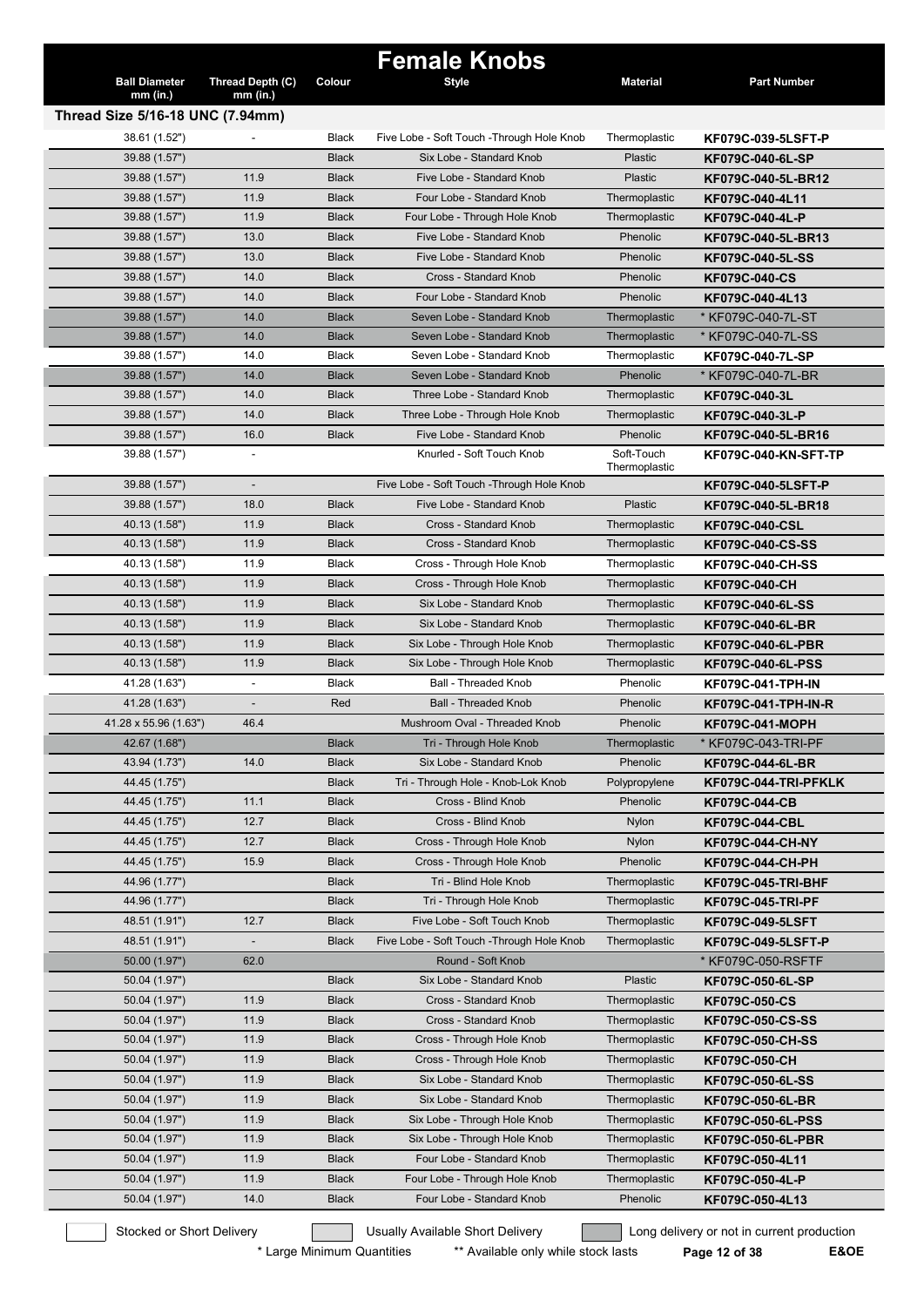| <b>Ball Diameter</b><br>Thread Depth (C)<br>Colour<br><b>Style</b><br><b>Material</b><br><b>Part Number</b><br>$mm$ (in.)<br>$mm$ (in.)<br>Thread Size 5/16-18 UNC (7.94mm)<br>50.04 (1.97")<br>Seven Lobe - Standard Knob<br>14.0<br>Black<br>Thermoplastic<br>* KF079C-050-7L-ST<br>50.04 (1.97")<br>14.0<br>Three Lobe - Safety Knob<br>41.91<br>* KF079C-050-3L-SAF<br>50.04 (1.97")<br>14.0<br><b>Black</b><br>Three Lobe - Standard Knob<br>Thermoplastic<br>KF079C-050-3L<br>50.04 (1.97")<br>14.0<br><b>Black</b><br>Three Lobe - Through Hole Knob<br>Thermoplastic<br>KF079C-050-3L-P<br>Five Lobe - Standard Knob<br>50.04 (1.97")<br>16.0<br><b>Black</b><br>Plastic<br>KF079C-050-5L-BR16<br>Knurled - Soft Touch Knob<br>Soft-Touch<br>50.04 (1.97")<br>KF079C-050-KN-SFT-TP<br>$\overline{a}$<br>Thermoplastic<br>50.04 (1.97")<br>18.0<br><b>Black</b><br>Five Lobe - Standard Knob<br>Phenolic<br>KF079C-050-5L-BR18<br>50.04 (1.97")<br>18.0<br><b>Black</b><br>Seven Lobe - Standard Knob<br>Thermoplastic<br>KF079C-050-7L-SP<br>20.1<br>50.04 (1.97")<br><b>Black</b><br>Five Lobe - Standard Knob<br>Phenolic<br>KF079C-050-5L-BR20A<br>50.04 (1.97")<br>20.1<br>Five Lobe - Standard Knob<br>Plastic<br><b>Black</b><br>KF079C-050-5L-BR20B<br>50.80 (2.00")<br><b>Black</b><br>Tri - Through Hole Knob<br>Phenolic<br><b>KF079C-051-TRI-PF</b><br>9.5<br>50.80 (2.00")<br><b>Wing Knob</b><br>Phenolic<br>KF079C-051-W<br>Mushroom Round - Threaded Knob<br>51.60 (2.03")<br>38.1<br>Phenolic<br><b>KF079C-052-MRPH</b><br>Cross - Blind Knob<br>12.7<br><b>Black</b><br>Phenolic<br>57.15(2.25")<br><b>KF079C-057-CBL</b><br>57.15 (2.25")<br>12.7<br><b>Black</b><br>Cross - Blind Knob<br>Thermoplastic<br><b>KF079C-057-CB</b><br>12.7<br><b>Black</b><br>Cross - Through Hole Knob<br>57.15 (2.25")<br><b>Nylon</b><br>KF079C-057-CH-NY<br>57.15 (2.25")<br>15.9<br><b>Black</b><br>Cross - Through Hole Knob<br>Phenolic<br>KF079C-057-CH<br>57.15 (2.25")<br>18.3<br><b>Black</b><br>Five Lobe - Through Hole Knob<br>Polypropylene<br>KF079C-057-5L-PB<br>57.15 (2.25")<br>25.4<br>Black<br>Five Lobe - Through Hole Knob<br>Polypropylene<br>KF079C-057-5L-PA<br>57.40 (2.26")<br>12.7<br><b>Black</b><br>Five Lobe - Soft Touch Knob<br>Thermoplastic<br><b>KF079C-057-5LSFT</b><br>57.40 (2.26")<br>Five Lobe - Soft Touch - Through Hole Knob<br>Thermoplastic<br>$\blacksquare$<br><b>Black</b><br>KF079C-057-5LSFT-P<br>Cross - Standard Knob<br>Thermoplastic<br>59.94 (2.36")<br>11.9<br><b>Black</b><br>KF079C-060-CS<br>Cross - Standard Knob<br>59.94 (2.36")<br>11.9<br><b>Black</b><br>Thermoplastic<br><b>KF079C-060-CS-SS</b><br>11.9<br>59.94 (2.36")<br><b>Black</b><br>Six Lobe - Standard Knob<br>Thermoplastic<br>KF079C-060-6L-SS<br>59.94 (2.36")<br>11.9<br>Six Lobe - Standard Knob<br><b>Black</b><br>Thermoplastic<br>KF079C-060-6L-BR<br><b>Black</b><br>Tri - Blind Hole Knob<br>Thermoplastic<br>65.02 (2.56")<br>KF079C-065-TRI-BHF<br>65.02 (2.56")<br><b>Black</b><br>Tri - Through Hole Knob<br>Thermoplastic<br>KF079C-065-TRI-PF<br>12.7<br>Four Lobe - Soft Touch Knob<br>76.20 (3.00")<br><b>Black</b><br>Thermoplastic<br>KF079C-076-4L-SFT<br>76.20 (3.00")<br>15.9<br>Cross - Through Hole Knob<br>Thermoplastic<br><b>Black</b><br>KF079C-076-CH<br>Thread Size 5/16-24 UNF (7.94mm)<br>25.40 (1.00")<br>Red<br><b>Ball - Threaded Knob</b><br>Phenolic<br>KF079F-025-TPH-IN-R<br>$\overline{\phantom{a}}$<br>25.40 (1.00")<br><b>Black</b><br><b>Ball - Threaded Knob</b><br>Phenolic<br>$\overline{\phantom{a}}$<br>KF079F-025-TPH-IN<br><b>Ball - Threaded Knob</b><br>25.40 (1.00")<br>12.7<br><b>Steel</b><br><b>KF079F-025-TPST</b><br>15.9<br><b>Ball - Threaded Knob</b><br>34.93 (1.38")<br><b>Steel</b><br><b>KF079F-035-TPST</b><br>15.9<br><b>Ball - Threaded Knob</b><br>38.10 (1.50")<br>* KF079F-038-TPST<br>11.1<br><b>Black</b><br>Cross - Blind Knob<br>Phenolic<br>44.45 (1.75")<br>KF079F-044-CB<br>15.9<br>Cross - Through Hole Knob<br>44.45 (1.75")<br><b>Black</b><br>Phenolic<br>KF079F-044-CH<br>Mushroom Round - Threaded Knob<br>51.60 (2.03")<br>38.1<br>Phenolic<br>KF079F-052-MRPH<br><b>Shaft Diameter 7.94 Push On</b><br>38.10 (1.50")<br>14.3<br>Oval Tapered - Press On Knob<br>** KF079-038-OT-P<br>Thread Size 8-32 UNC (4.17mm)<br>16.89 (0.66")<br>6.4<br>Ball - Threaded with Shank Knob<br>Phenolic<br><b>KF042-017-TPHS</b><br>25.00 (0.98")<br><b>Black</b><br><b>Ball - Threaded Knob</b><br>Phenolic<br>KF080M-025-TPH-IN<br>25.00 (0.98")<br>9.0<br><b>Ball - Threaded Knob</b><br>Thermoplastic<br>KF080M-025-TTPL-ST<br>1.0<br><b>Ball - Threaded Knob</b><br>25.00 (0.98")<br>Thermoplastic<br>KF080M-025-TTPL-TT<br>13.0<br>White<br>Knurled Knurled - Clean Line Knob<br>26.00 (1.02")<br>Duroplast<br>* KF080M-026-CL<br><b>Ball - Threaded Knob</b><br>30.00(1.18")<br>Thermoplastic<br>KF080M-030-TTPL-MT<br>$\overline{\phantom{a}}$<br><b>Ball - Threaded Knob</b><br>30.00(1.18")<br>Thermoplastic<br>KF080M-030-TTPL-BR<br>$\overline{a}$<br>Knurled - Torque Knob<br>30.00(1.18")<br>Plastic<br>** KF080M-030-TQ<br>$\overline{\phantom{a}}$<br>30.00(1.18")<br>15.0<br>Lever - Threaded Bore Knob<br>Plastic<br>** KF080M-030-LVR<br>13.1<br><b>Black</b><br>31.75 (1.25")<br>Cross - Through Hole Knob<br>Phenolic<br>KF080M-032-CH<br><b>Ball - Threaded Knob</b><br>32.00 (1.26")<br><b>Black</b><br>* KF080M-032-TPH<br><b>Ball - Threaded Knob</b><br>Black<br>Phenolic<br>$\overline{\phantom{a}}$ |               |  | <b>Female Knobs</b> |                      |
|------------------------------------------------------------------------------------------------------------------------------------------------------------------------------------------------------------------------------------------------------------------------------------------------------------------------------------------------------------------------------------------------------------------------------------------------------------------------------------------------------------------------------------------------------------------------------------------------------------------------------------------------------------------------------------------------------------------------------------------------------------------------------------------------------------------------------------------------------------------------------------------------------------------------------------------------------------------------------------------------------------------------------------------------------------------------------------------------------------------------------------------------------------------------------------------------------------------------------------------------------------------------------------------------------------------------------------------------------------------------------------------------------------------------------------------------------------------------------------------------------------------------------------------------------------------------------------------------------------------------------------------------------------------------------------------------------------------------------------------------------------------------------------------------------------------------------------------------------------------------------------------------------------------------------------------------------------------------------------------------------------------------------------------------------------------------------------------------------------------------------------------------------------------------------------------------------------------------------------------------------------------------------------------------------------------------------------------------------------------------------------------------------------------------------------------------------------------------------------------------------------------------------------------------------------------------------------------------------------------------------------------------------------------------------------------------------------------------------------------------------------------------------------------------------------------------------------------------------------------------------------------------------------------------------------------------------------------------------------------------------------------------------------------------------------------------------------------------------------------------------------------------------------------------------------------------------------------------------------------------------------------------------------------------------------------------------------------------------------------------------------------------------------------------------------------------------------------------------------------------------------------------------------------------------------------------------------------------------------------------------------------------------------------------------------------------------------------------------------------------------------------------------------------------------------------------------------------------------------------------------------------------------------------------------------------------------------------------------------------------------------------------------------------------------------------------------------------------------------------------------------------------------------------------------------------------------------------------------------------------------------------------------------------------------------------------------------------------------------------------------------------------------------------------------------------------------------------------------------------------------------------------------------------------------------------------------------------------------------------------------------------------------------------------------------------------------------------------------------------------------------------------------------------------------------------------------------------------------------------------------------------------------------------------------------------------------------------------------------------------------------------------------------------------------------------------------------------------------------------------------------------------------------------------------------------------------------------------------------------------------------------------------------------------------------------------------------------------------------------------------------------------------------------------------------------------------------------------------------------------------------------------------------------------|---------------|--|---------------------|----------------------|
|                                                                                                                                                                                                                                                                                                                                                                                                                                                                                                                                                                                                                                                                                                                                                                                                                                                                                                                                                                                                                                                                                                                                                                                                                                                                                                                                                                                                                                                                                                                                                                                                                                                                                                                                                                                                                                                                                                                                                                                                                                                                                                                                                                                                                                                                                                                                                                                                                                                                                                                                                                                                                                                                                                                                                                                                                                                                                                                                                                                                                                                                                                                                                                                                                                                                                                                                                                                                                                                                                                                                                                                                                                                                                                                                                                                                                                                                                                                                                                                                                                                                                                                                                                                                                                                                                                                                                                                                                                                                                                                                                                                                                                                                                                                                                                                                                                                                                                                                                                                                                                                                                                                                                                                                                                                                                                                                                                                                                                                                                                                                                |               |  |                     |                      |
|                                                                                                                                                                                                                                                                                                                                                                                                                                                                                                                                                                                                                                                                                                                                                                                                                                                                                                                                                                                                                                                                                                                                                                                                                                                                                                                                                                                                                                                                                                                                                                                                                                                                                                                                                                                                                                                                                                                                                                                                                                                                                                                                                                                                                                                                                                                                                                                                                                                                                                                                                                                                                                                                                                                                                                                                                                                                                                                                                                                                                                                                                                                                                                                                                                                                                                                                                                                                                                                                                                                                                                                                                                                                                                                                                                                                                                                                                                                                                                                                                                                                                                                                                                                                                                                                                                                                                                                                                                                                                                                                                                                                                                                                                                                                                                                                                                                                                                                                                                                                                                                                                                                                                                                                                                                                                                                                                                                                                                                                                                                                                |               |  |                     |                      |
|                                                                                                                                                                                                                                                                                                                                                                                                                                                                                                                                                                                                                                                                                                                                                                                                                                                                                                                                                                                                                                                                                                                                                                                                                                                                                                                                                                                                                                                                                                                                                                                                                                                                                                                                                                                                                                                                                                                                                                                                                                                                                                                                                                                                                                                                                                                                                                                                                                                                                                                                                                                                                                                                                                                                                                                                                                                                                                                                                                                                                                                                                                                                                                                                                                                                                                                                                                                                                                                                                                                                                                                                                                                                                                                                                                                                                                                                                                                                                                                                                                                                                                                                                                                                                                                                                                                                                                                                                                                                                                                                                                                                                                                                                                                                                                                                                                                                                                                                                                                                                                                                                                                                                                                                                                                                                                                                                                                                                                                                                                                                                |               |  |                     |                      |
|                                                                                                                                                                                                                                                                                                                                                                                                                                                                                                                                                                                                                                                                                                                                                                                                                                                                                                                                                                                                                                                                                                                                                                                                                                                                                                                                                                                                                                                                                                                                                                                                                                                                                                                                                                                                                                                                                                                                                                                                                                                                                                                                                                                                                                                                                                                                                                                                                                                                                                                                                                                                                                                                                                                                                                                                                                                                                                                                                                                                                                                                                                                                                                                                                                                                                                                                                                                                                                                                                                                                                                                                                                                                                                                                                                                                                                                                                                                                                                                                                                                                                                                                                                                                                                                                                                                                                                                                                                                                                                                                                                                                                                                                                                                                                                                                                                                                                                                                                                                                                                                                                                                                                                                                                                                                                                                                                                                                                                                                                                                                                |               |  |                     |                      |
|                                                                                                                                                                                                                                                                                                                                                                                                                                                                                                                                                                                                                                                                                                                                                                                                                                                                                                                                                                                                                                                                                                                                                                                                                                                                                                                                                                                                                                                                                                                                                                                                                                                                                                                                                                                                                                                                                                                                                                                                                                                                                                                                                                                                                                                                                                                                                                                                                                                                                                                                                                                                                                                                                                                                                                                                                                                                                                                                                                                                                                                                                                                                                                                                                                                                                                                                                                                                                                                                                                                                                                                                                                                                                                                                                                                                                                                                                                                                                                                                                                                                                                                                                                                                                                                                                                                                                                                                                                                                                                                                                                                                                                                                                                                                                                                                                                                                                                                                                                                                                                                                                                                                                                                                                                                                                                                                                                                                                                                                                                                                                |               |  |                     |                      |
|                                                                                                                                                                                                                                                                                                                                                                                                                                                                                                                                                                                                                                                                                                                                                                                                                                                                                                                                                                                                                                                                                                                                                                                                                                                                                                                                                                                                                                                                                                                                                                                                                                                                                                                                                                                                                                                                                                                                                                                                                                                                                                                                                                                                                                                                                                                                                                                                                                                                                                                                                                                                                                                                                                                                                                                                                                                                                                                                                                                                                                                                                                                                                                                                                                                                                                                                                                                                                                                                                                                                                                                                                                                                                                                                                                                                                                                                                                                                                                                                                                                                                                                                                                                                                                                                                                                                                                                                                                                                                                                                                                                                                                                                                                                                                                                                                                                                                                                                                                                                                                                                                                                                                                                                                                                                                                                                                                                                                                                                                                                                                |               |  |                     |                      |
|                                                                                                                                                                                                                                                                                                                                                                                                                                                                                                                                                                                                                                                                                                                                                                                                                                                                                                                                                                                                                                                                                                                                                                                                                                                                                                                                                                                                                                                                                                                                                                                                                                                                                                                                                                                                                                                                                                                                                                                                                                                                                                                                                                                                                                                                                                                                                                                                                                                                                                                                                                                                                                                                                                                                                                                                                                                                                                                                                                                                                                                                                                                                                                                                                                                                                                                                                                                                                                                                                                                                                                                                                                                                                                                                                                                                                                                                                                                                                                                                                                                                                                                                                                                                                                                                                                                                                                                                                                                                                                                                                                                                                                                                                                                                                                                                                                                                                                                                                                                                                                                                                                                                                                                                                                                                                                                                                                                                                                                                                                                                                |               |  |                     |                      |
|                                                                                                                                                                                                                                                                                                                                                                                                                                                                                                                                                                                                                                                                                                                                                                                                                                                                                                                                                                                                                                                                                                                                                                                                                                                                                                                                                                                                                                                                                                                                                                                                                                                                                                                                                                                                                                                                                                                                                                                                                                                                                                                                                                                                                                                                                                                                                                                                                                                                                                                                                                                                                                                                                                                                                                                                                                                                                                                                                                                                                                                                                                                                                                                                                                                                                                                                                                                                                                                                                                                                                                                                                                                                                                                                                                                                                                                                                                                                                                                                                                                                                                                                                                                                                                                                                                                                                                                                                                                                                                                                                                                                                                                                                                                                                                                                                                                                                                                                                                                                                                                                                                                                                                                                                                                                                                                                                                                                                                                                                                                                                |               |  |                     |                      |
|                                                                                                                                                                                                                                                                                                                                                                                                                                                                                                                                                                                                                                                                                                                                                                                                                                                                                                                                                                                                                                                                                                                                                                                                                                                                                                                                                                                                                                                                                                                                                                                                                                                                                                                                                                                                                                                                                                                                                                                                                                                                                                                                                                                                                                                                                                                                                                                                                                                                                                                                                                                                                                                                                                                                                                                                                                                                                                                                                                                                                                                                                                                                                                                                                                                                                                                                                                                                                                                                                                                                                                                                                                                                                                                                                                                                                                                                                                                                                                                                                                                                                                                                                                                                                                                                                                                                                                                                                                                                                                                                                                                                                                                                                                                                                                                                                                                                                                                                                                                                                                                                                                                                                                                                                                                                                                                                                                                                                                                                                                                                                |               |  |                     |                      |
|                                                                                                                                                                                                                                                                                                                                                                                                                                                                                                                                                                                                                                                                                                                                                                                                                                                                                                                                                                                                                                                                                                                                                                                                                                                                                                                                                                                                                                                                                                                                                                                                                                                                                                                                                                                                                                                                                                                                                                                                                                                                                                                                                                                                                                                                                                                                                                                                                                                                                                                                                                                                                                                                                                                                                                                                                                                                                                                                                                                                                                                                                                                                                                                                                                                                                                                                                                                                                                                                                                                                                                                                                                                                                                                                                                                                                                                                                                                                                                                                                                                                                                                                                                                                                                                                                                                                                                                                                                                                                                                                                                                                                                                                                                                                                                                                                                                                                                                                                                                                                                                                                                                                                                                                                                                                                                                                                                                                                                                                                                                                                |               |  |                     |                      |
|                                                                                                                                                                                                                                                                                                                                                                                                                                                                                                                                                                                                                                                                                                                                                                                                                                                                                                                                                                                                                                                                                                                                                                                                                                                                                                                                                                                                                                                                                                                                                                                                                                                                                                                                                                                                                                                                                                                                                                                                                                                                                                                                                                                                                                                                                                                                                                                                                                                                                                                                                                                                                                                                                                                                                                                                                                                                                                                                                                                                                                                                                                                                                                                                                                                                                                                                                                                                                                                                                                                                                                                                                                                                                                                                                                                                                                                                                                                                                                                                                                                                                                                                                                                                                                                                                                                                                                                                                                                                                                                                                                                                                                                                                                                                                                                                                                                                                                                                                                                                                                                                                                                                                                                                                                                                                                                                                                                                                                                                                                                                                |               |  |                     |                      |
|                                                                                                                                                                                                                                                                                                                                                                                                                                                                                                                                                                                                                                                                                                                                                                                                                                                                                                                                                                                                                                                                                                                                                                                                                                                                                                                                                                                                                                                                                                                                                                                                                                                                                                                                                                                                                                                                                                                                                                                                                                                                                                                                                                                                                                                                                                                                                                                                                                                                                                                                                                                                                                                                                                                                                                                                                                                                                                                                                                                                                                                                                                                                                                                                                                                                                                                                                                                                                                                                                                                                                                                                                                                                                                                                                                                                                                                                                                                                                                                                                                                                                                                                                                                                                                                                                                                                                                                                                                                                                                                                                                                                                                                                                                                                                                                                                                                                                                                                                                                                                                                                                                                                                                                                                                                                                                                                                                                                                                                                                                                                                |               |  |                     |                      |
|                                                                                                                                                                                                                                                                                                                                                                                                                                                                                                                                                                                                                                                                                                                                                                                                                                                                                                                                                                                                                                                                                                                                                                                                                                                                                                                                                                                                                                                                                                                                                                                                                                                                                                                                                                                                                                                                                                                                                                                                                                                                                                                                                                                                                                                                                                                                                                                                                                                                                                                                                                                                                                                                                                                                                                                                                                                                                                                                                                                                                                                                                                                                                                                                                                                                                                                                                                                                                                                                                                                                                                                                                                                                                                                                                                                                                                                                                                                                                                                                                                                                                                                                                                                                                                                                                                                                                                                                                                                                                                                                                                                                                                                                                                                                                                                                                                                                                                                                                                                                                                                                                                                                                                                                                                                                                                                                                                                                                                                                                                                                                |               |  |                     |                      |
|                                                                                                                                                                                                                                                                                                                                                                                                                                                                                                                                                                                                                                                                                                                                                                                                                                                                                                                                                                                                                                                                                                                                                                                                                                                                                                                                                                                                                                                                                                                                                                                                                                                                                                                                                                                                                                                                                                                                                                                                                                                                                                                                                                                                                                                                                                                                                                                                                                                                                                                                                                                                                                                                                                                                                                                                                                                                                                                                                                                                                                                                                                                                                                                                                                                                                                                                                                                                                                                                                                                                                                                                                                                                                                                                                                                                                                                                                                                                                                                                                                                                                                                                                                                                                                                                                                                                                                                                                                                                                                                                                                                                                                                                                                                                                                                                                                                                                                                                                                                                                                                                                                                                                                                                                                                                                                                                                                                                                                                                                                                                                |               |  |                     |                      |
|                                                                                                                                                                                                                                                                                                                                                                                                                                                                                                                                                                                                                                                                                                                                                                                                                                                                                                                                                                                                                                                                                                                                                                                                                                                                                                                                                                                                                                                                                                                                                                                                                                                                                                                                                                                                                                                                                                                                                                                                                                                                                                                                                                                                                                                                                                                                                                                                                                                                                                                                                                                                                                                                                                                                                                                                                                                                                                                                                                                                                                                                                                                                                                                                                                                                                                                                                                                                                                                                                                                                                                                                                                                                                                                                                                                                                                                                                                                                                                                                                                                                                                                                                                                                                                                                                                                                                                                                                                                                                                                                                                                                                                                                                                                                                                                                                                                                                                                                                                                                                                                                                                                                                                                                                                                                                                                                                                                                                                                                                                                                                |               |  |                     |                      |
|                                                                                                                                                                                                                                                                                                                                                                                                                                                                                                                                                                                                                                                                                                                                                                                                                                                                                                                                                                                                                                                                                                                                                                                                                                                                                                                                                                                                                                                                                                                                                                                                                                                                                                                                                                                                                                                                                                                                                                                                                                                                                                                                                                                                                                                                                                                                                                                                                                                                                                                                                                                                                                                                                                                                                                                                                                                                                                                                                                                                                                                                                                                                                                                                                                                                                                                                                                                                                                                                                                                                                                                                                                                                                                                                                                                                                                                                                                                                                                                                                                                                                                                                                                                                                                                                                                                                                                                                                                                                                                                                                                                                                                                                                                                                                                                                                                                                                                                                                                                                                                                                                                                                                                                                                                                                                                                                                                                                                                                                                                                                                |               |  |                     |                      |
|                                                                                                                                                                                                                                                                                                                                                                                                                                                                                                                                                                                                                                                                                                                                                                                                                                                                                                                                                                                                                                                                                                                                                                                                                                                                                                                                                                                                                                                                                                                                                                                                                                                                                                                                                                                                                                                                                                                                                                                                                                                                                                                                                                                                                                                                                                                                                                                                                                                                                                                                                                                                                                                                                                                                                                                                                                                                                                                                                                                                                                                                                                                                                                                                                                                                                                                                                                                                                                                                                                                                                                                                                                                                                                                                                                                                                                                                                                                                                                                                                                                                                                                                                                                                                                                                                                                                                                                                                                                                                                                                                                                                                                                                                                                                                                                                                                                                                                                                                                                                                                                                                                                                                                                                                                                                                                                                                                                                                                                                                                                                                |               |  |                     |                      |
|                                                                                                                                                                                                                                                                                                                                                                                                                                                                                                                                                                                                                                                                                                                                                                                                                                                                                                                                                                                                                                                                                                                                                                                                                                                                                                                                                                                                                                                                                                                                                                                                                                                                                                                                                                                                                                                                                                                                                                                                                                                                                                                                                                                                                                                                                                                                                                                                                                                                                                                                                                                                                                                                                                                                                                                                                                                                                                                                                                                                                                                                                                                                                                                                                                                                                                                                                                                                                                                                                                                                                                                                                                                                                                                                                                                                                                                                                                                                                                                                                                                                                                                                                                                                                                                                                                                                                                                                                                                                                                                                                                                                                                                                                                                                                                                                                                                                                                                                                                                                                                                                                                                                                                                                                                                                                                                                                                                                                                                                                                                                                |               |  |                     |                      |
|                                                                                                                                                                                                                                                                                                                                                                                                                                                                                                                                                                                                                                                                                                                                                                                                                                                                                                                                                                                                                                                                                                                                                                                                                                                                                                                                                                                                                                                                                                                                                                                                                                                                                                                                                                                                                                                                                                                                                                                                                                                                                                                                                                                                                                                                                                                                                                                                                                                                                                                                                                                                                                                                                                                                                                                                                                                                                                                                                                                                                                                                                                                                                                                                                                                                                                                                                                                                                                                                                                                                                                                                                                                                                                                                                                                                                                                                                                                                                                                                                                                                                                                                                                                                                                                                                                                                                                                                                                                                                                                                                                                                                                                                                                                                                                                                                                                                                                                                                                                                                                                                                                                                                                                                                                                                                                                                                                                                                                                                                                                                                |               |  |                     |                      |
|                                                                                                                                                                                                                                                                                                                                                                                                                                                                                                                                                                                                                                                                                                                                                                                                                                                                                                                                                                                                                                                                                                                                                                                                                                                                                                                                                                                                                                                                                                                                                                                                                                                                                                                                                                                                                                                                                                                                                                                                                                                                                                                                                                                                                                                                                                                                                                                                                                                                                                                                                                                                                                                                                                                                                                                                                                                                                                                                                                                                                                                                                                                                                                                                                                                                                                                                                                                                                                                                                                                                                                                                                                                                                                                                                                                                                                                                                                                                                                                                                                                                                                                                                                                                                                                                                                                                                                                                                                                                                                                                                                                                                                                                                                                                                                                                                                                                                                                                                                                                                                                                                                                                                                                                                                                                                                                                                                                                                                                                                                                                                |               |  |                     |                      |
|                                                                                                                                                                                                                                                                                                                                                                                                                                                                                                                                                                                                                                                                                                                                                                                                                                                                                                                                                                                                                                                                                                                                                                                                                                                                                                                                                                                                                                                                                                                                                                                                                                                                                                                                                                                                                                                                                                                                                                                                                                                                                                                                                                                                                                                                                                                                                                                                                                                                                                                                                                                                                                                                                                                                                                                                                                                                                                                                                                                                                                                                                                                                                                                                                                                                                                                                                                                                                                                                                                                                                                                                                                                                                                                                                                                                                                                                                                                                                                                                                                                                                                                                                                                                                                                                                                                                                                                                                                                                                                                                                                                                                                                                                                                                                                                                                                                                                                                                                                                                                                                                                                                                                                                                                                                                                                                                                                                                                                                                                                                                                |               |  |                     |                      |
|                                                                                                                                                                                                                                                                                                                                                                                                                                                                                                                                                                                                                                                                                                                                                                                                                                                                                                                                                                                                                                                                                                                                                                                                                                                                                                                                                                                                                                                                                                                                                                                                                                                                                                                                                                                                                                                                                                                                                                                                                                                                                                                                                                                                                                                                                                                                                                                                                                                                                                                                                                                                                                                                                                                                                                                                                                                                                                                                                                                                                                                                                                                                                                                                                                                                                                                                                                                                                                                                                                                                                                                                                                                                                                                                                                                                                                                                                                                                                                                                                                                                                                                                                                                                                                                                                                                                                                                                                                                                                                                                                                                                                                                                                                                                                                                                                                                                                                                                                                                                                                                                                                                                                                                                                                                                                                                                                                                                                                                                                                                                                |               |  |                     |                      |
|                                                                                                                                                                                                                                                                                                                                                                                                                                                                                                                                                                                                                                                                                                                                                                                                                                                                                                                                                                                                                                                                                                                                                                                                                                                                                                                                                                                                                                                                                                                                                                                                                                                                                                                                                                                                                                                                                                                                                                                                                                                                                                                                                                                                                                                                                                                                                                                                                                                                                                                                                                                                                                                                                                                                                                                                                                                                                                                                                                                                                                                                                                                                                                                                                                                                                                                                                                                                                                                                                                                                                                                                                                                                                                                                                                                                                                                                                                                                                                                                                                                                                                                                                                                                                                                                                                                                                                                                                                                                                                                                                                                                                                                                                                                                                                                                                                                                                                                                                                                                                                                                                                                                                                                                                                                                                                                                                                                                                                                                                                                                                |               |  |                     |                      |
|                                                                                                                                                                                                                                                                                                                                                                                                                                                                                                                                                                                                                                                                                                                                                                                                                                                                                                                                                                                                                                                                                                                                                                                                                                                                                                                                                                                                                                                                                                                                                                                                                                                                                                                                                                                                                                                                                                                                                                                                                                                                                                                                                                                                                                                                                                                                                                                                                                                                                                                                                                                                                                                                                                                                                                                                                                                                                                                                                                                                                                                                                                                                                                                                                                                                                                                                                                                                                                                                                                                                                                                                                                                                                                                                                                                                                                                                                                                                                                                                                                                                                                                                                                                                                                                                                                                                                                                                                                                                                                                                                                                                                                                                                                                                                                                                                                                                                                                                                                                                                                                                                                                                                                                                                                                                                                                                                                                                                                                                                                                                                |               |  |                     |                      |
|                                                                                                                                                                                                                                                                                                                                                                                                                                                                                                                                                                                                                                                                                                                                                                                                                                                                                                                                                                                                                                                                                                                                                                                                                                                                                                                                                                                                                                                                                                                                                                                                                                                                                                                                                                                                                                                                                                                                                                                                                                                                                                                                                                                                                                                                                                                                                                                                                                                                                                                                                                                                                                                                                                                                                                                                                                                                                                                                                                                                                                                                                                                                                                                                                                                                                                                                                                                                                                                                                                                                                                                                                                                                                                                                                                                                                                                                                                                                                                                                                                                                                                                                                                                                                                                                                                                                                                                                                                                                                                                                                                                                                                                                                                                                                                                                                                                                                                                                                                                                                                                                                                                                                                                                                                                                                                                                                                                                                                                                                                                                                |               |  |                     |                      |
|                                                                                                                                                                                                                                                                                                                                                                                                                                                                                                                                                                                                                                                                                                                                                                                                                                                                                                                                                                                                                                                                                                                                                                                                                                                                                                                                                                                                                                                                                                                                                                                                                                                                                                                                                                                                                                                                                                                                                                                                                                                                                                                                                                                                                                                                                                                                                                                                                                                                                                                                                                                                                                                                                                                                                                                                                                                                                                                                                                                                                                                                                                                                                                                                                                                                                                                                                                                                                                                                                                                                                                                                                                                                                                                                                                                                                                                                                                                                                                                                                                                                                                                                                                                                                                                                                                                                                                                                                                                                                                                                                                                                                                                                                                                                                                                                                                                                                                                                                                                                                                                                                                                                                                                                                                                                                                                                                                                                                                                                                                                                                |               |  |                     |                      |
|                                                                                                                                                                                                                                                                                                                                                                                                                                                                                                                                                                                                                                                                                                                                                                                                                                                                                                                                                                                                                                                                                                                                                                                                                                                                                                                                                                                                                                                                                                                                                                                                                                                                                                                                                                                                                                                                                                                                                                                                                                                                                                                                                                                                                                                                                                                                                                                                                                                                                                                                                                                                                                                                                                                                                                                                                                                                                                                                                                                                                                                                                                                                                                                                                                                                                                                                                                                                                                                                                                                                                                                                                                                                                                                                                                                                                                                                                                                                                                                                                                                                                                                                                                                                                                                                                                                                                                                                                                                                                                                                                                                                                                                                                                                                                                                                                                                                                                                                                                                                                                                                                                                                                                                                                                                                                                                                                                                                                                                                                                                                                |               |  |                     |                      |
|                                                                                                                                                                                                                                                                                                                                                                                                                                                                                                                                                                                                                                                                                                                                                                                                                                                                                                                                                                                                                                                                                                                                                                                                                                                                                                                                                                                                                                                                                                                                                                                                                                                                                                                                                                                                                                                                                                                                                                                                                                                                                                                                                                                                                                                                                                                                                                                                                                                                                                                                                                                                                                                                                                                                                                                                                                                                                                                                                                                                                                                                                                                                                                                                                                                                                                                                                                                                                                                                                                                                                                                                                                                                                                                                                                                                                                                                                                                                                                                                                                                                                                                                                                                                                                                                                                                                                                                                                                                                                                                                                                                                                                                                                                                                                                                                                                                                                                                                                                                                                                                                                                                                                                                                                                                                                                                                                                                                                                                                                                                                                |               |  |                     |                      |
|                                                                                                                                                                                                                                                                                                                                                                                                                                                                                                                                                                                                                                                                                                                                                                                                                                                                                                                                                                                                                                                                                                                                                                                                                                                                                                                                                                                                                                                                                                                                                                                                                                                                                                                                                                                                                                                                                                                                                                                                                                                                                                                                                                                                                                                                                                                                                                                                                                                                                                                                                                                                                                                                                                                                                                                                                                                                                                                                                                                                                                                                                                                                                                                                                                                                                                                                                                                                                                                                                                                                                                                                                                                                                                                                                                                                                                                                                                                                                                                                                                                                                                                                                                                                                                                                                                                                                                                                                                                                                                                                                                                                                                                                                                                                                                                                                                                                                                                                                                                                                                                                                                                                                                                                                                                                                                                                                                                                                                                                                                                                                |               |  |                     |                      |
|                                                                                                                                                                                                                                                                                                                                                                                                                                                                                                                                                                                                                                                                                                                                                                                                                                                                                                                                                                                                                                                                                                                                                                                                                                                                                                                                                                                                                                                                                                                                                                                                                                                                                                                                                                                                                                                                                                                                                                                                                                                                                                                                                                                                                                                                                                                                                                                                                                                                                                                                                                                                                                                                                                                                                                                                                                                                                                                                                                                                                                                                                                                                                                                                                                                                                                                                                                                                                                                                                                                                                                                                                                                                                                                                                                                                                                                                                                                                                                                                                                                                                                                                                                                                                                                                                                                                                                                                                                                                                                                                                                                                                                                                                                                                                                                                                                                                                                                                                                                                                                                                                                                                                                                                                                                                                                                                                                                                                                                                                                                                                |               |  |                     |                      |
|                                                                                                                                                                                                                                                                                                                                                                                                                                                                                                                                                                                                                                                                                                                                                                                                                                                                                                                                                                                                                                                                                                                                                                                                                                                                                                                                                                                                                                                                                                                                                                                                                                                                                                                                                                                                                                                                                                                                                                                                                                                                                                                                                                                                                                                                                                                                                                                                                                                                                                                                                                                                                                                                                                                                                                                                                                                                                                                                                                                                                                                                                                                                                                                                                                                                                                                                                                                                                                                                                                                                                                                                                                                                                                                                                                                                                                                                                                                                                                                                                                                                                                                                                                                                                                                                                                                                                                                                                                                                                                                                                                                                                                                                                                                                                                                                                                                                                                                                                                                                                                                                                                                                                                                                                                                                                                                                                                                                                                                                                                                                                |               |  |                     |                      |
|                                                                                                                                                                                                                                                                                                                                                                                                                                                                                                                                                                                                                                                                                                                                                                                                                                                                                                                                                                                                                                                                                                                                                                                                                                                                                                                                                                                                                                                                                                                                                                                                                                                                                                                                                                                                                                                                                                                                                                                                                                                                                                                                                                                                                                                                                                                                                                                                                                                                                                                                                                                                                                                                                                                                                                                                                                                                                                                                                                                                                                                                                                                                                                                                                                                                                                                                                                                                                                                                                                                                                                                                                                                                                                                                                                                                                                                                                                                                                                                                                                                                                                                                                                                                                                                                                                                                                                                                                                                                                                                                                                                                                                                                                                                                                                                                                                                                                                                                                                                                                                                                                                                                                                                                                                                                                                                                                                                                                                                                                                                                                |               |  |                     |                      |
|                                                                                                                                                                                                                                                                                                                                                                                                                                                                                                                                                                                                                                                                                                                                                                                                                                                                                                                                                                                                                                                                                                                                                                                                                                                                                                                                                                                                                                                                                                                                                                                                                                                                                                                                                                                                                                                                                                                                                                                                                                                                                                                                                                                                                                                                                                                                                                                                                                                                                                                                                                                                                                                                                                                                                                                                                                                                                                                                                                                                                                                                                                                                                                                                                                                                                                                                                                                                                                                                                                                                                                                                                                                                                                                                                                                                                                                                                                                                                                                                                                                                                                                                                                                                                                                                                                                                                                                                                                                                                                                                                                                                                                                                                                                                                                                                                                                                                                                                                                                                                                                                                                                                                                                                                                                                                                                                                                                                                                                                                                                                                |               |  |                     |                      |
|                                                                                                                                                                                                                                                                                                                                                                                                                                                                                                                                                                                                                                                                                                                                                                                                                                                                                                                                                                                                                                                                                                                                                                                                                                                                                                                                                                                                                                                                                                                                                                                                                                                                                                                                                                                                                                                                                                                                                                                                                                                                                                                                                                                                                                                                                                                                                                                                                                                                                                                                                                                                                                                                                                                                                                                                                                                                                                                                                                                                                                                                                                                                                                                                                                                                                                                                                                                                                                                                                                                                                                                                                                                                                                                                                                                                                                                                                                                                                                                                                                                                                                                                                                                                                                                                                                                                                                                                                                                                                                                                                                                                                                                                                                                                                                                                                                                                                                                                                                                                                                                                                                                                                                                                                                                                                                                                                                                                                                                                                                                                                |               |  |                     |                      |
|                                                                                                                                                                                                                                                                                                                                                                                                                                                                                                                                                                                                                                                                                                                                                                                                                                                                                                                                                                                                                                                                                                                                                                                                                                                                                                                                                                                                                                                                                                                                                                                                                                                                                                                                                                                                                                                                                                                                                                                                                                                                                                                                                                                                                                                                                                                                                                                                                                                                                                                                                                                                                                                                                                                                                                                                                                                                                                                                                                                                                                                                                                                                                                                                                                                                                                                                                                                                                                                                                                                                                                                                                                                                                                                                                                                                                                                                                                                                                                                                                                                                                                                                                                                                                                                                                                                                                                                                                                                                                                                                                                                                                                                                                                                                                                                                                                                                                                                                                                                                                                                                                                                                                                                                                                                                                                                                                                                                                                                                                                                                                |               |  |                     |                      |
|                                                                                                                                                                                                                                                                                                                                                                                                                                                                                                                                                                                                                                                                                                                                                                                                                                                                                                                                                                                                                                                                                                                                                                                                                                                                                                                                                                                                                                                                                                                                                                                                                                                                                                                                                                                                                                                                                                                                                                                                                                                                                                                                                                                                                                                                                                                                                                                                                                                                                                                                                                                                                                                                                                                                                                                                                                                                                                                                                                                                                                                                                                                                                                                                                                                                                                                                                                                                                                                                                                                                                                                                                                                                                                                                                                                                                                                                                                                                                                                                                                                                                                                                                                                                                                                                                                                                                                                                                                                                                                                                                                                                                                                                                                                                                                                                                                                                                                                                                                                                                                                                                                                                                                                                                                                                                                                                                                                                                                                                                                                                                |               |  |                     |                      |
|                                                                                                                                                                                                                                                                                                                                                                                                                                                                                                                                                                                                                                                                                                                                                                                                                                                                                                                                                                                                                                                                                                                                                                                                                                                                                                                                                                                                                                                                                                                                                                                                                                                                                                                                                                                                                                                                                                                                                                                                                                                                                                                                                                                                                                                                                                                                                                                                                                                                                                                                                                                                                                                                                                                                                                                                                                                                                                                                                                                                                                                                                                                                                                                                                                                                                                                                                                                                                                                                                                                                                                                                                                                                                                                                                                                                                                                                                                                                                                                                                                                                                                                                                                                                                                                                                                                                                                                                                                                                                                                                                                                                                                                                                                                                                                                                                                                                                                                                                                                                                                                                                                                                                                                                                                                                                                                                                                                                                                                                                                                                                |               |  |                     |                      |
|                                                                                                                                                                                                                                                                                                                                                                                                                                                                                                                                                                                                                                                                                                                                                                                                                                                                                                                                                                                                                                                                                                                                                                                                                                                                                                                                                                                                                                                                                                                                                                                                                                                                                                                                                                                                                                                                                                                                                                                                                                                                                                                                                                                                                                                                                                                                                                                                                                                                                                                                                                                                                                                                                                                                                                                                                                                                                                                                                                                                                                                                                                                                                                                                                                                                                                                                                                                                                                                                                                                                                                                                                                                                                                                                                                                                                                                                                                                                                                                                                                                                                                                                                                                                                                                                                                                                                                                                                                                                                                                                                                                                                                                                                                                                                                                                                                                                                                                                                                                                                                                                                                                                                                                                                                                                                                                                                                                                                                                                                                                                                |               |  |                     |                      |
|                                                                                                                                                                                                                                                                                                                                                                                                                                                                                                                                                                                                                                                                                                                                                                                                                                                                                                                                                                                                                                                                                                                                                                                                                                                                                                                                                                                                                                                                                                                                                                                                                                                                                                                                                                                                                                                                                                                                                                                                                                                                                                                                                                                                                                                                                                                                                                                                                                                                                                                                                                                                                                                                                                                                                                                                                                                                                                                                                                                                                                                                                                                                                                                                                                                                                                                                                                                                                                                                                                                                                                                                                                                                                                                                                                                                                                                                                                                                                                                                                                                                                                                                                                                                                                                                                                                                                                                                                                                                                                                                                                                                                                                                                                                                                                                                                                                                                                                                                                                                                                                                                                                                                                                                                                                                                                                                                                                                                                                                                                                                                |               |  |                     |                      |
|                                                                                                                                                                                                                                                                                                                                                                                                                                                                                                                                                                                                                                                                                                                                                                                                                                                                                                                                                                                                                                                                                                                                                                                                                                                                                                                                                                                                                                                                                                                                                                                                                                                                                                                                                                                                                                                                                                                                                                                                                                                                                                                                                                                                                                                                                                                                                                                                                                                                                                                                                                                                                                                                                                                                                                                                                                                                                                                                                                                                                                                                                                                                                                                                                                                                                                                                                                                                                                                                                                                                                                                                                                                                                                                                                                                                                                                                                                                                                                                                                                                                                                                                                                                                                                                                                                                                                                                                                                                                                                                                                                                                                                                                                                                                                                                                                                                                                                                                                                                                                                                                                                                                                                                                                                                                                                                                                                                                                                                                                                                                                |               |  |                     |                      |
|                                                                                                                                                                                                                                                                                                                                                                                                                                                                                                                                                                                                                                                                                                                                                                                                                                                                                                                                                                                                                                                                                                                                                                                                                                                                                                                                                                                                                                                                                                                                                                                                                                                                                                                                                                                                                                                                                                                                                                                                                                                                                                                                                                                                                                                                                                                                                                                                                                                                                                                                                                                                                                                                                                                                                                                                                                                                                                                                                                                                                                                                                                                                                                                                                                                                                                                                                                                                                                                                                                                                                                                                                                                                                                                                                                                                                                                                                                                                                                                                                                                                                                                                                                                                                                                                                                                                                                                                                                                                                                                                                                                                                                                                                                                                                                                                                                                                                                                                                                                                                                                                                                                                                                                                                                                                                                                                                                                                                                                                                                                                                |               |  |                     |                      |
|                                                                                                                                                                                                                                                                                                                                                                                                                                                                                                                                                                                                                                                                                                                                                                                                                                                                                                                                                                                                                                                                                                                                                                                                                                                                                                                                                                                                                                                                                                                                                                                                                                                                                                                                                                                                                                                                                                                                                                                                                                                                                                                                                                                                                                                                                                                                                                                                                                                                                                                                                                                                                                                                                                                                                                                                                                                                                                                                                                                                                                                                                                                                                                                                                                                                                                                                                                                                                                                                                                                                                                                                                                                                                                                                                                                                                                                                                                                                                                                                                                                                                                                                                                                                                                                                                                                                                                                                                                                                                                                                                                                                                                                                                                                                                                                                                                                                                                                                                                                                                                                                                                                                                                                                                                                                                                                                                                                                                                                                                                                                                |               |  |                     |                      |
|                                                                                                                                                                                                                                                                                                                                                                                                                                                                                                                                                                                                                                                                                                                                                                                                                                                                                                                                                                                                                                                                                                                                                                                                                                                                                                                                                                                                                                                                                                                                                                                                                                                                                                                                                                                                                                                                                                                                                                                                                                                                                                                                                                                                                                                                                                                                                                                                                                                                                                                                                                                                                                                                                                                                                                                                                                                                                                                                                                                                                                                                                                                                                                                                                                                                                                                                                                                                                                                                                                                                                                                                                                                                                                                                                                                                                                                                                                                                                                                                                                                                                                                                                                                                                                                                                                                                                                                                                                                                                                                                                                                                                                                                                                                                                                                                                                                                                                                                                                                                                                                                                                                                                                                                                                                                                                                                                                                                                                                                                                                                                |               |  |                     |                      |
|                                                                                                                                                                                                                                                                                                                                                                                                                                                                                                                                                                                                                                                                                                                                                                                                                                                                                                                                                                                                                                                                                                                                                                                                                                                                                                                                                                                                                                                                                                                                                                                                                                                                                                                                                                                                                                                                                                                                                                                                                                                                                                                                                                                                                                                                                                                                                                                                                                                                                                                                                                                                                                                                                                                                                                                                                                                                                                                                                                                                                                                                                                                                                                                                                                                                                                                                                                                                                                                                                                                                                                                                                                                                                                                                                                                                                                                                                                                                                                                                                                                                                                                                                                                                                                                                                                                                                                                                                                                                                                                                                                                                                                                                                                                                                                                                                                                                                                                                                                                                                                                                                                                                                                                                                                                                                                                                                                                                                                                                                                                                                |               |  |                     |                      |
|                                                                                                                                                                                                                                                                                                                                                                                                                                                                                                                                                                                                                                                                                                                                                                                                                                                                                                                                                                                                                                                                                                                                                                                                                                                                                                                                                                                                                                                                                                                                                                                                                                                                                                                                                                                                                                                                                                                                                                                                                                                                                                                                                                                                                                                                                                                                                                                                                                                                                                                                                                                                                                                                                                                                                                                                                                                                                                                                                                                                                                                                                                                                                                                                                                                                                                                                                                                                                                                                                                                                                                                                                                                                                                                                                                                                                                                                                                                                                                                                                                                                                                                                                                                                                                                                                                                                                                                                                                                                                                                                                                                                                                                                                                                                                                                                                                                                                                                                                                                                                                                                                                                                                                                                                                                                                                                                                                                                                                                                                                                                                |               |  |                     |                      |
|                                                                                                                                                                                                                                                                                                                                                                                                                                                                                                                                                                                                                                                                                                                                                                                                                                                                                                                                                                                                                                                                                                                                                                                                                                                                                                                                                                                                                                                                                                                                                                                                                                                                                                                                                                                                                                                                                                                                                                                                                                                                                                                                                                                                                                                                                                                                                                                                                                                                                                                                                                                                                                                                                                                                                                                                                                                                                                                                                                                                                                                                                                                                                                                                                                                                                                                                                                                                                                                                                                                                                                                                                                                                                                                                                                                                                                                                                                                                                                                                                                                                                                                                                                                                                                                                                                                                                                                                                                                                                                                                                                                                                                                                                                                                                                                                                                                                                                                                                                                                                                                                                                                                                                                                                                                                                                                                                                                                                                                                                                                                                |               |  |                     |                      |
|                                                                                                                                                                                                                                                                                                                                                                                                                                                                                                                                                                                                                                                                                                                                                                                                                                                                                                                                                                                                                                                                                                                                                                                                                                                                                                                                                                                                                                                                                                                                                                                                                                                                                                                                                                                                                                                                                                                                                                                                                                                                                                                                                                                                                                                                                                                                                                                                                                                                                                                                                                                                                                                                                                                                                                                                                                                                                                                                                                                                                                                                                                                                                                                                                                                                                                                                                                                                                                                                                                                                                                                                                                                                                                                                                                                                                                                                                                                                                                                                                                                                                                                                                                                                                                                                                                                                                                                                                                                                                                                                                                                                                                                                                                                                                                                                                                                                                                                                                                                                                                                                                                                                                                                                                                                                                                                                                                                                                                                                                                                                                |               |  |                     |                      |
|                                                                                                                                                                                                                                                                                                                                                                                                                                                                                                                                                                                                                                                                                                                                                                                                                                                                                                                                                                                                                                                                                                                                                                                                                                                                                                                                                                                                                                                                                                                                                                                                                                                                                                                                                                                                                                                                                                                                                                                                                                                                                                                                                                                                                                                                                                                                                                                                                                                                                                                                                                                                                                                                                                                                                                                                                                                                                                                                                                                                                                                                                                                                                                                                                                                                                                                                                                                                                                                                                                                                                                                                                                                                                                                                                                                                                                                                                                                                                                                                                                                                                                                                                                                                                                                                                                                                                                                                                                                                                                                                                                                                                                                                                                                                                                                                                                                                                                                                                                                                                                                                                                                                                                                                                                                                                                                                                                                                                                                                                                                                                |               |  |                     |                      |
|                                                                                                                                                                                                                                                                                                                                                                                                                                                                                                                                                                                                                                                                                                                                                                                                                                                                                                                                                                                                                                                                                                                                                                                                                                                                                                                                                                                                                                                                                                                                                                                                                                                                                                                                                                                                                                                                                                                                                                                                                                                                                                                                                                                                                                                                                                                                                                                                                                                                                                                                                                                                                                                                                                                                                                                                                                                                                                                                                                                                                                                                                                                                                                                                                                                                                                                                                                                                                                                                                                                                                                                                                                                                                                                                                                                                                                                                                                                                                                                                                                                                                                                                                                                                                                                                                                                                                                                                                                                                                                                                                                                                                                                                                                                                                                                                                                                                                                                                                                                                                                                                                                                                                                                                                                                                                                                                                                                                                                                                                                                                                |               |  |                     |                      |
|                                                                                                                                                                                                                                                                                                                                                                                                                                                                                                                                                                                                                                                                                                                                                                                                                                                                                                                                                                                                                                                                                                                                                                                                                                                                                                                                                                                                                                                                                                                                                                                                                                                                                                                                                                                                                                                                                                                                                                                                                                                                                                                                                                                                                                                                                                                                                                                                                                                                                                                                                                                                                                                                                                                                                                                                                                                                                                                                                                                                                                                                                                                                                                                                                                                                                                                                                                                                                                                                                                                                                                                                                                                                                                                                                                                                                                                                                                                                                                                                                                                                                                                                                                                                                                                                                                                                                                                                                                                                                                                                                                                                                                                                                                                                                                                                                                                                                                                                                                                                                                                                                                                                                                                                                                                                                                                                                                                                                                                                                                                                                |               |  |                     |                      |
|                                                                                                                                                                                                                                                                                                                                                                                                                                                                                                                                                                                                                                                                                                                                                                                                                                                                                                                                                                                                                                                                                                                                                                                                                                                                                                                                                                                                                                                                                                                                                                                                                                                                                                                                                                                                                                                                                                                                                                                                                                                                                                                                                                                                                                                                                                                                                                                                                                                                                                                                                                                                                                                                                                                                                                                                                                                                                                                                                                                                                                                                                                                                                                                                                                                                                                                                                                                                                                                                                                                                                                                                                                                                                                                                                                                                                                                                                                                                                                                                                                                                                                                                                                                                                                                                                                                                                                                                                                                                                                                                                                                                                                                                                                                                                                                                                                                                                                                                                                                                                                                                                                                                                                                                                                                                                                                                                                                                                                                                                                                                                |               |  |                     |                      |
|                                                                                                                                                                                                                                                                                                                                                                                                                                                                                                                                                                                                                                                                                                                                                                                                                                                                                                                                                                                                                                                                                                                                                                                                                                                                                                                                                                                                                                                                                                                                                                                                                                                                                                                                                                                                                                                                                                                                                                                                                                                                                                                                                                                                                                                                                                                                                                                                                                                                                                                                                                                                                                                                                                                                                                                                                                                                                                                                                                                                                                                                                                                                                                                                                                                                                                                                                                                                                                                                                                                                                                                                                                                                                                                                                                                                                                                                                                                                                                                                                                                                                                                                                                                                                                                                                                                                                                                                                                                                                                                                                                                                                                                                                                                                                                                                                                                                                                                                                                                                                                                                                                                                                                                                                                                                                                                                                                                                                                                                                                                                                |               |  |                     |                      |
|                                                                                                                                                                                                                                                                                                                                                                                                                                                                                                                                                                                                                                                                                                                                                                                                                                                                                                                                                                                                                                                                                                                                                                                                                                                                                                                                                                                                                                                                                                                                                                                                                                                                                                                                                                                                                                                                                                                                                                                                                                                                                                                                                                                                                                                                                                                                                                                                                                                                                                                                                                                                                                                                                                                                                                                                                                                                                                                                                                                                                                                                                                                                                                                                                                                                                                                                                                                                                                                                                                                                                                                                                                                                                                                                                                                                                                                                                                                                                                                                                                                                                                                                                                                                                                                                                                                                                                                                                                                                                                                                                                                                                                                                                                                                                                                                                                                                                                                                                                                                                                                                                                                                                                                                                                                                                                                                                                                                                                                                                                                                                |               |  |                     |                      |
|                                                                                                                                                                                                                                                                                                                                                                                                                                                                                                                                                                                                                                                                                                                                                                                                                                                                                                                                                                                                                                                                                                                                                                                                                                                                                                                                                                                                                                                                                                                                                                                                                                                                                                                                                                                                                                                                                                                                                                                                                                                                                                                                                                                                                                                                                                                                                                                                                                                                                                                                                                                                                                                                                                                                                                                                                                                                                                                                                                                                                                                                                                                                                                                                                                                                                                                                                                                                                                                                                                                                                                                                                                                                                                                                                                                                                                                                                                                                                                                                                                                                                                                                                                                                                                                                                                                                                                                                                                                                                                                                                                                                                                                                                                                                                                                                                                                                                                                                                                                                                                                                                                                                                                                                                                                                                                                                                                                                                                                                                                                                                |               |  |                     |                      |
|                                                                                                                                                                                                                                                                                                                                                                                                                                                                                                                                                                                                                                                                                                                                                                                                                                                                                                                                                                                                                                                                                                                                                                                                                                                                                                                                                                                                                                                                                                                                                                                                                                                                                                                                                                                                                                                                                                                                                                                                                                                                                                                                                                                                                                                                                                                                                                                                                                                                                                                                                                                                                                                                                                                                                                                                                                                                                                                                                                                                                                                                                                                                                                                                                                                                                                                                                                                                                                                                                                                                                                                                                                                                                                                                                                                                                                                                                                                                                                                                                                                                                                                                                                                                                                                                                                                                                                                                                                                                                                                                                                                                                                                                                                                                                                                                                                                                                                                                                                                                                                                                                                                                                                                                                                                                                                                                                                                                                                                                                                                                                |               |  |                     |                      |
|                                                                                                                                                                                                                                                                                                                                                                                                                                                                                                                                                                                                                                                                                                                                                                                                                                                                                                                                                                                                                                                                                                                                                                                                                                                                                                                                                                                                                                                                                                                                                                                                                                                                                                                                                                                                                                                                                                                                                                                                                                                                                                                                                                                                                                                                                                                                                                                                                                                                                                                                                                                                                                                                                                                                                                                                                                                                                                                                                                                                                                                                                                                                                                                                                                                                                                                                                                                                                                                                                                                                                                                                                                                                                                                                                                                                                                                                                                                                                                                                                                                                                                                                                                                                                                                                                                                                                                                                                                                                                                                                                                                                                                                                                                                                                                                                                                                                                                                                                                                                                                                                                                                                                                                                                                                                                                                                                                                                                                                                                                                                                |               |  |                     |                      |
|                                                                                                                                                                                                                                                                                                                                                                                                                                                                                                                                                                                                                                                                                                                                                                                                                                                                                                                                                                                                                                                                                                                                                                                                                                                                                                                                                                                                                                                                                                                                                                                                                                                                                                                                                                                                                                                                                                                                                                                                                                                                                                                                                                                                                                                                                                                                                                                                                                                                                                                                                                                                                                                                                                                                                                                                                                                                                                                                                                                                                                                                                                                                                                                                                                                                                                                                                                                                                                                                                                                                                                                                                                                                                                                                                                                                                                                                                                                                                                                                                                                                                                                                                                                                                                                                                                                                                                                                                                                                                                                                                                                                                                                                                                                                                                                                                                                                                                                                                                                                                                                                                                                                                                                                                                                                                                                                                                                                                                                                                                                                                | 32.00 (1.26") |  |                     | ** KF080M-032-TPH-IN |

\* Large Minimum Quantities \*\* Available only while stock lasts **Page 13 of 38 E&OE**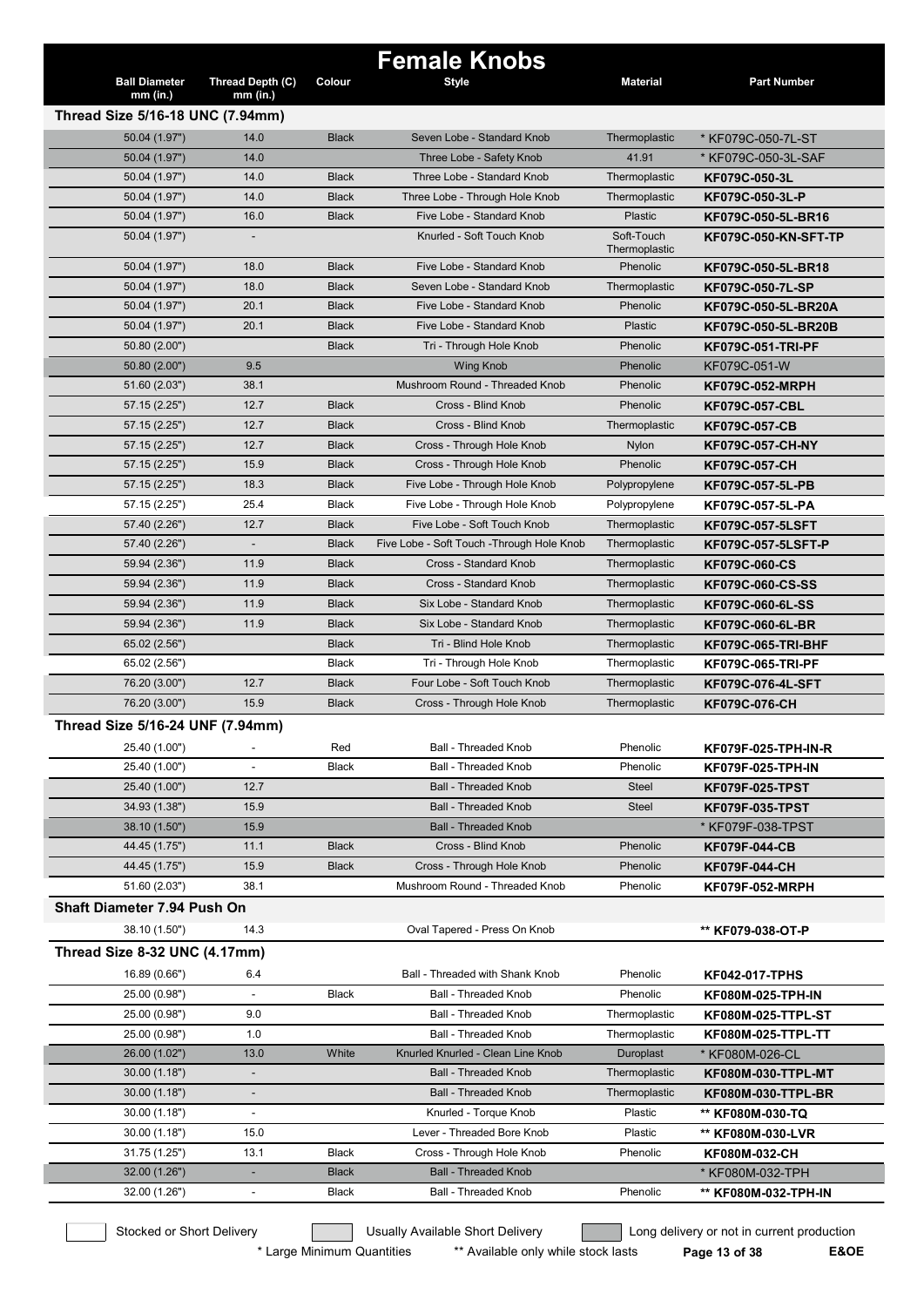|                                             |                              |              | <b>Female Knobs</b>                                           |                                            |                                      |
|---------------------------------------------|------------------------------|--------------|---------------------------------------------------------------|--------------------------------------------|--------------------------------------|
| <b>Ball Diameter</b>                        | Thread Depth (C)             | Colour       | <b>Style</b>                                                  | <b>Material</b>                            | <b>Part Number</b>                   |
| $mm$ (in.)<br>Thread Size 8-32 UNC (4.17mm) | $mm$ (in.)                   |              |                                                               |                                            |                                      |
| 32.00 (1.26")                               | 14.5                         |              | <b>Ball - Threaded Knob</b>                                   | Thermoplastic                              | KF080M-032-TTPL-TT                   |
| 32.00 (1.26")                               | 12.0                         |              | <b>Ball - Threaded Knob</b>                                   | Thermoplastic                              | <b>KF080M-032-TTPL-ST</b>            |
| 32.00 (1.26")                               |                              |              | <b>Ball - Threaded Knob</b>                                   | <b>Steel</b>                               | * KF080M-032-TPST                    |
| 32.00 (1.26")                               | 14.5                         |              | <b>Ball - Threaded Knob</b>                                   | <b>Stainless Steel</b>                     |                                      |
|                                             |                              | <b>Black</b> |                                                               |                                            | KF080M-032-T303                      |
| 35.00 (1.38")                               | $\overline{\phantom{a}}$     | <b>Black</b> | <b>Ball - Threaded Knob</b><br>Five Lobe - Hex Head Bolt Knob | Phenolic                                   | KF080M-035-TPH-IN                    |
| 38.10 (1.50")                               |                              |              |                                                               | Thermoplastic                              | * KF080M-038-5LHX<br>* KF080M-039-PP |
| 39.00 (1.54")                               | 16.0                         | <b>Black</b> | Push-Pull Knob<br>Five Lobe - Standard Knob                   |                                            |                                      |
| 40.00 (1.57")                               | 11.0                         |              |                                                               | Thermoplastic                              | * KF080M-040-5L-ST11                 |
| 40.00 (1.57")                               | 12.0<br>12.0                 |              | Press Fit Type C Lobe Knob                                    | 303 Stainless Steel<br>303 Stainless Steel | * KF080PF-040-L303                   |
| 40.00 (1.57")                               |                              |              | Threaded Type E Lobe Knob                                     |                                            | * KF080M-040-L303                    |
| 40.00 (1.57")                               | 13.0                         | White        | Star Knobs Five Lobe - Clean Line Knob                        | Glass fibre                                | * KF080M-040-5LCL                    |
| 40.00 (1.57")                               |                              | <b>Black</b> | Seven Lobe - Quick Acting Knob                                | Thermoplastic                              | KF080M-040-7LQA                      |
| 40.00 (1.57")                               | 14.0                         | Black        | Five Lobe - Standard Knob                                     | Phenolic                                   | KF080M-040-5L-ST14                   |
| 40.00 (1.57")                               | 14.0                         | <b>Black</b> | Seven Lobe - Standard Knob                                    | Thermoplastic                              | * KF080M-040-7L-SP                   |
| 40.00 (1.57")                               | 14.0                         | <b>Black</b> | Seven Lobe - Standard Knob                                    | Thermoplastic                              | KF080M-040-7L-ST                     |
| 40.00 (1.57")                               | 16.0                         |              | <b>Star Knob</b>                                              |                                            | * KF080M-040-STRF-PL                 |
| 40.00 (1.57")                               | 18.0                         | <b>Black</b> | Six Lobe - Through Hole Knob                                  | Thermoplastic                              | KF080M-040-6L-PBR                    |
| 40.00 (1.57")                               | 18.0                         | <b>Black</b> | Six Lobe - Through Hole Knob                                  | Thermoplastic                              | KF080M-040-6L-PSS                    |
| 40.00 (1.57")                               | 20.0                         |              | Wing - Contoured Knob                                         |                                            | * KF080M-040-W                       |
| 43.00 (1.69")                               | 15.0                         |              | Star - Soft Knob                                              | Rubber                                     | * KF080M-043-STRF-SFT                |
| 44.00 (1.73")                               | 13.0                         |              | Grip - Soft Knob                                              |                                            | * KF080M-044-GSC                     |
| 44.45 (1.75")                               | 15.9                         | <b>Black</b> | Cross - Through Hole Knob                                     | Phenolic                                   | <b>KF080M-044-CH</b>                 |
| 50.00 (1.97")                               |                              | <b>Black</b> | Tri Knob                                                      | Phenolic                                   | * KF080M-050-TRI-BHF                 |
| 50.00 (1.97")                               | 14.0                         | <b>Black</b> | Five Lobe - Standard Knob                                     | Phenolic                                   | KF080M-050-5L-ST14                   |
| 50.00 (1.97")                               | 14.0                         | <b>Black</b> | Seven Lobe - Standard Knob                                    | Thermoplastic                              | KF080M-050-7L-ST                     |
| 50.00 (1.97")                               | 14.0                         |              | Three Lobe - Safety Knob                                      | 42.00                                      | * KF080M-050-3L-SAF                  |
| 50.00 (1.97")                               | 15.0                         |              | Threaded Type E Lobe Knob                                     | 303 Stainless Steel                        | * KF080M-050-L303                    |
| 50.00 (1.97")                               | 18.0                         | <b>Black</b> | Seven Lobe - Standard Knob                                    | Thermoplastic                              | * KF080M-050-7L-SP                   |
| 50.00 (1.97")                               | 18.0                         | <b>Black</b> | Six Lobe - Through Hole Knob                                  | Thermoplastic                              | <b>KF080M-050-6L-PBR</b>             |
| 50.00 (1.97")                               | 62.0                         |              | Round - Soft Knob                                             |                                            | * KF080M-050-RSFTF                   |
| 51.60 (2.03")                               | 38.1                         |              | Mushroom Round - Threaded Knob                                | Phenolic                                   | <b>KF080M-052-MRPH</b>               |
| 62.00 (2.44")                               |                              | <b>Black</b> | Tri Knob                                                      | Phenolic                                   | KF080M-062-TRI-BHF                   |
| 70.00 (2.76")                               | 25.0                         |              | Wing - Contoured Knob                                         |                                            | * KF080M-070-W                       |
| 40.0 (393.66")                              | 15.0                         |              | Star - 304 Stainless - Threaded Knob                          |                                            | * KF080M-040-STRF-304                |
| Thread Size 3/8-16 UNC (9.53mm)             |                              |              |                                                               |                                            |                                      |
| 25.40 (1.00")                               |                              | Red          | <b>Ball - Threaded Knob</b>                                   |                                            | * KF095C-025-TPH-IN-R                |
| 25.40 (1.00")                               | $\overline{\phantom{a}}$     | <b>Black</b> | <b>Ball - Threaded Knob</b>                                   | Phenolic                                   | KF095C-025-TPH-IN                    |
| 25.40 (1.00")                               | ٠                            |              | Raw Ball - Threaded - Polished Brass Knob                     | <b>Brass</b>                               | KF095C-025-TPBR-R                    |
| 25.40 (1.00")                               | $\overline{\phantom{a}}$     |              | Polished Ball - Threaded - Polished Brass                     | Brass                                      | KF095C-025-TPBR-P                    |
|                                             |                              |              | Knob                                                          |                                            |                                      |
| 25.40 (1.00")                               |                              | <b>Black</b> | Tri - Blind Hole Knob                                         | <b>ABS</b>                                 | <b>KF095C-025-TRI-BHF</b>            |
| 25.40 (1.00")                               |                              | <b>Black</b> | Tri - Through Hole Knob                                       | <b>ABS</b>                                 | <b>KF095C-025-TRI-PF</b>             |
| 25.40 (1.00")                               | 12.7                         |              | <b>Ball - Threaded Knob</b>                                   | Steel                                      | <b>KF095C-025-TPST</b>               |
| 30.16 (1.19")                               |                              | <b>Black</b> | <b>Ball - Threaded Knob</b>                                   | Phenolic                                   | <b>KF095C-030-TPH-IN</b>             |
| 30.16 (1.19")                               |                              | Red          | Ball - Threaded Knob                                          | Phenolic                                   | KF095C-030-TPH-IN-R                  |
| 31.75 (1.25")                               |                              | <b>Black</b> | Tri - Blind Hole Knob                                         | ABS                                        | KF095C-032-TRI-BHF                   |
| 31.75 (1.25")                               |                              | <b>Black</b> | Tri - Through Hole Knob                                       | <b>ABS</b>                                 | <b>KF095C-032-TRI-PF</b>             |
| 31.75 (1.25")                               | 9.5                          | <b>Black</b> | Three Lobe - Blind Hole - Solid Top Knob                      | Phenolic                                   | KF095C-032-3L-BHST                   |
| 31.75 (1.25")                               | $\frac{1}{2}$                |              | Ball - Threaded with Shank Knob                               | Phenolic                                   | <b>KF095C-032-TPHS</b>               |
| 34.92 (1.37")                               |                              |              | Ball - Threaded - Soft Touch Knob                             | Rubber                                     | <b>KF095C-035-TSFT</b>               |
| 34.93 (1.38")                               |                              | Red          | <b>Ball - Threaded Knob</b>                                   | Phenolic                                   | * KF095C-035-TPH-IN-R                |
| 34.93 (1.38")                               | $\qquad \qquad \blacksquare$ | Black        | Ball - Threaded Knob                                          | Phenolic                                   | <b>KF095C-035-TPH-IN</b>             |
| 34.93 (1.38")                               | 15.9                         |              | <b>Ball - Threaded Knob</b>                                   | Steel                                      | <b>KF095C-035-TPST</b>               |
| 35.05 (1.38")                               | 14.0                         |              | <b>Ball - Threaded with Groove Knob</b>                       |                                            | * KF095C-035-TPLG                    |
| 35.05 (1.38")                               | 14.0                         |              | Ball - Threaded with Knurl Knob                               | Plastic                                    | <b>KF095C-035-TPLK</b>               |
|                                             |                              |              |                                                               |                                            |                                      |

\* Large Minimum Quantities \*\* Available only while stock lasts **Page 14 of 38 E&OE**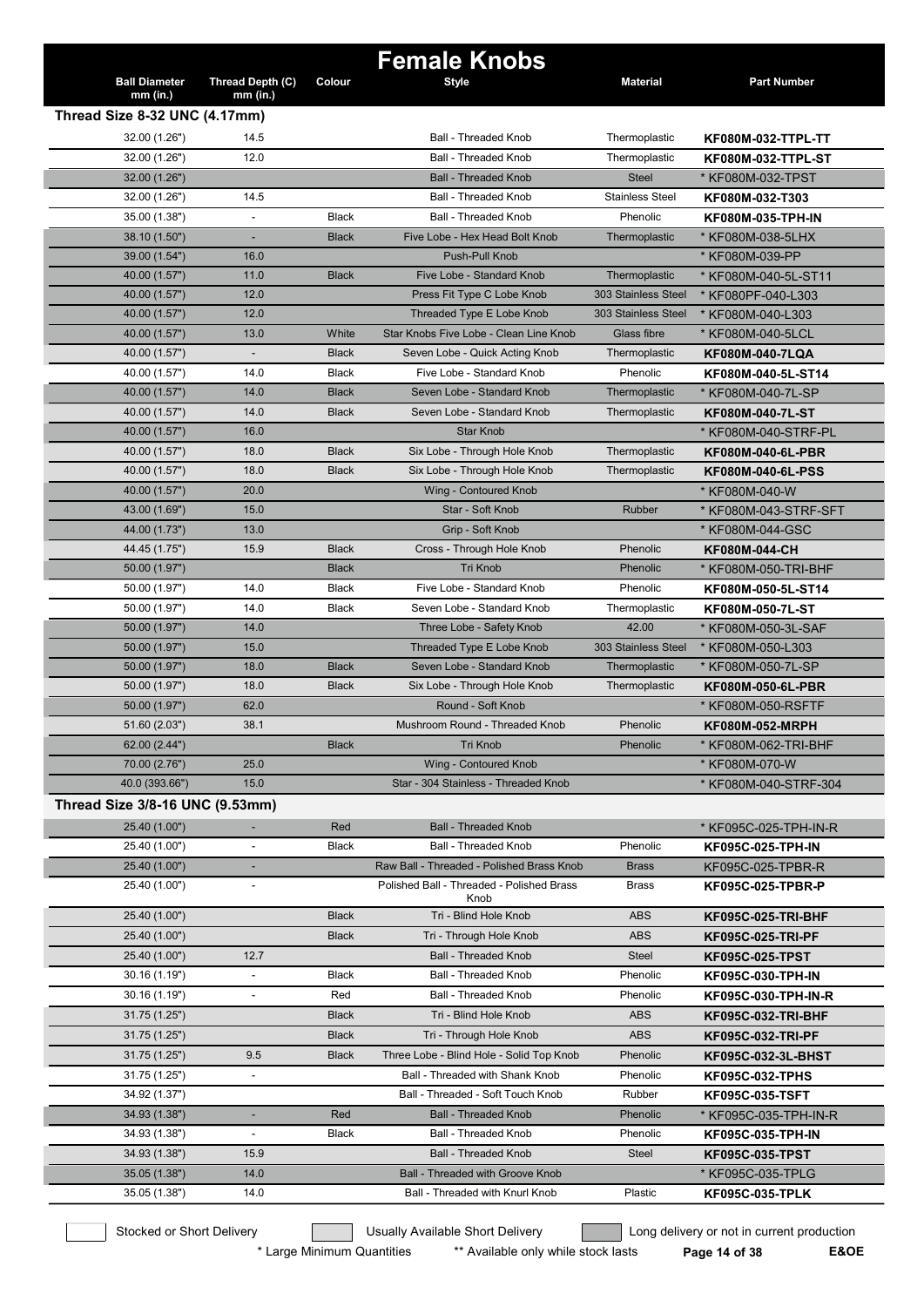|                                 |                          |              | <b>Female Knobs</b>                                  |                 |                             |
|---------------------------------|--------------------------|--------------|------------------------------------------------------|-----------------|-----------------------------|
| <b>Ball Diameter</b>            | Thread Depth (C)         | Colour       | <b>Style</b>                                         | <b>Material</b> | <b>Part Number</b>          |
| $mm$ (in.)                      | $mm$ (in.)               |              |                                                      |                 |                             |
| Thread Size 3/8-16 UNC (9.53mm) |                          |              |                                                      |                 |                             |
| 38.10 (1.50")                   |                          | <b>Black</b> | <b>Ball - Threaded Knob</b>                          | Phenolic        | <b>KF095C-038-TPH-IN</b>    |
| 38.10 (1.50")                   |                          |              | Raw Ball - Threaded - Polished Brass Knob            | <b>Brass</b>    | KF095C-038-TPBR-R           |
| 38.10 (1.50")                   |                          |              | Polished Ball - Threaded - Polished Brass            | <b>Brass</b>    | KF095C-038-TPBR-P           |
|                                 |                          |              | Knob                                                 |                 |                             |
| 38.10 (1.50")                   |                          |              | Ball - Threaded - Soft Touch Knob                    | Rubber          | <b>KF095C-038-TSFT</b>      |
| 38.10 (1.50")                   | 15.9                     |              | <b>Ball - Threaded Knob</b>                          | <b>Steel</b>    | * KF095C-038-TPST           |
| 38.10 (1.50")                   |                          |              | Ball - Threaded - Wrench Flats and Knob-<br>Lok Knob |                 | * KF095C-038-TWFKL          |
| 38.10 (1.50")                   |                          |              | Ball - Threaded with Shank Knob                      | Phenolic        | <b>KF095C-038-TPHS</b>      |
| 38.61 (1.52")                   | 12.7                     | <b>Black</b> | Five Lobe - Soft Touch Knob                          | Thermoplastic   | <b>KF095C-039-5LSFT</b>     |
| 38.61 (1.52")                   |                          | <b>Black</b> | Five Lobe - Soft Touch - Through Hole Knob           | Thermoplastic   | KF095C-039-5LSFT-P          |
| 39.69 (1.56")                   |                          |              | <b>Ball - Threaded Knob</b>                          | Aluminium       | <b>KF095C-040-TPAL</b>      |
| 39.88 (1.57")                   |                          | Black        | Six Lobe - Standard Knob                             | Plastic         | KF095C-040-6L-SP            |
| 39.88 (1.57")                   | 14.0                     | <b>Black</b> | Seven Lobe - Standard Knob                           | Thermoplastic   | * KF095C-040-7L-ST          |
| 39.88 (1.57")                   | $\overline{\phantom{a}}$ |              | Knurled - Soft Touch Knob                            | Soft-Touch      | <b>KF095C-040-KN-SFT-TP</b> |
|                                 |                          |              |                                                      | Thermoplastic   |                             |
| 39.88 (1.57")                   | 39.9                     |              | Ball - Novo-Grip Knob                                | Rubber          | KF095C-040-NG               |
| 40.13 (1.58")                   | 14.3                     | <b>Black</b> | Cross - Standard Knob                                | Thermoplastic   | <b>KF095C-040-CS</b>        |
| 40.13 (1.58")                   | 14.3                     | <b>Black</b> | Cross - Standard Knob                                | Thermoplastic   | <b>KF095C-040-CS-SS</b>     |
| 40.13 (1.58")                   | 14.3                     | <b>Black</b> | Six Lobe - Standard Knob                             | Thermoplastic   | KF095C-040-6L-SS            |
| 40.13 (1.58")                   | 14.3                     | <b>Black</b> | Six Lobe - Standard Knob                             | Thermoplastic   | KF095C-040-6L-BR            |
| 41.28 (1.63")                   | $\blacksquare$           | <b>Black</b> | <b>Ball - Threaded Knob</b>                          | Phenolic        | <b>KF095C-041-TPH-IN</b>    |
| 41.28 (1.63")                   | ٠                        | Red          | <b>Ball - Threaded Knob</b>                          |                 | * KF095C-041-TPH-IN-R       |
| 41.28 (1.63")                   | 9.5                      | <b>Black</b> | Three Lobe - Blind Hole - Solid Top Knob             | Phenolic        | <b>KF095C-041-3L-BHST</b>   |
| 41.28 x 55.96 (1.63")           | 46.4                     |              | Mushroom Oval - Threaded Knob                        | Phenolic        | <b>KF095C-041-MOPH</b>      |
| 43.66 (1.72")                   |                          |              | <b>Ball - Threaded with Shank Knob</b>               | Phenolic        | <b>KF095C-044-TPHS</b>      |
| 43.94 (1.73")                   | 14.0                     | <b>Black</b> | Six Lobe - Standard Knob                             | Phenolic        | KF095C-044-6L-BR            |
| 44.45 (1.75")                   |                          | <b>Black</b> | Tri - Through Hole - Knob-Lok Knob                   | Polypropylene   | KF095C-044-TRI-PFKLK        |
| 44.45 (1.75")                   | 12.7                     | <b>Black</b> | Cross - Blind Knob                                   | Phenolic        | <b>KF095C-044-CBL</b>       |
| 44.45 (1.75")                   | 12.7                     | <b>Black</b> | Cross - Blind Knob                                   | Thermoplastic   | <b>KF095C-044-CB</b>        |
| 44.45 (1.75")                   | 15.9                     | <b>Black</b> | Cross - Through Hole Knob                            | Phenolic        | KF095C-044-CH               |
| 44.45 (1.75")                   |                          |              | Ball - Threaded - Lateral Grooved Knob               |                 | * KF095C-044-TLG            |
| 47.62 (1.87")                   |                          | Red          | <b>Ball - Threaded Knob</b>                          | Phenolic        | KF095C-048-TPH-R            |
| 47.62 (1.87")                   |                          | <b>Black</b> | Ball - Threaded Knob                                 | Phenolic        | KF095C-048-TPH              |
| 47.62 (1.87")                   |                          | <b>Black</b> | Ball - Threaded Knob                                 | Phenolic        | <b>KF095C-048-TPH-IN</b>    |
| 47.62 (1.87")                   | $\blacksquare$           | Red          | Ball - Threaded Knob                                 | Phenolic        | KF095C-048-TPH-IN-R         |
| 47.63 (1.88")                   | ٠                        | <b>Black</b> | Five Lobe - Hex Head Bolt Knob                       | Thermoplastic   | * KF095-048-5LHX            |
| 47.63 (1.88")                   | 12.7                     |              | Ball - Threaded - Recessed Top Knob                  | Plastic         | <b>KF095C-048-TRT</b>       |
| 48.51 (1.91")                   | 12.7                     | <b>Black</b> | Five Lobe - Soft Touch Knob                          | Thermoplastic   | <b>KF095C-049-5LSFT</b>     |
| 48.51 (1.91")                   |                          | <b>Black</b> | Five Lobe - Soft Touch - Through Hole Knob           | Thermoplastic   | KF095C-049-5LSFT-P          |
| 50.00 (1.97")                   | 62.0                     |              | Round - Soft Knob                                    |                 | * KF095C-050-RSFTF          |
| 50.04 (1.97")                   |                          | <b>Black</b> | Six Lobe - Standard Knob                             | Plastic         | KF095C-050-6L-SP            |
| 50.04 (1.97")                   | 14.0                     | <b>Black</b> | Cross - Standard Knob                                | Phenolic        | KF095C-050-CS               |
| 50.04 (1.97")                   | 14.0                     | <b>Black</b> | Four Lobe - Standard Knob                            | Phenolic        | KF095C-050-4LB              |
| 50.04 (1.97")                   | 14.0                     | <b>Black</b> | Seven Lobe - Standard Knob                           | Thermoplastic   | * KF095C-050-7L-ST          |
| 50.04 (1.97")                   | 14.0                     | <b>Black</b> | Seven Lobe - Standard Knob                           | Phenolic        | * KF095C-050-7L-BR          |
| 50.04 (1.97")                   | 14.0                     | <b>Black</b> | Seven Lobe - Standard Knob                           | Thermoplastic   | * KF095C-050-7L-SS          |
| 50.04 (1.97")                   | 14.0                     | <b>Black</b> | Three Lobe - Standard Knob                           | Thermoplastic   | KF095C-050-3L               |
| 50.04 (1.97")                   | 14.2                     | <b>Black</b> | Four Lobe - Standard Knob                            | Thermoplastic   | KF095C-050-4LA              |
| 50.04 (1.97")                   | 14.2                     | <b>Black</b> | Four Lobe - Through Hole Knob                        | Thermoplastic   | KF095C-050-4L-P             |
| 50.04 (1.97")                   | 14.3                     | <b>Black</b> | Cross - Standard Knob                                | Thermoplastic   | KF095C-050-CS-SS            |
| 50.04 (1.97")                   | 14.3                     | Black        | Cross - Standard Knob                                | Thermoplastic   | <b>KF095C-050-CSL</b>       |
| 50.04 (1.97")                   | 14.3                     | <b>Black</b> | Cross - Through Hole Knob                            | Thermoplastic   | KF095C-050-CH               |
| 50.04 (1.97")                   | 14.3                     | <b>Black</b> | Cross - Through Hole Knob                            | Thermoplastic   | KF095C-050-CH-SS            |
| 50.04 (1.97")                   | 14.3                     | <b>Black</b> | Six Lobe - Standard Knob                             | Thermoplastic   | KF095C-050-6L-BR            |
| 50.04 (1.97")                   | 14.3                     | <b>Black</b> | Six Lobe - Standard Knob                             | Thermoplastic   | KF095C-050-6L-SS            |
|                                 |                          |              |                                                      |                 |                             |

Stocked or Short Delivery **Contract Contract Contract Contract** Long delivery or not in current production

\* Large Minimum Quantities \*\* Available only while stock lasts **Page 15 of 38 E&OE**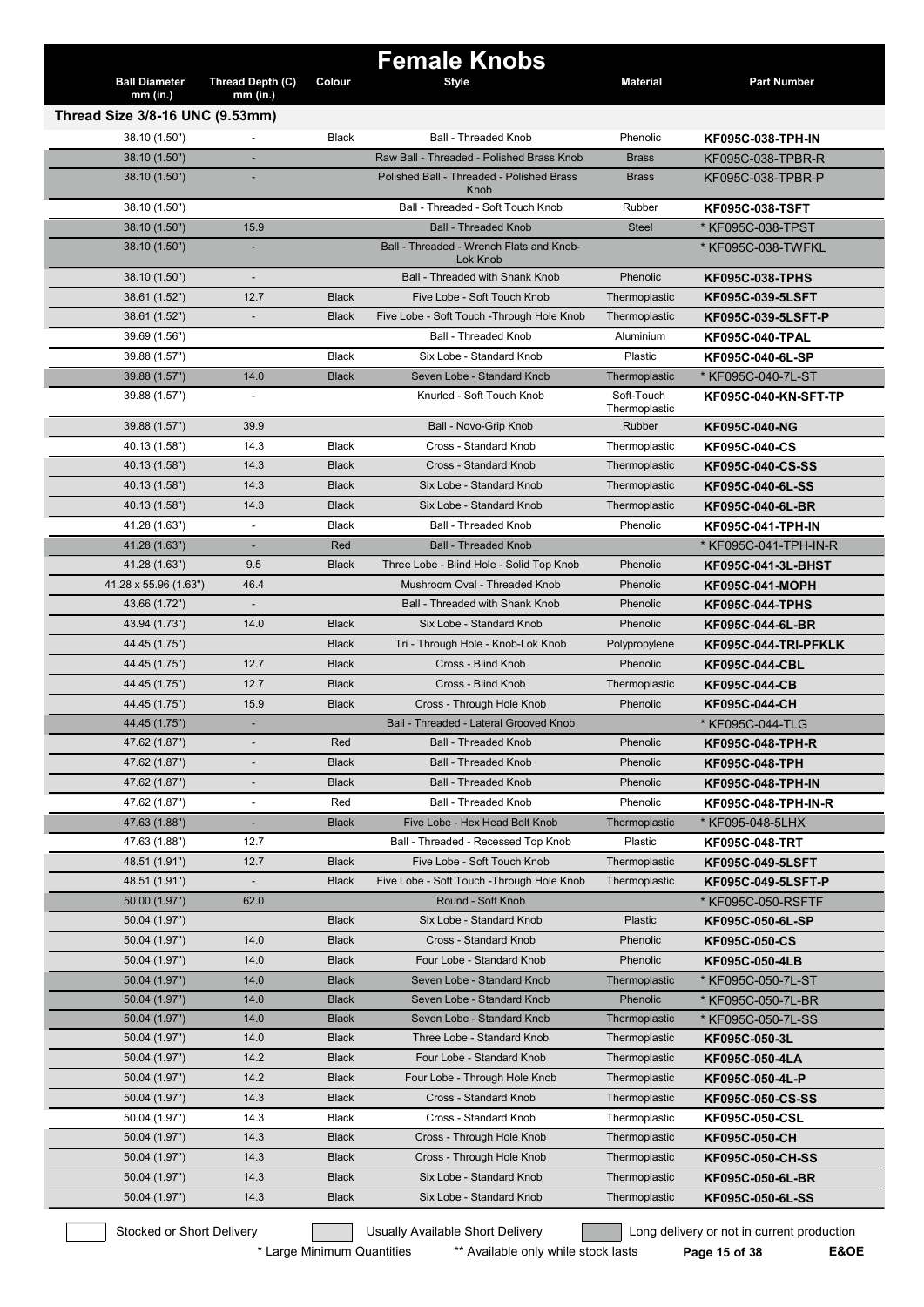|                                               |                          |              | <b>Female Knobs</b>                        |                 |                             |
|-----------------------------------------------|--------------------------|--------------|--------------------------------------------|-----------------|-----------------------------|
| <b>Ball Diameter</b>                          | Thread Depth (C)         | Colour       | Style                                      | <b>Material</b> | <b>Part Number</b>          |
| $mm$ (in.)<br>Thread Size 3/8-16 UNC (9.53mm) | $mm$ (in.)               |              |                                            |                 |                             |
| 50.04 (1.97")                                 | 14.3                     | <b>Black</b> | Six Lobe - Through Hole Knob               | Thermoplastic   | <b>KF095C-050-6L-PBR</b>    |
| 50.04 (1.97")                                 | 14.3                     | Black        | Six Lobe - Through Hole Knob               | Thermoplastic   | KF095C-050-6L-PSS           |
| 50.04 (1.97")                                 | 16.0                     | <b>Black</b> | Five Lobe - Standard Knob                  | Plastic         | KF095C-050-5L-BR16A         |
| 50.04 (1.97")                                 | 16.0                     | <b>Black</b> | Five Lobe - Standard Knob                  | Plastic         | KF095C-050-5L-BR16B         |
| 50.04 (1.97")                                 |                          |              | Knurled - Soft Touch Knob                  | Soft-Touch      | <b>KF095C-050-KN-SFT-TP</b> |
|                                               |                          |              |                                            | Thermoplastic   |                             |
| 50.04 (1.97")                                 | 17.0                     | <b>Black</b> | Five Lobe - Standard Knob                  | Phenolic        | KF095C-050-5L-SS            |
| 50.04 (1.97")                                 | 17.0                     | <b>Black</b> | Five Lobe - Standard Knob                  | Phenolic        | KF095C-050-5L-BR17          |
| 50.04 (1.97")                                 | 17.0                     |              | Three Lobe - Safety Knob                   | 41.91           | * KF095C-050-3L-SAF         |
| 50.04 (1.97")                                 | 18.0                     | <b>Black</b> | Seven Lobe - Standard Knob                 | Thermoplastic   | KF095C-050-7L-SP            |
| 50.04 (1.97")                                 | $\overline{\phantom{a}}$ |              | Five Lobe - Soft Touch - Through Hole Knob |                 | KF095C-050-5LSFT-P          |
| 50.04 (1.97")                                 | 20.1                     | <b>Black</b> | Five Lobe - Standard Knob                  | Plastic         | KF095C-050-5L-BR20B         |
| 50.04 (1.97")                                 | 20.1                     | <b>Black</b> | Five Lobe - Standard Knob                  | Phenolic        | KF095C-050-5L-BR20A         |
| 50.04 (1.97")                                 | 50.0                     |              | Ball - Novo-Grip Knob                      | Rubber          | <b>KF095C-050-NG-SS</b>     |
| 50.80 (2.00")                                 |                          | <b>Black</b> | Tri - Blind Hole Knob                      | Phenolic        | <b>KF095C-051-TRI-BHF</b>   |
| 50.80 (2.00")                                 |                          | <b>Black</b> | Tri - Through Hole Knob                    | Phenolic        | <b>KF095C-051-TRI-PF</b>    |
| 50.80 (2.00")                                 | 19.1                     |              | <b>Ball - Threaded Knob</b>                |                 | * KF095C-051-TPST           |
| 51.60 (2.03")                                 | 38.1                     |              | Mushroom Round - Threaded Knob             | Phenolic        | KF095C-052-MRPH15           |
| 51.60 (2.03")                                 | 38.1                     |              | Mushroom Round - Threaded Knob             | Phenolic        | KF095C-052-MRPH12           |
| 55.12(2.17")                                  | 14.0                     | <b>Black</b> | Six Lobe - Standard Knob                   | Phenolic        | KF095C-055-6L-BR            |
| 55.12 (2.17")                                 | 22.9                     | <b>Black</b> | Three Lobe - Soft Touch Knob               | Thermoplastic   | KF095C-055-3L-SFT           |
| 57.15 (2.25")                                 | 12.7                     | <b>Black</b> | Cross - Blind Knob                         | Thermoplastic   | <b>KF095C-057-CB</b>        |
| 57.15 (2.25")                                 | 12.7                     | <b>Black</b> | Cross - Blind Knob                         | Phenolic        | <b>KF095C-057-CBL</b>       |
| 57.15(2.25")                                  | 12.7                     | <b>Black</b> | Cross - Through Hole Knob                  | Nylon           | <b>KF095C-057-CH-NY</b>     |
| 57.15 (2.25")                                 | 15.9                     | <b>Black</b> | Cross - Through Hole Knob                  | Phenolic        | KF095C-057-CH-PH            |
| 57.15 (2.25")                                 | 18.3                     | Black        | Five Lobe - Through Hole Knob              | Polypropylene   | KF095C-057-5L-PB            |
| 57.15 (2.25")                                 | 25.4                     | <b>Black</b> | Five Lobe - Through Hole Knob              | Polypropylene   | KF095C-057-5L-PA            |
| 57.40 (2.26")                                 | 12.7                     | <b>Black</b> | Five Lobe - Soft Touch Knob                | Thermoplastic   | <b>KF095C-057-5LSFT</b>     |
| 57.40 (2.26")                                 |                          | <b>Black</b> | Five Lobe - Soft Touch - Through Hole Knob | Thermoplastic   | <b>KF095C-057-5LSFT-P</b>   |
| 59.94 (2.36")                                 | 14.2                     | <b>Black</b> | Four Lobe - Standard Knob                  | Thermoplastic   | KF095C-060-4L               |
| 59.94 (2.36")                                 | 14.2                     | Black        | Four Lobe - Through Hole Knob              | Thermoplastic   | KF095C-060-4L-P             |
| 59.94 (2.36")                                 | 14.3                     | <b>Black</b> | Cross - Standard Knob                      | Thermoplastic   | KF095C-060-CS-SS            |
| 59.94 (2.36")                                 | 14.3                     | <b>Black</b> | Cross - Standard Knob                      | Thermoplastic   | KF095C-060-CS               |
| 59.94 (2.36")                                 | 14.3                     | <b>Black</b> | Cross - Through Hole Knob                  | Thermoplastic   | KF095C-060-CH-SS            |
| 59.94 (2.36")                                 | 14.3                     | <b>Black</b> | Cross - Through Hole Knob                  | Thermoplastic   | KF095C-060-CH               |
| 59.94 (2.36")                                 | 14.3                     | <b>Black</b> | Six Lobe - Standard Knob                   | Thermoplastic   | KF095C-060-6L-BR            |
| 59.94 (2.36")                                 | 14.3                     | <b>Black</b> | Six Lobe - Standard Knob                   | Thermoplastic   | KF095C-060-6L-SS            |
| 59.94 (2.36")                                 | 14.3                     | <b>Black</b> | Six Lobe - Through Hole Knob               | Thermoplastic   | KF095C-060-6L-PSS           |
| 59.94 (2.36")                                 | 14.3                     | <b>Black</b> | Six Lobe - Through Hole Knob               | Thermoplastic   | KF095C-060-6L-PBR           |
| 59.94 (2.36")                                 | 17.0                     | <b>Black</b> | Five Lobe - Standard Knob                  | Phenolic        | KF095C-060-5L-ST17          |
| 59.94 (2.36")                                 | 20.1                     | <b>Black</b> | Five Lobe - Standard Knob                  | Phenolic        | KF095C-060-5L-ST20          |
| 62.99 (2.48")                                 | 14.0                     | <b>Black</b> | Seven Lobe - Standard Knob                 | Thermoplastic   | * KF095C-063-7L-ST          |
| 62.99 (2.48")                                 | 14.0                     | <b>Black</b> | Three Lobe - Standard Knob                 | Thermoplastic   | KF095C-063-3L               |
| 62.99 (2.48")                                 | 20.1                     | <b>Black</b> | Five Lobe - Standard Knob                  | Plastic         | KF095C-063-5L-BR20          |
| 62.99(2.48")                                  | 22.1                     | <b>Black</b> | Seven Lobe - Standard Knob                 | Thermoplastic   | KF095C-063-7L-SP            |
| 62.99 (2.48")                                 | 23.1                     | <b>Black</b> | Three Lobe - Through Hole Knob             | Thermoplastic   | KF095C-063-3L-P             |
| 62.99 (2.48")                                 |                          |              | Five Lobe - Soft Touch - Through Hole Knob |                 | KF095C-063-5LSFT-P          |
| 62.99 (2.48")                                 | 25.9                     | <b>Black</b> | Five Lobe - Standard Knob                  | Plastic         | KF095C-063-5L-BR26          |
| 63.50 (2.50")                                 | 12.7                     | <b>Black</b> | Four Lobe - Soft Touch Knob                | Thermoplastic   | KF095C-064-4L-SFT           |
| 65.02 (2.56")                                 |                          | <b>Black</b> | Tri - Blind Hole Knob                      | Thermoplastic   | KF095C-065-TRI-BHF          |
| 65.02 (2.56")                                 |                          | <b>Black</b> | Tri - Through Hole Knob                    | Thermoplastic   | <b>KF095C-065-TRI-PF</b>    |
| 69.09 (2.72")                                 | 24.9                     | <b>Black</b> | Six Lobe - Standard Knob                   | Phenolic        | KF095C-069-6L-ST            |
| 76.20 (3.00")                                 | 12.7                     | <b>Black</b> | Four Lobe - Soft Touch Knob                | Thermoplastic   | KF095C-076-4L-SFT           |
| 76.20 (3.00")                                 | 15.9                     | <b>Black</b> | Cross - Blind Knob                         | Thermoplastic   |                             |
| 76.20 (3.00")                                 | 15.9                     | <b>Black</b> | Cross - Through Hole Knob                  | Thermoplastic   | KF095C-076-CB               |
|                                               |                          |              |                                            |                 | KF095C-076-CH               |

\* Large Minimum Quantities \*\* Available only while stock lasts Page 16 of 38 E&OE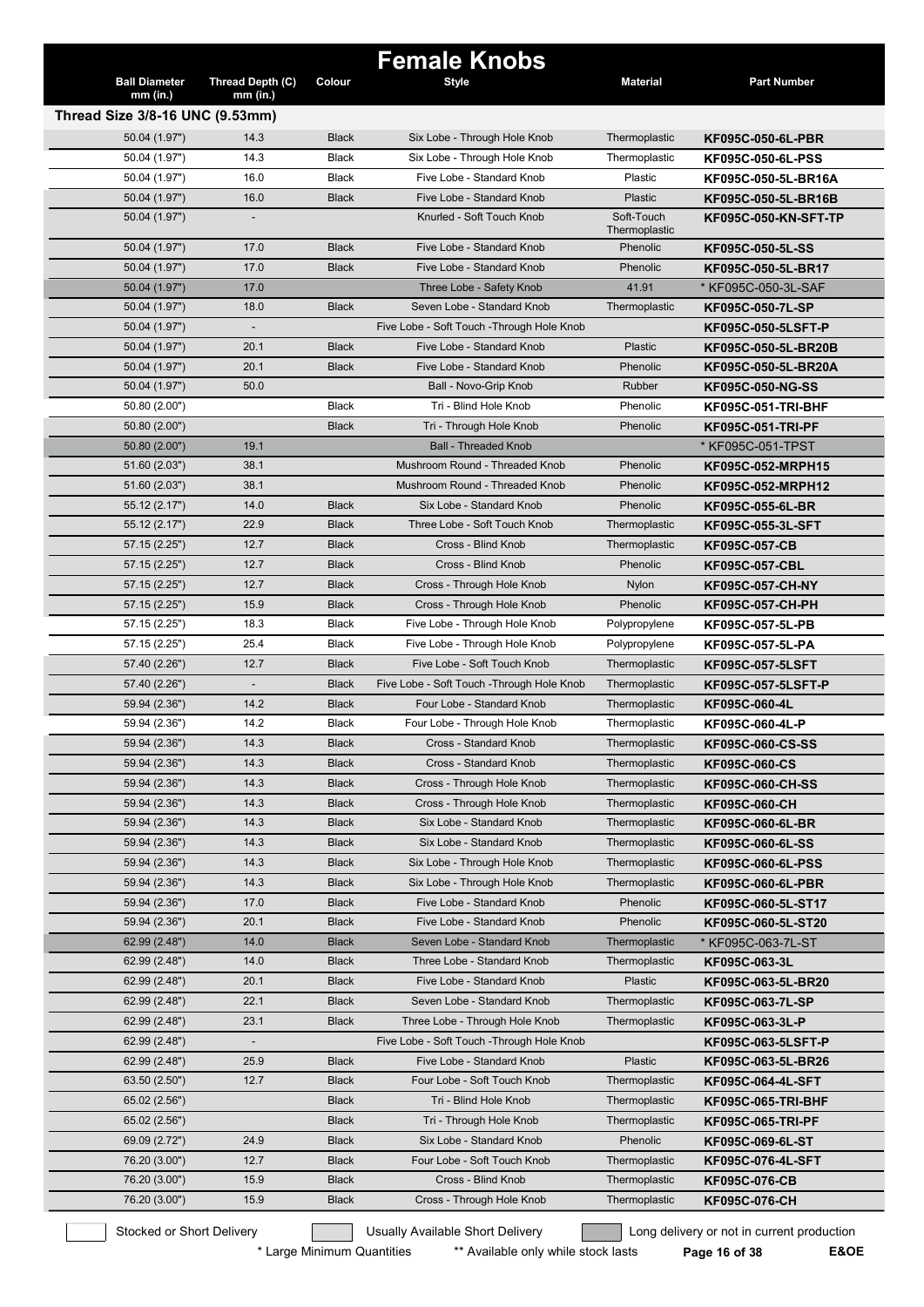|                                        |                                |              | <b>Female Knobs</b>                    |                        |                           |
|----------------------------------------|--------------------------------|--------------|----------------------------------------|------------------------|---------------------------|
| <b>Ball Diameter</b><br>$mm$ (in.)     | Thread Depth (C)<br>$mm$ (in.) | Colour       | <b>Style</b>                           | <b>Material</b>        | <b>Part Number</b>        |
| Thread Size 3/8-16 UNC (9.53mm)        |                                |              |                                        |                        |                           |
| 85.09 (3.35")                          |                                | <b>Black</b> | Tri - Blind Hole Knob                  | Thermoplastic          | <b>KF095C-085-TRI-BHF</b> |
| 85.09 (3.35")                          |                                | <b>Black</b> | Tri - Through Hole Knob                | Thermoplastic          | <b>KF095C-085-TRI-PF</b>  |
| 104.90 (4.13")                         |                                | <b>Black</b> | Tri - Blind Hole Knob                  | Thermoplastic          | <b>KF095C-105-TRI-BHF</b> |
| 104.90 (4.13")                         |                                | <b>Black</b> | Tri - Through Hole Knob                | Thermoplastic          | <b>KF095C-105-TRI-PF</b>  |
| Thread Size 3/8-24 UNF (9.53mm)        |                                |              |                                        |                        |                           |
| 25.40 (1.00")                          |                                | <b>Black</b> | <b>Ball - Threaded Knob</b>            | Phenolic               | KF095F-025-TPH-IN         |
| 25.40 (1.00")                          |                                | Red          | <b>Ball - Threaded Knob</b>            | Phenolic               | * KF095F-025-TPH-IN-R     |
| 30.16 (1.19")                          |                                | Red          | <b>Ball - Threaded Knob</b>            |                        | * KF095F-030-TPH-IN-R     |
| 30.16(1.19")                           |                                | <b>Black</b> | <b>Ball - Threaded Knob</b>            | Phenolic               | KF095F-030-TPH-IN         |
| 34.93 (1.38")                          |                                | Red          | <b>Ball - Threaded Knob</b>            |                        | * KF095F-035-TPH-IN-R     |
| 34.93 (1.38")                          | $\overline{\phantom{a}}$       | <b>Black</b> | <b>Ball - Threaded Knob</b>            | Phenolic               | KF095F-035-TPH-IN         |
| 34.93 (1.38")                          | 15.9                           |              | <b>Ball - Threaded Knob</b>            | <b>Steel</b>           | <b>KF095F-035-TPST</b>    |
| 41.28 (1.63")                          | ÷                              | Red          | <b>Ball - Threaded Knob</b>            |                        | * KF095F-041-TPH-IN-R     |
| 41.28 (1.63")                          | $\blacksquare$                 | <b>Black</b> | Ball - Threaded Knob                   | Phenolic               | KF095F-041-TPH-IN         |
| 41.28 x 55.96 (1.63")                  | 46.4                           |              | Mushroom Oval - Threaded Knob          | Phenolic               | KF095F-041-MOPH           |
| 44.45 (1.75")                          | 12.7                           | <b>Black</b> | Cross - Blind Knob                     | Phenolic               | <b>KF095F-044-CB</b>      |
| 44.45 (1.75")                          | 15.9                           | <b>Black</b> | Cross - Through Hole Knob              | Phenolic               | KF095F-044-CH             |
| 47.62 (1.87")                          |                                | Red          | <b>Ball - Threaded Knob</b>            | Phenolic               | KF095F-048-TPH-IN-R       |
| 47.62 (1.87")                          | $\overline{\phantom{a}}$       | <b>Black</b> | <b>Ball - Threaded Knob</b>            | Phenolic               | KF095F-048-TPH            |
| 47.62 (1.87")                          | $\blacksquare$                 | <b>Black</b> | <b>Ball - Threaded Knob</b>            | Phenolic               | KF095F-048-TPH-IN         |
| 47.63 (1.88")                          | 12.7                           |              | Ball - Threaded - Recessed Top Knob    | Plastic                | <b>KF095F-048-TPST</b>    |
| 50.80 (2.00")                          | 19.1                           |              | <b>Ball - Threaded Knob</b>            |                        | * KF095F-051-TPST         |
| 51.60 (2.03")                          | 38.1                           |              | Mushroom Round - Threaded Knob         | Phenolic               | KF095F-052-MRPH           |
| 57.15 (2.25")                          | 12.7                           | <b>Black</b> | Cross - Blind Knob                     | Phenolic               | <b>KF095F-057-CB</b>      |
| 57.15 (2.25")                          | 15.9                           | <b>Black</b> | Cross - Through Hole Knob              | Phenolic               | KF095F-057-CH             |
| 76.20 (3.00")                          | 15.9                           | <b>Black</b> | Cross - Blind Knob                     | Thermoplastic          | <b>KF095F-076-CB</b>      |
| <b>Shaft Diameter 9.53 Push On</b>     |                                |              |                                        |                        |                           |
| 50.80 (2.00")                          | 19.1                           |              | Oval Tapered - Press On Knob           | Phenolic               | ** KF095-051-OT-P         |
| 69.09 (2.72")                          | 24.9                           | <b>Black</b> | Six Lobe - Standard Knob               | Phenolic               | KF095P-069-6L-ST          |
| Thread Size M10x1.5 (10.00mm Standard) |                                |              |                                        |                        |                           |
| 25.00 (0.98")                          | $\overline{\phantom{a}}$       | Black        | <b>Ball - Threaded Knob</b>            | Phenolic               | KF100M-025-TPH-IN         |
| 31.00 (1.22")                          | 17.0                           | White        | Knurled Knurled - Clean Line Knob      | Duroplast              | * KF100M-031-CL           |
| 32.00 (1.26")                          |                                | Black        | Ball - Threaded Knob                   | Phenolic               | ** KF100M-032-TPH         |
| 32.00 (1.26")                          | 12.0                           |              | Ball - Threaded Knob                   | Thermoplastic          | <b>KF100M-032-TTPL-ST</b> |
| 32.00 (1.26")                          | 14.5                           |              | Ball - Threaded Knob                   | Thermoplastic          | KF100M-032-TTPL-TT        |
| 35.00 (1.38")                          | $\overline{\phantom{a}}$       | <b>Black</b> | Ball - Threaded Knob                   | Phenolic               | KF100M-035-TPH-IN         |
| 35.00 (1.38")                          | $\overline{a}$                 |              | <b>Ball - Threaded Knob</b>            | Thermoplastic          | <b>KF100M-035-TTPL-BR</b> |
| 35.00 (1.38")                          |                                |              | <b>Ball - Threaded Knob</b>            | Thermoplastic          | KF100M-035-TTPL-MT        |
| 40.00 (1.57")                          |                                |              | <b>Ball - Threaded Knob</b>            | Thermoplastic          | KF100M-040-TTPL-MT        |
| 40.00 (1.57")                          |                                |              | <b>Ball - Threaded Knob</b>            | Thermoplastic          | <b>KF100M-040-TTPL-BR</b> |
| 40.00 (1.57")                          | 14.0                           | <b>Black</b> | Five Lobe - Standard Knob              | Phenolic               | KF100M-040-5L-ST          |
| 40.00 (1.57")                          | 14.0                           | Black        | Seven Lobe - Standard Knob             | Thermoplastic          | KF100M-040-7L-ST          |
| 40.00 (1.57")                          | 18.0                           |              | <b>Ball - Threaded Knob</b>            | <b>Stainless Steel</b> | KF100M-040-T303           |
| 44.45 (1.75")                          | 15.9                           | <b>Black</b> | Cross - Through Hole Knob              | Phenolic               | KF100M-044-CH             |
| 47.63 (1.88")                          |                                | <b>Black</b> | Five Lobe - Hex Head Bolt Knob         | Thermoplastic          | * KF100M-048-5LHX         |
| 48.00 (1.89")                          | $\frac{1}{2}$                  | <b>Black</b> | <b>Ball - Threaded Knob</b>            | Phenolic               | <b>KF100M-048-TPH-IN</b>  |
| 50.00 (1.97")                          | 14.0                           | <b>Black</b> | Five Lobe - Standard Knob              | Thermoplastic          | * KF100M-050-5L-ST14B     |
| 50.00 (1.97")                          | 14.0                           | <b>Black</b> | Five Lobe - Standard Knob              | Phenolic               | KF100M-050-5L-ST14A       |
| 50.00 (1.97")                          | 14.0                           | Black        | Seven Lobe - Standard Knob             | Thermoplastic          | KF100M-050-7L-ST          |
| 50.00 (1.97")                          | 15.0                           |              | Press Fit Type C Lobe Knob             | 303 Stainless Steel    | * KF100PF-050-L303        |
| 50.00 (1.97")                          | 15.0                           |              | Threaded Type E Lobe Knob              | 303 Stainless Steel    | * KF100M-050-L303         |
| 50.00 (1.97")                          | 17.0                           | White        | Star Knobs Five Lobe - Clean Line Knob | Glass fibre            | * KF100M-050-5LCL         |
| 50.00 (1.97")                          | 17.0                           |              | Three Lobe - Safety Knob               | 42.00                  | * KF100M-050-3L-SAF       |
| 50.00 (1.97")                          | 18.0                           | <b>Black</b> | Seven Lobe - Standard Knob             | Thermoplastic          | * KF100M-050-7L-SP        |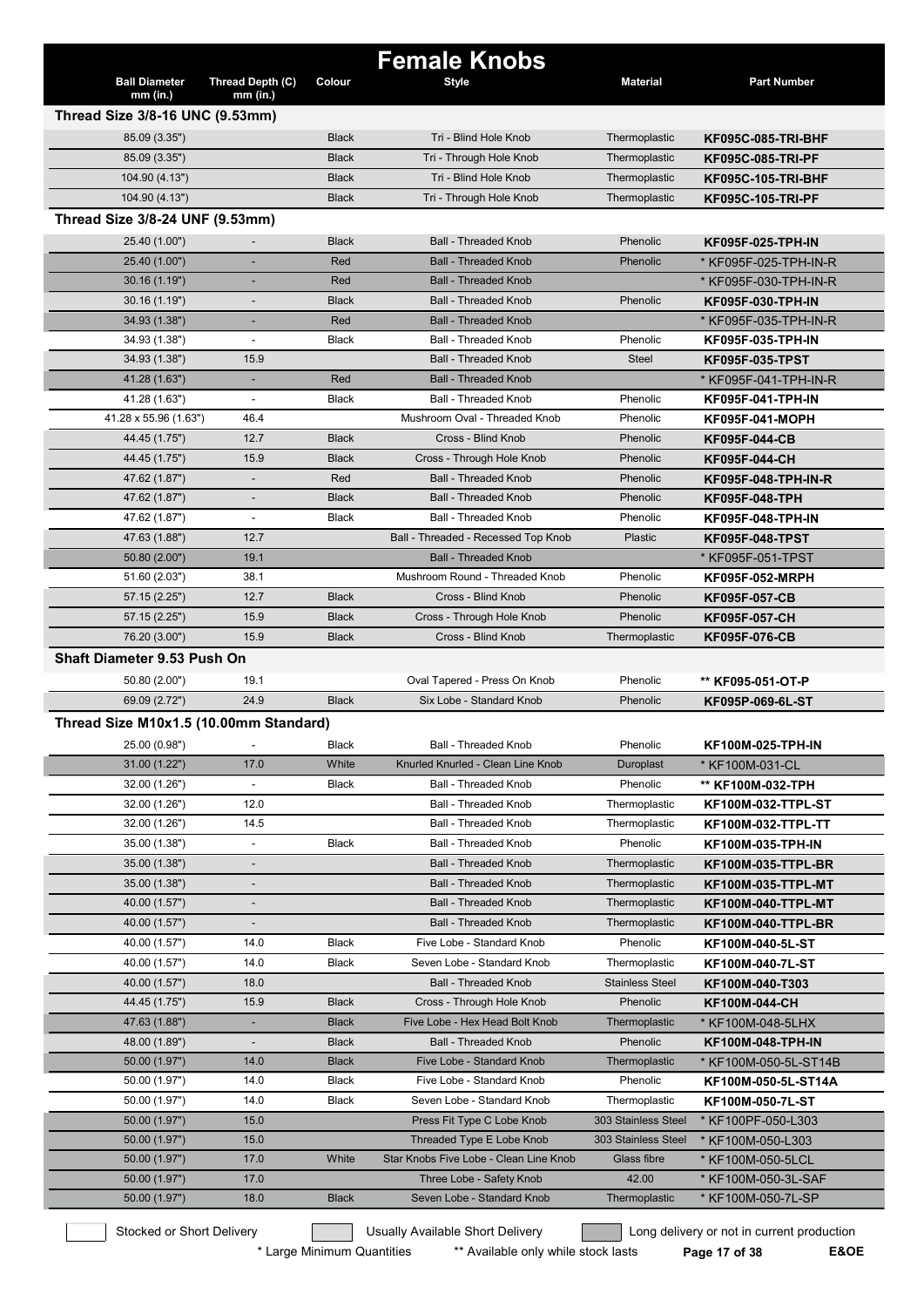|                                         |                          |              | <b>Female Knobs</b>                               |                     |                                            |
|-----------------------------------------|--------------------------|--------------|---------------------------------------------------|---------------------|--------------------------------------------|
| <b>Ball Diameter</b>                    | Thread Depth (C)         | Colour       | <b>Style</b>                                      | <b>Material</b>     | <b>Part Number</b>                         |
| mm (in.)                                | $mm$ (in.)               |              |                                                   |                     |                                            |
| Thread Size M10x1.5 (10.00mm Standard)  |                          |              |                                                   |                     |                                            |
| 50.00 (1.97")                           | 18.0                     | <b>Black</b> | Six Lobe - Through Hole Knob                      | Thermoplastic       | <b>KF100M-050-6L-PBR</b>                   |
| 50.00 (1.97")                           | 18.0                     | <b>Black</b> | Six Lobe - Through Hole Knob                      | Thermoplastic       | KF100M-050-6L-PSS                          |
| 50.00 (1.97")                           | $\overline{\phantom{a}}$ | <b>Black</b> | Seven Lobe - Quick Acting Knob                    | Thermoplastic       | <b>KF100M-050-7LQA</b>                     |
| 50.00 (1.97")                           | 21.0                     |              | <b>Star Knob</b>                                  | <b>Plastic</b>      | * KF100M-050-STRF-PL                       |
| 50.00 (1.97")                           | 21.0                     |              | Push-Pull Knob                                    |                     | * KF100M-050-PP                            |
| 50.00 (1.97")                           | 18.0                     |              | Star - 304 Stainless - Threaded Knob              |                     | * KF100M-050-STRF-304                      |
| 50.00 (1.97")                           | 62.0                     |              | Round - Soft Knob                                 |                     | * KF100M-050-RSFTF                         |
| 51.60 (2.03")                           | 38.1                     |              | Mushroom Round - Threaded Knob                    | Phenolic            | <b>KF100M-052-MRPH</b>                     |
| 53.00 (2.09")                           | 18.0                     |              | Star - Soft Knob                                  |                     | * KF100M-053-STRF-SFT                      |
| 54.00 (2.13")                           | 18.0                     |              | Grip - Soft Knob                                  |                     | * KF100M-054-GSC                           |
| 60.00(2.36")                            | 18.0                     |              | Threaded Type E Lobe Knob                         | 303 Stainless Steel | * KF100M-060-L303                          |
| 63.00 (2.48")                           | 14.0                     | <b>Black</b> | Seven Lobe - Standard Knob                        | Thermoplastic       | KF100M-063-7L-ST                           |
| 63.00 (2.48")                           | 22.0                     | <b>Black</b> | Seven Lobe - Standard Knob                        | Thermoplastic       | * KF100M-063-7L-SP                         |
| Thread Size 7/16-20 UNF (11.11mm)       |                          |              |                                                   |                     |                                            |
| 34.93 (1.38")                           |                          | <b>Black</b> | <b>Ball - Threaded Knob</b>                       | Phenolic            | KF111F-035-TPH-IN                          |
| 34.93 (1.38")                           |                          | Red          | <b>Ball - Threaded Knob</b>                       | Phenolic            | KF111F-035-TPH-IN-R                        |
| 34.93 (1.38")                           | 15.9                     |              | <b>Ball - Threaded Knob</b>                       | <b>Steel</b>        | <b>KF111F-035-TPST</b>                     |
| 41.28 (1.63")                           |                          | Red          | <b>Ball - Threaded Knob</b>                       | Phenolic            | KF111F-041-TPH-IN-R                        |
| 41.28 (1.63")                           |                          | <b>Black</b> | <b>Ball - Threaded Knob</b>                       | Phenolic            | <b>KF111F-041-TPH-IN</b>                   |
|                                         |                          |              |                                                   |                     |                                            |
| Thread Size M12x1.75 (12.00mm Standard) |                          |              |                                                   |                     |                                            |
| 35.00 (1.38")                           |                          | Black        | Ball - Threaded Knob                              | Phenolic            | KF120M-035-TPH-IN                          |
| 45.00 (1.77")                           |                          |              | <b>Ball - Threaded Knob</b>                       | Thermoplastic       | KF120M-045-TTPL-MT                         |
| 48.00 (1.89")                           | $\overline{\phantom{a}}$ | <b>Black</b> | Ball - Threaded Knob                              | Phenolic            | KF120M-048-TPH-IN                          |
| 50.00 (1.97")                           | $\overline{\phantom{a}}$ |              | <b>Ball - Threaded Knob</b>                       | Thermoplastic       | <b>KF120M-050-TTPL-MT</b>                  |
| 50.00 (1.97")                           | 18.0                     | <b>Black</b> | Seven Lobe - Standard Knob                        | Thermoplastic       | KF120M-050-7L-ST                           |
| 51.60 (2.03")                           | 38.1                     |              | Mushroom Round - Threaded Knob                    | Phenolic            | <b>KF120M-052-MRPH</b>                     |
| 57.15 (2.25")                           |                          | <b>Black</b> | Five Lobe - Hex Head Bolt Knob                    | Thermoplastic       | * KF120M-057-5LHX                          |
| 60.00(2.36")                            | 18.0                     |              | Press Fit Type C Lobe Knob                        | 303 Stainless Steel | * KF120PF-060-L303                         |
| 60.00 (2.36")                           | 18.0                     | <b>Black</b> | Six Lobe - Through Hole Knob                      | Thermoplastic       | KF120M-060-6L-PBR                          |
| 60.00(2.36")                            | 20.0                     | White        | Star Knobs Five Lobe - Clean Line Knob            | Glass fibre         | * KF120M-060-5LCL                          |
| 60.00(2.36")                            | 22.0                     |              | Threaded Type E Lobe Knob                         | 303 Stainless Steel | * KF120M-060-L303                          |
| 63.00 (2.48")                           | 18.0                     | <b>Black</b> | Seven Lobe - Standard Knob                        | Thermoplastic       | KF120M-063-7L-ST                           |
| 63.00 (2.48")                           | $\overline{\phantom{a}}$ | <b>Black</b> | Seven Lobe - Quick Acting Knob                    | Thermoplastic       | KF120M-063-7LQA                            |
| 63.00 (2.48")                           | 22.0                     | <b>Black</b> | Seven Lobe - Standard Knob                        | Thermoplastic       | * KF120M-063-7L-SP                         |
| 60.0 (393.66")                          | 22.0                     |              | Star - 304 Stainless - Threaded Knob              |                     | * KF120M-060-STRF-304                      |
| Thread Size 1/2-13 UNC (12.7mm)         |                          |              |                                                   |                     |                                            |
| 31.75 (1.25")                           |                          | <b>Black</b> | Tri - Blind Hole Knob                             | <b>ABS</b>          | <b>KF127C-032-TRI-BHF</b>                  |
| 34.92 (1.37")                           |                          |              | Ball - Threaded - Soft Touch Knob                 | Rubber              | ** KF127C-035-TSFT                         |
| 34.93 (1.38")                           | $\overline{\phantom{a}}$ | <b>Black</b> | <b>Ball - Threaded Knob</b>                       | Phenolic            | <b>KF127C-035-TPH-IN</b>                   |
| 34.93 (1.38")                           |                          | Red          | <b>Ball - Threaded Knob</b>                       |                     | * KF127C-035-TPH-IN-R                      |
| 34.93 (1.38")                           | 15.9                     |              | <b>Ball - Threaded Knob</b>                       | Steel               | <b>KF127C-035-TPST</b>                     |
| 35.05 (1.38")                           | 18.0                     |              | <b>Ball - Threaded with Groove Knob</b>           |                     | * KF127C-035-TPLG                          |
| 35.05 (1.38")                           | 19.1                     |              | Ball - Threaded with Knurl Knob                   | Plastic             | <b>KF127C-035-TPLK</b>                     |
| 38.10 (1.50")                           |                          | Black        | Ball - Threaded Knob                              | Phenolic            |                                            |
|                                         |                          |              |                                                   |                     | KF127C-038-TPH                             |
| 38.10 (1.50")                           |                          |              | Polished Ball - Threaded - Polished Brass<br>Knob | <b>Brass</b>        | * KF127CC-038-TPBR-P                       |
| 38.10 (1.50")                           | $\blacksquare$           |              | Raw Ball - Threaded - Polished Brass Knob         |                     | * KF127CC-038-TPBR-R                       |
| 38.10 (1.50")                           |                          |              | Ball - Threaded - Soft Touch Knob                 | Rubber              | <b>KF127C-038-TSFT</b>                     |
| 38.10 (1.50")                           | 15.9                     |              | <b>Ball - Threaded Knob</b>                       |                     | * KF127C-038-TPST                          |
| 39.88 (1.57")                           |                          | <b>Black</b> | Six Lobe - Standard Knob                          | Plastic             | KF127C-040-6L-SP                           |
| 41.28 (1.63")                           |                          | Red          | <b>Ball - Threaded Knob</b>                       | Phenolic            | * KF127C-041-TPH-IN-R                      |
| 41.28 (1.63")                           |                          | Black        | <b>Ball - Threaded Knob</b>                       | Phenolic            | <b>KF127C-041-TPH-IN</b>                   |
| 43.66 (1.72")                           |                          |              | <b>Ball - Threaded with Shank Knob</b>            | Phenolic            | <b>KF127C-044-TPHS</b>                     |
| 44.45 (1.75")                           |                          |              | Ball - Threaded - Lateral Grooved Knob            |                     | * KF127C-044-TLG                           |
| 44.96 (1.77")                           | 18.0                     |              | <b>Ball - Threaded with Groove Knob</b>           |                     | * KF127C-045-TPLG                          |
|                                         |                          |              |                                                   |                     |                                            |
| Stocked or Short Delivery               |                          |              | Usually Available Short Delivery                  |                     | Long delivery or not in current production |

\* Large Minimum Quantities \*\* Available only while stock lasts **Page 18 of 38 E&OE**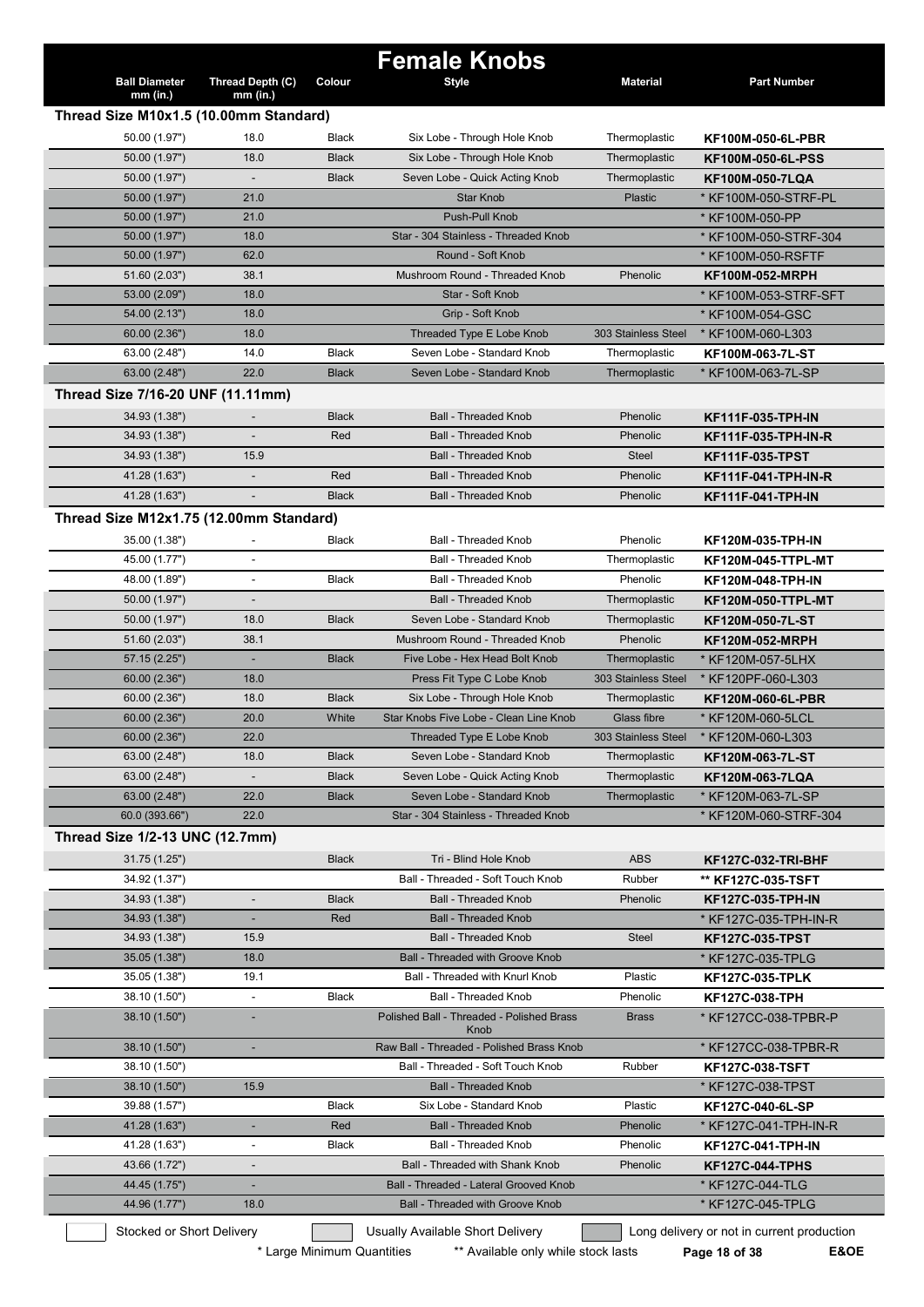| <b>Ball Diameter</b><br>$mm$ (in.) | Thread Depth (C)<br>$mm$ (in.) | Colour                     | <b>Female Knobs</b><br><b>Style</b>                                     | <b>Material</b> | <b>Part Number</b>                                                  |
|------------------------------------|--------------------------------|----------------------------|-------------------------------------------------------------------------|-----------------|---------------------------------------------------------------------|
| Thread Size 1/2-13 UNC (12.7mm)    |                                |                            |                                                                         |                 |                                                                     |
| 44.96 (1.77")                      | 19.1                           |                            | Ball - Threaded with Knurl Knob                                         | Plastic         | <b>KF127C-045-TPLK</b>                                              |
| 47.62 (1.87")                      |                                | Red                        | <b>Ball - Threaded Knob</b>                                             |                 | * KF127C-048-TPH-IN-R                                               |
| 47.62 (1.87")                      |                                | Black                      | Ball - Threaded Knob                                                    | Phenolic        | <b>KF127C-048-TPH-IN</b>                                            |
| 47.63 (1.88")                      | 15.9                           |                            | Ball - Threaded - Recessed Top Knob                                     | Plastic         | <b>KF127C-048-TRT</b>                                               |
| 48.51 (1.91")                      |                                | <b>Black</b>               | Five Lobe - Soft Touch - Through Hole Knob                              | Thermoplastic   | <b>KF127C-049-5LSFT-P</b>                                           |
| 50.00 (1.97")                      |                                |                            | <b>Ball - Threaded Knob</b>                                             | Aluminium       | <b>KF127C-050-TPAL</b>                                              |
| 50.04 (1.97")                      |                                | <b>Black</b>               | Six Lobe - Standard Knob                                                | Plastic         | KF127C-050-6L-SP                                                    |
| 50.04 (1.97")                      | 18.0                           | <b>Black</b>               | Seven Lobe - Standard Knob                                              | Thermoplastic   | * KF127C-050-7L-ST                                                  |
| 50.04 (1.97")                      | 19.1                           | Black                      | Cross - Standard Knob                                                   | Thermoplastic   | <b>KF127C-050-CS</b>                                                |
| 50.04 (1.97")                      | 19.1                           | <b>Black</b>               | Cross - Standard Knob                                                   | Thermoplastic   | <b>KF127C-050-CS-SS</b>                                             |
| 50.04 (1.97")                      | 19.1                           | <b>Black</b>               | Four Lobe - Standard Knob                                               | Phenolic        | KF127C-050-4L                                                       |
| 50.04 (1.97")                      | 19.1                           | <b>Black</b>               | Six Lobe - Standard Knob                                                | Thermoplastic   | KF127C-050-6L-BR                                                    |
| 50.04 (1.97")                      | 19.1                           | <b>Black</b>               | Six Lobe - Standard Knob                                                | Thermoplastic   | KF127C-050-6L-SS                                                    |
| 50.04 (1.97")                      | 50.0                           |                            | Ball - Novo-Grip Knob                                                   | <b>Rubber</b>   | <b>KF127C-050-NG-SS</b>                                             |
| 50.80 (2.00")                      | 19.1                           |                            | <b>Ball - Threaded Knob</b>                                             |                 | * KF127C-051-TPST                                                   |
| 51.60 (2.03")                      | 38.1                           |                            | Mushroom Round - Threaded Knob                                          | Phenolic        | <b>KF127C-052-MRPH</b>                                              |
| 55.12 (2.17")                      | 19.1                           | <b>Black</b>               | Six Lobe - Standard Knob                                                | Phenolic        | KF127C-055-6L-BR                                                    |
| 55.12 (2.17")                      | 22.9                           | <b>Black</b>               | Three Lobe - Soft Touch Knob                                            | Thermoplastic   | KF127C-055-3L-SFT                                                   |
| 57.15 (2.25")                      | 12.7                           | <b>Black</b>               | Cross - Blind Knob                                                      | Phenolic        | <b>KF127C-057-CB</b>                                                |
| 57.15 (2.25")                      | 15.9                           | <b>Black</b>               | Cross - Through Hole Knob                                               | Phenolic        | <b>KF127C-057-CH</b>                                                |
| 57.40 (2.26")                      | 12.7                           | <b>Black</b>               | Five Lobe - Soft Touch Knob                                             | Thermoplastic   |                                                                     |
| 57.40 (2.26")                      | $\overline{\phantom{a}}$       | <b>Black</b>               | Five Lobe - Soft Touch - Through Hole Knob                              | Thermoplastic   | <b>KF127C-057-5LSFT</b>                                             |
| 59.94 (2.36")                      | 17.0                           | <b>Black</b>               | Five Lobe - Standard Knob                                               | Plastic         | <b>KF127C-057-5LSFT-P</b>                                           |
| 59.94 (2.36")                      | 19.1                           | <b>Black</b>               | Cross - Standard Knob                                                   | Thermoplastic   | KF127C-060-5L-BR17                                                  |
|                                    |                                |                            | Cross - Standard Knob                                                   |                 | <b>KF127C-060-CS-SS</b>                                             |
| 59.94 (2.36")                      | 19.1                           | <b>Black</b>               |                                                                         | Thermoplastic   | <b>KF127C-060-CS</b>                                                |
| 59.94 (2.36")                      | 19.1                           | <b>Black</b>               | Cross - Through Hole Knob                                               | Thermoplastic   | <b>KF127C-060-CH-SS</b>                                             |
| 59.94 (2.36")                      | 19.1                           | <b>Black</b>               | Cross - Through Hole Knob                                               | Thermoplastic   | KF127C-060-CH                                                       |
| 59.94 (2.36")                      | 19.1                           | <b>Black</b>               | Four Lobe - Standard Knob                                               | Thermoplastic   | KF127C-060-4L                                                       |
| 59.94 (2.36")                      | 19.1                           | <b>Black</b>               | Four Lobe - Through Hole Knob                                           | Thermoplastic   | KF127C-060-4L-P                                                     |
| 59.94 (2.36")                      | 19.1                           | <b>Black</b>               | Six Lobe - Standard Knob                                                | Thermoplastic   | KF127C-060-6L-BR                                                    |
| 59.94 (2.36")                      | 19.1                           | <b>Black</b>               | Six Lobe - Standard Knob                                                | Thermoplastic   | KF127C-060-6L-SS                                                    |
| 59.94 (2.36")                      | 19.1                           | <b>Black</b>               | Six Lobe - Through Hole Knob                                            | Thermoplastic   | <b>KF127C-060-6L-PBR</b>                                            |
| 59.94 (2.36")                      | 19.1                           | <b>Black</b>               | Six Lobe - Through Hole Knob                                            | Thermoplastic   | <b>KF127C-060-6L-PSS</b>                                            |
| 59.94 (2.36")                      | 20.1                           | <b>Black</b>               | Five Lobe - Standard Knob                                               | Phenolic        | KF127C-060-5L-ST20                                                  |
| 59.94 (2.36")                      | 25.2                           | <b>Black</b>               | Five Lobe - Standard Knob                                               | Phenolic        | KF127C-060-5L-ST                                                    |
| 62.99 (2.48")                      | 18.0                           | <b>Black</b>               | Seven Lobe - Standard Knob                                              | Thermoplastic   | * KF127C-063-7L-ST                                                  |
| 62.99 (2.48")                      | 18.0                           | <b>Black</b>               | Seven Lobe - Standard Knob                                              | Thermoplastic   | * KF127C-063-7L-SS                                                  |
| 62.99 (2.48")                      | 19.1                           | <b>Black</b>               | Cross - Standard Knob                                                   | Phenolic        | <b>KF127C-063-CS</b>                                                |
| 62.99 (2.48")                      | 19.1                           | <b>Black</b>               | Seven Lobe - Standard Knob                                              | Phenolic        | * KF127C-063-7L-BR                                                  |
| 62.99 (2.48")                      | 19.1                           | <b>Black</b>               | Three Lobe - Standard Knob                                              | Thermoplastic   | KF127C-063-3L                                                       |
| 62.99 (2.48")                      | 20.1                           | <b>Black</b>               | Five Lobe - Standard Knob                                               | Plastic         | KF127C-063-5L-BR20                                                  |
| 62.99 (2.48")                      | 22.1                           | <b>Black</b>               | Seven Lobe - Standard Knob                                              | Thermoplastic   | KF127C-063-7L-SP                                                    |
| 62.99 (2.48")                      |                                |                            | Five Lobe - Soft Touch - Through Hole Knob                              |                 | KF127C-063-5LSFT-P                                                  |
| 62.99 (2.48")                      | 25.9                           | <b>Black</b>               | Five Lobe - Standard Knob                                               | Plastic         | KF127C-063-5L-BR26                                                  |
| 63.50 (2.50")                      | 15.9                           | Black                      | Four Lobe - Soft Touch Knob                                             | Thermoplastic   | KF127C-064-4L-SFT                                                   |
| 65.02 (2.56")                      |                                | <b>Black</b>               | Tri - Through Hole Knob                                                 | Thermoplastic   | KF127C-065-TRI-PF                                                   |
| 66.04 (2.60")                      | 19.1                           | <b>Black</b>               | Six Lobe - Standard Knob                                                | Phenolic        | KF127C-066-6L-BR                                                    |
| 69.85 (2.75")                      | 20.1                           | <b>Black</b>               | Five Lobe - Standard Knob                                               | Phenolic        | KF127C-070-5L-ST20                                                  |
| 69.85 (2.75")                      | 25.2                           | <b>Black</b>               | Five Lobe - Standard Knob                                               | Phenolic        | KF127C-070-5L-ST25                                                  |
| 76.20 (3.00")                      | 15.9                           | <b>Black</b>               | Four Lobe - Soft Touch Knob                                             | Thermoplastic   | KF127C-076-4L-SFT                                                   |
| 80.01 (3.15")                      | 19.1                           | <b>Black</b>               | Cross - Standard Knob                                                   | Phenolic        | <b>KF127C-080-CS</b>                                                |
| 80.01 (3.15")                      | 19.1                           | <b>Black</b>               | Four Lobe - Standard Knob                                               | Thermoplastic   | KF127C-080-4L                                                       |
| 80.01 (3.15")                      | 19.1                           | Black                      | Four Lobe - Through Hole Knob                                           | Thermoplastic   | KF127C-080-4L-P                                                     |
| 82.04 (3.23")                      | 30.0                           | <b>Black</b>               | Six Lobe - Standard Knob                                                | Phenolic        | KF127P-082-6L-ST                                                    |
| 82.04 (3.23")                      | 30.0                           | <b>Black</b>               | Six Lobe - Standard Knob                                                | Phenolic        | KF127C-082-6L-ST                                                    |
| Stocked or Short Delivery          |                                | * Large Minimum Quantities | Usually Available Short Delivery<br>** Available only while stock lasts |                 | Long delivery or not in current production<br>E&OE<br>Page 19 of 38 |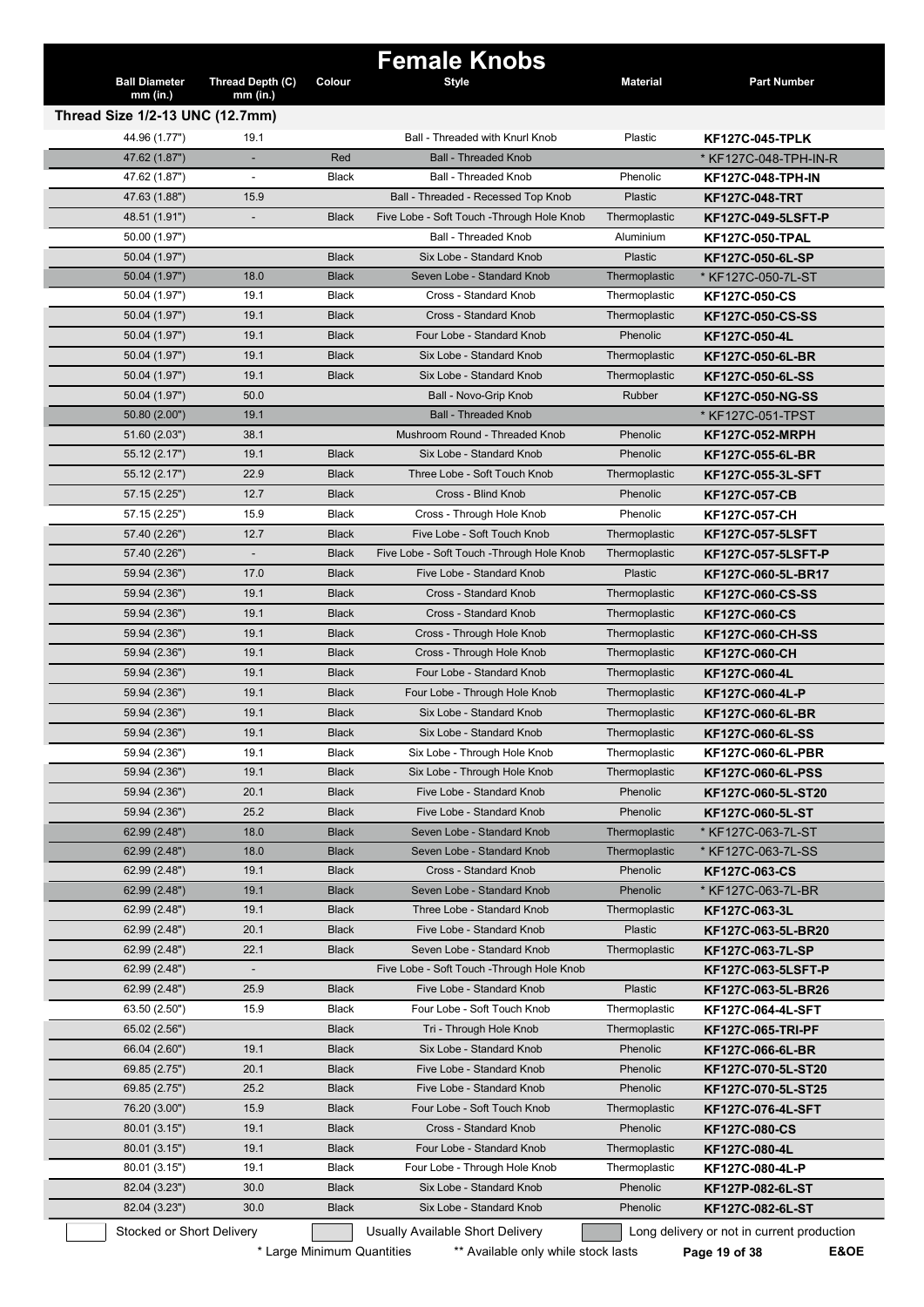| <b>Ball Diameter</b>                 | Thread Depth (C)         | Colour       | <b>Female Knobs</b><br><b>Style</b> | <b>Material</b> | <b>Part Number</b>        |
|--------------------------------------|--------------------------|--------------|-------------------------------------|-----------------|---------------------------|
| $mm$ (in.)                           | $mm$ (in.)               |              |                                     |                 |                           |
| Thread Size 1/2-13 UNC (12.7mm)      |                          |              |                                     |                 |                           |
| 85.09 (3.35")                        |                          | <b>Black</b> | Tri - Blind Hole Knob               | Thermoplastic   | <b>KF127C-085-TRI-BHF</b> |
| 85.09 (3.35")                        |                          | <b>Black</b> | Tri - Through Hole Knob             | Thermoplastic   | KF127C-085-TRI-PF         |
| 99.06 (3.90")                        | 34.0                     | <b>Black</b> | Six Lobe - Standard Knob            | Phenolic        | KF127P-099-6L-ST          |
| 104.90 (4.13")                       |                          | <b>Black</b> | Tri - Blind Hole Knob               | Thermoplastic   | <b>KF127C-105-TRI-BHF</b> |
| 104.90 (4.13")                       |                          | <b>Black</b> | Tri - Through Hole Knob             | Thermoplastic   | KF127C-105-TRI-PF         |
| 124.97 (4.92")                       |                          | <b>Black</b> | Tri - Blind Hole Knob               | Thermoplastic   | KF127C-125-TRI-BHF        |
| 124.97 (4.92")                       |                          | <b>Black</b> | Tri - Through Hole Knob             | Thermoplastic   | <b>KF127C-125-TRI-PF</b>  |
| Thread Size 1/2-20 UNF (12.7mm)      |                          |              |                                     |                 |                           |
| 34.93 (1.38")                        |                          | Red          | <b>Ball - Threaded Knob</b>         | Phenolic        | KF127F-035-TPH-IN-BR-R    |
| 34.93 (1.38")                        |                          | <b>Black</b> | <b>Ball - Threaded Knob</b>         | Phenolic        | KF127F-035-TPH-IN-A       |
| 34.93 (1.38")                        | 15.9                     |              | <b>Ball - Threaded Knob</b>         | <b>Steel</b>    | <b>KF127F-035-TPST</b>    |
| 38.10 (1.50")                        | 15.9                     |              | <b>Ball - Threaded Knob</b>         |                 | * KF127F-038-TPST         |
| 41.28 (1.63")                        |                          | <b>Black</b> | <b>Ball - Threaded Knob</b>         | Phenolic        | KF127F-041-TPH-IN-A       |
| 41.28 (1.63")                        |                          | Red          | <b>Ball - Threaded Knob</b>         | Phenolic        | KF127F-041TPH-IN-BR-R     |
| 47.62 (1.87")                        | $\overline{\phantom{a}}$ | Red          | <b>Ball - Threaded Knob</b>         | Phenolic        | KF127F-048-TPH-IN-BR-R    |
| 47.62 (1.87")                        | $\overline{\phantom{a}}$ | <b>Black</b> | <b>Ball - Threaded Knob</b>         | Phenolic        | KF127F-048-TPH-IN-A       |
| 50.80 (2.00")                        | 19.1                     |              | <b>Ball - Threaded Knob</b>         |                 | * KF127F-051-TPST         |
| 57.15 (2.25")                        | 12.7                     | <b>Black</b> | Cross - Blind Knob                  | Phenolic        | <b>KF127F-057-CB</b>      |
| 57.15 (2.25")                        | 15.9                     | <b>Black</b> | Cross - Through Hole Knob           | Phenolic        | KF127F-057-CH             |
| Thread Size 5/8-11 UNC (15.88mm)     |                          |              |                                     |                 |                           |
| 50.80 (2.00")                        | 19.1                     |              | <b>Ball - Threaded Knob</b>         |                 | * KF159C-051-TPST         |
| 62.99 (2.48")                        | 18.0                     | <b>Black</b> | Seven Lobe - Standard Knob          | Thermoplastic   | * KF159C-063-7L-ST        |
| 62.99 (2.48")                        | 22.1                     | <b>Black</b> | Seven Lobe - Standard Knob          | Thermoplastic   | KF159C-063-7L-SP          |
| 80.01 (3.15")                        | 23.9                     | <b>Black</b> | Four Lobe - Standard Knob           | Thermoplastic   | KF159C-080-4L             |
| 80.01 (3.15")                        | 23.9                     | <b>Black</b> | Four Lobe - Through Hole Knob       | Thermoplastic   | KF159C-080-4L-P           |
| 84.84 (3.34")                        | 21.8                     | <b>Black</b> | Five Lobe - Standard Knob           | Phenolic        | KF159C-085-5LF            |
| 104.90 (4.13")                       |                          | <b>Black</b> | Tri - Blind Hole Knob               | Thermoplastic   | KF159C-105-TRI-BHF        |
| 104.90 (4.13")                       |                          | <b>Black</b> | Tri - Through Hole Knob             | Thermoplastic   | <b>KF159C-105-TRI-PF</b>  |
| 124.97 (4.92")                       |                          | <b>Black</b> | Tri - Through Hole Knob             | Thermoplastic   | * KF159C-125-TRI-PF       |
| Thread Size 5/8-18 UNF (15.88mm)     |                          |              |                                     |                 |                           |
| 47.62 (1.87")                        |                          | Red          | <b>Ball - Threaded Knob</b>         | Phenolic        | KF159F-048-TPH-R          |
| 47.62 (1.87")                        |                          | Black        | Ball - Threaded Knob                | Phenolic        | KF159F-048-TPH            |
| 50.80 (2.00")                        | 19.1                     |              | <b>Ball - Threaded Knob</b>         |                 | * KF159F-051-TPST         |
| Thread Size M16x2 (16.00mm Standard) |                          |              |                                     |                 |                           |
| 48.00 (1.89")                        |                          | <b>Black</b> | <b>Ball - Threaded Knob</b>         | Phenolic        | KF160M-048-TPH-IN         |
| 63.00 (2.48")                        | 18.0                     | <b>Black</b> | Seven Lobe - Standard Knob          | Thermoplastic   |                           |
| 63.00 (2.48")                        | 22.0                     | <b>Black</b> | Seven Lobe - Standard Knob          | Thermoplastic   | KF160M-063-7L-ST          |
|                                      |                          |              |                                     |                 | * KF160M-063-7L-SP        |
| <b>Thread Size Blank</b>             |                          |              |                                     |                 |                           |
| 51.05 (2.01")                        | 21.1                     | <b>Black</b> | Six Lobe - Standard Knob            | Phenolic        | KF000-051-6L-ST           |
| 69.09 (2.72")                        | 24.9                     | <b>Black</b> | Six Lobe - Standard Knob            | Phenolic        | KF000-069-6L-ST           |
| 82.04 (3.23")                        | 30.0                     | <b>Black</b> | Six Lobe - Standard Knob            | Phenolic        | KF000-082-6L-ST           |
| 99.06 (3.90")                        | 34.0                     | <b>Black</b> | Six Lobe - Standard Knob            | Phenolic        | KF000-099-6L-ST           |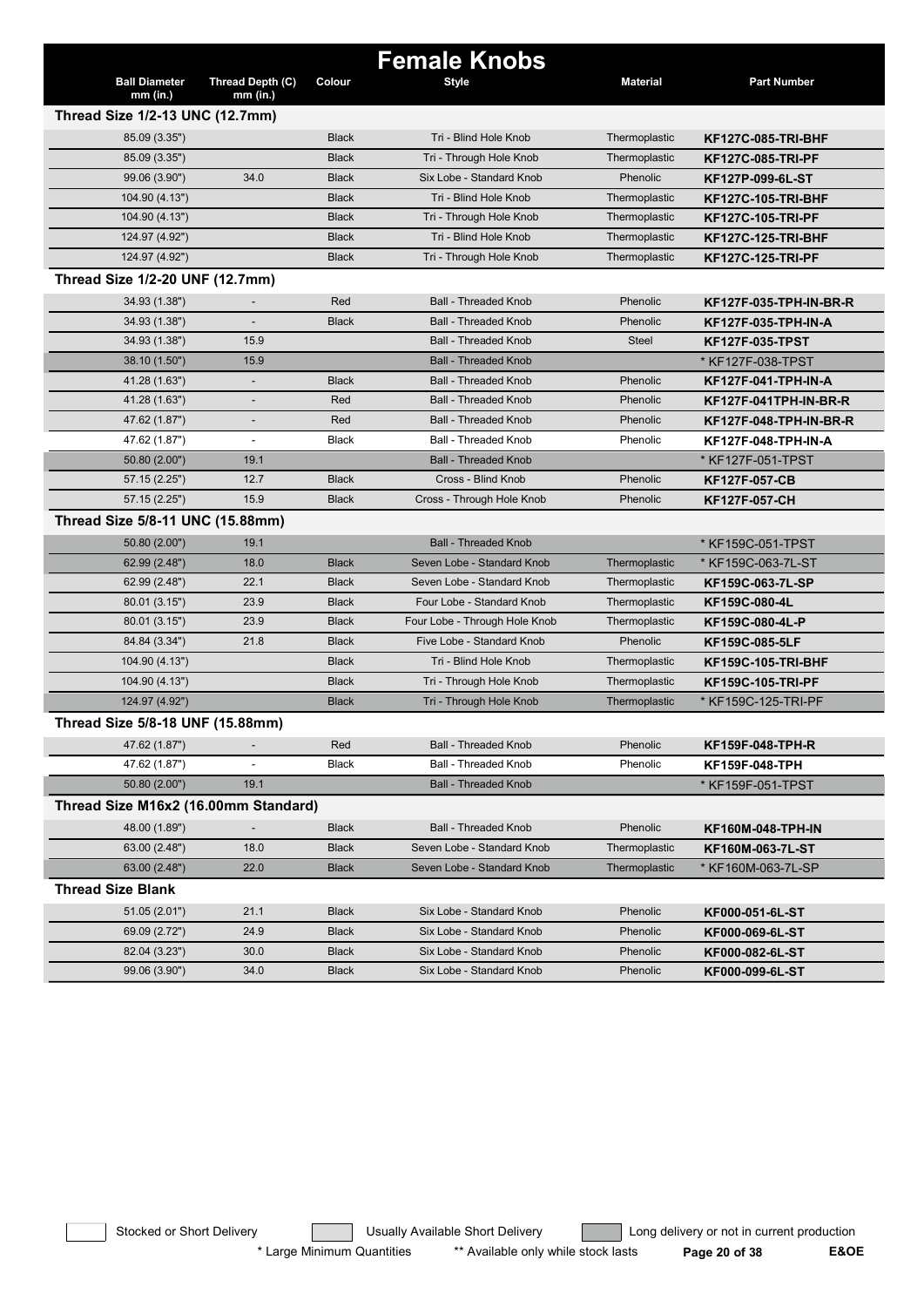|                                          |                          |              | <b>Female Knobs - Bored</b>      |                 |                                                |
|------------------------------------------|--------------------------|--------------|----------------------------------|-----------------|------------------------------------------------|
| OD (A)                                   | <b>Overall Length</b>    | Colour       | <b>Style</b>                     | <b>Material</b> | <b>Part Number</b>                             |
| $mm$ (in.)<br>Hole Size 3.20 Push On     | $mm$ (in.)               |              |                                  |                 |                                                |
|                                          | 10.4                     |              | Precision - Knurled Knob         | <b>Steel</b>    |                                                |
| 25.40 (1.00")<br>25.40 (1.00")           | 9.5                      |              | Precision - Knurled Knob         |                 | * KF032-025-PKN-C<br>* KF032-025-PKN-S         |
| 38.10 (1.50")                            | 10.4                     |              | Precision - Knurled Knob         | <b>Steel</b>    | * KF032-038-PKN-C                              |
| 38.10 (1.50")                            | 9.5                      |              | Precision - Knurled Knob         |                 | * KF032-038-PKN-S                              |
| 50.80 (2.00")                            | 10.4                     |              | Precision - Knurled Knob         |                 | * KF032-051-PKN-C                              |
| 50.80 (2.00")                            | 9.5                      |              | Precision - Knurled Knob         |                 | * KF032-051-PKN-S                              |
| Hole Size 4.00 Push On                   |                          |              |                                  |                 |                                                |
| 16.00 (0.63")                            | $\blacksquare$           | <b>Black</b> | Ball - Knock On Knob             | Phenolic        | ** KF040-016-KOPH                              |
| Hole Size 4.76 Push On                   |                          |              |                                  |                 |                                                |
| 19.05 (0.75")                            |                          | <b>Black</b> | Ball - Knock On Knob             | Phenolic        | KF048-019-KOPH                                 |
| 25.40 (1.00")                            | 10.4                     |              | Precision - Knurled Knob         |                 | * KF048-025-PKN-C                              |
| 25.40 (1.00")                            | 10.3                     |              | Precision - Knurled Knob         |                 | * KF048-025-PKN-S                              |
| 38.10 (1.50")                            | 10.4                     |              | Precision - Knurled Knob         |                 | * KF048-038-PKN-C                              |
| 38.10 (1.50")                            | 10.3                     |              | Precision - Knurled Knob         |                 | * KF048-038-PKN-S                              |
| 50.80 (2.00")                            | 10.4                     |              | Precision - Knurled Knob         |                 | * KF048-051-PKN-C                              |
| 50.80 (2.00")                            | 10.3                     |              | Precision - Knurled Knob         |                 | * KF048-051-PKN-S                              |
| Hole Size 5.00 Push On                   |                          |              |                                  |                 |                                                |
| 20.00 (0.79")                            | ÷,                       | <b>Black</b> | Ball - Knock On Knob             |                 | * KF050-020-KOPH                               |
| Hole Size 6.00 Push On                   |                          |              |                                  |                 |                                                |
| 20.00 (0.79")                            | 13.5                     |              | Lever - Through Bore Knob        |                 | * KF060M-020-LVR                               |
| Hole Size 6.00 Knock On                  |                          |              |                                  |                 |                                                |
|                                          |                          | <b>Black</b> | Ball - Knock On Knob             |                 |                                                |
| 25.00 (0.98")<br>Hole Size 6.35 Knock On | ٠                        |              |                                  |                 | * KF060-025-KOPH                               |
|                                          |                          |              |                                  |                 |                                                |
| 19.05 (0.75")                            |                          | <b>Black</b> | Ball - Knock On Knob             | Phenolic        | KF064-019-KOPH                                 |
| 22.23 (0.88")                            | 15.9                     |              | Lever - Through Bore Knob        | Phenolic        | KF064-022-LVR                                  |
| 25.40 (1.00")                            | $\overline{\phantom{a}}$ | <b>Black</b> | Ball - Knock On Knob             | Phenolic        | KF064-025-KOPH                                 |
| 25.40 (1.00")                            | 10.4                     |              | Precision - Knurled Knob         |                 | * KF064-025-PKN-C                              |
| 25.40 (1.00")                            | 11.1                     |              | Precision - Knurled Knob         |                 | * KF064-025-PKN-S                              |
| 31.75 (1.25")                            | $\blacksquare$           | <b>Black</b> | Ball - Knock On Knob             | Phenolic        | KF064-032-KOPH                                 |
| 38.10 (1.50")                            | 10.4                     |              | Precision - Knurled Knob         |                 | * KF064-038-PKN-C                              |
| 38.10 (1.50")                            | 11.1                     |              | Precision - Knurled Knob         |                 | * KF064-038-PKN-S                              |
| 50.80 (2.00")                            | 11.1                     |              | Precision - Knurled Knob         |                 | * KF064-051-PKN-S                              |
| 50.80 (2.00")                            | 10.4                     |              | Precision - Knurled Knob         |                 | * KF064-051-PKN-C                              |
| Hole Size 7.94 Knock On                  |                          |              |                                  |                 |                                                |
| 25.40 (1.00")                            |                          | Black        | Ball - Knock On Knob             | Phenolic        | KF079-025-KOPH                                 |
| Hole Size 7.94 Push On                   |                          |              |                                  |                 |                                                |
| 28.58 (1.13")                            | 14.3                     |              | Lever - Through Bore Knob        | Phenolic        | KF079-029-LVR                                  |
| Hole Size 8.00 Knock On                  |                          |              |                                  |                 |                                                |
| 32.00 (1.26")                            | $\overline{\phantom{a}}$ | <b>Black</b> | Ball - Knock On Knob             |                 | * KF080-032-KOPH                               |
| Hole Size 9.53 Knock On                  |                          |              |                                  |                 |                                                |
| 31.75 (1.25")                            |                          | Black        | Ball - Knock On Knob             | Phenolic        | KF095-032-KOPH                                 |
| 38.10 (1.50")                            |                          | <b>Black</b> | Ball - Knock On Knob             | Phenolic        | KF095-038-KOPH                                 |
| Hole Size 9.53 Push On                   |                          |              |                                  |                 |                                                |
| 34.93 (1.38")                            | 19.1                     |              | Lever - Through Bore Knob        | Phenolic        | KF095-035-LVR                                  |
| Hole Size 12.70 Push On                  |                          |              |                                  |                 |                                                |
| 34.93 (1.38")                            | 19.1                     |              | Lever - Through Bore Knob        | Phenolic        | <b>KF127-035-LVR</b>                           |
| 38.10 (1.50")                            | $\overline{\phantom{a}}$ | Black        | Ball - Knock On Knob             | Phenolic        | KF127-038-KOPH                                 |
| 44.45 (1.75")                            | $\overline{\phantom{a}}$ | <b>Black</b> | Ball - Knock On Knob             | Phenolic        | KF127-044-KOPH                                 |
| 50.80 (2.00")                            |                          | <b>Black</b> | Ball - Knock On Knob             | Phenolic        | KF127-051-KOPH                                 |
| Hole Size 15.88 Knock On                 |                          |              |                                  |                 |                                                |
|                                          |                          | <b>Black</b> | Ball - Knock On Knob             | Phenolic        |                                                |
| 44.45 (1.75")<br>50.80 (2.00")           | $\ddot{\phantom{a}}$     | <b>Black</b> | Ball - Knock On Knob             | Phenolic        | <b>KF159-044-KOPH</b><br><b>KF159-051-KOPH</b> |
|                                          |                          |              |                                  |                 |                                                |
| Stocked or Short Delivery                |                          |              | Usually Available Short Delivery |                 | Long delivery or not in current production     |

\* Large Minimum Quantities \*\* Available only while stock lasts **Page 21 of 38 E&OE**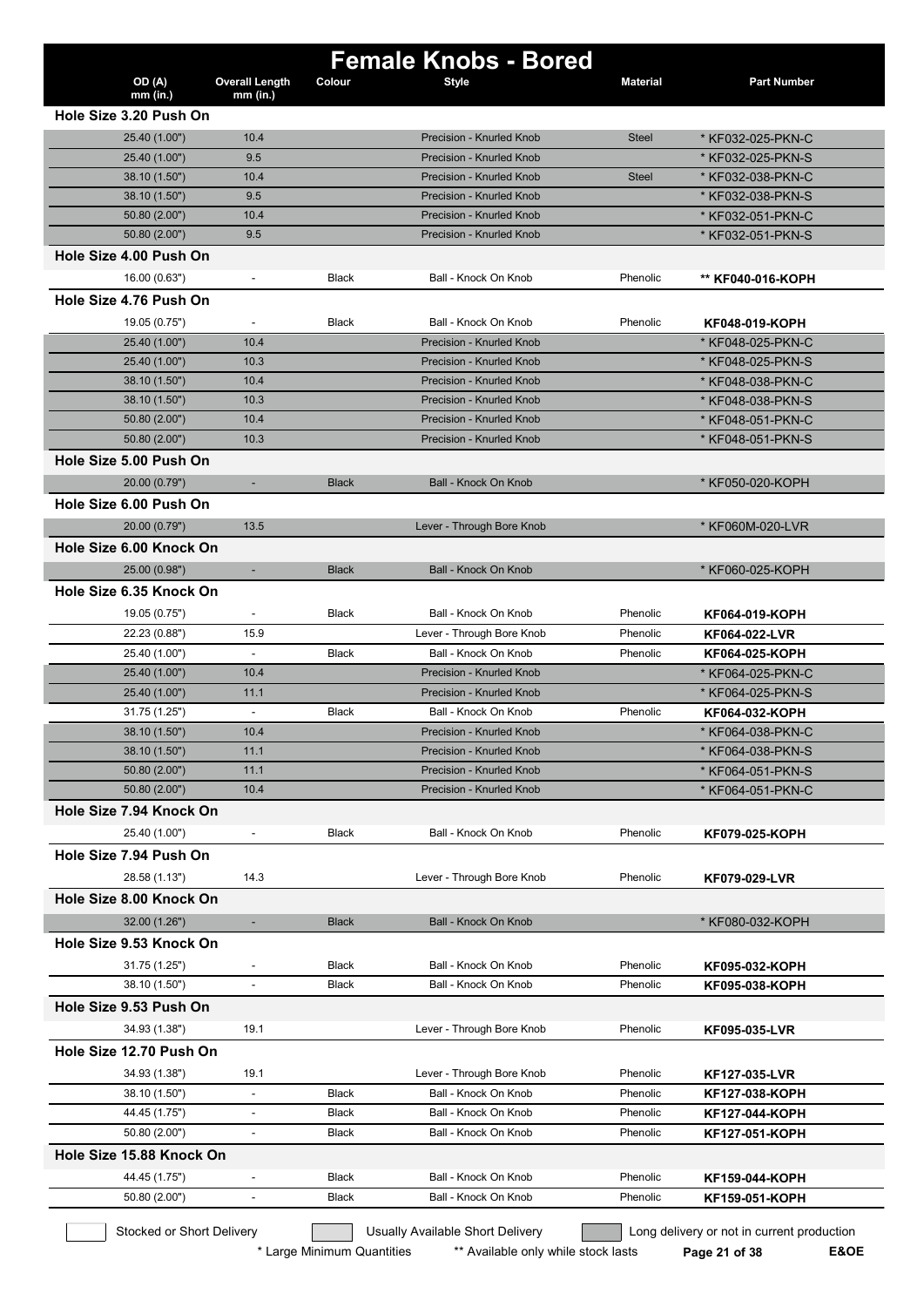| Female Knobs - Bored                       |                                   |        |                                       |                 |                        |  |  |  |  |  |
|--------------------------------------------|-----------------------------------|--------|---------------------------------------|-----------------|------------------------|--|--|--|--|--|
| OD (A)<br>mm (in.)                         | <b>Overall Length</b><br>mm (in.) | Colour | Style                                 | <b>Material</b> | <b>Part Number</b>     |  |  |  |  |  |
| Hole Size (d2) 8.00 (H7) Press Fit (0.31") |                                   |        |                                       |                 |                        |  |  |  |  |  |
| 40.0(0.31")                                | 15.0                              |        | Star - 304 Stainless - Press Fit Knob |                 | * KF080PF-040-STRF-304 |  |  |  |  |  |
| 50.0(0.39")                                | 18.0                              |        | Star - 304 Stainless - Press Fit Knob |                 | * KF100PF-050-STRF-304 |  |  |  |  |  |
| 60.0(0.47")                                | 22.0                              |        | Star - 304 Stainless - Press Fit Knob |                 | * KF120PF-060-STRF-304 |  |  |  |  |  |

Stocked or Short Delivery **Contract Contract Contract Usually Available Short Delivery Contract Long delivery or not in current production** \* Large Minimum Quantities \*\* Available only while stock lasts **Page 22 of 38 E&OE**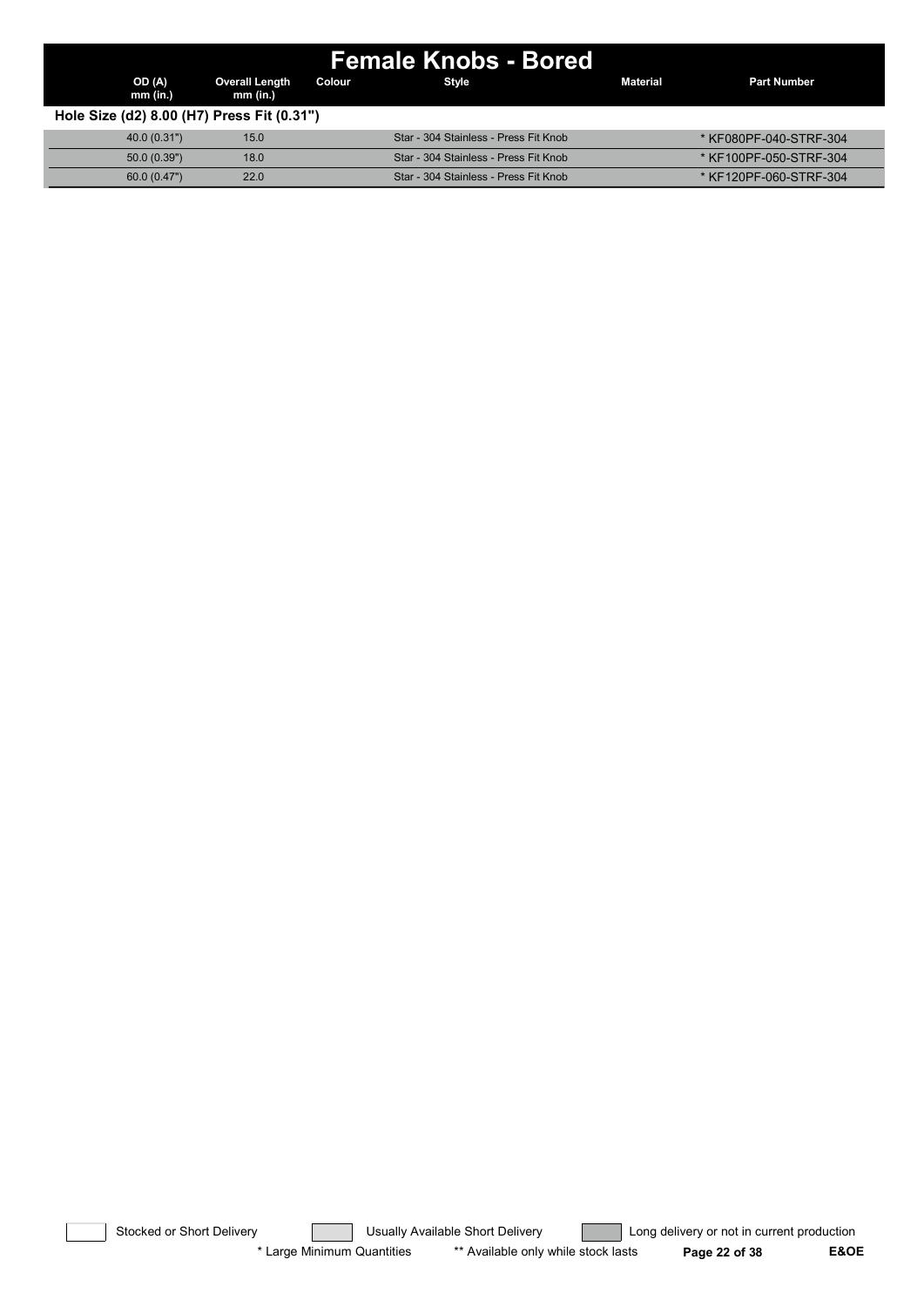|                                      |                      |              | <b>Male Knobs</b>                   |                                                         |                          |
|--------------------------------------|----------------------|--------------|-------------------------------------|---------------------------------------------------------|--------------------------|
| <b>Head Diameter (A)</b>             | <b>Thread Length</b> | Colour       | <b>Style</b>                        | <b>Knob Material</b>                                    | <b>Part Number</b>       |
| $mm$ (in.)                           | $mm$ (in.)           |              |                                     |                                                         |                          |
| <b>Thread Size Blank</b>             |                      |              |                                     |                                                         |                          |
| 128.78 (5.07")                       | 34.0                 | <b>Black</b> | Six Lobe - Standard Knob            | Phenolic                                                | KM000-129-6L34-ST        |
| Thread Size 4-40 UNC (2.85mm)        |                      |              |                                     |                                                         |                          |
| 7.94(0.31")                          | 6.4                  | Yellow       | Knurled Thumb - With Cap Screw Knob |                                                         | * KM029C-008-0635-KNU-Y  |
| 7.94(0.31")                          | 6.4                  | Red          | Knurled Thumb - With Cap Screw Knob |                                                         | * KM029C-008-0635-KNU-R  |
| 7.94(0.31")                          | 6.4                  | Grey         | Knurled Thumb - With Cap Screw Knob | Plastic                                                 | ** KM029C-008-0635-KNU-G |
| 7.94(0.31")                          | 6.4                  | <b>Black</b> | Knurled Thumb - With Cap Screw Knob | Plastic                                                 | ** KM029C-008-0635-KNU-B |
| 7.94(0.31")                          | 12.7                 | Yellow       | Knurled Thumb - With Cap Screw Knob |                                                         | * KM029C-008-1270-KNU-Y  |
| 7.94(0.31")                          | 12.7                 | Red          | Knurled Thumb - With Cap Screw Knob |                                                         | * KM029C-008-1270-KNU-R  |
| 7.94(0.31")                          | 12.7                 | Grey         | Knurled Thumb - With Cap Screw Knob |                                                         | * KM029C-008-1270-KNU-G  |
| 7.94(0.31")                          | 12.7                 | Black        | Knurled Thumb - With Cap Screw Knob | Plastic                                                 | ** KM029C-008-1270-KNU-B |
| 7.94(0.31")                          | 19.1                 | <b>Black</b> | Knurled Thumb - With Cap Screw Knob |                                                         | * KM029C-008-1905-KNU-B  |
| 7.94(0.31")                          | 19.1                 | Red          | Knurled Thumb - With Cap Screw Knob |                                                         | * KM029C-008-1905-KNU-R  |
| 7.94(0.31")                          | 19.1                 | Yellow       | Knurled Thumb - With Cap Screw Knob |                                                         | * KM029C-008-1905-KNU-Y  |
| 7.94(0.31")                          | 19.1                 | Grey         | Knurled Thumb - With Cap Screw Knob |                                                         | * KM029C-008-1905-KNU-G  |
| Thread Size 6-32 UNC (3.50mm)        |                      |              |                                     |                                                         |                          |
| 9.53(0.38")                          | 6.4                  | Yellow       | Knurled Thumb - With Cap Screw Knob |                                                         | * KM035C-010-0635-KNU-Y  |
| 9.53(0.38")                          | 6.4                  | Red          | Knurled Thumb - With Cap Screw Knob | Plastic                                                 | ** KM035C-010-0635-KNU-R |
| 9.53(0.38")                          | 6.4                  | <b>Black</b> | Knurled Thumb - With Cap Screw Knob | Plastic                                                 | ** KM035C-010-0635-KNU-B |
| 9.53(0.38")                          | 6.4                  | Grey         | Knurled Thumb - With Cap Screw Knob |                                                         | * KM035C-010-0635-KNU-G  |
| 9.53(0.38")                          | 12.7                 | Grey         | Knurled Thumb - With Cap Screw Knob |                                                         | * KM035C-010-1270-KNU-G  |
| 9.53(0.38")                          | 12.7                 | Red          | Knurled Thumb - With Cap Screw Knob | Plastic                                                 | ** KM035C-010-1270-KNU-R |
| 9.53(0.38")                          | 12.7                 | <b>Black</b> | Knurled Thumb - With Cap Screw Knob | Plastic                                                 | ** KM035C-010-1270-KNU-B |
| 9.53(0.38")                          | 12.7                 | Yellow       | Knurled Thumb - With Cap Screw Knob |                                                         | * KM035C-010-1270-KNU-Y  |
| 9.53(0.38")                          | 19.1                 | Red          | Knurled Thumb - With Cap Screw Knob |                                                         | * KM035C-010-1905-KNU-R  |
| 9.53(0.38")                          | 19.1                 | Yellow       | Knurled Thumb - With Cap Screw Knob |                                                         | * KM035C-010-1905-KNU-Y  |
| 9.53(0.38")                          | 19.1                 | Grey         | Knurled Thumb - With Cap Screw Knob |                                                         | * KM035C-010-1905-KNU-G  |
| 9.53(0.38")                          | 19.1                 | <b>Black</b> | Knurled Thumb - With Cap Screw Knob | <b>Plastic</b>                                          | * KM035C-010-1905-KNU-B  |
| Thread Size M4x0.7 (4.00mm Standard) |                      |              |                                     |                                                         |                          |
| 13.00 (0.51")                        | 8.0                  | Black        | Knurled - Torque Knob               | Polypropylene<br>Head - 4.8 Grade<br><b>Steel Shank</b> | KM040M-013-KPC08         |
| 13.00 (0.51")                        | 10.0                 | Black        | Knurled - Torque Knob               | Polypropylene<br>Head - 4.8 Grade<br>Steel Shank        | KM040M-013-KPC10         |
| 13.00 (0.51")                        | 12.0                 | Black        | Knurled - Torque Knob               | Polypropylene<br>Head - 4.8 Grade<br>Steel Shank        | KM040M-013-KPC12         |
| 13.00 (0.51")                        | 18.0                 | <b>Black</b> | Knurled - Torque Knob               | Polypropylene<br>Head - 4.8 Grade<br><b>Steel Shank</b> | KM040M-013-KPC18         |
| 15.00 (0.59")                        | 10.0                 |              | Knurled - Torque Knob               | Phenolic Plastic -<br><b>Steel Inserts</b>              | * KM040M-015-TQ          |
| 18.00 (0.71")                        | 20.0                 |              | Knurled - Torque Knob               | Phenolic                                                | ** KM040M-018-TQ         |
| 20.00 (0.79")                        | 10.0                 |              | <b>Star Knob</b>                    |                                                         | * KM040M-020-STR-PL      |
| Thread Size 8-32 UNC (4.17mm)        |                      |              |                                     |                                                         |                          |
| 12.70 (0.50")                        | 9.5                  | Grey         | Knurled Thumb - With Cap Screw Knob |                                                         | * KM042C-013-0953-KNU-G  |
| 12.70 (0.50")                        | 9.5                  | <b>Black</b> | Knurled Thumb - With Cap Screw Knob |                                                         | * KM042C-013-0953-KNU-B  |
| 12.70 (0.50")                        | 9.5                  | Red          | Knurled Thumb - With Cap Screw Knob |                                                         | * KM042C-013-0953-KNU-R  |
| 12.70(0.50")                         | 9.5                  | Yellow       | Knurled Thumb - With Cap Screw Knob |                                                         | * KM042C-013-0953-KNU-Y  |
| 12.70 (0.50")                        | 12.7                 | <b>Black</b> | Knurled Thumb - With Cap Screw Knob |                                                         | * KM042C-013-1270-KNU-B  |
| 12.70 (0.50")                        | 12.7                 | Grey         | Knurled Thumb - With Cap Screw Knob |                                                         | * KM042C-013-1270-KNU-G  |
| 12.70 (0.50")                        | 12.7                 | Red          | Knurled Thumb - With Cap Screw Knob |                                                         | * KM042C-013-1270-KNU-R  |
| 12.70 (0.50")                        | 12.7                 | Yellow       | Knurled Thumb - With Cap Screw Knob |                                                         | * KM042C-013-1270-KNU-Y  |
| 12.70 (0.50")                        | 19.1                 | Grey         | Knurled Thumb - With Cap Screw Knob |                                                         | * KM042C-013-1905-KNU-G  |
| 12.70 (0.50")                        | 19.1                 | Red          | Knurled Thumb - With Cap Screw Knob |                                                         | * KM042C-013-1905-KNU-R  |
| 12.70 (0.50")                        | 19.1                 | Yellow       | Knurled Thumb - With Cap Screw Knob |                                                         | * KM042C-013-1905-KNU-Y  |
| 12.70 (0.50")                        | 19.1                 | <b>Black</b> | Knurled Thumb - With Cap Screw Knob |                                                         | * KM042C-013-1905-KNU-B  |
| 12.70 (0.50")                        | 25.4                 | Grey         | Knurled Thumb - With Cap Screw Knob |                                                         | * KM042C-013-2540-KNU-G  |
|                                      |                      |              |                                     |                                                         |                          |

\* Large Minimum Quantities \*\* Available only while stock lasts **Page 23 of 38 E&OE**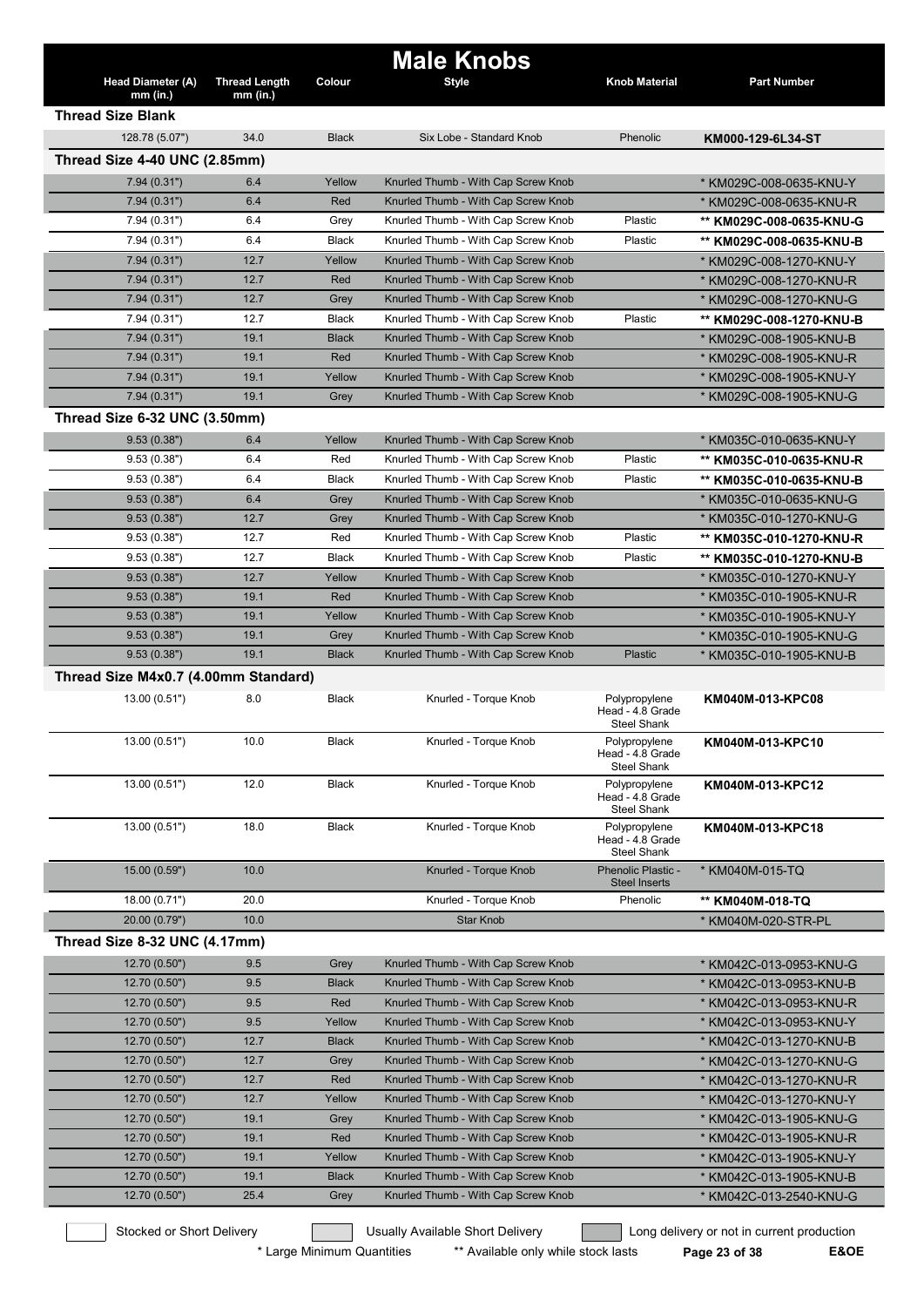| <b>Head Diameter (A)</b><br>$mm$ (in.) | <b>Thread Length</b><br>$mm$ (in.) | Colour       | <b>Male Knobs</b><br><b>Style</b>   | <b>Knob Material</b>       | <b>Part Number</b>                         |
|----------------------------------------|------------------------------------|--------------|-------------------------------------|----------------------------|--------------------------------------------|
| Thread Size 8-32 UNC (4.17mm)          |                                    |              |                                     |                            |                                            |
| 12.70 (0.50")                          | 25.4                               | Yellow       | Knurled Thumb - With Cap Screw Knob |                            | * KM042C-013-2540-KNU-Y                    |
| 12.70 (0.50")                          | 25.4                               | Red          | Knurled Thumb - With Cap Screw Knob |                            | * KM042C-013-2540-KNU-R                    |
| 12.70 (0.50")                          | 25.4                               | <b>Black</b> | Knurled Thumb - With Cap Screw Knob |                            | * KM042C-013-2540-KNU-B                    |
| 19.05 (0.75")                          | 12.7                               |              | Knurled Knob                        | Phenolic                   | KM042C-019-KN-PH                           |
| Thread Size 10-24 UNC (4.76mm)         |                                    |              |                                     |                            |                                            |
| 14.29 (0.56")                          | 9.5                                | Grey         | L Thumb - With Cap Screw Knob       |                            | * KM048C-014-0953-L-G                      |
| 14.29 (0.56")                          | 9.5                                | Red          | L Thumb - With Cap Screw Knob       |                            | * KM048C-014-0953-L-R                      |
| 14.29 (0.56")                          | 9.5                                | <b>Black</b> | L Thumb - With Cap Screw Knob       |                            | * KM048C-014-0953-L-B                      |
| 14.29 (0.56")                          | 9.5                                | Yellow       | L Thumb - With Cap Screw Knob       |                            | * KM048C-014-0953-L-Y                      |
| 14.29 (0.56")                          | 12.7                               | <b>Black</b> | L Thumb - With Cap Screw Knob       |                            | * KM048C-014-1270-L-B                      |
| 14.29 (0.56")                          | 12.7                               | Yellow       | L Thumb - With Cap Screw Knob       |                            | * KM048C-014-1270-L-Y                      |
| 14.29(0.56")                           | 12.7                               | Grey         | L Thumb - With Cap Screw Knob       |                            | * KM048C-014-1270-L-G                      |
| 14.29(0.56")                           | 12.7                               | Red          | L Thumb - With Cap Screw Knob       |                            | * KM048C-014-1270-L-R                      |
| 14.29 (0.56")                          | 19.1                               | Yellow       | L Thumb - With Cap Screw Knob       |                            | * KM048C-014-1905-L-Y                      |
| 14.29(0.56")                           | 19.1                               | Red          | L Thumb - With Cap Screw Knob       |                            | * KM048C-014-1905-L-R                      |
| 14.29(0.56")                           | 19.1                               | Grey         | L Thumb - With Cap Screw Knob       |                            | * KM048C-014-1905-L-G                      |
| 14.29 (0.56")                          | 19.1                               | <b>Black</b> | L Thumb - With Cap Screw Knob       |                            | * KM048C-014-1905-L-B                      |
| 14.29 (0.56")                          | 25.4                               | <b>Black</b> | L Thumb - With Cap Screw Knob       |                            | * KM048C-014-2540-L-B                      |
| 14.29 (0.56")                          | 25.4                               | Yellow       | L Thumb - With Cap Screw Knob       |                            | * KM048C-014-2540-L-Y                      |
| 14.29 (0.56")                          | 25.4                               | Grey         | L Thumb - With Cap Screw Knob       |                            | * KM048C-014-2540-L-G                      |
| 14.29 (0.56")                          | 25.4                               | Red          | L Thumb - With Cap Screw Knob       |                            | * KM048C-014-2540-L-R                      |
| 15.88(0.63")                           | 9.5                                | <b>Black</b> | Knurled Thumb - With Cap Screw Knob | Plastic                    | * KM048C-016-0953-KNU-B                    |
| 15.88 (0.63")                          | 9.5                                | Yellow       | Knurled Thumb - With Cap Screw Knob |                            | * KM048C-016-0953-KNU-Y                    |
| 15.88 (0.63")                          | 9.5                                | Grey         | Knurled Thumb - With Cap Screw Knob |                            | * KM048C-016-0953-KNU-G                    |
| 15.88(0.63")                           | 9.5                                | Red          | Knurled Thumb - With Cap Screw Knob |                            | * KM048C-016-0953-KNU-R                    |
| 15.88 (0.63")                          | 12.7                               | <b>Black</b> | Knurled Thumb - With Cap Screw Knob |                            | * KM048C-016-1270-KNU-B                    |
| 15.88 (0.63")                          | 12.7                               | Grey         | Knurled Thumb - With Cap Screw Knob |                            | * KM048C-016-1270-KNU-G                    |
| 15.88(0.63")                           | 12.7                               | Red          | Knurled Thumb - With Cap Screw Knob |                            | * KM048C-016-1270-KNU-R                    |
| 15.88 (0.63")                          | 12.7                               | Yellow       | Knurled Thumb - With Cap Screw Knob |                            | * KM048C-016-1270-KNU-Y                    |
| 15.88 (0.63")                          | 19.1                               | Black        | Knurled Thumb - With Cap Screw Knob | Plastic                    | ** KM048C-016-1905-KNU-B                   |
| 15.88(0.63")                           | 19.1                               | Grey         | Knurled Thumb - With Cap Screw Knob |                            | * KM048C-016-1905-KNU-G                    |
| 15.88 (0.63")                          | 19.1                               | Yellow       | Knurled Thumb - With Cap Screw Knob |                            | * KM048C-016-1905-KNU-Y                    |
| 15.88 (0.63")                          | 19.1                               | Red          | Knurled Thumb - With Cap Screw Knob |                            | * KM048C-016-1905-KNU-R                    |
| 15.88 (0.63")                          | 25.4                               | <b>Black</b> | Knurled Thumb - With Cap Screw Knob |                            | * KM048C-016-2540-KNU-B                    |
| 15.88 (0.63")                          | 25.4                               | Red          | Knurled Thumb - With Cap Screw Knob |                            | * KM048C-016-2540-KNU-R                    |
| 15.88 (0.63")                          | 25.4                               | Grey         | Knurled Thumb - With Cap Screw Knob |                            | * KM048C-016-2540-KNU-G                    |
| 15.88 (0.63")                          | 25.4                               | Yellow       | Knurled Thumb - With Cap Screw Knob |                            | * KM048C-016-2540-KNU-Y                    |
| 20.07 (0.79")                          | 19.1                               | <b>Black</b> | Four Lobe - Standard Knob           | Phenolic                   | KM048C-020-4L19                            |
| 24.89 (0.98")                          | 19.1                               | <b>Black</b> | Three Lobe - Standard Knob          | Thermoplastic              | KM048C-025-3L                              |
| 25.40 (1.00")                          | 9.5                                | <b>Black</b> | Tee Thumb - With Cap Screw Knob     |                            | * KM048C-025-0953-TEE-B                    |
| 25.40 (1.00")                          | 9.5                                | Grey         | Tee Thumb - With Cap Screw Knob     |                            | * KM048C-025-0953-TEE-G                    |
| 25.40 (1.00")                          | 9.5                                | Red          | Tee Thumb - With Cap Screw Knob     |                            | * KM048C-025-0953-TEE-R                    |
| 25.40 (1.00")                          | 9.5                                | Yellow       | Tee Thumb - With Cap Screw Knob     |                            | * KM048C-025-0953-TEE-Y                    |
| 25.40 (1.00")                          | 12.7                               | Yellow       | Tee Thumb - With Cap Screw Knob     |                            | * KM048C-025-1270-TEE-Y                    |
| 25.40 (1.00")                          | 12.7                               | Red          | Tee Thumb - With Cap Screw Knob     |                            | * KM048C-025-1270-TEE-R                    |
| 25.40 (1.00")                          | 12.7                               | Grey         | Tee Thumb - With Cap Screw Knob     |                            | * KM048C-025-1270-TEE-G                    |
| 25.40 (1.00")                          | 12.7                               | <b>Black</b> | Tee Thumb - With Cap Screw Knob     |                            | * KM048C-025-1270-TEE-B                    |
| 25.40 (1.00")                          | 19.1                               | Grey         | Tee Thumb - With Cap Screw Knob     |                            | * KM048C-025-1905-TEE-G                    |
| 25.40 (1.00")                          | 19.1                               | Red          | Tee Thumb - With Cap Screw Knob     |                            | * KM048C-025-1905-TEE-R                    |
| 25.40 (1.00")                          | 19.1                               | <b>Black</b> | Tee Thumb - With Cap Screw Knob     |                            | * KM048C-025-1905-TEE-B                    |
| 25.40 (1.00")                          | 19.1                               | Yellow       | Tee Thumb - With Cap Screw Knob     |                            | * KM048C-025-1905-TEE-Y                    |
| 25.40 (1.00")                          | 25.4                               | Yellow       | Tee Thumb - With Cap Screw Knob     |                            | * KM048C-025-2540-TEE-Y                    |
| 25.40 (1.00")                          | 25.4                               | <b>Black</b> | Tee Thumb - With Cap Screw Knob     |                            | * KM048C-025-2540-TEE-B                    |
| 25.40 (1.00")                          | 25.4                               | Grey         | Tee Thumb - With Cap Screw Knob     |                            | * KM048C-025-2540-TEE-G                    |
| 25.40 (1.00")                          | 25.4                               | Red          | Tee Thumb - With Cap Screw Knob     |                            | * KM048C-025-2540-TEE-R                    |
| 31.75 (1.25")                          | 19.1                               |              | Cross - Standard Knob               | <b>Black Thermoplastic</b> | KM048C-032-CS19                            |
| Stocked or Short Delivery              |                                    |              | Usually Available Short Delivery    |                            | Long delivery or not in current production |

\* Large Minimum Quantities \*\* Available only while stock lasts **Page 24 of 38 E&OE**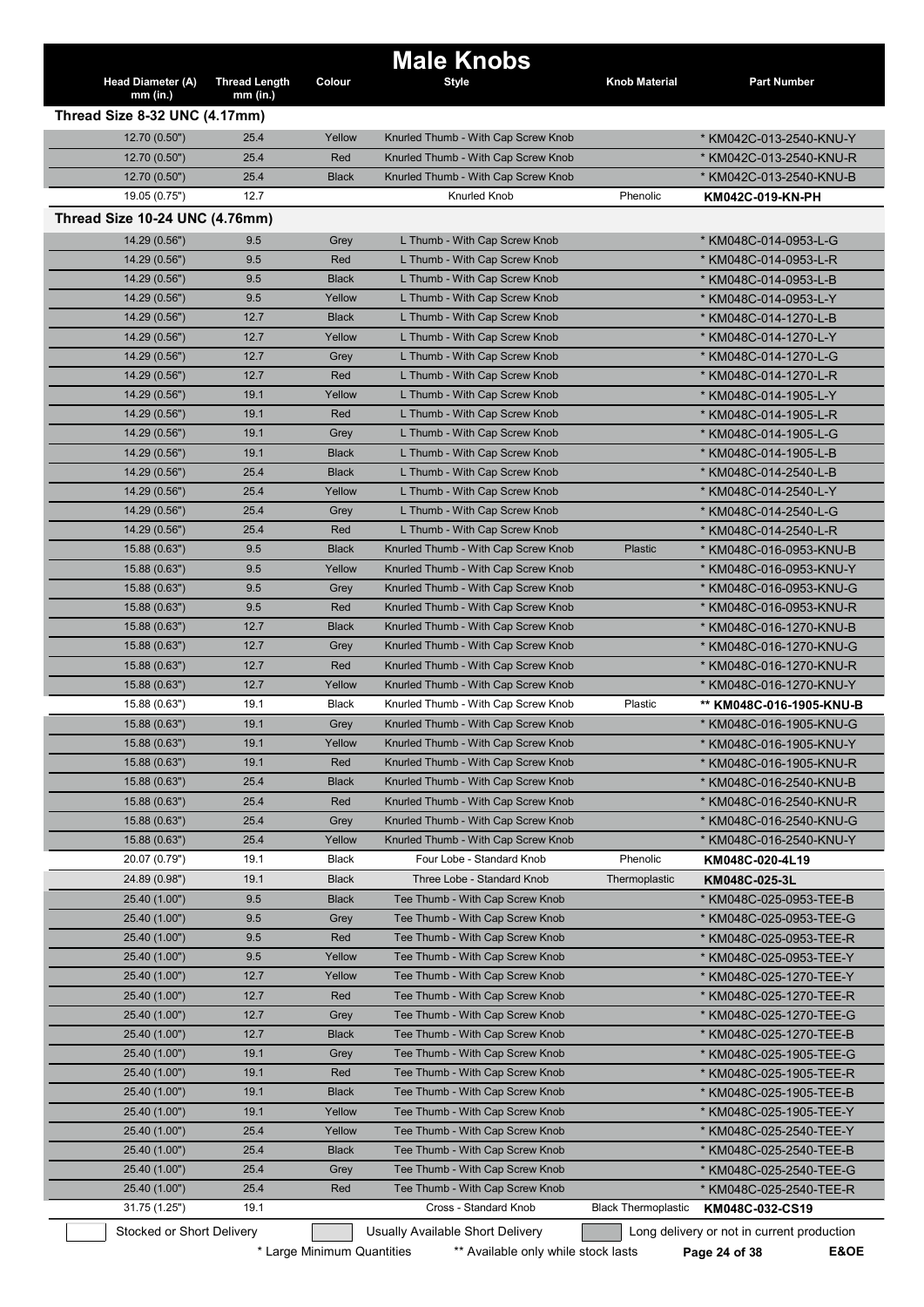|                                        |                                    |              | <b>Male Knobs</b>                |                                                         |                                            |
|----------------------------------------|------------------------------------|--------------|----------------------------------|---------------------------------------------------------|--------------------------------------------|
| <b>Head Diameter (A)</b><br>$mm$ (in.) | <b>Thread Length</b><br>$mm$ (in.) | Colour       | <b>Style</b>                     | <b>Knob Material</b>                                    | <b>Part Number</b>                         |
| <b>Thread Size 10-32 UNF (4.76mm)</b>  |                                    |              |                                  |                                                         |                                            |
| 25.00 (0.98")                          | 10.0                               | <b>Black</b> | Seven Lobe Knob                  | Thermoplastic                                           | KM-048F025-7L10-ST                         |
| 25.00 (0.98")                          | 10.0                               | <b>Black</b> | Seven Lobe Knob                  | Thermoplastic                                           | KM-048F025-7L10-S4                         |
| 25.00 (0.98")                          | 12.7                               | <b>Black</b> | Five Lobe - Soft Touch Knob      | Technopolymer                                           | KM048F-025-5LSFT13-ST                      |
| 25.00 (0.98")                          | 19.1                               | <b>Black</b> | Five Lobe - Soft Touch Knob      | Technopolymer                                           | KM048F-025-5LSFT19-ST                      |
| 25.00 (0.98")                          | 20.0                               | <b>Black</b> | Seven Lobe Knob                  | Thermoplastic                                           | KM-048F025-7L20-S4                         |
| 25.00 (0.98")                          | 20.0                               | <b>Black</b> | Seven Lobe Knob                  | Thermoplastic                                           | KM-048F025-7L20-ST                         |
| 28.58 (1.13")                          | 11.1                               | <b>Black</b> | <b>Tri Knob</b>                  | Phenolic                                                | KM048F-029-TRI-BHM                         |
| 29.97 (1.18")                          | 12.7                               | <b>Black</b> | Three Lobe - Soft Touch Knob     | Thermoplastic                                           | KM048F-030-3L-SFT                          |
| 29.97 (1.18")                          | 25.4                               | <b>Black</b> | Three Lobe - Soft Touch Knob     | Thermoplastic                                           | KM048F-030-3LL-SFT                         |
| 31.75 (1.25")                          | 19.1                               |              | Cross - Standard Knob            | <b>Black Thermoplastic</b>                              | KM048F-032-CS19                            |
| Thread Size M5x0.8 (5.00mm Standard)   |                                    |              |                                  |                                                         |                                            |
| 15.00 (0.59")                          | 8.0                                | <b>Black</b> | Knurled - Torque Knob            | Polypropylene<br>Head - 4.8 Grade<br><b>Steel Shank</b> | KM050M-015-KPC08                           |
| 15.00 (0.59")                          | 10.0                               | <b>Black</b> | Knurled - Torque Knob            | Polypropylene<br>Head - 4.8 Grade<br><b>Steel Shank</b> | KM050M-015-KPC10                           |
| 15.00 (0.59")                          | 12.0                               | <b>Black</b> | Knurled - Torque Knob            | Polypropylene<br>Head - 4.8 Grade<br><b>Steel Shank</b> | KM050M-015-KPC12                           |
| 15.00 (0.59")                          | 16.0                               | <b>Black</b> | Knurled - Torque Knob            | Polypropylene<br>Head - 4.8 Grade<br><b>Steel Shank</b> | KM050M-015-KPC16                           |
| 22.00 (0.87")                          | 20.0                               |              | Knurled - Torque Knob            | Phenolic Plastic -<br><b>Steel Inserts</b>              | * KM050M-022-TQ                            |
| 25.00 (0.98")                          | 10.0                               | <b>Black</b> | Seven Lobe Knob                  | Thermoplastic                                           | KM-050M-025-7L10-ST                        |
| 25.00 (0.98")                          | 10.0                               |              | <b>Star Knob</b>                 |                                                         | * KM050M-025-STR-PL                        |
| 25.00 (0.98")                          | 20.0                               | <b>Black</b> | Seven Lobe Knob                  | Thermoplastic                                           | KM-050M-025-7L20-ST                        |
| 25.00 (0.98")                          | 30.0                               | <b>Black</b> | Seven Lobe Knob                  | Thermoplastic                                           | KM-050M-025-7L30-ST                        |
| Thread Size M6x1.0 (6mm Standard)      |                                    |              |                                  |                                                         |                                            |
| 15.00 (0.59")                          | 8.0                                | <b>Black</b> | Knurled - Torque Knob            | Polypropylene<br>Head - 4.8 Grade<br><b>Steel Shank</b> | KM060M-015-KPC08                           |
| 15.00 (0.59")                          | 10.0                               | <b>Black</b> | Knurled - Torque Knob            | Polypropylene<br>Head - 4.8 Grade<br><b>Steel Shank</b> | KM060M-015-KPC10                           |
| 15.00 (0.59")                          | 12.0                               | <b>Black</b> | Knurled - Torque Knob            | Polypropylene<br>Head - 4.8 Grade<br>Steel Shank        | KM060M-015-KPC12                           |
| 15.00 (0.59")                          | 16.0                               | Black        | Knurled - Torque Knob            | Polypropylene<br>Head - 4.8 Grade<br>Steel Shank        | KM060M-015-KPC16                           |
| 23.00 (0.91")                          | 20.0                               |              | Knurled - Torque Knob            | Phenolic Plastic -<br><b>Steel Inserts</b>              | * KM060M-023-TQ                            |
| 25.00 (0.98")                          | 10.0                               | <b>Black</b> | Seven Lobe Knob                  | Thermoplastic                                           | KM-060M-025-7L10-ST                        |
| 25.00 (0.98")                          | 20.0                               | <b>Black</b> | Seven Lobe Knob                  | Thermoplastic                                           | KM-060M-025-7L20-ST                        |
| 25.00 (0.98")                          | 20.0                               |              | Star Knob                        | Plastic                                                 | KM060M-025-STR-PL                          |
| 25.00 (0.98")                          | 30.0                               | <b>Black</b> | Seven Lobe Knob                  | Thermoplastic                                           | KM-060M-025-7L30-ST                        |
| 26.00 (1.02")                          | 25.0                               |              | Knurled - Torque Knob            | Phenolic Plastic -<br><b>Steel Inserts</b>              | * KM060M-026-TQ                            |
| 28.00 (1.10")                          | 15.0                               |              | <b>Wing Knob</b>                 |                                                         | * KM060M-028-W                             |
| 30.00(1.18")                           | 20.0                               |              | Knurled - Torque Knob            | Phenolic Plastic -<br><b>Steel Inserts</b>              | * KM060M-030-TQ                            |
| 32.00 (1.26")                          | 10.0                               | <b>Black</b> | Seven Lobe Knob                  | Thermoplastic                                           | KM-060M-032-7L10-ST                        |
| 32.00 (1.26")                          | 12.0                               | <b>Black</b> | Five Lobe - Standard Knob        | Phenolic                                                | KM060M-032-5L12                            |
| 32.00 (1.26")                          | 15.0                               | <b>Black</b> | Five Lobe - Standard Knob        | Thermoplastic                                           | * KM060M-032-5L15                          |
| 32.00 (1.26")                          | 15.0                               |              | Star Knob                        | Plastic                                                 | ** KM060M-032-STR-PL                       |
| 32.00 (1.26")                          | 18.0                               | Black        | Five Lobe - Standard Knob        | Phenolic                                                | KM060M-032-5L18                            |
| 32.00 (1.26")                          | 20.0                               | <b>Black</b> | Seven Lobe Knob                  | Thermoplastic                                           | KM-060M-032-7L20-ST                        |
| 32.00 (1.26")                          | 30.0                               | <b>Black</b> | Seven Lobe Knob                  | Thermoplastic                                           | KM-060M-032-7L30-ST                        |
| 40.00 (1.57")                          | 15.0                               | <b>Black</b> | Tri Knob                         | Phenolic                                                | * KM060M-040-TRI-BHM                       |
| 40.00 (1.57")                          | 18.0                               | <b>Black</b> | Five Lobe - Standard Knob        | Phenolic                                                | KM060M-040-5L18                            |
| 40.00 (1.57")                          | 20.0                               |              | <b>Wing Knob</b>                 |                                                         | * KM060M-040-W                             |
| Stocked or Short Delivery              |                                    |              | Usually Available Short Delivery |                                                         | Long delivery or not in current production |

\* Large Minimum Quantities \*\* Available only while stock lasts Page 25 of 38 E&OE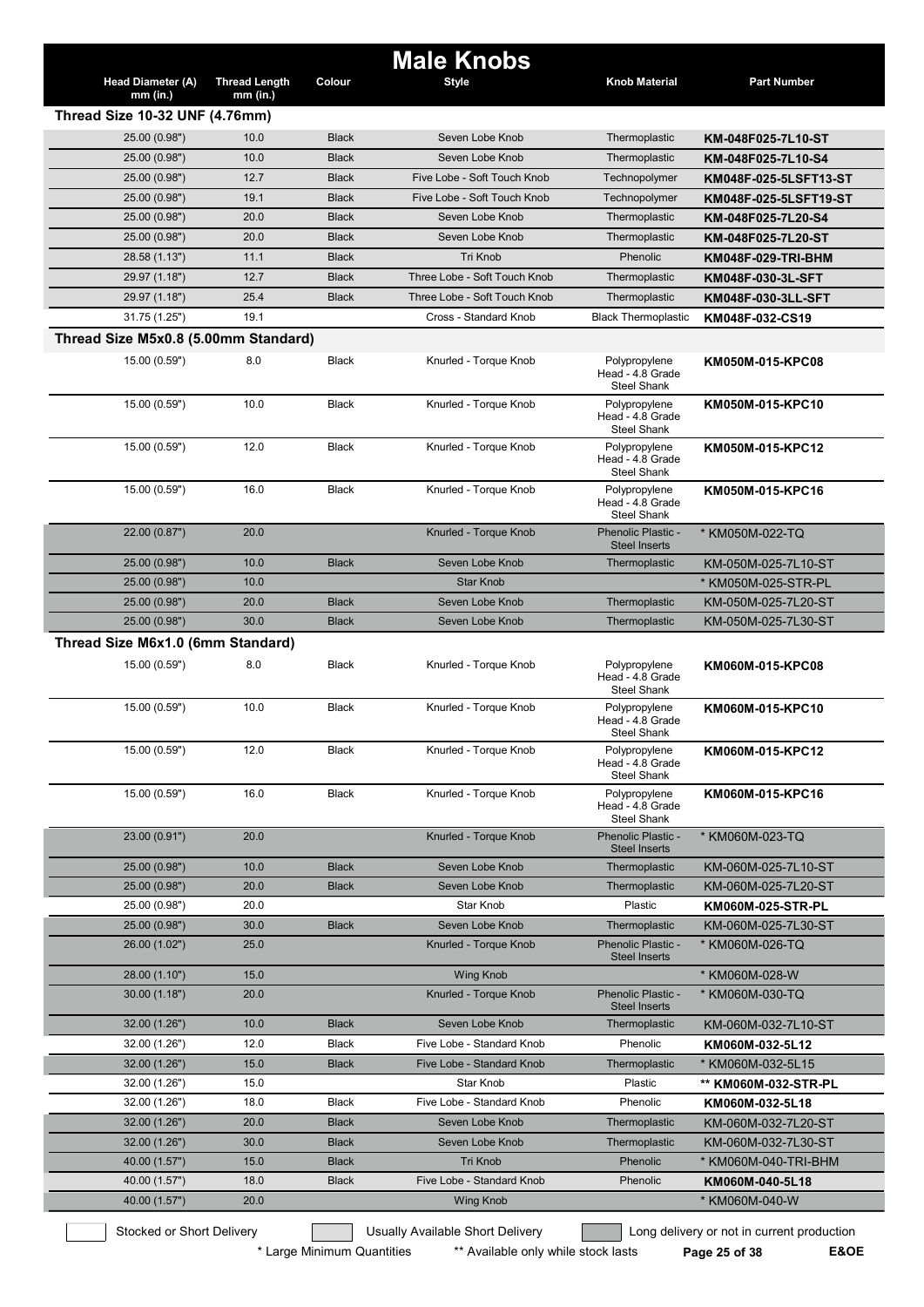|                                   |                      |              | <b>Male Knobs</b>                   |                      |                          |
|-----------------------------------|----------------------|--------------|-------------------------------------|----------------------|--------------------------|
| Head Diameter (A)                 | <b>Thread Length</b> | Colour       | <b>Style</b>                        | <b>Knob Material</b> | <b>Part Number</b>       |
| $mm$ (in.)                        | mm (in.)             |              |                                     |                      |                          |
| Thread Size M6x1.0 (6mm Standard) |                      |              |                                     |                      |                          |
| 50.00 (1.97")                     | 15.0                 |              | Three Lobe - Safety Knob            |                      | KM060M-050-3L-SAF15      |
| 50.00 (1.97")                     | 20.0                 |              | Three Lobe - Safety Knob            |                      | KM060M-050-3L-SAF20      |
| 50.00 (1.97")                     | 30.0                 |              | Three Lobe - Safety Knob            |                      | KM060M-050-3L-SAF30      |
| 50.00 (1.97")                     | 40.0                 |              | Three Lobe - Safety Knob            |                      | KM060M-050-3L-SAF40      |
| Thread Size 1/4-20 UNC (6.35mm)   |                      |              |                                     |                      |                          |
| 17.46 (0.69")                     | 12.7                 | Yellow       | L Thumb - With Cap Screw Knob       |                      | * KM064C-017-1270-L-Y    |
| 17.46 (0.69")                     | 12.7                 | Red          | L Thumb - With Cap Screw Knob       |                      | * KM064C-017-1270-L-R    |
| 17.46 (0.69")                     | 12.7                 | <b>Black</b> | L Thumb - With Cap Screw Knob       |                      | * KM064C-017-1270-L-B    |
|                                   | 12.7                 | Grey         | L Thumb - With Cap Screw Knob       |                      |                          |
| 17.46 (0.69")<br>17.46 (0.69")    | 19.1                 | <b>Black</b> | L Thumb - With Cap Screw Knob       |                      | * KM064C-017-1270-L-G    |
|                                   |                      |              |                                     |                      | * KM064C-017-1905-L-B    |
| 17.46 (0.69")                     | 19.1                 | Grey         | L Thumb - With Cap Screw Knob       |                      | * KM064C-017-1905-L-G    |
| 17.46 (0.69")                     | 19.1                 | Red          | L Thumb - With Cap Screw Knob       |                      | * KM064C-017-1905-L-R    |
| 17.46 (0.69")                     | 19.1                 | Yellow       | L Thumb - With Cap Screw Knob       |                      | * KM064C-017-1905-L-Y    |
| 17.46 (0.69")                     | 25.4                 | Yellow       | L Thumb - With Cap Screw Knob       |                      | * KM064C-017-2540-L-Y    |
| 17.46 (0.69")                     | 25.4                 | <b>Black</b> | L Thumb - With Cap Screw Knob       | Plastic              | * KM064C-017-2540-L-B    |
| 17.46 (0.69")                     | 25.4                 | Grey         | L Thumb - With Cap Screw Knob       |                      | * KM064C-017-2540-L-G    |
| 17.46 (0.69")                     | 25.4                 | Red          | L Thumb - With Cap Screw Knob       |                      | * KM064C-017-2540-L-R    |
| 17.46 (0.69")                     | 38.1                 | Grey         | L Thumb - With Cap Screw Knob       |                      | * KM064C-017-3810-L-G    |
| 17.46 (0.69")                     | 38.1                 | Red          | L Thumb - With Cap Screw Knob       |                      | * KM064C-017-3810-L-R    |
| 17.46 (0.69")                     | 38.1                 | Yellow       | L Thumb - With Cap Screw Knob       |                      | * KM064C-017-3810-L-Y    |
| 17.46 (0.69")                     | 38.1                 | <b>Black</b> | L Thumb - With Cap Screw Knob       |                      | * KM064C-017-3810-L-B    |
| 19.05(0.75")                      | 12.7                 | <b>Black</b> | Knurled Thumb - With Cap Screw Knob |                      | * KM064C-019-1270-KNU-B  |
| 19.05 (0.75")                     | 12.7                 | Grey         | Knurled Thumb - With Cap Screw Knob |                      | * KM064C-019-1270-KNU-G  |
| 19.05 (0.75")                     | 12.7                 | Red          | Knurled Thumb - With Cap Screw Knob |                      | * KM064C-019-1270-KNU-R  |
| 19.05 (0.75")                     | 12.7                 | Yellow       | Knurled Thumb - With Cap Screw Knob |                      | * KM064C-019-1270-KNU-Y  |
| 19.05 (0.75")                     | 19.1                 | Grey         | Knurled Thumb - With Cap Screw Knob |                      | * KM064C-019-1905-KNU-G  |
| 19.05 (0.75")                     | 19.1                 | Red          | Knurled Thumb - With Cap Screw Knob |                      | * KM064C-019-1905-KNU-R  |
| 19.05 (0.75")                     | 19.1                 | <b>Black</b> | Knurled Thumb - With Cap Screw Knob |                      | * KM064C-019-1905-KNU-B  |
| 19.05 (0.75")                     | 19.1                 | Yellow       | Knurled Thumb - With Cap Screw Knob |                      | * KM064C-019-1905-KNU-Y  |
| 19.05 (0.75")                     | 25.4                 | <b>Black</b> | Knurled Thumb - With Cap Screw Knob | Plastic              | * KM064C-019-2540-KNU-B  |
| 19.05 (0.75")                     | 25.4                 | Grey         | Knurled Thumb - With Cap Screw Knob |                      | * KM064C-019-2540-KNU-G  |
| 19.05 (0.75")                     | 25.4                 | Red          | Knurled Thumb - With Cap Screw Knob |                      | * KM064C-019-2540-KNU-R  |
| 19.05(0.75")                      | 25.4                 | Yellow       | Knurled Thumb - With Cap Screw Knob |                      | * KM064C-019-2540-KNU-Y  |
| 19.05 (0.75")                     | 38.1                 | Red          | Knurled Thumb - With Cap Screw Knob |                      | * KM064C-019-3810-KNU-R  |
| 19.05(0.75")                      | 38.1                 | Yellow       | Knurled Thumb - With Cap Screw Knob |                      | * KM064C-019-3810-KNU-Y  |
| 19.05 (0.75")                     | 38.1                 | Grey         | Knurled Thumb - With Cap Screw Knob | Plastic              | ** KM064C-019-3810-KNU-G |
| 19.05 (0.75")                     | 38.1                 | <b>Black</b> | Knurled Thumb - With Cap Screw Knob | Plastic              | * KM064C-019-3810-KNU-B  |
| 20.07 (0.79")                     | 13.0                 | <b>Black</b> | Four Lobe - Standard Knob           | Thermoplastic        | KM064C-020-4L13          |
| 20.07 (0.79")                     |                      |              | Four Lobe - Standard Knob           | Thermoplastic        |                          |
|                                   | 24.9                 | <b>Black</b> |                                     | Phenolic             | KM064C-020-4L25          |
| 22.10 (0.87")                     | 19.1                 | Black        | Six Lobe - Standard Knob            |                      | KM064C-022-6L19-SP       |
| 24.89 (0.98")                     | 12.7                 | <b>Black</b> | Three Lobe - Standard Knob          | Thermoplastic        | KM064C-025-3L            |
| 24.89 (0.98")                     | 13.0                 | <b>Black</b> | Four Lobe - Standard Knob           | Thermoplastic        | KM064C-025-4L13          |
| 24.89 (0.98")                     | 19.1                 | <b>Black</b> | Four Lobe - Standard Knob           | Phenolic             | KM064C-025-4L19          |
| 24.89 (0.98")                     | 19.1                 | <b>Black</b> | Three Lobe - Standard Knob          | Thermoplastic        | KM064C-025-3LL           |
| 24.89 (0.98")                     | 20.1                 |              | Ball - Novo-Grip Knob               | Rubber               | KM064C-025-NG            |
| 24.89 (0.98")                     | 24.9                 | <b>Black</b> | Four Lobe - Standard Knob           | Thermoplastic        | KM064C-025-4L25          |
| 24.89 (0.98")                     | 30.0                 |              | Ball - Novo-Grip Knob               | Rubber               | KM064C-025-NG-SS         |
| 24.89 (0.98")                     | 30.0                 |              | Ball - Novo-Grip Knob               | Rubber               | KM064C-025-NGL           |
| 25.00 (0.98")                     | 20.0                 | <b>Black</b> | Seven Lobe Knob                     | Thermoplastic        | KM-064C-025-7L20-ST      |
| 25.00 (0.98")                     | 30.0                 | <b>Black</b> | Seven Lobe Knob                     | Thermoplastic        | KM-064C-025-7L30-ST      |
| 25.40 (1.00")                     | 12.7                 | Grey         | Knurled Thumb - With Cap Screw Knob |                      | * KM064C-025-1270-KNU-G  |
| 25.40 (1.00")                     | 12.7                 | Red          | Knurled Thumb - With Cap Screw Knob |                      | * KM064C-025-1270-KNU-R  |
| 25.40 (1.00")                     | 12.7                 | Yellow       | Knurled Thumb - With Cap Screw Knob |                      | * KM064C-025-1270-KNU-Y  |
| 25.40 (1.00")                     | 12.7                 | <b>Black</b> | Knurled Thumb - With Cap Screw Knob |                      | * KM064C-025-1270-KNU-B  |
| 25.40 (1.00")                     | 19.1                 | Red          | Knurled Thumb - With Cap Screw Knob |                      | * KM064C-025-1905-KNU-R  |
|                                   |                      |              |                                     |                      |                          |

\* Large Minimum Quantities \*\* Available only while stock lasts **Page 26 of 38 E&OE**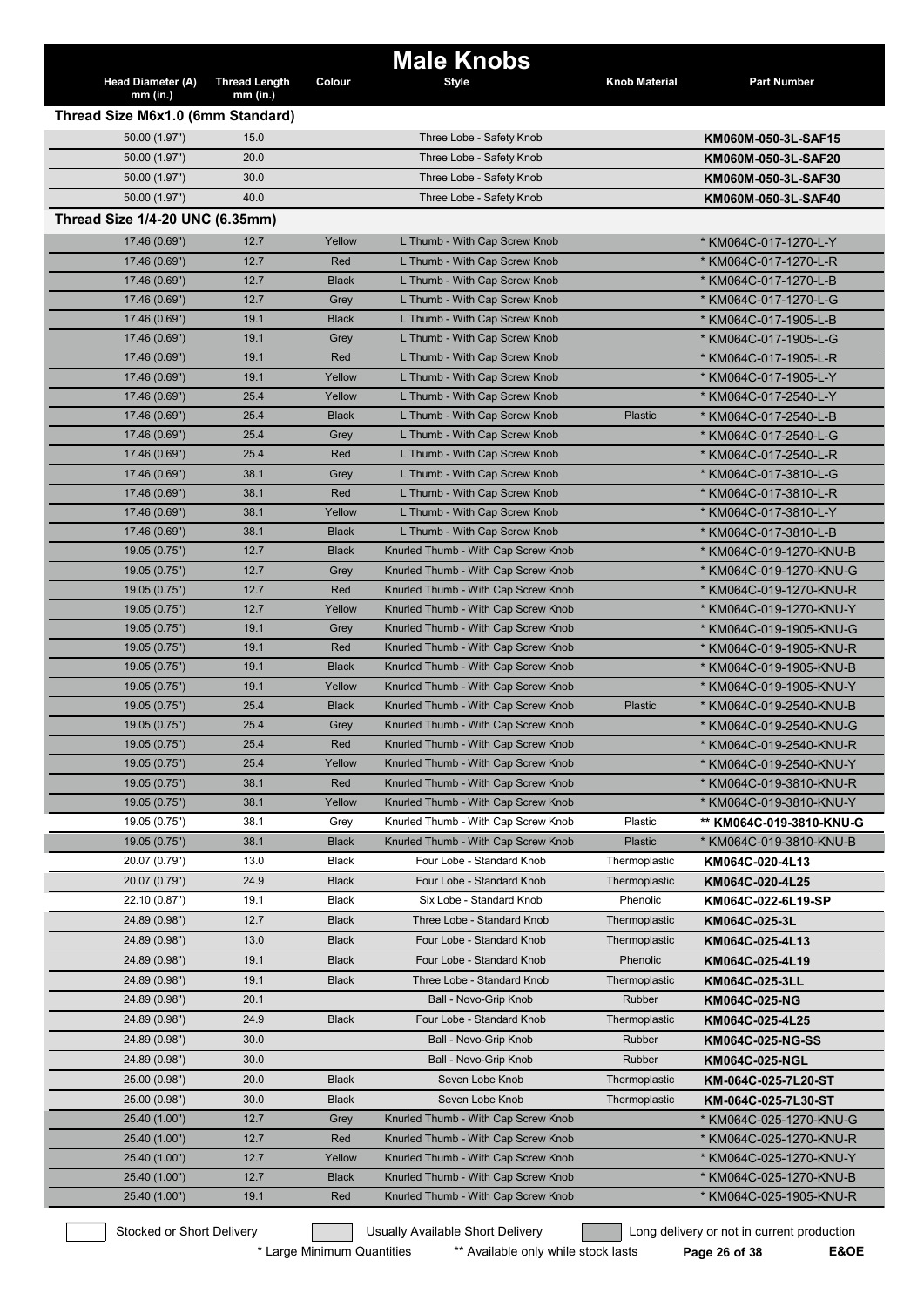| <b>Head Diameter (A)</b><br>$mm$ (in.) | <b>Thread Length</b><br>$mm$ (in.) | Colour       | <b>Male Knobs</b><br><b>Style</b>   | <b>Knob Material</b>                              | <b>Part Number</b>                         |
|----------------------------------------|------------------------------------|--------------|-------------------------------------|---------------------------------------------------|--------------------------------------------|
| Thread Size 1/4-20 UNC (6.35mm)        |                                    |              |                                     |                                                   |                                            |
| 25.40 (1.00")                          | 19.1                               | Yellow       | Knurled Thumb - With Cap Screw Knob |                                                   | * KM064C-025-1905-KNU-Y                    |
| 25.40 (1.00")                          | 19.1                               | Grey         | Knurled Thumb - With Cap Screw Knob |                                                   | * KM064C-025-1905-KNU-G                    |
| 25.40 (1.00")                          | 19.1                               | <b>Black</b> | Knurled Thumb - With Cap Screw Knob | Plastic                                           | * KM064C-025-1905-KNU-B                    |
| 25.40 (1.00")                          | 25.4                               | Grey         | Knurled Thumb - With Cap Screw Knob |                                                   | * KM064C-025-2540-KNU-G                    |
| 25.40 (1.00")                          | 25.4                               | Red          | Knurled Thumb - With Cap Screw Knob |                                                   | * KM064C-025-2540-KNU-R                    |
| 25.40 (1.00")                          | 25.4                               | Yellow       | Knurled Thumb - With Cap Screw Knob |                                                   | * KM064C-025-2540-KNU-Y                    |
| 25.40 (1.00")                          | 25.4                               | <b>Black</b> | Knurled Thumb - With Cap Screw Knob |                                                   | * KM064C-025-2540-KNU-B                    |
| 25.40 (1.00")                          | 38.1                               | Yellow       | Knurled Thumb - With Cap Screw Knob |                                                   | * KM064C-025-3810-KNU-Y                    |
| 25.40 (1.00")                          | 38.1                               | <b>Black</b> | Knurled Thumb - With Cap Screw Knob |                                                   | * KM064C-025-3810-KNU-B                    |
| 25.40 (1.00")                          | 38.1                               | Red          | Knurled Thumb - With Cap Screw Knob |                                                   | * KM064C-025-3810-KNU-R                    |
| 25.40 (1.00")                          | 38.1                               | Grey         | Knurled Thumb - With Cap Screw Knob | Plastic                                           | ** KM064C-025-3810-KNU-G                   |
| 28.58 (1.13")                          | 12.7                               | Black        | Tri Knob                            | Phenolic                                          | KM064C-029-TRI-BHM                         |
| 29.97 (1.18")                          | 12.7                               | <b>Black</b> | Three Lobe - Soft Touch Knob        | Thermoplastic                                     | KM064C-030-3L-SFT                          |
| 29.97 (1.18")                          | 13.0                               | <b>Black</b> | Four Lobe - Standard Knob           | Thermoplastic                                     | KM064C-030-4L13                            |
| 29.97 (1.18")                          | 24.9                               | <b>Black</b> | Four Lobe - Standard Knob           | Thermoplastic                                     | KM064C-030-4L25                            |
| 29.97 (1.18")                          | 25.4                               | <b>Black</b> | Three Lobe - Soft Touch Knob        | Thermoplastic                                     | KM064C-030-3LL-SFT                         |
| 30.00 (1.18")                          | 13.0                               | <b>Black</b> | Six Lobe - Standard Knob            | Thermoplastic                                     | KM064C-030-6L13-ST                         |
| 30.00(1.18")                           | 13.0                               | <b>Black</b> | Six Lobe - Standard Knob            | Thermoplastic                                     | KM064C-030-6L13-S4                         |
| 30.00 (1.18")                          | 25.0                               | <b>Black</b> | Six Lobe - Standard Knob            | Thermoplastic                                     | KM064C-030-6L25-S4                         |
| 30.00 (1.18")                          | 25.0                               | <b>Black</b> | Six Lobe - Standard Knob            | Thermoplastic                                     | KM064C-030-6L25-ST                         |
| 31.75 (1.25")                          | 12.7                               | Red          | Tee Thumb - With Cap Screw Knob     |                                                   | * KM064C-032-1270-TEE-R                    |
| 31.75 (1.25")                          | 12.7                               | Yellow       | Tee Thumb - With Cap Screw Knob     |                                                   | * KM064C-032-1270-TEE-Y                    |
| 31.75 (1.25")                          | 12.7                               | <b>Black</b> | Tee Thumb - With Cap Screw Knob     |                                                   | * KM064C-032-1270-TEE-B                    |
| 31.75 (1.25")                          | 12.7                               | Grey         | Tee Thumb - With Cap Screw Knob     |                                                   | * KM064C-032-1270-TEE-G                    |
| 31.75 (1.25")                          | 19.1                               | <b>Black</b> | Tee Thumb - With Cap Screw Knob     |                                                   | * KM064C-032-1905-TEE-B                    |
| 31.75 (1.25")                          | 19.1                               | Grey         | Tee Thumb - With Cap Screw Knob     |                                                   | * KM064C-032-1905-TEE-G                    |
| 31.75 (1.25")                          | 19.1                               | Red          | Tee Thumb - With Cap Screw Knob     |                                                   | * KM064C-032-1905-TEE-R                    |
| 31.75 (1.25")                          | 19.1                               | Yellow       | Tee Thumb - With Cap Screw Knob     |                                                   | * KM064C-032-1905-TEE-Y                    |
| 31.75 (1.25")                          | 25.4                               |              | Cross - Standard Knob               | <b>Black Thermoplastic</b>                        | KM064C-032-CSP-SS25                        |
| 31.75 (1.25")                          | 25.4                               |              | Cross - Standard Knob               | <b>Black Thermoplastic</b>                        | KM064C-032-CSP25                           |
| 31.75 (1.25")                          | 25.4                               | Grey         | Tee Thumb - With Cap Screw Knob     |                                                   | * KM064C-032-2540-TEE-G                    |
| 31.75 (1.25")                          | 25.4                               | Red          | Tee Thumb - With Cap Screw Knob     |                                                   | * KM064C-032-2540-TEE-R                    |
| 31.75 (1.25")                          | 25.4                               | <b>Black</b> | Tee Thumb - With Cap Screw Knob     |                                                   | * KM064C-032-2540-TEE-B                    |
| 31.75 (1.25")                          | 25.4                               | Yellow       | Tee Thumb - With Cap Screw Knob     |                                                   | * KM064C-032-2540-TEE-Y                    |
| 31.75 (1.25")                          | 38.1                               | <b>Black</b> | Tee Thumb - With Cap Screw Knob     |                                                   | * KM064C-032-3810-TEE-B                    |
| 31.75 (1.25")                          | 38.1                               | Grey         | Tee Thumb - With Cap Screw Knob     |                                                   | * KM064C-032-3810-TEE-G                    |
| 31.75 (1.25")                          | 38.1                               | Red          | Tee Thumb - With Cap Screw Knob     |                                                   | * KM064C-032-3810-TEE-R                    |
| 31.75 (1.25")                          | 38.1                               | Yellow       | Tee Thumb - With Cap Screw Knob     |                                                   | * KM064C-032-3810-TEE-Y                    |
| 32.00 (1.26")                          | 12.7                               | <b>Black</b> | Three Lobe - Standard Knob          | Thermoplastic                                     | KM064C-032-3L                              |
| 32.00 (1.26")                          | 13.0                               |              | Cross - Standard Knob               | <b>Black Thermoplastic</b>                        | KM064C-032-CSTS13                          |
| 32.00 (1.26")                          | 13.0                               |              | Cross - Standard Knob               | <b>Black Thermoplastic</b>                        | KM064C-032-CSTS-SS13                       |
| 32.00 (1.26")                          | 19.1                               | <b>Black</b> | Four Lobe - Standard Knob           | Phenolic                                          | KM064C-032-4L19                            |
| 32.00 (1.26")                          | 24.9                               |              | Cross - Standard Knob               | <b>Black Thermoplastic</b>                        | KM064C-032-CST25                           |
| 32.00 (1.26")                          | 24.9                               |              | Cross - Standard Knob               | <b>Black Thermoplastic</b>                        | KM064C-032-CST-SS25                        |
| 32.00 (1.26")                          | 25.4                               | Black        | Four Lobe - Standard Knob           | Phenolic                                          | KM064C-032-4L25A                           |
| 32.00 (1.26")                          | 25.4                               | <b>Black</b> | Four Lobe - Standard Knob           | Phenolic                                          | KM064C-032-4L25B                           |
| 32.00 (1.26")                          | 31.8                               | <b>Black</b> | Four Lobe - Standard Knob           | Phenolic                                          | KM064C-032-4L32                            |
| 32.00 (1.26")                          | 31.8                               | Black        | Six Lobe - Standard Knob            | Phenolic                                          | KM064C-032-6L32-SP                         |
| 32.00 (1.26")                          | 12.7                               | <b>Black</b> | Five Lobe - Soft Touch Knob         | Technopolymer                                     | KM064C-032-5LSFT13-ST                      |
| 32.00 (1.26")                          | 12.7                               | <b>Black</b> | Five Lobe - Standard Knob           | Phenolic                                          | KM064C-032-5L13-S4                         |
| 32.00 (1.26")                          | 19.1                               | <b>Black</b> | Five Lobe - Soft Touch Knob         | Technopolymer                                     | KM064C-032-5LSFT19-ST                      |
| 32.00 (1.26")                          | 19.1                               | <b>Black</b> | Five Lobe - Standard Knob           | <b>Glass Fibre</b><br>reinforced<br>Technopolymer | KM064C-032-5L19-ST                         |
| 32.00 (1.26")                          | 19.1                               | <b>Black</b> | Five Lobe - Standard Knob           | Phenolic                                          | KM064C-032-5L19-S4                         |
| 32.00 (1.26")                          | 20.0                               | <b>Black</b> | Seven Lobe Knob                     | Thermoplastic                                     | KM-064C-032-7L20-S4                        |
| Stocked or Short Delivery              |                                    |              | Usually Available Short Delivery    |                                                   | Long delivery or not in current production |

\* Large Minimum Quantities \*\*\* Available only while stock lasts **Page 27 of 38 E&OE**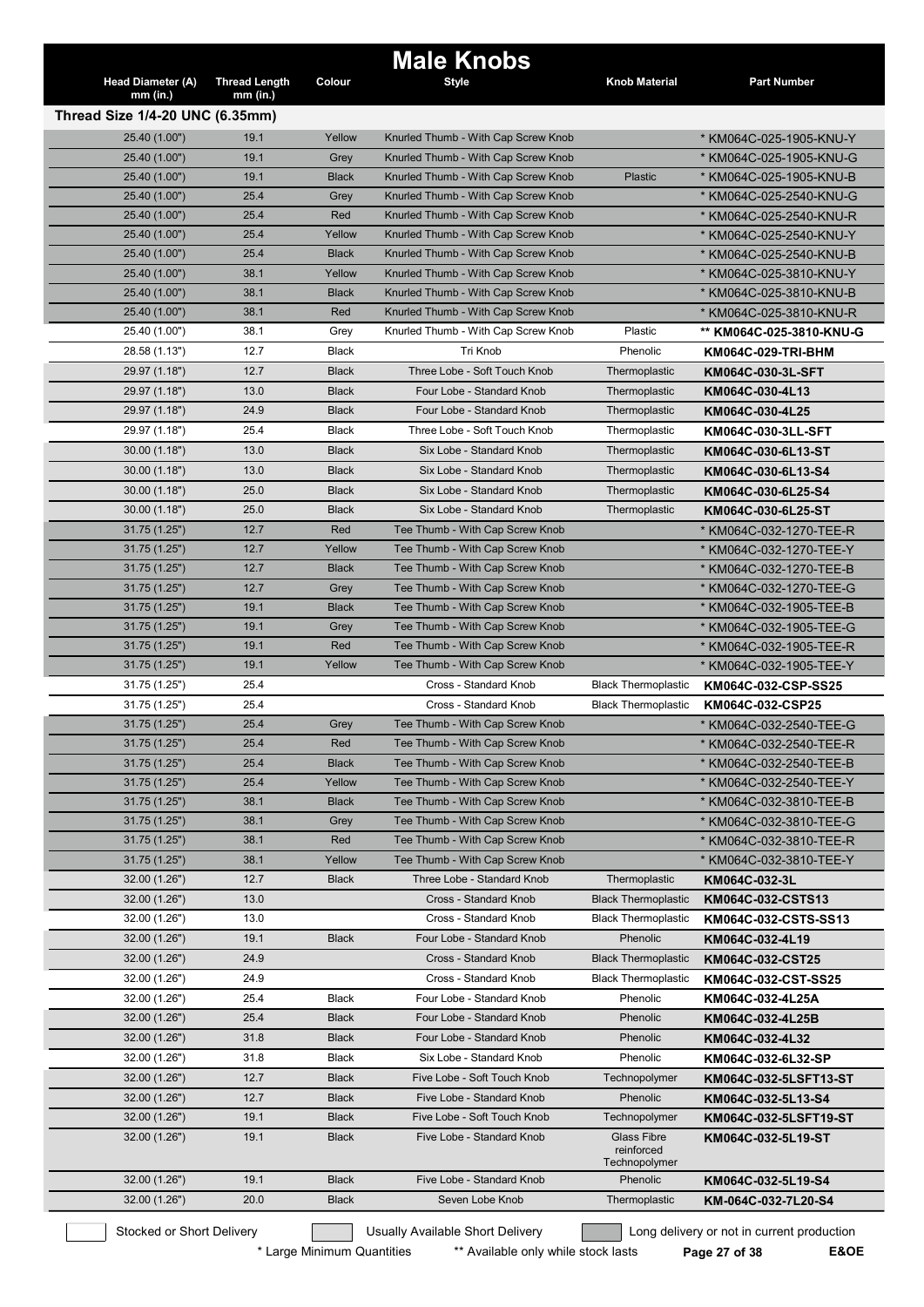|                                             |                      |                            | <b>Male Knobs</b>                   |                                                   |                                            |
|---------------------------------------------|----------------------|----------------------------|-------------------------------------|---------------------------------------------------|--------------------------------------------|
| Head Diameter (A)                           | <b>Thread Length</b> | Colour                     | <b>Style</b>                        | <b>Knob Material</b>                              | <b>Part Number</b>                         |
| mm (in.)<br>Thread Size 1/4-20 UNC (6.35mm) | $mm$ (in.)           |                            |                                     |                                                   |                                            |
|                                             | 20.0                 | <b>Black</b>               | Seven Lobe Knob                     |                                                   |                                            |
| 32.00(1.26")                                | 25.4                 |                            | Five Lobe - Soft Touch Knob         | Thermoplastic                                     | KM-064C-032-7L20-ST                        |
| 32.00 (1.26")                               |                      | <b>Black</b>               |                                     | Technopolymer                                     | KM064C-032-5LSFT25-ST                      |
| 32.00 (1.26")                               | 25.4                 | <b>Black</b>               | Five Lobe - Standard Knob           | Phenolic                                          | KM064C-032-5L25-S4                         |
| 32.00 (1.26")                               | 25.4                 | <b>Black</b>               | Five Lobe - Standard Knob           | <b>Glass Fibre</b><br>reinforced<br>Technopolymer | KM064C-032-5L25-ST                         |
| 32.00 (1.26")                               | 30.0                 | <b>Black</b>               | Seven Lobe Knob                     | Thermoplastic                                     | KM-064C-032-7L30-S4                        |
| 32.00 (1.26")                               | 30.0                 | <b>Black</b>               | Seven Lobe Knob                     | Thermoplastic                                     | KM-064C-032-7L30-ST                        |
| 33.02 (1.30")                               | 12.7                 | <b>Black</b>               | Six Lobe - Standard Knob            | Phenolic                                          | KM064C-033-6L13-SP                         |
| 33.02(1.30")                                | 19.1                 | <b>Black</b>               | Six Lobe - Standard Knob            | Phenolic                                          | KM064C-033-6L19-SP                         |
| 33.02(1.30")                                | 25.4                 | <b>Black</b>               | Six Lobe - Standard Knob            | Phenolic                                          | KM064C-033-6L25-SP                         |
| 33.02(1.30")                                | 31.8                 | <b>Black</b>               | Six Lobe - Standard Knob            | Thermoplastic                                     | KM064C-033-6L32-SP                         |
| 38.10 (1.50")                               | 14.3                 | <b>Black</b>               | <b>Tri Knob</b>                     | Phenolic                                          | KM064C-038-TRI-BHM                         |
| 38.10 (1.50")                               | 12.7                 | Yellow                     | Rosette Thumb - With Cap Screw Knob |                                                   | * KM064C-038-1270-ROS-Y                    |
| 38.10 (1.50")                               | 12.7                 | Red                        | Rosette Thumb - With Cap Screw Knob |                                                   | * KM064C-038-1270-ROS-R                    |
| 38.10 (1.50")                               | 12.7                 | <b>Black</b>               | Rosette Thumb - With Cap Screw Knob | Plastic                                           | ** KM064C-038-1270-ROS-B                   |
| 38.10 (1.50")                               | 12.7                 | Grey                       | Rosette Thumb - With Cap Screw Knob |                                                   | * KM064C-038-1270-ROS-G                    |
| 38.10 (1.50")                               | 19.1                 | <b>Black</b>               | Rosette Thumb - With Cap Screw Knob |                                                   | * KM064C-038-1905-ROS-B                    |
| 38.10 (1.50")                               | 19.1                 | Grey                       | Rosette Thumb - With Cap Screw Knob |                                                   | * KM064C-038-1905-ROS-G                    |
| 38.10 (1.50")                               | 19.1                 | Red                        | Rosette Thumb - With Cap Screw Knob |                                                   | * KM064C-038-1905-ROS-R                    |
| 38.10 (1.50")                               | 19.1                 | Yellow                     | Rosette Thumb - With Cap Screw Knob |                                                   | * KM064C-038-1905-ROS-Y                    |
| 38.10 (1.50")                               | 25.4                 | <b>Black</b>               | Rosette Thumb - With Cap Screw Knob |                                                   | * KM064C-038-2540-ROS-B                    |
| 38.10 (1.50")                               | 25.4                 | Grey                       | Rosette Thumb - With Cap Screw Knob |                                                   | * KM064C-038-2540-ROS-G                    |
| 38.10 (1.50")                               | 25.4                 | Red                        | Rosette Thumb - With Cap Screw Knob |                                                   | * KM064C-038-2540-ROS-R                    |
| 38.10 (1.50")                               | 25.4                 | Yellow                     | Rosette Thumb - With Cap Screw Knob |                                                   | * KM064C-038-2540-ROS-Y                    |
| 38.10 (1.50")                               | 38.1                 | Yellow                     | Rosette Thumb - With Cap Screw Knob |                                                   | * KM064C-038-3810-ROS-Y                    |
| 38.10 (1.50")                               | 38.1                 | Grey                       | Rosette Thumb - With Cap Screw Knob | Plastic                                           | ** KM064C-038-3810-ROS-G                   |
| 38.10 (1.50")                               | 38.1                 | Red                        | Rosette Thumb - With Cap Screw Knob |                                                   | * KM064C-038-3810-ROS-R                    |
| 38.10 (1.50")                               | 38.1                 | Black                      | Rosette Thumb - With Cap Screw Knob | Plastic                                           | ** KM064C-038-3810-ROS-B                   |
| 38.61 (1.52")                               | 12.7                 | <b>Black</b>               | Five Lobe - Soft Touch Knob         | Thermoplastic                                     | KM064C-039-5L-SFT13-ST                     |
| 38.61 (1.52")                               | 25.4                 | <b>Black</b>               | Five Lobe - Soft Touch Knob         | Thermoplastic                                     | KM064C-039-5L-SFT25-ST                     |
| 39.88 (1.57")                               | 24.9                 | <b>Black</b>               | Four Lobe - Standard Knob           | Thermoplastic                                     | KM064C-040-4L25                            |
| 39.88 (1.57")                               | 31.8                 | <b>Black</b>               | Four Lobe - Standard Knob           | Phenolic                                          | KM064C-040-4L32                            |
| 39.88 (1.57")                               | 31.8                 | <b>Black</b>               | Three Lobe - Standard Knob          | Thermoplastic                                     | KM064C-040-3L                              |
| 40.00 (1.57")                               | 12.7                 | <b>Black</b>               | Five Lobe - Soft Touch Knob         | Technopolymer                                     | KM064C-040-5LSFT13-ST                      |
| 40.00 (1.57")                               | 25.0                 | <b>Black</b>               | Six Lobe - Standard Knob            | Thermoplastic                                     | KM064C-040-6L25-ST                         |
| 40.00 (1.57")                               | 25.0                 | <b>Black</b>               | Six Lobe - Standard Knob            | Thermoplastic                                     | KM064C-040-6L25-S4                         |
| 40.00 (1.57")                               | 25.4                 | <b>Black</b>               | Five Lobe - Soft Touch Knob         | Technopolymer                                     | KM064C-040-5LSFT25-ST                      |
| 40.13 (1.58")                               | 24.9                 |                            | Cross - Standard Knob               | <b>Black Thermoplastic</b>                        | KM064C-040-CS25                            |
| 40.13 (1.58")                               | 24.9                 |                            | Cross - Standard Knob               | <b>Black Thermoplastic</b>                        | KM064C-040-CS-SS25                         |
| 44.45 (1.75")                               | 12.7                 |                            | Cross - Standard Knob               | <b>Black Thermoplastic</b>                        | KM064C-044-CS13                            |
| 44.45 (1.75")                               | 25.4                 |                            | Cross - Standard Knob               | <b>Black Thermoplastic</b>                        | KM064C-044-CSL25                           |
| 44.96 (1.77")                               | 24.9                 | <b>Black</b>               | Tri Knob                            | Thermoplastic                                     |                                            |
|                                             |                      |                            | Five Lobe - Soft Touch Knob         |                                                   | KM064C-045-TRI-BHM                         |
| 48.51 (1.91")                               | 12.7                 | <b>Black</b>               |                                     | Thermoplastic                                     | KM064C-049-5L-SFT13-ST                     |
| 48.51 (1.91")                               | 25.4                 | <b>Black</b>               | Five Lobe - Soft Touch Knob         | Thermoplastic                                     | KM064C-049-5L-SFT25-ST                     |
| 50.04 (1.97")                               | 19.1                 |                            | Three Lobe - Safety Knob            |                                                   | KM064C-050-3L-SAF19                        |
| 50.04 (1.97")                               | 25.4                 |                            | Three Lobe - Safety Knob            |                                                   | KM064C-050-3L-SAF25                        |
| 50.04 (1.97")                               | 38.1                 |                            | Three Lobe - Safety Knob            |                                                   | KM064C-050-3L-SAF38                        |
| 55.12 (2.17")                               | 25.4                 | <b>Black</b>               | Three Lobe - Soft Touch Knob        | Thermoplastic                                     | KM064C-055-3L-SFT                          |
| 57.15 (2.25")                               | 12.7                 | <b>Black</b>               | Five Lobe - Soft Touch Knob         | Thermoplastic                                     | KM064C-057-5L-SFT13-ST                     |
| 57.15 (2.25")                               | 25.4                 | <b>Black</b>               | Five Lobe - Soft Touch Knob         | Thermoplastic                                     | KM064C-057-5L-SFT25-ST                     |
| <b>Thread Size 7.87 Unthreaded Hole</b>     |                      |                            |                                     |                                                   |                                            |
| 130.05 (5.12")                              | 30.0                 | <b>Black</b>               | Six Lobe - Standard Knob            | Phenolic                                          | KM079-130-6L30-ST                          |
| Thread Size 5/16-18 BSW (7.94mm)            |                      |                            |                                     |                                                   |                                            |
| 19.05 (0.75")                               | 24.9                 | <b>Black</b>               | Tri Knob                            | Thermoplastic                                     | * KM079W-019-TRI-BHM                       |
|                                             |                      |                            |                                     |                                                   |                                            |
| Stocked or Short Delivery                   |                      |                            | Usually Available Short Delivery    |                                                   | Long delivery or not in current production |
|                                             |                      | * Large Minimum Quantities | ** Available only while stock lasts |                                                   | E&OE<br>Page 28 of 38                      |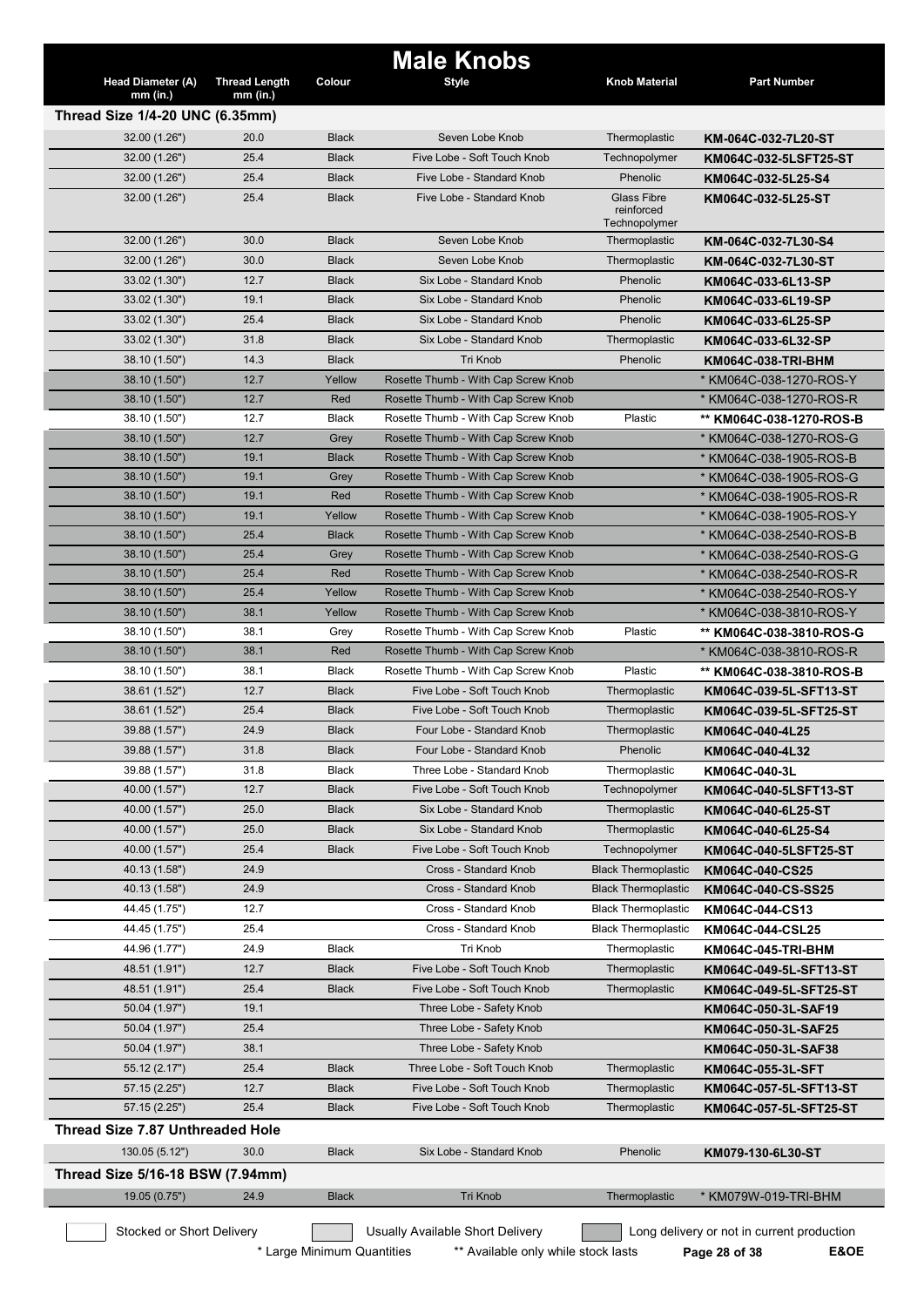| Thread Size 5/16-18 BSW (7.94mm)<br>21.43 (0.84")<br>12.7<br>Grey<br>L Thumb - With Cap Screw Knob<br>* KM079C-021-1270-L-G<br>12.7<br>21.43 (0.84")<br>Red<br>L Thumb - With Cap Screw Knob<br>* KM079C-021-1270-L-R<br>21.43 (0.84")<br>12.7<br>Yellow<br>L Thumb - With Cap Screw Knob<br>* KM079C-021-1270-L-Y<br>12.7<br>21.43 (0.84")<br><b>Black</b><br>L Thumb - With Cap Screw Knob<br>* KM079C-021-1270-L-B<br>21.43 (0.84")<br>19.1<br>L Thumb - With Cap Screw Knob<br>* KM079C-021-1905-L-G<br>Grey<br>19.1<br>Red<br>L Thumb - With Cap Screw Knob<br>21.43 (0.84")<br>* KM079C-021-1905-L-R<br>19.1<br><b>Black</b><br>L Thumb - With Cap Screw Knob<br>21.43 (0.84")<br>* KM079C-021-1905-L-B<br>21.43 (0.84")<br>19.1<br>Yellow<br>L Thumb - With Cap Screw Knob<br>* KM079C-021-1905-L-Y<br>25.4<br><b>Black</b><br>L Thumb - With Cap Screw Knob<br>21.43 (0.84")<br>* KM079C-021-2540-L-B<br>25.4<br>21.43 (0.84")<br>Grey<br>L Thumb - With Cap Screw Knob<br>* KM079C-021-2540-L-G<br>25.4<br>Red<br>21.43 (0.84")<br>L Thumb - With Cap Screw Knob<br>* KM079C-021-2540-L-R<br>21.43 (0.84")<br>25.4<br>Yellow<br>L Thumb - With Cap Screw Knob<br>* KM079C-021-2540-L-Y<br>21.43 (0.84")<br>38.1<br>Yellow<br>L Thumb - With Cap Screw Knob<br>* KM079C-021-3810-L-Y<br>Red<br>21.43 (0.84")<br>38.1<br>L Thumb - With Cap Screw Knob<br>* KM079C-021-3810-L-R<br>21.43 (0.84")<br>38.1<br><b>Black</b><br>L Thumb - With Cap Screw Knob<br>* KM079C-021-3810-L-B<br>38.1<br>* KM079C-021-3810-L-G<br>21.43 (0.84")<br>Grey<br>L Thumb - With Cap Screw Knob<br>12.7<br>25.40 (1.00")<br><b>Black</b><br>Knurled Thumb - With Cap Screw Knob<br>* KM079C-025-1270-KNU-B<br>12.7<br>Knurled Thumb - With Cap Screw Knob<br>* KM079C-025-1270-KNU-G<br>25.40 (1.00")<br>Grey<br>12.7<br>Red<br>Knurled Thumb - With Cap Screw Knob<br>25.40 (1.00")<br>* KM079C-025-1270-KNU-R<br>12.7<br>Yellow<br>25.40 (1.00")<br>Knurled Thumb - With Cap Screw Knob<br>* KM079C-025-1270-KNU-Y<br>25.40 (1.00")<br>19.1<br><b>Black</b><br>Knurled Thumb - With Cap Screw Knob<br>* KM079C-025-1905-KNU-B<br>25.40 (1.00")<br>19.1<br>Grey<br>Knurled Thumb - With Cap Screw Knob<br>* KM079C-025-1905-KNU-G<br>25.40 (1.00")<br>19.1<br>Red<br>Knurled Thumb - With Cap Screw Knob<br>* KM079C-025-1905-KNU-R<br>25.40 (1.00")<br>19.1<br>Yellow<br>Knurled Thumb - With Cap Screw Knob<br>* KM079C-025-1905-KNU-Y<br>25.40 (1.00")<br>25.4<br><b>Black</b><br>Knurled Thumb - With Cap Screw Knob<br>* KM079C-025-2540-KNU-B<br>25.40 (1.00")<br>25.4<br>Red<br>Knurled Thumb - With Cap Screw Knob<br>* KM079C-025-2540-KNU-R<br>25.4<br>Knurled Thumb - With Cap Screw Knob<br>25.40 (1.00")<br>Grey<br>* KM079C-025-2540-KNU-G<br>25.4<br>25.40 (1.00")<br>Yellow<br>Knurled Thumb - With Cap Screw Knob<br>* KM079C-025-2540-KNU-Y<br>25.40 (1.00")<br>38.1<br><b>Black</b><br>Knurled Thumb - With Cap Screw Knob<br>* KM079C-025-3810-KNU-B<br>25.40 (1.00")<br>38.1<br>Grey<br>Knurled Thumb - With Cap Screw Knob<br>* KM079C-025-3810-KNU-G<br>38.1<br>Red<br>Knurled Thumb - With Cap Screw Knob<br>25.40 (1.00")<br>* KM079C-025-3810-KNU-R<br>25.40 (1.00")<br>38.1<br>Yellow<br>Knurled Thumb - With Cap Screw Knob<br>* KM079C-025-3810-KNU-Y<br>31.75 (1.25")<br>25.4<br>Cross - Standard Knob<br><b>Black Thermoplastic</b><br>KM079C-032-CS-SS25<br>31.75 (1.25")<br>25.4<br>Cross - Standard Knob<br><b>Black Thermoplastic</b><br>KM079C-032-CS25<br>32.00 (1.26")<br>39.9<br>Ball - Novo-Grip Knob<br>Rubber<br>KM079C-032-NG<br>32.00 (1.26")<br>20.0<br><b>Black</b><br>Seven Lobe Knob<br>Thermoplastic<br>KM-079C-032-7L20-ST<br>40.0<br>Seven Lobe Knob<br>32.00 (1.26")<br><b>Black</b><br>Thermoplastic<br>KM-079C-032-7L40-ST<br>33.02 (1.30")<br>19.1<br><b>Black</b><br>Six Lobe - Standard Knob<br>Phenolic<br>KM079C-033-6L19-SP<br>33.02 (1.30")<br>25.4<br>Six Lobe - Standard Knob<br>Phenolic<br><b>Black</b><br>KM079C-033-6L25-SP<br>33.02 (1.30")<br>38.1<br><b>Black</b><br>Six Lobe - Standard Knob<br>Phenolic<br>KM079C-033-6L38-SP<br>33.02 (1.30")<br>44.5<br>Six Lobe - Standard Knob<br>Thermoplastic<br><b>Black</b><br>KM079C-033-6L44-SP<br>38.10 (1.50")<br>19.1<br>Tri Knob<br>Phenolic<br><b>Black</b><br>KM079C-038-TRI-BHM<br>38.10 (1.50")<br>12.7<br>Rosette Thumb - With Cap Screw Knob<br>Yellow<br>* KM079C-038-1270-ROS-Y<br>38.10 (1.50")<br>12.7<br>Red<br>Tee Thumb - With Cap Screw Knob<br>* KM079C-038-1270-TEE-R<br>38.10 (1.50")<br>12.7<br><b>Black</b><br>Tee Thumb - With Cap Screw Knob<br>* KM079C-038-1270-TEE-B<br>38.10 (1.50")<br>12.7<br>Yellow<br>Tee Thumb - With Cap Screw Knob<br>* KM079C-038-1270-TEE-Y<br>38.10 (1.50")<br>12.7<br>Red<br>Rosette Thumb - With Cap Screw Knob<br>* KM079C-038-1270-ROS-R<br>38.10 (1.50")<br>12.7<br>Rosette Thumb - With Cap Screw Knob<br>* KM079C-038-1270-ROS-G<br>Grey<br>12.7<br>Rosette Thumb - With Cap Screw Knob<br>38.10 (1.50")<br><b>Black</b><br>* KM079C-038-1270-ROS-B<br>38.10 (1.50")<br>12.7<br>Tee Thumb - With Cap Screw Knob<br>* KM079C-038-1270-TEE-G<br>Grey<br>19.1<br>Red<br>Tee Thumb - With Cap Screw Knob<br>38.10 (1.50")<br>* KM079C-038-1905-TEE-R<br>19.1<br>Yellow<br>Tee Thumb - With Cap Screw Knob<br>38.10 (1.50")<br>* KM079C-038-1905-TEE-Y<br>38.10 (1.50")<br>19.1<br>Tee Thumb - With Cap Screw Knob<br>Grey<br>* KM079C-038-1905-TEE-G<br>38.10 (1.50")<br>19.1<br><b>Black</b><br>Tee Thumb - With Cap Screw Knob<br>Plastic<br>* KM079C-038-1905-TEE-B<br>38.10 (1.50")<br>19.1<br>Rosette Thumb - With Cap Screw Knob<br>Yellow<br>* KM079C-038-1905-ROS-Y<br>19.1<br>Red<br>Rosette Thumb - With Cap Screw Knob<br>38.10 (1.50")<br>* KM079C-038-1905-ROS-R<br>Stocked or Short Delivery<br>Usually Available Short Delivery<br>Long delivery or not in current production | <b>Head Diameter (A)</b> | <b>Thread Length</b> | Colour | <b>Male Knobs</b><br><b>Style</b> | Knob Material | <b>Part Number</b> |
|----------------------------------------------------------------------------------------------------------------------------------------------------------------------------------------------------------------------------------------------------------------------------------------------------------------------------------------------------------------------------------------------------------------------------------------------------------------------------------------------------------------------------------------------------------------------------------------------------------------------------------------------------------------------------------------------------------------------------------------------------------------------------------------------------------------------------------------------------------------------------------------------------------------------------------------------------------------------------------------------------------------------------------------------------------------------------------------------------------------------------------------------------------------------------------------------------------------------------------------------------------------------------------------------------------------------------------------------------------------------------------------------------------------------------------------------------------------------------------------------------------------------------------------------------------------------------------------------------------------------------------------------------------------------------------------------------------------------------------------------------------------------------------------------------------------------------------------------------------------------------------------------------------------------------------------------------------------------------------------------------------------------------------------------------------------------------------------------------------------------------------------------------------------------------------------------------------------------------------------------------------------------------------------------------------------------------------------------------------------------------------------------------------------------------------------------------------------------------------------------------------------------------------------------------------------------------------------------------------------------------------------------------------------------------------------------------------------------------------------------------------------------------------------------------------------------------------------------------------------------------------------------------------------------------------------------------------------------------------------------------------------------------------------------------------------------------------------------------------------------------------------------------------------------------------------------------------------------------------------------------------------------------------------------------------------------------------------------------------------------------------------------------------------------------------------------------------------------------------------------------------------------------------------------------------------------------------------------------------------------------------------------------------------------------------------------------------------------------------------------------------------------------------------------------------------------------------------------------------------------------------------------------------------------------------------------------------------------------------------------------------------------------------------------------------------------------------------------------------------------------------------------------------------------------------------------------------------------------------------------------------------------------------------------------------------------------------------------------------------------------------------------------------------------------------------------------------------------------------------------------------------------------------------------------------------------------------------------------------------------------------------------------------------------------------------------------------------------------------------------------------------------------------------------------------------------------------------------------------------------------------------------------------------------------------------------------------------------------------------------------------------------------------------------------------------------------------------------------------------------------------------------------------------------------------------------------------------------------------------------------------------------------------------------------------------------------------------------------------------------------------------------------------------------------------------------------------------------------------------------------------------------------------------------------------------------------------------------------------------------------------------------------------------------------------------------------------------------------------------------------------------------------------------------------------------------------------------------------------------|--------------------------|----------------------|--------|-----------------------------------|---------------|--------------------|
|                                                                                                                                                                                                                                                                                                                                                                                                                                                                                                                                                                                                                                                                                                                                                                                                                                                                                                                                                                                                                                                                                                                                                                                                                                                                                                                                                                                                                                                                                                                                                                                                                                                                                                                                                                                                                                                                                                                                                                                                                                                                                                                                                                                                                                                                                                                                                                                                                                                                                                                                                                                                                                                                                                                                                                                                                                                                                                                                                                                                                                                                                                                                                                                                                                                                                                                                                                                                                                                                                                                                                                                                                                                                                                                                                                                                                                                                                                                                                                                                                                                                                                                                                                                                                                                                                                                                                                                                                                                                                                                                                                                                                                                                                                                                                                                                                                                                                                                                                                                                                                                                                                                                                                                                                                                                                                                                                                                                                                                                                                                                                                                                                                                                                                                                                                                                                                                                | $mm$ (in.)               | $mm$ (in.)           |        |                                   |               |                    |
|                                                                                                                                                                                                                                                                                                                                                                                                                                                                                                                                                                                                                                                                                                                                                                                                                                                                                                                                                                                                                                                                                                                                                                                                                                                                                                                                                                                                                                                                                                                                                                                                                                                                                                                                                                                                                                                                                                                                                                                                                                                                                                                                                                                                                                                                                                                                                                                                                                                                                                                                                                                                                                                                                                                                                                                                                                                                                                                                                                                                                                                                                                                                                                                                                                                                                                                                                                                                                                                                                                                                                                                                                                                                                                                                                                                                                                                                                                                                                                                                                                                                                                                                                                                                                                                                                                                                                                                                                                                                                                                                                                                                                                                                                                                                                                                                                                                                                                                                                                                                                                                                                                                                                                                                                                                                                                                                                                                                                                                                                                                                                                                                                                                                                                                                                                                                                                                                |                          |                      |        |                                   |               |                    |
|                                                                                                                                                                                                                                                                                                                                                                                                                                                                                                                                                                                                                                                                                                                                                                                                                                                                                                                                                                                                                                                                                                                                                                                                                                                                                                                                                                                                                                                                                                                                                                                                                                                                                                                                                                                                                                                                                                                                                                                                                                                                                                                                                                                                                                                                                                                                                                                                                                                                                                                                                                                                                                                                                                                                                                                                                                                                                                                                                                                                                                                                                                                                                                                                                                                                                                                                                                                                                                                                                                                                                                                                                                                                                                                                                                                                                                                                                                                                                                                                                                                                                                                                                                                                                                                                                                                                                                                                                                                                                                                                                                                                                                                                                                                                                                                                                                                                                                                                                                                                                                                                                                                                                                                                                                                                                                                                                                                                                                                                                                                                                                                                                                                                                                                                                                                                                                                                |                          |                      |        |                                   |               |                    |
|                                                                                                                                                                                                                                                                                                                                                                                                                                                                                                                                                                                                                                                                                                                                                                                                                                                                                                                                                                                                                                                                                                                                                                                                                                                                                                                                                                                                                                                                                                                                                                                                                                                                                                                                                                                                                                                                                                                                                                                                                                                                                                                                                                                                                                                                                                                                                                                                                                                                                                                                                                                                                                                                                                                                                                                                                                                                                                                                                                                                                                                                                                                                                                                                                                                                                                                                                                                                                                                                                                                                                                                                                                                                                                                                                                                                                                                                                                                                                                                                                                                                                                                                                                                                                                                                                                                                                                                                                                                                                                                                                                                                                                                                                                                                                                                                                                                                                                                                                                                                                                                                                                                                                                                                                                                                                                                                                                                                                                                                                                                                                                                                                                                                                                                                                                                                                                                                |                          |                      |        |                                   |               |                    |
|                                                                                                                                                                                                                                                                                                                                                                                                                                                                                                                                                                                                                                                                                                                                                                                                                                                                                                                                                                                                                                                                                                                                                                                                                                                                                                                                                                                                                                                                                                                                                                                                                                                                                                                                                                                                                                                                                                                                                                                                                                                                                                                                                                                                                                                                                                                                                                                                                                                                                                                                                                                                                                                                                                                                                                                                                                                                                                                                                                                                                                                                                                                                                                                                                                                                                                                                                                                                                                                                                                                                                                                                                                                                                                                                                                                                                                                                                                                                                                                                                                                                                                                                                                                                                                                                                                                                                                                                                                                                                                                                                                                                                                                                                                                                                                                                                                                                                                                                                                                                                                                                                                                                                                                                                                                                                                                                                                                                                                                                                                                                                                                                                                                                                                                                                                                                                                                                |                          |                      |        |                                   |               |                    |
|                                                                                                                                                                                                                                                                                                                                                                                                                                                                                                                                                                                                                                                                                                                                                                                                                                                                                                                                                                                                                                                                                                                                                                                                                                                                                                                                                                                                                                                                                                                                                                                                                                                                                                                                                                                                                                                                                                                                                                                                                                                                                                                                                                                                                                                                                                                                                                                                                                                                                                                                                                                                                                                                                                                                                                                                                                                                                                                                                                                                                                                                                                                                                                                                                                                                                                                                                                                                                                                                                                                                                                                                                                                                                                                                                                                                                                                                                                                                                                                                                                                                                                                                                                                                                                                                                                                                                                                                                                                                                                                                                                                                                                                                                                                                                                                                                                                                                                                                                                                                                                                                                                                                                                                                                                                                                                                                                                                                                                                                                                                                                                                                                                                                                                                                                                                                                                                                |                          |                      |        |                                   |               |                    |
|                                                                                                                                                                                                                                                                                                                                                                                                                                                                                                                                                                                                                                                                                                                                                                                                                                                                                                                                                                                                                                                                                                                                                                                                                                                                                                                                                                                                                                                                                                                                                                                                                                                                                                                                                                                                                                                                                                                                                                                                                                                                                                                                                                                                                                                                                                                                                                                                                                                                                                                                                                                                                                                                                                                                                                                                                                                                                                                                                                                                                                                                                                                                                                                                                                                                                                                                                                                                                                                                                                                                                                                                                                                                                                                                                                                                                                                                                                                                                                                                                                                                                                                                                                                                                                                                                                                                                                                                                                                                                                                                                                                                                                                                                                                                                                                                                                                                                                                                                                                                                                                                                                                                                                                                                                                                                                                                                                                                                                                                                                                                                                                                                                                                                                                                                                                                                                                                |                          |                      |        |                                   |               |                    |
|                                                                                                                                                                                                                                                                                                                                                                                                                                                                                                                                                                                                                                                                                                                                                                                                                                                                                                                                                                                                                                                                                                                                                                                                                                                                                                                                                                                                                                                                                                                                                                                                                                                                                                                                                                                                                                                                                                                                                                                                                                                                                                                                                                                                                                                                                                                                                                                                                                                                                                                                                                                                                                                                                                                                                                                                                                                                                                                                                                                                                                                                                                                                                                                                                                                                                                                                                                                                                                                                                                                                                                                                                                                                                                                                                                                                                                                                                                                                                                                                                                                                                                                                                                                                                                                                                                                                                                                                                                                                                                                                                                                                                                                                                                                                                                                                                                                                                                                                                                                                                                                                                                                                                                                                                                                                                                                                                                                                                                                                                                                                                                                                                                                                                                                                                                                                                                                                |                          |                      |        |                                   |               |                    |
|                                                                                                                                                                                                                                                                                                                                                                                                                                                                                                                                                                                                                                                                                                                                                                                                                                                                                                                                                                                                                                                                                                                                                                                                                                                                                                                                                                                                                                                                                                                                                                                                                                                                                                                                                                                                                                                                                                                                                                                                                                                                                                                                                                                                                                                                                                                                                                                                                                                                                                                                                                                                                                                                                                                                                                                                                                                                                                                                                                                                                                                                                                                                                                                                                                                                                                                                                                                                                                                                                                                                                                                                                                                                                                                                                                                                                                                                                                                                                                                                                                                                                                                                                                                                                                                                                                                                                                                                                                                                                                                                                                                                                                                                                                                                                                                                                                                                                                                                                                                                                                                                                                                                                                                                                                                                                                                                                                                                                                                                                                                                                                                                                                                                                                                                                                                                                                                                |                          |                      |        |                                   |               |                    |
|                                                                                                                                                                                                                                                                                                                                                                                                                                                                                                                                                                                                                                                                                                                                                                                                                                                                                                                                                                                                                                                                                                                                                                                                                                                                                                                                                                                                                                                                                                                                                                                                                                                                                                                                                                                                                                                                                                                                                                                                                                                                                                                                                                                                                                                                                                                                                                                                                                                                                                                                                                                                                                                                                                                                                                                                                                                                                                                                                                                                                                                                                                                                                                                                                                                                                                                                                                                                                                                                                                                                                                                                                                                                                                                                                                                                                                                                                                                                                                                                                                                                                                                                                                                                                                                                                                                                                                                                                                                                                                                                                                                                                                                                                                                                                                                                                                                                                                                                                                                                                                                                                                                                                                                                                                                                                                                                                                                                                                                                                                                                                                                                                                                                                                                                                                                                                                                                |                          |                      |        |                                   |               |                    |
|                                                                                                                                                                                                                                                                                                                                                                                                                                                                                                                                                                                                                                                                                                                                                                                                                                                                                                                                                                                                                                                                                                                                                                                                                                                                                                                                                                                                                                                                                                                                                                                                                                                                                                                                                                                                                                                                                                                                                                                                                                                                                                                                                                                                                                                                                                                                                                                                                                                                                                                                                                                                                                                                                                                                                                                                                                                                                                                                                                                                                                                                                                                                                                                                                                                                                                                                                                                                                                                                                                                                                                                                                                                                                                                                                                                                                                                                                                                                                                                                                                                                                                                                                                                                                                                                                                                                                                                                                                                                                                                                                                                                                                                                                                                                                                                                                                                                                                                                                                                                                                                                                                                                                                                                                                                                                                                                                                                                                                                                                                                                                                                                                                                                                                                                                                                                                                                                |                          |                      |        |                                   |               |                    |
|                                                                                                                                                                                                                                                                                                                                                                                                                                                                                                                                                                                                                                                                                                                                                                                                                                                                                                                                                                                                                                                                                                                                                                                                                                                                                                                                                                                                                                                                                                                                                                                                                                                                                                                                                                                                                                                                                                                                                                                                                                                                                                                                                                                                                                                                                                                                                                                                                                                                                                                                                                                                                                                                                                                                                                                                                                                                                                                                                                                                                                                                                                                                                                                                                                                                                                                                                                                                                                                                                                                                                                                                                                                                                                                                                                                                                                                                                                                                                                                                                                                                                                                                                                                                                                                                                                                                                                                                                                                                                                                                                                                                                                                                                                                                                                                                                                                                                                                                                                                                                                                                                                                                                                                                                                                                                                                                                                                                                                                                                                                                                                                                                                                                                                                                                                                                                                                                |                          |                      |        |                                   |               |                    |
|                                                                                                                                                                                                                                                                                                                                                                                                                                                                                                                                                                                                                                                                                                                                                                                                                                                                                                                                                                                                                                                                                                                                                                                                                                                                                                                                                                                                                                                                                                                                                                                                                                                                                                                                                                                                                                                                                                                                                                                                                                                                                                                                                                                                                                                                                                                                                                                                                                                                                                                                                                                                                                                                                                                                                                                                                                                                                                                                                                                                                                                                                                                                                                                                                                                                                                                                                                                                                                                                                                                                                                                                                                                                                                                                                                                                                                                                                                                                                                                                                                                                                                                                                                                                                                                                                                                                                                                                                                                                                                                                                                                                                                                                                                                                                                                                                                                                                                                                                                                                                                                                                                                                                                                                                                                                                                                                                                                                                                                                                                                                                                                                                                                                                                                                                                                                                                                                |                          |                      |        |                                   |               |                    |
|                                                                                                                                                                                                                                                                                                                                                                                                                                                                                                                                                                                                                                                                                                                                                                                                                                                                                                                                                                                                                                                                                                                                                                                                                                                                                                                                                                                                                                                                                                                                                                                                                                                                                                                                                                                                                                                                                                                                                                                                                                                                                                                                                                                                                                                                                                                                                                                                                                                                                                                                                                                                                                                                                                                                                                                                                                                                                                                                                                                                                                                                                                                                                                                                                                                                                                                                                                                                                                                                                                                                                                                                                                                                                                                                                                                                                                                                                                                                                                                                                                                                                                                                                                                                                                                                                                                                                                                                                                                                                                                                                                                                                                                                                                                                                                                                                                                                                                                                                                                                                                                                                                                                                                                                                                                                                                                                                                                                                                                                                                                                                                                                                                                                                                                                                                                                                                                                |                          |                      |        |                                   |               |                    |
|                                                                                                                                                                                                                                                                                                                                                                                                                                                                                                                                                                                                                                                                                                                                                                                                                                                                                                                                                                                                                                                                                                                                                                                                                                                                                                                                                                                                                                                                                                                                                                                                                                                                                                                                                                                                                                                                                                                                                                                                                                                                                                                                                                                                                                                                                                                                                                                                                                                                                                                                                                                                                                                                                                                                                                                                                                                                                                                                                                                                                                                                                                                                                                                                                                                                                                                                                                                                                                                                                                                                                                                                                                                                                                                                                                                                                                                                                                                                                                                                                                                                                                                                                                                                                                                                                                                                                                                                                                                                                                                                                                                                                                                                                                                                                                                                                                                                                                                                                                                                                                                                                                                                                                                                                                                                                                                                                                                                                                                                                                                                                                                                                                                                                                                                                                                                                                                                |                          |                      |        |                                   |               |                    |
|                                                                                                                                                                                                                                                                                                                                                                                                                                                                                                                                                                                                                                                                                                                                                                                                                                                                                                                                                                                                                                                                                                                                                                                                                                                                                                                                                                                                                                                                                                                                                                                                                                                                                                                                                                                                                                                                                                                                                                                                                                                                                                                                                                                                                                                                                                                                                                                                                                                                                                                                                                                                                                                                                                                                                                                                                                                                                                                                                                                                                                                                                                                                                                                                                                                                                                                                                                                                                                                                                                                                                                                                                                                                                                                                                                                                                                                                                                                                                                                                                                                                                                                                                                                                                                                                                                                                                                                                                                                                                                                                                                                                                                                                                                                                                                                                                                                                                                                                                                                                                                                                                                                                                                                                                                                                                                                                                                                                                                                                                                                                                                                                                                                                                                                                                                                                                                                                |                          |                      |        |                                   |               |                    |
|                                                                                                                                                                                                                                                                                                                                                                                                                                                                                                                                                                                                                                                                                                                                                                                                                                                                                                                                                                                                                                                                                                                                                                                                                                                                                                                                                                                                                                                                                                                                                                                                                                                                                                                                                                                                                                                                                                                                                                                                                                                                                                                                                                                                                                                                                                                                                                                                                                                                                                                                                                                                                                                                                                                                                                                                                                                                                                                                                                                                                                                                                                                                                                                                                                                                                                                                                                                                                                                                                                                                                                                                                                                                                                                                                                                                                                                                                                                                                                                                                                                                                                                                                                                                                                                                                                                                                                                                                                                                                                                                                                                                                                                                                                                                                                                                                                                                                                                                                                                                                                                                                                                                                                                                                                                                                                                                                                                                                                                                                                                                                                                                                                                                                                                                                                                                                                                                |                          |                      |        |                                   |               |                    |
|                                                                                                                                                                                                                                                                                                                                                                                                                                                                                                                                                                                                                                                                                                                                                                                                                                                                                                                                                                                                                                                                                                                                                                                                                                                                                                                                                                                                                                                                                                                                                                                                                                                                                                                                                                                                                                                                                                                                                                                                                                                                                                                                                                                                                                                                                                                                                                                                                                                                                                                                                                                                                                                                                                                                                                                                                                                                                                                                                                                                                                                                                                                                                                                                                                                                                                                                                                                                                                                                                                                                                                                                                                                                                                                                                                                                                                                                                                                                                                                                                                                                                                                                                                                                                                                                                                                                                                                                                                                                                                                                                                                                                                                                                                                                                                                                                                                                                                                                                                                                                                                                                                                                                                                                                                                                                                                                                                                                                                                                                                                                                                                                                                                                                                                                                                                                                                                                |                          |                      |        |                                   |               |                    |
|                                                                                                                                                                                                                                                                                                                                                                                                                                                                                                                                                                                                                                                                                                                                                                                                                                                                                                                                                                                                                                                                                                                                                                                                                                                                                                                                                                                                                                                                                                                                                                                                                                                                                                                                                                                                                                                                                                                                                                                                                                                                                                                                                                                                                                                                                                                                                                                                                                                                                                                                                                                                                                                                                                                                                                                                                                                                                                                                                                                                                                                                                                                                                                                                                                                                                                                                                                                                                                                                                                                                                                                                                                                                                                                                                                                                                                                                                                                                                                                                                                                                                                                                                                                                                                                                                                                                                                                                                                                                                                                                                                                                                                                                                                                                                                                                                                                                                                                                                                                                                                                                                                                                                                                                                                                                                                                                                                                                                                                                                                                                                                                                                                                                                                                                                                                                                                                                |                          |                      |        |                                   |               |                    |
|                                                                                                                                                                                                                                                                                                                                                                                                                                                                                                                                                                                                                                                                                                                                                                                                                                                                                                                                                                                                                                                                                                                                                                                                                                                                                                                                                                                                                                                                                                                                                                                                                                                                                                                                                                                                                                                                                                                                                                                                                                                                                                                                                                                                                                                                                                                                                                                                                                                                                                                                                                                                                                                                                                                                                                                                                                                                                                                                                                                                                                                                                                                                                                                                                                                                                                                                                                                                                                                                                                                                                                                                                                                                                                                                                                                                                                                                                                                                                                                                                                                                                                                                                                                                                                                                                                                                                                                                                                                                                                                                                                                                                                                                                                                                                                                                                                                                                                                                                                                                                                                                                                                                                                                                                                                                                                                                                                                                                                                                                                                                                                                                                                                                                                                                                                                                                                                                |                          |                      |        |                                   |               |                    |
|                                                                                                                                                                                                                                                                                                                                                                                                                                                                                                                                                                                                                                                                                                                                                                                                                                                                                                                                                                                                                                                                                                                                                                                                                                                                                                                                                                                                                                                                                                                                                                                                                                                                                                                                                                                                                                                                                                                                                                                                                                                                                                                                                                                                                                                                                                                                                                                                                                                                                                                                                                                                                                                                                                                                                                                                                                                                                                                                                                                                                                                                                                                                                                                                                                                                                                                                                                                                                                                                                                                                                                                                                                                                                                                                                                                                                                                                                                                                                                                                                                                                                                                                                                                                                                                                                                                                                                                                                                                                                                                                                                                                                                                                                                                                                                                                                                                                                                                                                                                                                                                                                                                                                                                                                                                                                                                                                                                                                                                                                                                                                                                                                                                                                                                                                                                                                                                                |                          |                      |        |                                   |               |                    |
|                                                                                                                                                                                                                                                                                                                                                                                                                                                                                                                                                                                                                                                                                                                                                                                                                                                                                                                                                                                                                                                                                                                                                                                                                                                                                                                                                                                                                                                                                                                                                                                                                                                                                                                                                                                                                                                                                                                                                                                                                                                                                                                                                                                                                                                                                                                                                                                                                                                                                                                                                                                                                                                                                                                                                                                                                                                                                                                                                                                                                                                                                                                                                                                                                                                                                                                                                                                                                                                                                                                                                                                                                                                                                                                                                                                                                                                                                                                                                                                                                                                                                                                                                                                                                                                                                                                                                                                                                                                                                                                                                                                                                                                                                                                                                                                                                                                                                                                                                                                                                                                                                                                                                                                                                                                                                                                                                                                                                                                                                                                                                                                                                                                                                                                                                                                                                                                                |                          |                      |        |                                   |               |                    |
|                                                                                                                                                                                                                                                                                                                                                                                                                                                                                                                                                                                                                                                                                                                                                                                                                                                                                                                                                                                                                                                                                                                                                                                                                                                                                                                                                                                                                                                                                                                                                                                                                                                                                                                                                                                                                                                                                                                                                                                                                                                                                                                                                                                                                                                                                                                                                                                                                                                                                                                                                                                                                                                                                                                                                                                                                                                                                                                                                                                                                                                                                                                                                                                                                                                                                                                                                                                                                                                                                                                                                                                                                                                                                                                                                                                                                                                                                                                                                                                                                                                                                                                                                                                                                                                                                                                                                                                                                                                                                                                                                                                                                                                                                                                                                                                                                                                                                                                                                                                                                                                                                                                                                                                                                                                                                                                                                                                                                                                                                                                                                                                                                                                                                                                                                                                                                                                                |                          |                      |        |                                   |               |                    |
|                                                                                                                                                                                                                                                                                                                                                                                                                                                                                                                                                                                                                                                                                                                                                                                                                                                                                                                                                                                                                                                                                                                                                                                                                                                                                                                                                                                                                                                                                                                                                                                                                                                                                                                                                                                                                                                                                                                                                                                                                                                                                                                                                                                                                                                                                                                                                                                                                                                                                                                                                                                                                                                                                                                                                                                                                                                                                                                                                                                                                                                                                                                                                                                                                                                                                                                                                                                                                                                                                                                                                                                                                                                                                                                                                                                                                                                                                                                                                                                                                                                                                                                                                                                                                                                                                                                                                                                                                                                                                                                                                                                                                                                                                                                                                                                                                                                                                                                                                                                                                                                                                                                                                                                                                                                                                                                                                                                                                                                                                                                                                                                                                                                                                                                                                                                                                                                                |                          |                      |        |                                   |               |                    |
|                                                                                                                                                                                                                                                                                                                                                                                                                                                                                                                                                                                                                                                                                                                                                                                                                                                                                                                                                                                                                                                                                                                                                                                                                                                                                                                                                                                                                                                                                                                                                                                                                                                                                                                                                                                                                                                                                                                                                                                                                                                                                                                                                                                                                                                                                                                                                                                                                                                                                                                                                                                                                                                                                                                                                                                                                                                                                                                                                                                                                                                                                                                                                                                                                                                                                                                                                                                                                                                                                                                                                                                                                                                                                                                                                                                                                                                                                                                                                                                                                                                                                                                                                                                                                                                                                                                                                                                                                                                                                                                                                                                                                                                                                                                                                                                                                                                                                                                                                                                                                                                                                                                                                                                                                                                                                                                                                                                                                                                                                                                                                                                                                                                                                                                                                                                                                                                                |                          |                      |        |                                   |               |                    |
|                                                                                                                                                                                                                                                                                                                                                                                                                                                                                                                                                                                                                                                                                                                                                                                                                                                                                                                                                                                                                                                                                                                                                                                                                                                                                                                                                                                                                                                                                                                                                                                                                                                                                                                                                                                                                                                                                                                                                                                                                                                                                                                                                                                                                                                                                                                                                                                                                                                                                                                                                                                                                                                                                                                                                                                                                                                                                                                                                                                                                                                                                                                                                                                                                                                                                                                                                                                                                                                                                                                                                                                                                                                                                                                                                                                                                                                                                                                                                                                                                                                                                                                                                                                                                                                                                                                                                                                                                                                                                                                                                                                                                                                                                                                                                                                                                                                                                                                                                                                                                                                                                                                                                                                                                                                                                                                                                                                                                                                                                                                                                                                                                                                                                                                                                                                                                                                                |                          |                      |        |                                   |               |                    |
|                                                                                                                                                                                                                                                                                                                                                                                                                                                                                                                                                                                                                                                                                                                                                                                                                                                                                                                                                                                                                                                                                                                                                                                                                                                                                                                                                                                                                                                                                                                                                                                                                                                                                                                                                                                                                                                                                                                                                                                                                                                                                                                                                                                                                                                                                                                                                                                                                                                                                                                                                                                                                                                                                                                                                                                                                                                                                                                                                                                                                                                                                                                                                                                                                                                                                                                                                                                                                                                                                                                                                                                                                                                                                                                                                                                                                                                                                                                                                                                                                                                                                                                                                                                                                                                                                                                                                                                                                                                                                                                                                                                                                                                                                                                                                                                                                                                                                                                                                                                                                                                                                                                                                                                                                                                                                                                                                                                                                                                                                                                                                                                                                                                                                                                                                                                                                                                                |                          |                      |        |                                   |               |                    |
|                                                                                                                                                                                                                                                                                                                                                                                                                                                                                                                                                                                                                                                                                                                                                                                                                                                                                                                                                                                                                                                                                                                                                                                                                                                                                                                                                                                                                                                                                                                                                                                                                                                                                                                                                                                                                                                                                                                                                                                                                                                                                                                                                                                                                                                                                                                                                                                                                                                                                                                                                                                                                                                                                                                                                                                                                                                                                                                                                                                                                                                                                                                                                                                                                                                                                                                                                                                                                                                                                                                                                                                                                                                                                                                                                                                                                                                                                                                                                                                                                                                                                                                                                                                                                                                                                                                                                                                                                                                                                                                                                                                                                                                                                                                                                                                                                                                                                                                                                                                                                                                                                                                                                                                                                                                                                                                                                                                                                                                                                                                                                                                                                                                                                                                                                                                                                                                                |                          |                      |        |                                   |               |                    |
|                                                                                                                                                                                                                                                                                                                                                                                                                                                                                                                                                                                                                                                                                                                                                                                                                                                                                                                                                                                                                                                                                                                                                                                                                                                                                                                                                                                                                                                                                                                                                                                                                                                                                                                                                                                                                                                                                                                                                                                                                                                                                                                                                                                                                                                                                                                                                                                                                                                                                                                                                                                                                                                                                                                                                                                                                                                                                                                                                                                                                                                                                                                                                                                                                                                                                                                                                                                                                                                                                                                                                                                                                                                                                                                                                                                                                                                                                                                                                                                                                                                                                                                                                                                                                                                                                                                                                                                                                                                                                                                                                                                                                                                                                                                                                                                                                                                                                                                                                                                                                                                                                                                                                                                                                                                                                                                                                                                                                                                                                                                                                                                                                                                                                                                                                                                                                                                                |                          |                      |        |                                   |               |                    |
|                                                                                                                                                                                                                                                                                                                                                                                                                                                                                                                                                                                                                                                                                                                                                                                                                                                                                                                                                                                                                                                                                                                                                                                                                                                                                                                                                                                                                                                                                                                                                                                                                                                                                                                                                                                                                                                                                                                                                                                                                                                                                                                                                                                                                                                                                                                                                                                                                                                                                                                                                                                                                                                                                                                                                                                                                                                                                                                                                                                                                                                                                                                                                                                                                                                                                                                                                                                                                                                                                                                                                                                                                                                                                                                                                                                                                                                                                                                                                                                                                                                                                                                                                                                                                                                                                                                                                                                                                                                                                                                                                                                                                                                                                                                                                                                                                                                                                                                                                                                                                                                                                                                                                                                                                                                                                                                                                                                                                                                                                                                                                                                                                                                                                                                                                                                                                                                                |                          |                      |        |                                   |               |                    |
|                                                                                                                                                                                                                                                                                                                                                                                                                                                                                                                                                                                                                                                                                                                                                                                                                                                                                                                                                                                                                                                                                                                                                                                                                                                                                                                                                                                                                                                                                                                                                                                                                                                                                                                                                                                                                                                                                                                                                                                                                                                                                                                                                                                                                                                                                                                                                                                                                                                                                                                                                                                                                                                                                                                                                                                                                                                                                                                                                                                                                                                                                                                                                                                                                                                                                                                                                                                                                                                                                                                                                                                                                                                                                                                                                                                                                                                                                                                                                                                                                                                                                                                                                                                                                                                                                                                                                                                                                                                                                                                                                                                                                                                                                                                                                                                                                                                                                                                                                                                                                                                                                                                                                                                                                                                                                                                                                                                                                                                                                                                                                                                                                                                                                                                                                                                                                                                                |                          |                      |        |                                   |               |                    |
|                                                                                                                                                                                                                                                                                                                                                                                                                                                                                                                                                                                                                                                                                                                                                                                                                                                                                                                                                                                                                                                                                                                                                                                                                                                                                                                                                                                                                                                                                                                                                                                                                                                                                                                                                                                                                                                                                                                                                                                                                                                                                                                                                                                                                                                                                                                                                                                                                                                                                                                                                                                                                                                                                                                                                                                                                                                                                                                                                                                                                                                                                                                                                                                                                                                                                                                                                                                                                                                                                                                                                                                                                                                                                                                                                                                                                                                                                                                                                                                                                                                                                                                                                                                                                                                                                                                                                                                                                                                                                                                                                                                                                                                                                                                                                                                                                                                                                                                                                                                                                                                                                                                                                                                                                                                                                                                                                                                                                                                                                                                                                                                                                                                                                                                                                                                                                                                                |                          |                      |        |                                   |               |                    |
|                                                                                                                                                                                                                                                                                                                                                                                                                                                                                                                                                                                                                                                                                                                                                                                                                                                                                                                                                                                                                                                                                                                                                                                                                                                                                                                                                                                                                                                                                                                                                                                                                                                                                                                                                                                                                                                                                                                                                                                                                                                                                                                                                                                                                                                                                                                                                                                                                                                                                                                                                                                                                                                                                                                                                                                                                                                                                                                                                                                                                                                                                                                                                                                                                                                                                                                                                                                                                                                                                                                                                                                                                                                                                                                                                                                                                                                                                                                                                                                                                                                                                                                                                                                                                                                                                                                                                                                                                                                                                                                                                                                                                                                                                                                                                                                                                                                                                                                                                                                                                                                                                                                                                                                                                                                                                                                                                                                                                                                                                                                                                                                                                                                                                                                                                                                                                                                                |                          |                      |        |                                   |               |                    |
|                                                                                                                                                                                                                                                                                                                                                                                                                                                                                                                                                                                                                                                                                                                                                                                                                                                                                                                                                                                                                                                                                                                                                                                                                                                                                                                                                                                                                                                                                                                                                                                                                                                                                                                                                                                                                                                                                                                                                                                                                                                                                                                                                                                                                                                                                                                                                                                                                                                                                                                                                                                                                                                                                                                                                                                                                                                                                                                                                                                                                                                                                                                                                                                                                                                                                                                                                                                                                                                                                                                                                                                                                                                                                                                                                                                                                                                                                                                                                                                                                                                                                                                                                                                                                                                                                                                                                                                                                                                                                                                                                                                                                                                                                                                                                                                                                                                                                                                                                                                                                                                                                                                                                                                                                                                                                                                                                                                                                                                                                                                                                                                                                                                                                                                                                                                                                                                                |                          |                      |        |                                   |               |                    |
|                                                                                                                                                                                                                                                                                                                                                                                                                                                                                                                                                                                                                                                                                                                                                                                                                                                                                                                                                                                                                                                                                                                                                                                                                                                                                                                                                                                                                                                                                                                                                                                                                                                                                                                                                                                                                                                                                                                                                                                                                                                                                                                                                                                                                                                                                                                                                                                                                                                                                                                                                                                                                                                                                                                                                                                                                                                                                                                                                                                                                                                                                                                                                                                                                                                                                                                                                                                                                                                                                                                                                                                                                                                                                                                                                                                                                                                                                                                                                                                                                                                                                                                                                                                                                                                                                                                                                                                                                                                                                                                                                                                                                                                                                                                                                                                                                                                                                                                                                                                                                                                                                                                                                                                                                                                                                                                                                                                                                                                                                                                                                                                                                                                                                                                                                                                                                                                                |                          |                      |        |                                   |               |                    |
|                                                                                                                                                                                                                                                                                                                                                                                                                                                                                                                                                                                                                                                                                                                                                                                                                                                                                                                                                                                                                                                                                                                                                                                                                                                                                                                                                                                                                                                                                                                                                                                                                                                                                                                                                                                                                                                                                                                                                                                                                                                                                                                                                                                                                                                                                                                                                                                                                                                                                                                                                                                                                                                                                                                                                                                                                                                                                                                                                                                                                                                                                                                                                                                                                                                                                                                                                                                                                                                                                                                                                                                                                                                                                                                                                                                                                                                                                                                                                                                                                                                                                                                                                                                                                                                                                                                                                                                                                                                                                                                                                                                                                                                                                                                                                                                                                                                                                                                                                                                                                                                                                                                                                                                                                                                                                                                                                                                                                                                                                                                                                                                                                                                                                                                                                                                                                                                                |                          |                      |        |                                   |               |                    |
|                                                                                                                                                                                                                                                                                                                                                                                                                                                                                                                                                                                                                                                                                                                                                                                                                                                                                                                                                                                                                                                                                                                                                                                                                                                                                                                                                                                                                                                                                                                                                                                                                                                                                                                                                                                                                                                                                                                                                                                                                                                                                                                                                                                                                                                                                                                                                                                                                                                                                                                                                                                                                                                                                                                                                                                                                                                                                                                                                                                                                                                                                                                                                                                                                                                                                                                                                                                                                                                                                                                                                                                                                                                                                                                                                                                                                                                                                                                                                                                                                                                                                                                                                                                                                                                                                                                                                                                                                                                                                                                                                                                                                                                                                                                                                                                                                                                                                                                                                                                                                                                                                                                                                                                                                                                                                                                                                                                                                                                                                                                                                                                                                                                                                                                                                                                                                                                                |                          |                      |        |                                   |               |                    |
|                                                                                                                                                                                                                                                                                                                                                                                                                                                                                                                                                                                                                                                                                                                                                                                                                                                                                                                                                                                                                                                                                                                                                                                                                                                                                                                                                                                                                                                                                                                                                                                                                                                                                                                                                                                                                                                                                                                                                                                                                                                                                                                                                                                                                                                                                                                                                                                                                                                                                                                                                                                                                                                                                                                                                                                                                                                                                                                                                                                                                                                                                                                                                                                                                                                                                                                                                                                                                                                                                                                                                                                                                                                                                                                                                                                                                                                                                                                                                                                                                                                                                                                                                                                                                                                                                                                                                                                                                                                                                                                                                                                                                                                                                                                                                                                                                                                                                                                                                                                                                                                                                                                                                                                                                                                                                                                                                                                                                                                                                                                                                                                                                                                                                                                                                                                                                                                                |                          |                      |        |                                   |               |                    |
|                                                                                                                                                                                                                                                                                                                                                                                                                                                                                                                                                                                                                                                                                                                                                                                                                                                                                                                                                                                                                                                                                                                                                                                                                                                                                                                                                                                                                                                                                                                                                                                                                                                                                                                                                                                                                                                                                                                                                                                                                                                                                                                                                                                                                                                                                                                                                                                                                                                                                                                                                                                                                                                                                                                                                                                                                                                                                                                                                                                                                                                                                                                                                                                                                                                                                                                                                                                                                                                                                                                                                                                                                                                                                                                                                                                                                                                                                                                                                                                                                                                                                                                                                                                                                                                                                                                                                                                                                                                                                                                                                                                                                                                                                                                                                                                                                                                                                                                                                                                                                                                                                                                                                                                                                                                                                                                                                                                                                                                                                                                                                                                                                                                                                                                                                                                                                                                                |                          |                      |        |                                   |               |                    |
|                                                                                                                                                                                                                                                                                                                                                                                                                                                                                                                                                                                                                                                                                                                                                                                                                                                                                                                                                                                                                                                                                                                                                                                                                                                                                                                                                                                                                                                                                                                                                                                                                                                                                                                                                                                                                                                                                                                                                                                                                                                                                                                                                                                                                                                                                                                                                                                                                                                                                                                                                                                                                                                                                                                                                                                                                                                                                                                                                                                                                                                                                                                                                                                                                                                                                                                                                                                                                                                                                                                                                                                                                                                                                                                                                                                                                                                                                                                                                                                                                                                                                                                                                                                                                                                                                                                                                                                                                                                                                                                                                                                                                                                                                                                                                                                                                                                                                                                                                                                                                                                                                                                                                                                                                                                                                                                                                                                                                                                                                                                                                                                                                                                                                                                                                                                                                                                                |                          |                      |        |                                   |               |                    |
|                                                                                                                                                                                                                                                                                                                                                                                                                                                                                                                                                                                                                                                                                                                                                                                                                                                                                                                                                                                                                                                                                                                                                                                                                                                                                                                                                                                                                                                                                                                                                                                                                                                                                                                                                                                                                                                                                                                                                                                                                                                                                                                                                                                                                                                                                                                                                                                                                                                                                                                                                                                                                                                                                                                                                                                                                                                                                                                                                                                                                                                                                                                                                                                                                                                                                                                                                                                                                                                                                                                                                                                                                                                                                                                                                                                                                                                                                                                                                                                                                                                                                                                                                                                                                                                                                                                                                                                                                                                                                                                                                                                                                                                                                                                                                                                                                                                                                                                                                                                                                                                                                                                                                                                                                                                                                                                                                                                                                                                                                                                                                                                                                                                                                                                                                                                                                                                                |                          |                      |        |                                   |               |                    |
|                                                                                                                                                                                                                                                                                                                                                                                                                                                                                                                                                                                                                                                                                                                                                                                                                                                                                                                                                                                                                                                                                                                                                                                                                                                                                                                                                                                                                                                                                                                                                                                                                                                                                                                                                                                                                                                                                                                                                                                                                                                                                                                                                                                                                                                                                                                                                                                                                                                                                                                                                                                                                                                                                                                                                                                                                                                                                                                                                                                                                                                                                                                                                                                                                                                                                                                                                                                                                                                                                                                                                                                                                                                                                                                                                                                                                                                                                                                                                                                                                                                                                                                                                                                                                                                                                                                                                                                                                                                                                                                                                                                                                                                                                                                                                                                                                                                                                                                                                                                                                                                                                                                                                                                                                                                                                                                                                                                                                                                                                                                                                                                                                                                                                                                                                                                                                                                                |                          |                      |        |                                   |               |                    |
|                                                                                                                                                                                                                                                                                                                                                                                                                                                                                                                                                                                                                                                                                                                                                                                                                                                                                                                                                                                                                                                                                                                                                                                                                                                                                                                                                                                                                                                                                                                                                                                                                                                                                                                                                                                                                                                                                                                                                                                                                                                                                                                                                                                                                                                                                                                                                                                                                                                                                                                                                                                                                                                                                                                                                                                                                                                                                                                                                                                                                                                                                                                                                                                                                                                                                                                                                                                                                                                                                                                                                                                                                                                                                                                                                                                                                                                                                                                                                                                                                                                                                                                                                                                                                                                                                                                                                                                                                                                                                                                                                                                                                                                                                                                                                                                                                                                                                                                                                                                                                                                                                                                                                                                                                                                                                                                                                                                                                                                                                                                                                                                                                                                                                                                                                                                                                                                                |                          |                      |        |                                   |               |                    |
|                                                                                                                                                                                                                                                                                                                                                                                                                                                                                                                                                                                                                                                                                                                                                                                                                                                                                                                                                                                                                                                                                                                                                                                                                                                                                                                                                                                                                                                                                                                                                                                                                                                                                                                                                                                                                                                                                                                                                                                                                                                                                                                                                                                                                                                                                                                                                                                                                                                                                                                                                                                                                                                                                                                                                                                                                                                                                                                                                                                                                                                                                                                                                                                                                                                                                                                                                                                                                                                                                                                                                                                                                                                                                                                                                                                                                                                                                                                                                                                                                                                                                                                                                                                                                                                                                                                                                                                                                                                                                                                                                                                                                                                                                                                                                                                                                                                                                                                                                                                                                                                                                                                                                                                                                                                                                                                                                                                                                                                                                                                                                                                                                                                                                                                                                                                                                                                                |                          |                      |        |                                   |               |                    |
|                                                                                                                                                                                                                                                                                                                                                                                                                                                                                                                                                                                                                                                                                                                                                                                                                                                                                                                                                                                                                                                                                                                                                                                                                                                                                                                                                                                                                                                                                                                                                                                                                                                                                                                                                                                                                                                                                                                                                                                                                                                                                                                                                                                                                                                                                                                                                                                                                                                                                                                                                                                                                                                                                                                                                                                                                                                                                                                                                                                                                                                                                                                                                                                                                                                                                                                                                                                                                                                                                                                                                                                                                                                                                                                                                                                                                                                                                                                                                                                                                                                                                                                                                                                                                                                                                                                                                                                                                                                                                                                                                                                                                                                                                                                                                                                                                                                                                                                                                                                                                                                                                                                                                                                                                                                                                                                                                                                                                                                                                                                                                                                                                                                                                                                                                                                                                                                                |                          |                      |        |                                   |               |                    |
|                                                                                                                                                                                                                                                                                                                                                                                                                                                                                                                                                                                                                                                                                                                                                                                                                                                                                                                                                                                                                                                                                                                                                                                                                                                                                                                                                                                                                                                                                                                                                                                                                                                                                                                                                                                                                                                                                                                                                                                                                                                                                                                                                                                                                                                                                                                                                                                                                                                                                                                                                                                                                                                                                                                                                                                                                                                                                                                                                                                                                                                                                                                                                                                                                                                                                                                                                                                                                                                                                                                                                                                                                                                                                                                                                                                                                                                                                                                                                                                                                                                                                                                                                                                                                                                                                                                                                                                                                                                                                                                                                                                                                                                                                                                                                                                                                                                                                                                                                                                                                                                                                                                                                                                                                                                                                                                                                                                                                                                                                                                                                                                                                                                                                                                                                                                                                                                                |                          |                      |        |                                   |               |                    |
|                                                                                                                                                                                                                                                                                                                                                                                                                                                                                                                                                                                                                                                                                                                                                                                                                                                                                                                                                                                                                                                                                                                                                                                                                                                                                                                                                                                                                                                                                                                                                                                                                                                                                                                                                                                                                                                                                                                                                                                                                                                                                                                                                                                                                                                                                                                                                                                                                                                                                                                                                                                                                                                                                                                                                                                                                                                                                                                                                                                                                                                                                                                                                                                                                                                                                                                                                                                                                                                                                                                                                                                                                                                                                                                                                                                                                                                                                                                                                                                                                                                                                                                                                                                                                                                                                                                                                                                                                                                                                                                                                                                                                                                                                                                                                                                                                                                                                                                                                                                                                                                                                                                                                                                                                                                                                                                                                                                                                                                                                                                                                                                                                                                                                                                                                                                                                                                                |                          |                      |        |                                   |               |                    |
|                                                                                                                                                                                                                                                                                                                                                                                                                                                                                                                                                                                                                                                                                                                                                                                                                                                                                                                                                                                                                                                                                                                                                                                                                                                                                                                                                                                                                                                                                                                                                                                                                                                                                                                                                                                                                                                                                                                                                                                                                                                                                                                                                                                                                                                                                                                                                                                                                                                                                                                                                                                                                                                                                                                                                                                                                                                                                                                                                                                                                                                                                                                                                                                                                                                                                                                                                                                                                                                                                                                                                                                                                                                                                                                                                                                                                                                                                                                                                                                                                                                                                                                                                                                                                                                                                                                                                                                                                                                                                                                                                                                                                                                                                                                                                                                                                                                                                                                                                                                                                                                                                                                                                                                                                                                                                                                                                                                                                                                                                                                                                                                                                                                                                                                                                                                                                                                                |                          |                      |        |                                   |               |                    |
|                                                                                                                                                                                                                                                                                                                                                                                                                                                                                                                                                                                                                                                                                                                                                                                                                                                                                                                                                                                                                                                                                                                                                                                                                                                                                                                                                                                                                                                                                                                                                                                                                                                                                                                                                                                                                                                                                                                                                                                                                                                                                                                                                                                                                                                                                                                                                                                                                                                                                                                                                                                                                                                                                                                                                                                                                                                                                                                                                                                                                                                                                                                                                                                                                                                                                                                                                                                                                                                                                                                                                                                                                                                                                                                                                                                                                                                                                                                                                                                                                                                                                                                                                                                                                                                                                                                                                                                                                                                                                                                                                                                                                                                                                                                                                                                                                                                                                                                                                                                                                                                                                                                                                                                                                                                                                                                                                                                                                                                                                                                                                                                                                                                                                                                                                                                                                                                                |                          |                      |        |                                   |               |                    |
|                                                                                                                                                                                                                                                                                                                                                                                                                                                                                                                                                                                                                                                                                                                                                                                                                                                                                                                                                                                                                                                                                                                                                                                                                                                                                                                                                                                                                                                                                                                                                                                                                                                                                                                                                                                                                                                                                                                                                                                                                                                                                                                                                                                                                                                                                                                                                                                                                                                                                                                                                                                                                                                                                                                                                                                                                                                                                                                                                                                                                                                                                                                                                                                                                                                                                                                                                                                                                                                                                                                                                                                                                                                                                                                                                                                                                                                                                                                                                                                                                                                                                                                                                                                                                                                                                                                                                                                                                                                                                                                                                                                                                                                                                                                                                                                                                                                                                                                                                                                                                                                                                                                                                                                                                                                                                                                                                                                                                                                                                                                                                                                                                                                                                                                                                                                                                                                                |                          |                      |        |                                   |               |                    |
|                                                                                                                                                                                                                                                                                                                                                                                                                                                                                                                                                                                                                                                                                                                                                                                                                                                                                                                                                                                                                                                                                                                                                                                                                                                                                                                                                                                                                                                                                                                                                                                                                                                                                                                                                                                                                                                                                                                                                                                                                                                                                                                                                                                                                                                                                                                                                                                                                                                                                                                                                                                                                                                                                                                                                                                                                                                                                                                                                                                                                                                                                                                                                                                                                                                                                                                                                                                                                                                                                                                                                                                                                                                                                                                                                                                                                                                                                                                                                                                                                                                                                                                                                                                                                                                                                                                                                                                                                                                                                                                                                                                                                                                                                                                                                                                                                                                                                                                                                                                                                                                                                                                                                                                                                                                                                                                                                                                                                                                                                                                                                                                                                                                                                                                                                                                                                                                                |                          |                      |        |                                   |               |                    |
|                                                                                                                                                                                                                                                                                                                                                                                                                                                                                                                                                                                                                                                                                                                                                                                                                                                                                                                                                                                                                                                                                                                                                                                                                                                                                                                                                                                                                                                                                                                                                                                                                                                                                                                                                                                                                                                                                                                                                                                                                                                                                                                                                                                                                                                                                                                                                                                                                                                                                                                                                                                                                                                                                                                                                                                                                                                                                                                                                                                                                                                                                                                                                                                                                                                                                                                                                                                                                                                                                                                                                                                                                                                                                                                                                                                                                                                                                                                                                                                                                                                                                                                                                                                                                                                                                                                                                                                                                                                                                                                                                                                                                                                                                                                                                                                                                                                                                                                                                                                                                                                                                                                                                                                                                                                                                                                                                                                                                                                                                                                                                                                                                                                                                                                                                                                                                                                                |                          |                      |        |                                   |               |                    |
|                                                                                                                                                                                                                                                                                                                                                                                                                                                                                                                                                                                                                                                                                                                                                                                                                                                                                                                                                                                                                                                                                                                                                                                                                                                                                                                                                                                                                                                                                                                                                                                                                                                                                                                                                                                                                                                                                                                                                                                                                                                                                                                                                                                                                                                                                                                                                                                                                                                                                                                                                                                                                                                                                                                                                                                                                                                                                                                                                                                                                                                                                                                                                                                                                                                                                                                                                                                                                                                                                                                                                                                                                                                                                                                                                                                                                                                                                                                                                                                                                                                                                                                                                                                                                                                                                                                                                                                                                                                                                                                                                                                                                                                                                                                                                                                                                                                                                                                                                                                                                                                                                                                                                                                                                                                                                                                                                                                                                                                                                                                                                                                                                                                                                                                                                                                                                                                                |                          |                      |        |                                   |               |                    |
|                                                                                                                                                                                                                                                                                                                                                                                                                                                                                                                                                                                                                                                                                                                                                                                                                                                                                                                                                                                                                                                                                                                                                                                                                                                                                                                                                                                                                                                                                                                                                                                                                                                                                                                                                                                                                                                                                                                                                                                                                                                                                                                                                                                                                                                                                                                                                                                                                                                                                                                                                                                                                                                                                                                                                                                                                                                                                                                                                                                                                                                                                                                                                                                                                                                                                                                                                                                                                                                                                                                                                                                                                                                                                                                                                                                                                                                                                                                                                                                                                                                                                                                                                                                                                                                                                                                                                                                                                                                                                                                                                                                                                                                                                                                                                                                                                                                                                                                                                                                                                                                                                                                                                                                                                                                                                                                                                                                                                                                                                                                                                                                                                                                                                                                                                                                                                                                                |                          |                      |        |                                   |               |                    |
|                                                                                                                                                                                                                                                                                                                                                                                                                                                                                                                                                                                                                                                                                                                                                                                                                                                                                                                                                                                                                                                                                                                                                                                                                                                                                                                                                                                                                                                                                                                                                                                                                                                                                                                                                                                                                                                                                                                                                                                                                                                                                                                                                                                                                                                                                                                                                                                                                                                                                                                                                                                                                                                                                                                                                                                                                                                                                                                                                                                                                                                                                                                                                                                                                                                                                                                                                                                                                                                                                                                                                                                                                                                                                                                                                                                                                                                                                                                                                                                                                                                                                                                                                                                                                                                                                                                                                                                                                                                                                                                                                                                                                                                                                                                                                                                                                                                                                                                                                                                                                                                                                                                                                                                                                                                                                                                                                                                                                                                                                                                                                                                                                                                                                                                                                                                                                                                                |                          |                      |        |                                   |               |                    |
|                                                                                                                                                                                                                                                                                                                                                                                                                                                                                                                                                                                                                                                                                                                                                                                                                                                                                                                                                                                                                                                                                                                                                                                                                                                                                                                                                                                                                                                                                                                                                                                                                                                                                                                                                                                                                                                                                                                                                                                                                                                                                                                                                                                                                                                                                                                                                                                                                                                                                                                                                                                                                                                                                                                                                                                                                                                                                                                                                                                                                                                                                                                                                                                                                                                                                                                                                                                                                                                                                                                                                                                                                                                                                                                                                                                                                                                                                                                                                                                                                                                                                                                                                                                                                                                                                                                                                                                                                                                                                                                                                                                                                                                                                                                                                                                                                                                                                                                                                                                                                                                                                                                                                                                                                                                                                                                                                                                                                                                                                                                                                                                                                                                                                                                                                                                                                                                                |                          |                      |        |                                   |               |                    |
|                                                                                                                                                                                                                                                                                                                                                                                                                                                                                                                                                                                                                                                                                                                                                                                                                                                                                                                                                                                                                                                                                                                                                                                                                                                                                                                                                                                                                                                                                                                                                                                                                                                                                                                                                                                                                                                                                                                                                                                                                                                                                                                                                                                                                                                                                                                                                                                                                                                                                                                                                                                                                                                                                                                                                                                                                                                                                                                                                                                                                                                                                                                                                                                                                                                                                                                                                                                                                                                                                                                                                                                                                                                                                                                                                                                                                                                                                                                                                                                                                                                                                                                                                                                                                                                                                                                                                                                                                                                                                                                                                                                                                                                                                                                                                                                                                                                                                                                                                                                                                                                                                                                                                                                                                                                                                                                                                                                                                                                                                                                                                                                                                                                                                                                                                                                                                                                                |                          |                      |        |                                   |               |                    |
|                                                                                                                                                                                                                                                                                                                                                                                                                                                                                                                                                                                                                                                                                                                                                                                                                                                                                                                                                                                                                                                                                                                                                                                                                                                                                                                                                                                                                                                                                                                                                                                                                                                                                                                                                                                                                                                                                                                                                                                                                                                                                                                                                                                                                                                                                                                                                                                                                                                                                                                                                                                                                                                                                                                                                                                                                                                                                                                                                                                                                                                                                                                                                                                                                                                                                                                                                                                                                                                                                                                                                                                                                                                                                                                                                                                                                                                                                                                                                                                                                                                                                                                                                                                                                                                                                                                                                                                                                                                                                                                                                                                                                                                                                                                                                                                                                                                                                                                                                                                                                                                                                                                                                                                                                                                                                                                                                                                                                                                                                                                                                                                                                                                                                                                                                                                                                                                                |                          |                      |        |                                   |               |                    |
|                                                                                                                                                                                                                                                                                                                                                                                                                                                                                                                                                                                                                                                                                                                                                                                                                                                                                                                                                                                                                                                                                                                                                                                                                                                                                                                                                                                                                                                                                                                                                                                                                                                                                                                                                                                                                                                                                                                                                                                                                                                                                                                                                                                                                                                                                                                                                                                                                                                                                                                                                                                                                                                                                                                                                                                                                                                                                                                                                                                                                                                                                                                                                                                                                                                                                                                                                                                                                                                                                                                                                                                                                                                                                                                                                                                                                                                                                                                                                                                                                                                                                                                                                                                                                                                                                                                                                                                                                                                                                                                                                                                                                                                                                                                                                                                                                                                                                                                                                                                                                                                                                                                                                                                                                                                                                                                                                                                                                                                                                                                                                                                                                                                                                                                                                                                                                                                                |                          |                      |        |                                   |               |                    |

\* Large Minimum Quantities \*\* Available only while stock lasts **Page 29 of 38 E&OE**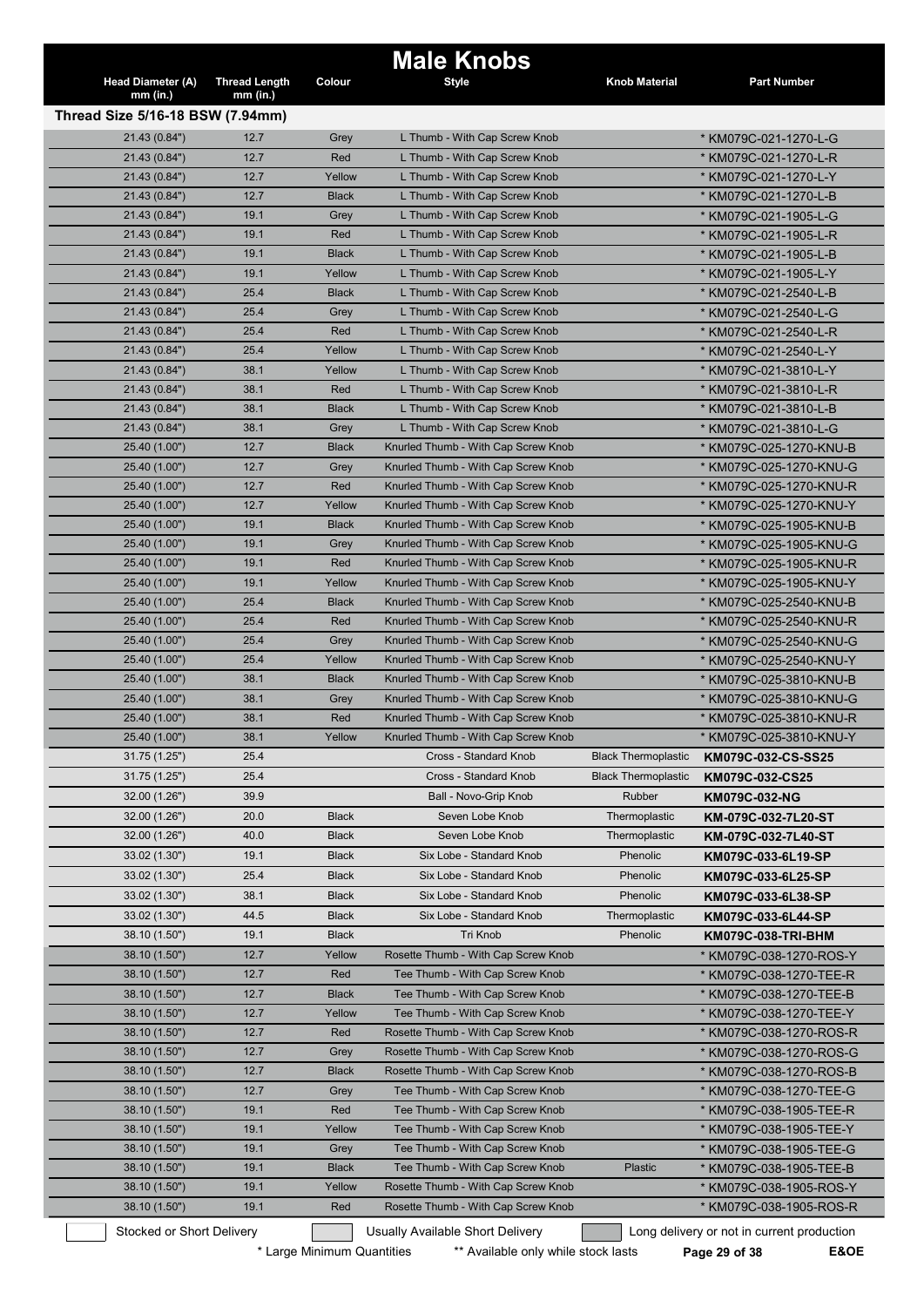| Head Diameter (A)<br>$mm$ (in.)  | <b>Thread Length</b><br>$mm$ (in.) | Colour                       | <b>Male Knobs</b><br><b>Style</b>                        | Knob Material                                     | <b>Part Number</b>                          |
|----------------------------------|------------------------------------|------------------------------|----------------------------------------------------------|---------------------------------------------------|---------------------------------------------|
| Thread Size 5/16-18 BSW (7.94mm) |                                    |                              |                                                          |                                                   |                                             |
| 38.10 (1.50")                    | 19.1                               | <b>Black</b>                 | Rosette Thumb - With Cap Screw Knob                      |                                                   | * KM079C-038-1905-ROS-B                     |
| 38.10 (1.50")                    | 19.1                               | Grey                         | Rosette Thumb - With Cap Screw Knob                      |                                                   | * KM079C-038-1905-ROS-G                     |
| 38.10 (1.50")                    | 20.1                               |                              | Cross - Standard Knob                                    | <b>Black Thermoplastic</b>                        | KM079C-038-CS20                             |
| 38.10 (1.50")                    | 25.4                               | Yellow                       | Tee Thumb - With Cap Screw Knob                          |                                                   | * KM079C-038-2540-TEE-Y                     |
| 38.10 (1.50")                    | 25.4                               | <b>Black</b>                 | Tee Thumb - With Cap Screw Knob                          |                                                   | * KM079C-038-2540-TEE-B                     |
| 38.10 (1.50")                    | 25.4                               | Grey                         | Tee Thumb - With Cap Screw Knob                          |                                                   | * KM079C-038-2540-TEE-G                     |
| 38.10 (1.50")                    | 25.4                               | Grey                         | Rosette Thumb - With Cap Screw Knob                      |                                                   | * KM079C-038-2540-ROS-G                     |
| 38.10 (1.50")                    | 25.4                               | Black                        | Rosette Thumb - With Cap Screw Knob                      |                                                   | * KM079C-038-2540-ROS-B                     |
| 38.10 (1.50")                    | 25.4                               | Red                          | Tee Thumb - With Cap Screw Knob                          |                                                   | * KM079C-038-2540-TEE-R                     |
| 38.10 (1.50")                    | 25.4                               | Yellow                       | Rosette Thumb - With Cap Screw Knob                      |                                                   | * KM079C-038-2540-ROS-Y                     |
| 38.10 (1.50")                    | 25.4                               | Red                          | Rosette Thumb - With Cap Screw Knob                      |                                                   | * KM079C-038-2540-ROS-R                     |
| 38.10 (1.50")                    | 38.1                               | Red                          | Rosette Thumb - With Cap Screw Knob                      |                                                   | * KM079C-038-3810-ROS-R                     |
| 38.10 (1.50")                    | 38.1                               | Yellow                       | Rosette Thumb - With Cap Screw Knob                      |                                                   | * KM079C-038-3810-ROS-Y                     |
| 38.10 (1.50")                    | 38.1                               | <b>Black</b>                 | Tee Thumb - With Cap Screw Knob                          |                                                   | * KM079C-038-3810-TEE-B                     |
| 38.10 (1.50")                    | 38.1                               | Grey                         | Tee Thumb - With Cap Screw Knob                          |                                                   | * KM079C-038-3810-TEE-G                     |
| 38.10 (1.50")                    | 38.1                               | Red                          | Tee Thumb - With Cap Screw Knob                          |                                                   | * KM079C-038-3810-TEE-R                     |
| 38.10 (1.50")                    | 38.1                               | <b>Black</b>                 | Rosette Thumb - With Cap Screw Knob                      |                                                   | * KM079C-038-3810-ROS-B                     |
| 38.10 (1.50")                    | 38.1                               | Grey                         | Rosette Thumb - With Cap Screw Knob                      |                                                   |                                             |
| 38.10 (1.50")                    | 38.1                               | Yellow                       | Tee Thumb - With Cap Screw Knob                          |                                                   | * KM079C-038-3810-ROS-G                     |
|                                  | 25.4                               | <b>Black</b>                 | Five Lobe - Soft Touch Knob                              | Thermoplastic                                     | * KM079C-038-3810-TEE-Y                     |
| 38.61 (1.52")                    |                                    |                              |                                                          |                                                   | KM079C-039-5L-SFT25-ST                      |
| 38.61 (1.52")                    | 38.1                               | <b>Black</b>                 | Five Lobe - Soft Touch Knob                              | Thermoplastic                                     | KM079C-039-5L-SFT38-ST                      |
| 39.88 (1.57")                    | 19.1                               | <b>Black</b>                 | Three Lobe - Standard Knob                               | Thermoplastic                                     | KM079C-040-3LS                              |
| 39.88 (1.57")                    | 24.9                               | <b>Black</b>                 | Four Lobe - Standard Knob                                | Thermoplastic                                     | KM079C-040-4L25A                            |
| 39.88 (1.57")                    | 25.4                               | <b>Black</b>                 | Four Lobe - Standard Knob                                | Phenolic                                          | KM079C-040-4L25B                            |
| 39.88 (1.57")                    | 25.4                               | <b>Black</b>                 | Three Lobe - Standard Knob                               | Thermoplastic                                     | KM079C-040-3L                               |
| 39.88 (1.57")                    | 31.8                               | <b>Black</b>                 | Four Lobe - Standard Knob                                | Phenolic                                          | KM079C-040-4L32                             |
|                                  |                                    |                              |                                                          |                                                   |                                             |
| 39.88 (1.57")                    | 38.1                               | <b>Black</b>                 | Four Lobe - Standard Knob                                | Phenolic                                          | KM079C-040-4L38                             |
| 39.88 (1.57")                    | 38.1                               | <b>Black</b>                 | Six Lobe - Standard Knob                                 | Phenolic                                          | KM079C-040-6L38-SP                          |
| 39.88 (1.57")                    | 38.1                               | Black                        | Three Lobe - Standard Knob                               | Thermoplastic                                     | KM079C-040-3LL                              |
| 40.00 (1.57")                    | 19.1                               | <b>Black</b>                 | Five Lobe - Soft Touch Knob                              | Technopolymer                                     |                                             |
| 40.00 (1.57")                    | 19.1                               | <b>Black</b>                 | Five Lobe - Standard Knob                                | Phenolic                                          | KM079C-040-5LSFT19-ST<br>KM079C-040-5L19-S4 |
| 40.00 (1.57")                    | 19.1                               | <b>Black</b>                 | Five Lobe - Standard Knob                                | <b>Glass Fibre</b><br>reinforced<br>Technopolymer | KM079C-040-5L19-ST                          |
| 40.00 (1.57")                    | 19.1                               | <b>Black</b>                 | Six Lobe - Standard Knob                                 | Thermoplastic                                     | KM079C-040-6L19-S4                          |
| 40.00 (1.57")                    | 20.0                               | <b>Black</b>                 | Seven Lobe Knob                                          | Thermoplastic                                     | KM-079C-040-7L20-S4                         |
| 40.00 (1.57")                    | 20.0                               | <b>Black</b>                 | Seven Lobe Knob                                          | Thermoplastic                                     |                                             |
|                                  |                                    | <b>Black</b>                 | Six Lobe - Standard Knob                                 |                                                   | KM-079C-040-7L20-ST                         |
| 40.00 (1.57")                    | 20.0                               |                              |                                                          | Thermoplastic                                     | KM079C-040-6L20-ST                          |
| 40.00 (1.57")                    | 25.0                               | <b>Black</b>                 | Six Lobe - Standard Knob                                 | Thermoplastic                                     | KM079C-040-6L25-S4                          |
| 40.00 (1.57")                    | 25.0                               | <b>Black</b>                 | Six Lobe - Standard Knob                                 | Thermoplastic                                     | KM079C-040-6L25-ST                          |
| 40.00 (1.57")<br>40.00 (1.57")   | 25.4<br>25.4                       | <b>Black</b><br><b>Black</b> | Five Lobe - Soft Touch Knob<br>Five Lobe - Standard Knob | Technopolymer<br>Glass Fibre<br>reinforced        | KM079C-040-5L25-ST                          |
| 40.00 (1.57")                    | 25.4                               | <b>Black</b>                 | Five Lobe - Standard Knob                                | Technopolymer<br>Phenolic                         |                                             |
|                                  |                                    |                              |                                                          |                                                   | KM079C-040-5L25-S4                          |
| 40.00 (1.57")                    | 31.8                               | <b>Black</b>                 | Five Lobe - Standard Knob                                | Phenolic                                          | KM079C-040-5L32-S4                          |
| 40.00 (1.57")                    | 40.0                               | <b>Black</b>                 | Seven Lobe Knob                                          | Thermoplastic                                     | KM-079C-040-7L40-ST                         |
| 40.00 (1.57")                    | 40.0                               | <b>Black</b>                 | Seven Lobe Knob                                          | Thermoplastic                                     | KM-079C-040-7L40-S4                         |
| 40.13 (1.58")                    | 19.1                               |                              | Cross - Standard Knob                                    | <b>Black Thermoplastic</b>                        | KM079C-040-CS-SS19                          |
| 40.13 (1.58")                    | 24.9                               |                              | Cross - Standard Knob                                    | <b>Black Thermoplastic</b>                        | KM079C-040-CSL-SS25                         |
| 40.13 (1.58")                    | 24.9                               |                              | Cross - Standard Knob                                    | <b>Black Thermoplastic</b>                        | KM079C-040-CS25                             |
| 43.94 (1.73")                    | 31.8                               | <b>Black</b>                 | Six Lobe - Standard Knob                                 | Phenolic                                          | KM079C-044-6L32-SP                          |
| 44.45 (1.75")                    | 12.7                               |                              | Cross - Standard Knob                                    | <b>Black Thermoplastic</b>                        | KM079C-044-CSS13                            |
| 44.45 (1.75")                    | 25.4                               |                              | Cross - Standard Knob                                    | <b>Black Thermoplastic</b>                        | KM079C-044-CS25                             |
| 44.45 (1.75")                    | 50.8                               |                              | Cross - Standard Knob                                    | <b>Black Thermoplastic</b>                        | KM079C-040-5LSFT25-ST<br>KM079C-044-CSL51   |
| 44.96 (1.77")                    | 24.9                               | <b>Black</b>                 | Tri Knob                                                 | Thermoplastic                                     | KM079C-045-TRI-BHM                          |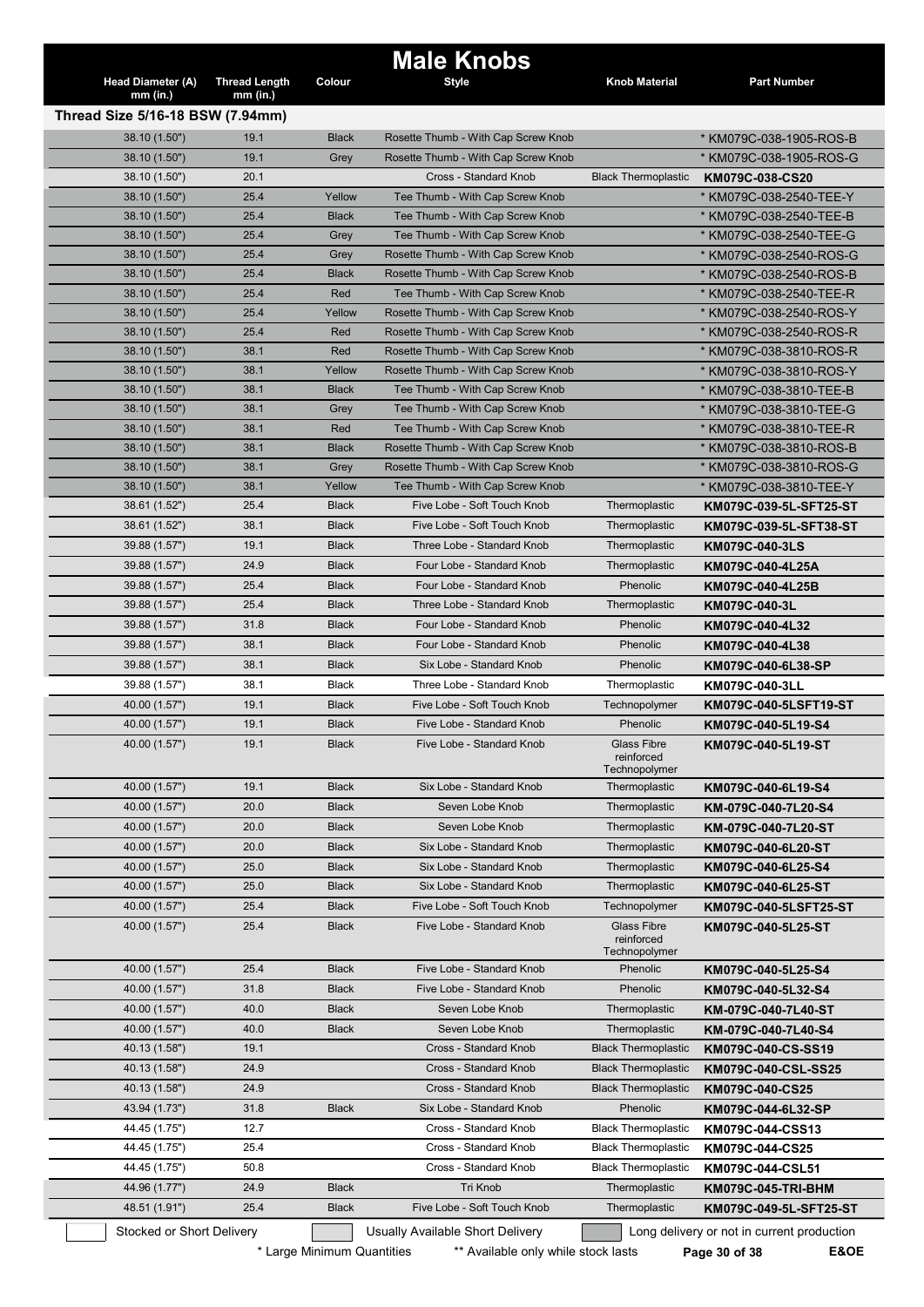|                                                |                      |               | <b>Male Knobs</b>                                                          |                            |                                                    |
|------------------------------------------------|----------------------|---------------|----------------------------------------------------------------------------|----------------------------|----------------------------------------------------|
| <b>Head Diameter (A)</b>                       | <b>Thread Length</b> | Colour        | <b>Style</b>                                                               | <b>Knob Material</b>       | <b>Part Number</b>                                 |
| $mm$ (in.)<br>Thread Size 5/16-18 BSW (7.94mm) | $mm$ (in.)           |               |                                                                            |                            |                                                    |
| 48.51 (1.91")                                  | 38.1                 | <b>Black</b>  | Five Lobe - Soft Touch Knob                                                | Thermoplastic              | KM079C-049-5L-SFT38-ST                             |
| 50.00 (1.97")                                  | 25.0                 | <b>Black</b>  | Six Lobe - Standard Knob                                                   | Thermoplastic              | KM079C-050-6L25-S4                                 |
| 50.00 (1.97")                                  | 25.0                 | <b>Black</b>  | Six Lobe - Standard Knob                                                   | Thermoplastic              |                                                    |
|                                                |                      |               | Five Lobe - Soft Touch Knob                                                |                            | KM079C-050-6L25-ST                                 |
| 50.00 (1.97")                                  | 25.4                 | <b>Black</b>  |                                                                            | Technopolymer              | KM079C-050-5LSFT25-ST                              |
| 50.00 (1.97")                                  | 30.0                 | <b>Black</b>  | Six Lobe - Standard Knob                                                   | Thermoplastic              | KM079C-050-6L30-ST                                 |
| 50.00 (1.97")                                  | 31.8                 | <b>Black</b>  | Six Lobe - Standard Knob                                                   | Thermoplastic              | KM079C-050-6L32-S4                                 |
| 50.00 (1.97")                                  | 38.1                 | <b>Black</b>  | Five Lobe - Soft Touch Knob                                                | Technopolymer              | KM079C-050-5LSFT38-ST                              |
| 50.00 (1.97")                                  | 62.0                 |               | Round - Soft Knob                                                          |                            | <b>KM079C-050-R-SFT</b>                            |
| 50.04 (1.97")                                  | 19.1                 |               | Three Lobe - Safety Knob                                                   |                            | KM079C-050-3L-SAF19                                |
| 50.04 (1.97")                                  | 24.9                 |               | Cross - Standard Knob                                                      | <b>Black Thermoplastic</b> | KM079C-050-CS-SS25                                 |
| 50.04 (1.97")                                  | 24.9                 |               | Cross - Standard Knob                                                      | <b>Black Thermoplastic</b> | KM079C-050-CS25                                    |
| 50.04 (1.97")                                  | 24.9                 | <b>Black</b>  | Four Lobe - Standard Knob                                                  | Thermoplastic              | KM079C-050-4L25                                    |
| 50.04 (1.97")                                  | 25.4                 |               | Three Lobe - Safety Knob                                                   |                            | KM079C-050-3L-SAF25                                |
| 50.04 (1.97")                                  | 25.4                 | <b>Black</b>  | Three Lobe - Standard Knob                                                 | Thermoplastic              | KM079C-050-3L                                      |
| 50.04 (1.97")                                  | 30.0                 |               | <b>Cross - Standard Knob</b>                                               | <b>Black Thermoplastic</b> | KM079C-050-CSL30                                   |
| 50.04 (1.97")                                  | 31.8                 |               | Cross - Standard Knob                                                      | <b>Black Thermoplastic</b> | KM079C-050-CSL-SS32                                |
| 50.04 (1.97")                                  | 38.1                 | <b>Black</b>  | Four Lobe - Standard Knob                                                  | Phenolic                   | KM079C-050-4L38                                    |
| 50.04 (1.97")                                  | 38.1                 |               | Three Lobe - Safety Knob                                                   |                            | KM079C-050-3L-SAF38                                |
| 50.04 (1.97")                                  | 44.5                 | <b>Black</b>  | Three Lobe - Standard Knob                                                 | Thermoplastic              | KM079C-050-3LL                                     |
| 50.80 (2.00")                                  | 19.1                 | <b>Black</b>  | Tri Knob                                                                   | Phenolic                   | <b>KM079C-051-TRI-BHM</b>                          |
| 55.12 (2.17")                                  | 25.4                 | <b>Black</b>  | Three Lobe - Soft Touch Knob                                               | Thermoplastic              | KM079C-055-3L-SFT                                  |
| 57.15 (2.25")                                  | 12.7                 |               | Cross - Standard Knob                                                      | <b>Black Thermoplastic</b> | KM079C-057-CS-NY13                                 |
| 57.15 (2.25")                                  | 25.4                 | <b>Black</b>  | Five Lobe - Soft Touch Knob                                                | Thermoplastic              | KM079C-057-5L-SFT25-ST                             |
| 65.02 (2.56")                                  | 24.9                 | <b>Black</b>  | Tri Knob                                                                   | Thermoplastic              | KM079C-065-TRI-BHM                                 |
| 85.09 (3.35")                                  | 30.0                 | <b>Black</b>  | Tri Knob                                                                   | Thermoplastic              | KM079C-085-TRI-BHM                                 |
| Thread Size M8x1.25 (8.00mm Standard)          |                      |               |                                                                            |                            |                                                    |
| 32.00 (1.26")                                  | 15.0                 | <b>Black</b>  | Seven Lobe Knob                                                            | Thermoplastic              | KM-080M-032-7L15-ST                                |
| 32.00 (1.26")                                  | 16.0                 | <b>Black</b>  | Five Lobe - Standard Knob                                                  | Phenolic                   | KM080M-032-5L16                                    |
| 32.00 (1.26")                                  | 20.0                 | <b>Black</b>  | Seven Lobe Knob                                                            | Thermoplastic              | KM-080M-032-7L20-ST                                |
| 32.00 (1.26")                                  | 24.0                 | Black         | Five Lobe - Standard Knob                                                  | Phenolic                   | KM080M-032-5L24                                    |
|                                                | 30.0                 | <b>Black</b>  | Seven Lobe Knob                                                            | Thermoplastic              |                                                    |
| 32.00 (1.26")<br>40.00 (1.57")                 | 20.0                 | <b>Black</b>  | <b>Tri Knob</b>                                                            | Phenolic                   | KM-080M-032-7L30-ST                                |
| 40.00 (1.57")                                  | 15.0                 | <b>Black</b>  | Seven Lobe Knob                                                            | Thermoplastic              | * KM080M-040-TRI-BHM                               |
|                                                |                      |               |                                                                            |                            | KM-080M-040-7L15-ST                                |
| 40.00 (1.57")                                  | 16.0                 | <b>Black</b>  | Five Lobe - Standard Knob                                                  | Thermoplastic              | * KM080M-040-5L16A                                 |
| 40.00 (1.57")                                  | 16.0                 | <b>Black</b>  | Five Lobe - Standard Knob                                                  | Phenolic                   | KM080M-040-5L16B                                   |
| 40.00 (1.57")                                  | 20.0                 | <b>Black</b>  | Five Lobe - Standard Knob                                                  | Phenolic                   | * KM080M-040-5L20                                  |
| 40.00 (1.57")                                  | 20.0                 |               | <b>Star Knob</b>                                                           | Plastic                    | * KM080M-040-STR-PL                                |
| 40.00 (1.57")                                  | 20.0                 |               | <b>Wing Knob</b>                                                           |                            | * KM080M-040-W                                     |
| 40.00 (1.57")                                  | 24.0                 | <b>Black</b>  | Five Lobe - Standard Knob                                                  | Phenolic                   | KM080M-040-5L24                                    |
|                                                |                      |               | Star - Soft Knob                                                           |                            | * KM080M-043-STR-SFT16                             |
| 43.00 (1.69")                                  | 16.0                 |               |                                                                            |                            |                                                    |
| 43.00 (1.69")                                  | 25.0                 |               | Star - Soft Knob                                                           |                            | * KM080M-043-STR-SFT25                             |
| 44.00 (1.73")                                  | 30.0                 |               | Grip - Soft Knob                                                           |                            | * KM080M-044-GSA                                   |
| 44.00 (1.73")                                  | 16.0                 |               | Grip - Soft Knob                                                           |                            | * KM080M-044-GSB                                   |
| 50.00 (1.97")                                  | 15.0                 |               | Three Lobe - Safety Knob                                                   |                            | KM080M-050-3L-SAF15                                |
| 50.00 (1.97")                                  | 16.0                 | <b>Black</b>  | Five Lobe - Standard Knob                                                  | Phenolic                   | KM080M-050-5L16                                    |
| 50.00 (1.97")                                  | 20.0                 |               | Three Lobe - Safety Knob                                                   |                            | KM080M-050-3L-SAF20                                |
| 50.00 (1.97")                                  | 24.0                 | Black         | Five Lobe - Standard Knob                                                  | Phenolic                   | KM080M-050-5L24                                    |
| 50.00 (1.97")                                  | 33.0                 |               | Three Lobe - Safety Knob                                                   |                            | KM080M-050-3L-SAF33                                |
| 50.00 (1.97")                                  | 47.0                 |               | Three Lobe - Safety Knob                                                   |                            | KM080M-050-3L-SAF47                                |
| 50.00 (1.97")                                  | 62.0                 |               | Round - Soft Knob                                                          |                            | * KM080M-050-R-SFT                                 |
| 70.00 (2.76")                                  | 30.0                 |               | Wing Knob                                                                  | Plastic                    | ** KM080M-070-W                                    |
|                                                |                      |               |                                                                            |                            |                                                    |
| Thread Size 3/8-16 UNC (9.53mm)                |                      |               |                                                                            |                            |                                                    |
| 38.10 (1.50")<br>38.10 (1.50")                 | 19.1<br>19.1         | Red<br>Yellow | Rosette Thumb - With Cap Screw Knob<br>Rosette Thumb - With Cap Screw Knob |                            | * KM095C-038-1905-ROS-R<br>* KM095C-038-1905-ROS-Y |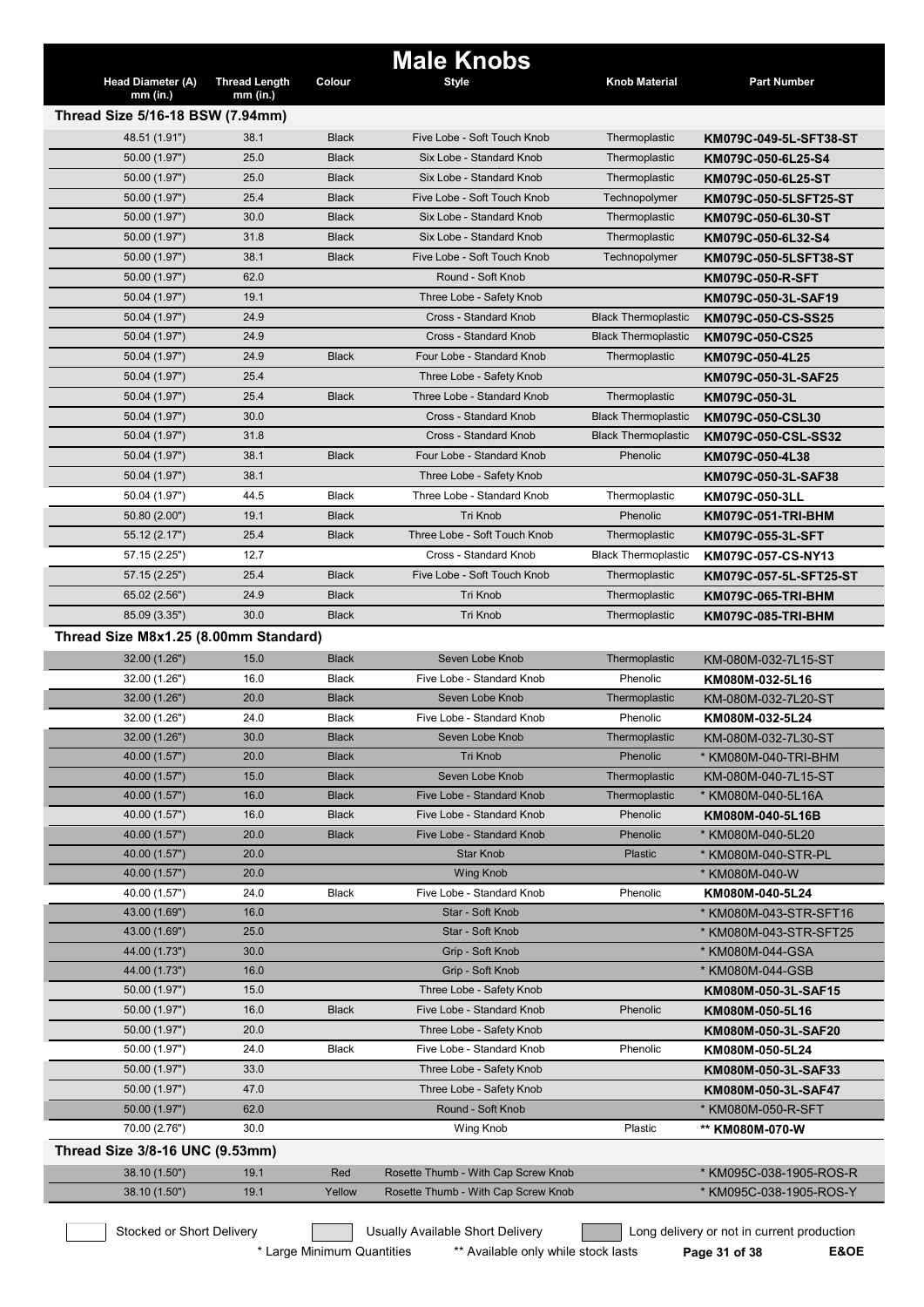|                                 |                      |              | <b>Male Knobs</b>                   |                            |                         |
|---------------------------------|----------------------|--------------|-------------------------------------|----------------------------|-------------------------|
| Head Diameter (A)               | <b>Thread Length</b> | Colour       | <b>Style</b>                        | <b>Knob Material</b>       | <b>Part Number</b>      |
| $mm$ (in.)                      | $mm$ (in.)           |              |                                     |                            |                         |
| Thread Size 3/8-16 UNC (9.53mm) |                      |              |                                     |                            |                         |
| 38.10 (1.50")                   | 19.1                 | Grey         | Rosette Thumb - With Cap Screw Knob |                            | * KM095C-038-1905-ROS-G |
| 38.10 (1.50")                   | 19.1                 | <b>Black</b> | Rosette Thumb - With Cap Screw Knob |                            | * KM095C-038-1905-ROS-B |
| 38.10 (1.50")                   | 25.4                 | Red          | Rosette Thumb - With Cap Screw Knob |                            | * KM095C-038-2540-ROS-R |
| 38.10 (1.50")                   | 25.4                 | Grey         | Rosette Thumb - With Cap Screw Knob |                            | * KM095C-038-2540-ROS-G |
| 38.10 (1.50")                   | 25.4                 | Yellow       | Rosette Thumb - With Cap Screw Knob |                            | * KM095C-038-2540-ROS-Y |
| 38.10 (1.50")                   | 25.4                 | <b>Black</b> | Rosette Thumb - With Cap Screw Knob |                            | * KM095C-038-2540-ROS-B |
| 38.10 (1.50")                   | 38.1                 | Yellow       | Rosette Thumb - With Cap Screw Knob |                            | * KM095C-038-3810-ROS-Y |
| 38.10 (1.50")                   | 38.1                 | Red          | Rosette Thumb - With Cap Screw Knob |                            | * KM095C-038-3810-ROS-R |
| 38.10 (1.50")                   | 38.1                 | <b>Black</b> | Rosette Thumb - With Cap Screw Knob |                            | * KM095C-038-3810-ROS-B |
| 38.10 (1.50")                   | 38.1                 | Grey         | Rosette Thumb - With Cap Screw Knob |                            | * KM095C-038-3810-ROS-G |
| 39.88 (1.57")                   | 20.1                 |              | Ball - Novo-Grip Knob               | Rubber                     | <b>KM095C-040-NG</b>    |
| 39.88 (1.57")                   | 25.4                 | <b>Black</b> | Three Lobe - Standard Knob          | Thermoplastic              | KM095C-040-3L           |
| 39.88 (1.57")                   | 38.1                 | <b>Black</b> | Three Lobe - Standard Knob          | Thermoplastic              | KM095C-040-3LL          |
| 44.45 (1.75")                   | 12.7                 |              | Cross - Standard Knob               | <b>Black Thermoplastic</b> | KM095C-044-CS-NY13      |
| 44.45 (1.75")                   | 19.1                 | Yellow       | Tee Thumb - With Cap Screw Knob     |                            | * KM095C-044-1905-TEE-Y |
| 44.45 (1.75")                   | 19.1                 | Red          | Tee Thumb - With Cap Screw Knob     |                            | * KM095C-044-1905-TEE-R |
| 44.45 (1.75")                   | 19.1                 | Grey         | Tee Thumb - With Cap Screw Knob     |                            | * KM095C-044-1905-TEE-G |
| 44.45 (1.75")                   | 19.1                 | <b>Black</b> | Tee Thumb - With Cap Screw Knob     |                            | * KM095C-044-1905-TEE-B |
| 44.45 (1.75")                   | 25.4                 |              | Cross - Standard Knob               | <b>Black Thermoplastic</b> | KM095C-044-CS-PH25      |
| 44.45 (1.75")                   | 25.4                 | <b>Black</b> | Tee Thumb - With Cap Screw Knob     |                            | * KM095C-044-2540-TEE-B |
| 44.45 (1.75")                   | 25.4                 | Yellow       | Tee Thumb - With Cap Screw Knob     |                            | * KM095C-044-2540-TEE-Y |
| 44.45 (1.75")                   | 25.4                 | Grey         | Tee Thumb - With Cap Screw Knob     |                            | * KM095C-044-2540-TEE-G |
| 44.45 (1.75")                   | 25.4                 | Red          | Tee Thumb - With Cap Screw Knob     |                            | * KM095C-044-2540-TEE-R |
| 44.45 (1.75")                   | 38.1                 | Red          | Tee Thumb - With Cap Screw Knob     |                            | * KM095C-044-3810-TEE-R |
| 44.45 (1.75")                   | 38.1                 | Grey         | Tee Thumb - With Cap Screw Knob     |                            | * KM095C-044-3810-TEE-G |
| 44.45 (1.75")                   | 38.1                 | <b>Black</b> | Tee Thumb - With Cap Screw Knob     |                            | * KM095C-044-3810-TEE-B |
| 44.45 (1.75")                   | 38.1                 | Yellow       | Tee Thumb - With Cap Screw Knob     |                            | * KM095C-044-3810-TEE-Y |
| 44.45 (1.75")                   | 50.8                 |              | Cross - Standard Knob               | <b>Black Thermoplastic</b> | KM095C-044-CSL-PH51     |
| 50.00 (1.97")                   | 62.0                 |              | Round - Soft Knob                   |                            | <b>KM095C-050-R-SFT</b> |
| 50.04 (1.97")                   | 20.1                 |              | Ball - Novo-Grip Knob               | Rubber                     | <b>KM095C-050-NG</b>    |
| 50.04 (1.97")                   | 24.9                 |              | Cross - Standard Knob               | <b>Black Thermoplastic</b> | KM095C-050-CS25         |
| 50.04 (1.97")                   | 24.9                 |              | Cross - Standard Knob               | <b>Black Thermoplastic</b> | KM095C-050-CS-NYSS25    |
| 50.04 (1.97")                   | 24.9                 | <b>Black</b> | Four Lobe - Standard Knob           | Thermoplastic              | KM095C-050-4L25         |
| 50.04 (1.97")                   | 25.4                 |              | Three Lobe - Safety Knob            |                            | KM095C-050-3L-SAF25     |
| 50.04 (1.97")                   | 25.4                 | <b>Black</b> | Three Lobe - Standard Knob          | Thermoplastic              | KM095C-050-3LS          |
| 50.04 (1.97")                   | 35.1                 |              | Cross - Standard Knob               | <b>Black Thermoplastic</b> | KM095C-050-CS35         |
| 50.04 (1.97")                   | 38.1                 |              | Cross - Standard Knob               | <b>Black Thermoplastic</b> | KM095C-050-CS-SS38      |
| 50.04 (1.97")                   | 38.1                 | <b>Black</b> | Four Lobe - Standard Knob           | Phenolic                   | KM095C-050-4L38A        |
| 50.04 (1.97")                   | 38.1                 | <b>Black</b> | Four Lobe - Standard Knob           | Phenolic                   | KM095C-050-4L38B        |
| 50.04 (1.97")                   | 38.1                 |              | Three Lobe - Safety Knob            |                            | KM095C-050-3L-SAF38     |
| 50.04 (1.97")                   | 38.1                 | <b>Black</b> | Three Lobe - Standard Knob          | Thermoplastic              | KM095C-050-3L           |
| 50.04 (1.97")                   | 50.8                 | <b>Black</b> | Three Lobe - Standard Knob          | Thermoplastic              | KM095C-050-3LL          |
| 57.15 (2.25")                   | 12.7                 |              | Cross - Standard Knob               | <b>Black Thermoplastic</b> | KM095C-057-CS-NY13      |
| 57.15(2.25")                    | 25.4                 |              | Cross - Standard Knob               | <b>Black Thermoplastic</b> |                         |
|                                 | 25.4                 |              |                                     |                            | KM095C-057-CS-PH25      |
| 57.15 (2.25")                   |                      |              | Cross - Standard Knob               | <b>Black Thermoplastic</b> | KM095C-057-CS-SS25      |
| 57.15 (2.25")                   | 38.1                 |              | Cross - Standard Knob               | <b>Black Thermoplastic</b> | KM095C-057-CS-SS38      |
| 57.15 (2.25")                   | 38.1                 |              | Cross - Standard Knob               | <b>Black Thermoplastic</b> | KM095C-057-CS-NY38      |
| 57.15 (2.25")                   | 38.1                 |              | Cross - Standard Knob               | <b>Black Thermoplastic</b> | KM095C-057-CS-PH38      |
| 57.15 (2.25")                   | 50.8                 |              | Cross - Standard Knob               | <b>Black Thermoplastic</b> | KM095C-057-CS-SS51      |
| 57.15 (2.25")                   | 50.8                 |              | Cross - Standard Knob               | <b>Black Thermoplastic</b> | KM095C-057-CS-PH51      |
| 57.15 (2.25")                   | 63.5                 |              | Cross - Standard Knob               | <b>Black Thermoplastic</b> | KM095C-057-CS-PH64      |
| 59.94 (2.36")                   | 24.9                 |              | Cross - Standard Knob               | <b>Black Thermoplastic</b> | KM095C-060-CS25         |
| 59.94 (2.36")                   | 24.9                 |              | Cross - Standard Knob               | <b>Black Thermoplastic</b> | KM095C-060-CS-SS25      |
| 59.94 (2.36")                   | 24.9                 | <b>Black</b> | Four Lobe - Standard Knob           | Thermoplastic              | KM095C-060-4L25         |
| 59.94 (2.36")                   | 35.1                 |              | Cross - Standard Knob               | <b>Black Thermoplastic</b> | KM095C-060-CS35         |

\* Large Minimum Quantities \*\* Available only while stock lasts **Page 32 of 38 E&OE**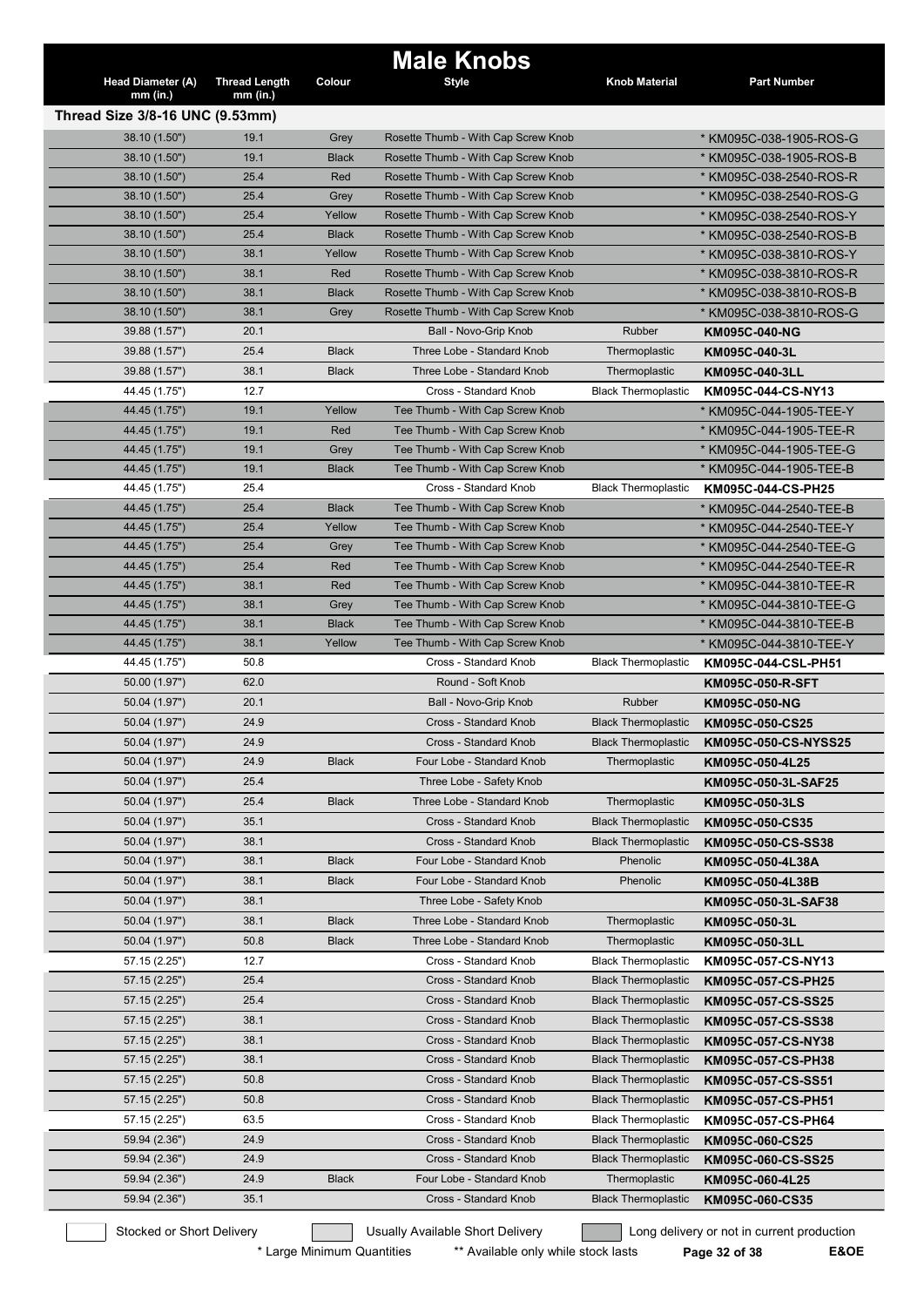|                                        |                                    |              | <b>Male Knobs</b>           |                             |                        |  |  |  |
|----------------------------------------|------------------------------------|--------------|-----------------------------|-----------------------------|------------------------|--|--|--|
| <b>Head Diameter (A)</b><br>$mm$ (in.) | <b>Thread Length</b><br>$mm$ (in.) | Colour       | <b>Style</b>                | <b>Knob Material</b>        | <b>Part Number</b>     |  |  |  |
| Thread Size 3/8-16 UNC (9.53mm)        |                                    |              |                             |                             |                        |  |  |  |
| 59.94 (2.36")                          | 38.1                               |              | Cross - Standard Knob       | <b>Black Thermoplastic</b>  | KM095C-060-CS-SS38     |  |  |  |
| 62.99 (2.48")                          | 44.5                               | <b>Black</b> | Four Lobe - Standard Knob   | Phenolic                    | KM095C-063-4L44        |  |  |  |
| 65.02 (2.56")                          | 24.9                               | <b>Black</b> | <b>Tri Knob</b>             | Thermoplastic               | KM095C-065-TRI-BHM     |  |  |  |
| 80.01 (3.15")                          | 24.9                               | <b>Black</b> | Four Lobe - Standard Knob   | Thermoplastic               | KM095C-080-4L25        |  |  |  |
| 85.09 (3.35")                          | 30.0                               | <b>Black</b> | <b>Tri Knob</b>             | Thermoplastic               | KM095C-085-TRI-BHM     |  |  |  |
| 104.90 (4.13")                         | 30.0                               | <b>Black</b> | Tri Knob                    | Thermoplastic               | KM095C-105-TRI-BHM     |  |  |  |
| Thread Size 3/8-16 UNC (9.53mm)        |                                    |              |                             |                             |                        |  |  |  |
| 38.61 (1.52")                          | 25.4                               | <b>Black</b> | Five Lobe - Soft Touch Knob | Thermoplastic               | KM095C-039-5L-SFT25-ST |  |  |  |
| 38.61 (1.52")                          | 38.1                               | <b>Black</b> | Five Lobe - Soft Touch Knob | Thermoplastic               | KM095C-039-5L-SFT38-ST |  |  |  |
| 40.00 (1.57")                          | 20.0                               | <b>Black</b> | Seven Lobe Knob             | Thermoplastic               | KM-095C-040-7L20-ST    |  |  |  |
| 40.00 (1.57")                          | 40.0                               | Black        | Seven Lobe Knob             | Thermoplastic               | KM-095C-040-7L40-ST    |  |  |  |
| 43.94 (1.73")                          | 25.4                               | <b>Black</b> | Six Lobe - Standard Knob    | Phenolic                    | KM095C-044-6L25-SP     |  |  |  |
| 43.94 (1.73")                          | 31.8                               | <b>Black</b> | Six Lobe - Standard Knob    | Phenolic                    | KM095C-044-6L32-SP     |  |  |  |
| 43.94 (1.73")                          | 44.5                               | <b>Black</b> | Six Lobe - Standard Knob    | Phenolic                    | KM095C-044-6L44-SP     |  |  |  |
| 48.51 (1.91")                          | 25.4                               | <b>Black</b> | Five Lobe - Soft Touch Knob | Thermoplastic               | KM095C-049-5L-SFT25-ST |  |  |  |
| 48.51 (1.91")                          | 38.1                               | <b>Black</b> | Five Lobe - Soft Touch Knob | Thermoplastic               | KM095C-049-5L-SFT38-ST |  |  |  |
| 50.00 (1.97")                          | 20.0                               | <b>Black</b> | Five Lobe Knob              | Thermoplastic               | KM095C-050-5L20-ST     |  |  |  |
| 50.00 (1.97")                          | 20.0                               | <b>Black</b> | Seven Lobe Knob             | Thermoplastic               | KM-095C-050-7L20-ST    |  |  |  |
| 50.00 (1.97")                          | 25.0                               | <b>Black</b> | Six Lobe - Standard Knob    | Thermoplastic               | KM095C-050-6L25-S4     |  |  |  |
| 50.00 (1.97")                          | 25.0                               | <b>Black</b> | Six Lobe - Standard Knob    | Thermoplastic               | KM095C-050-6L25-ST     |  |  |  |
| 50.00 (1.97")                          | 25.4                               | <b>Black</b> | Five Lobe - Soft Touch Knob | Technopolymer               | KM095C-050-5LSFT25-ST  |  |  |  |
| 50.00 (1.97")                          | 25.4                               | <b>Black</b> | Five Lobe - Standard Knob   | <b>Glass Fibre</b>          | KM095C-050-5L25-ST     |  |  |  |
|                                        |                                    |              |                             | reinforced<br>Technopolymer |                        |  |  |  |
| 50.00 (1.97")                          | 25.4                               | <b>Black</b> | Five Lobe - Standard Knob   | Phenolic                    | KM095C-050-5L25-S4     |  |  |  |
| 50.00 (1.97")                          | 31.8                               | <b>Black</b> | Five Lobe - Standard Knob   | Phenolic                    | KM095C-050-5L32-S4     |  |  |  |
| 50.00 (1.97")                          | 31.8                               | <b>Black</b> | Six Lobe - Standard Knob    | Thermoplastic               | KM095C-050-6L32-S4     |  |  |  |
| 50.00 (1.97")                          | 35.0                               | <b>Black</b> | Six Lobe - Standard Knob    | Thermoplastic               | KM095C-050-6L35-ST     |  |  |  |
| 50.00 (1.97")                          | 38.1                               | <b>Black</b> | Five Lobe - Soft Touch Knob | Technopolymer               | KM095C-050-5LSFT38-ST  |  |  |  |
| 50.00 (1.97")                          | 38.1                               | <b>Black</b> | Five Lobe - Standard Knob   | Phenolic                    | KM095C-050-5L38-S4     |  |  |  |
| 50.00 (1.97")                          | 38.1                               | <b>Black</b> | Five Lobe - Standard Knob   | <b>Glass Fibre</b>          | KM095C-050-5L38-ST     |  |  |  |
|                                        |                                    |              |                             | reinforced<br>Technopolymer |                        |  |  |  |
| 50.00 (1.97")                          | 40.0                               | <b>Black</b> | Seven Lobe Knob             | Thermoplastic               | KM-095C-050-7L40-ST    |  |  |  |
| 50.00 (1.97")                          | 40.0                               | Black        | Seven Lobe Knob             | Thermoplastic               | KM-095C-050-7L40-S4    |  |  |  |
| 50.00 (1.97")                          | 50.8                               | <b>Black</b> | Five Lobe - Standard Knob   | Phenolic                    | KM095C-050-5L51-S4     |  |  |  |
| 50.04 (1.97")                          | 44.5                               | <b>Black</b> | Six Lobe - Standard Knob    | Phenolic                    | KM095C-050-6L44-SP     |  |  |  |
| 55.12 (2.17")                          | 38.1                               | <b>Black</b> | Six Lobe - Standard Knob    | Phenolic                    | KM095C-055-6L38-SP     |  |  |  |
| 57.00 (2.24")                          | 25.4                               |              | <b>Tri Knob</b>             | Polypropylene               | * KM095W-057-TRI-BHM   |  |  |  |
| 57.15 (2.25")                          | 25.4                               | <b>Black</b> | Five Lobe - Soft Touch Knob | Thermoplastic               | KM095C-057-5L-SFT25-ST |  |  |  |
| 57.15 (2.25")                          | 38.1                               | <b>Black</b> | Five Lobe - Soft Touch Knob | Thermoplastic               | KM095C-057-5L-SFT38-ST |  |  |  |
| 60.00 (2.36")                          | 25.0                               | <b>Black</b> | Six Lobe - Standard Knob    | Thermoplastic               | KM095C-060-6L25-ST     |  |  |  |
| 60.00 (2.36")                          | 25.0                               | <b>Black</b> | Six Lobe - Standard Knob    | Thermoplastic               | KM095C-060-6L25-S4     |  |  |  |
| 60.00 (2.36")                          | 31.8                               | <b>Black</b> | Six Lobe - Standard Knob    | Thermoplastic               | KM095C-060-6L32-S4     |  |  |  |
| 60.00 (2.36")                          | 35.0                               | <b>Black</b> | Six Lobe - Standard Knob    | Thermoplastic               | KM095C-060-6L35-ST     |  |  |  |
| 63.00 (2.48")                          | 20.0                               | <b>Black</b> | Five Lobe Knob              | Thermoplastic               | KM095C-063-5L20-S4     |  |  |  |
| 63.00 (2.48")                          | 20.0                               | <b>Black</b> | Seven Lobe Knob             | Thermoplastic               | KM-095C-063-7L20-ST    |  |  |  |
| 63.00 (2.48")                          | 31.8                               | <b>Black</b> | Five Lobe - Soft Touch Knob | Technopolymer               | KM095C-063-5LSFT32-ST  |  |  |  |
| 63.00 (2.48")                          | 40.0                               | <b>Black</b> | Five Lobe Knob              | Thermoplastic               | KM095C-063-5L40-ST     |  |  |  |
| 63.00 (2.48")                          | 40.0                               | <b>Black</b> | Five Lobe Knob              | Thermoplastic               | KM095C-063-5L40-S4     |  |  |  |
| 63.00 (2.48")                          | 40.0                               | <b>Black</b> | Seven Lobe Knob             | Thermoplastic               | KM-095C-063-7L40-ST    |  |  |  |
| 63.00 (2.48")                          | 50.8                               | <b>Black</b> | Five Lobe - Soft Touch Knob | Technopolymer               | KM095C-063-5LSFT51-ST  |  |  |  |
| Thread Size 3/8-16 BSW (9.53mm)        |                                    |              |                             |                             |                        |  |  |  |
| 50.80 (2.00")                          | 19.1                               | <b>Black</b> | <b>Tri Knob</b>             | Phenolic                    | * KM095W-051-TRI-BHM   |  |  |  |
|                                        |                                    |              |                             |                             |                        |  |  |  |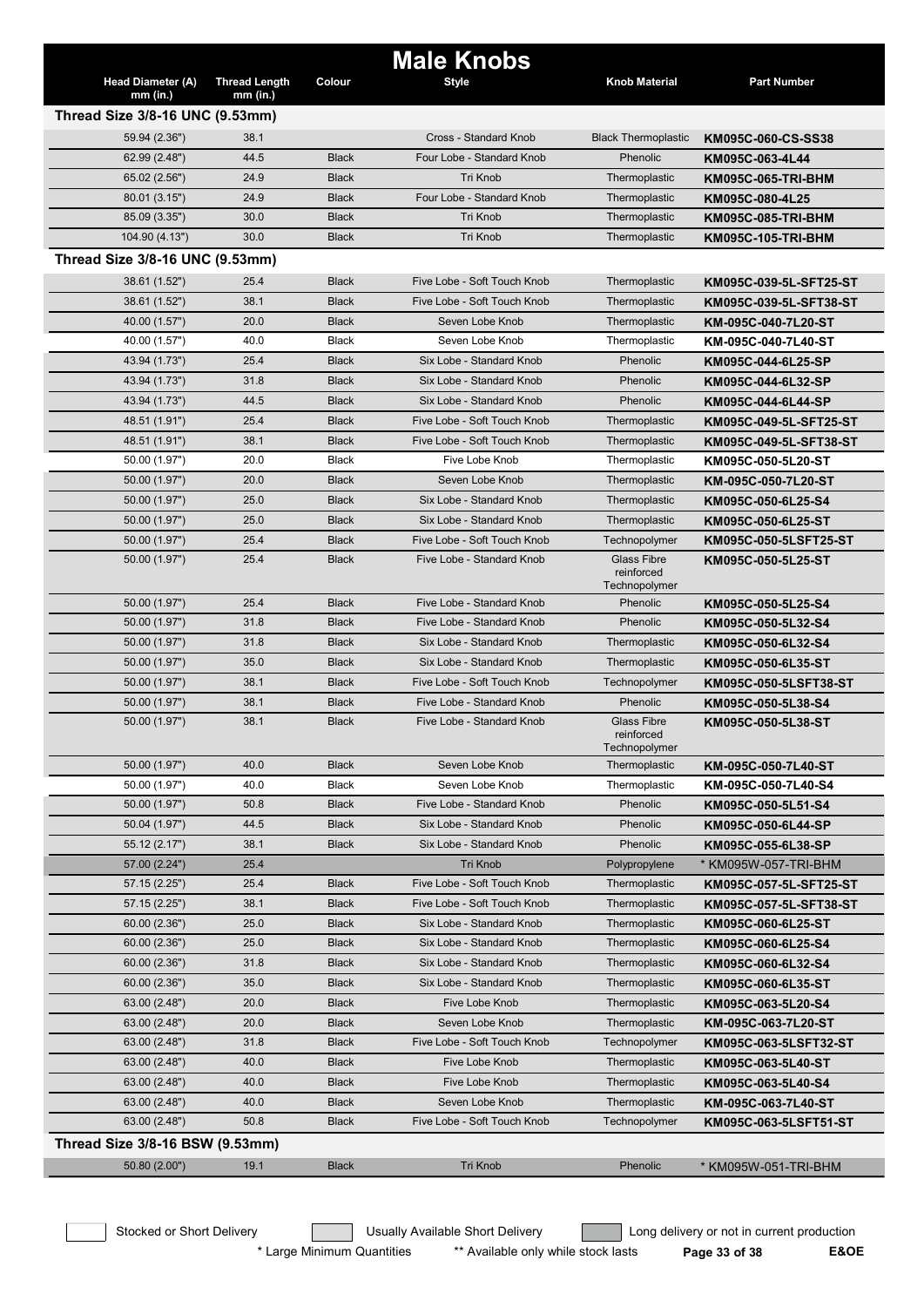|                                         |                      |              | <b>Male Knobs</b>                             |                             |                                                  |
|-----------------------------------------|----------------------|--------------|-----------------------------------------------|-----------------------------|--------------------------------------------------|
| <b>Head Diameter (A)</b>                | <b>Thread Length</b> | Colour       | <b>Style</b>                                  | <b>Knob Material</b>        | <b>Part Number</b>                               |
| $mm$ (in.)                              | mm (in.)             |              |                                               |                             |                                                  |
| Thread Size M10x1.5 (10.00mm Standard)  |                      |              |                                               |                             |                                                  |
| 40.00 (1.57")                           | 15.0                 | <b>Black</b> | Seven Lobe Knob                               | Thermoplastic               | KM-100M-040-7L15-ST                              |
| 40.00 (1.57")                           | 20.0                 | <b>Black</b> | Seven Lobe Knob                               | Thermoplastic               | KM-100M-040-7L20-ST                              |
| 40.00 (1.57")                           | 30.0                 | <b>Black</b> | Seven Lobe Knob                               | Thermoplastic               | KM-100M-040-7L30-ST                              |
| 50.00 (1.97")                           | 15.0                 | <b>Black</b> | Seven Lobe Knob                               | Thermoplastic               | KM-100M-050-7L15-ST                              |
| 50.00 (1.97")                           | 20.0                 | <b>Black</b> | Five Lobe - Standard Knob                     | Thermoplastic               | ** KM100M-050-5L20                               |
| 50.00 (1.97")                           | 20.0                 |              | Three Lobe - Safety Knob                      |                             | KM100M-050-3L-SAF20                              |
| 50.00 (1.97")                           | 30.0                 | <b>Black</b> | Five Lobe - Standard Knob                     | Phenolic                    | * KM100M-050-5L30                                |
| 50.00 (1.97")                           | 30.0                 | <b>Black</b> | Seven Lobe Knob                               | Thermoplastic               | KM-100M-050-7L30-ST                              |
| 50.00 (1.97")                           | 30.0<br>30.0         |              | <b>Star Knob</b>                              |                             | * KM100M-050-STR-PL                              |
| 50.00 (1.97")                           | 40.0                 |              | Three Lobe - Safety Knob                      |                             | KM100M-050-3L-SAF30                              |
| 50.00 (1.97")                           |                      |              | Three Lobe - Safety Knob<br>Round - Soft Knob |                             | KM100M-050-3L-SAF40                              |
| 50.00 (1.97")<br>53.00 (2.09")          | 62.0<br>20.0         |              | Star - Soft Knob                              |                             | * KM100M-050-R-SFT                               |
| 53.00 (2.09")                           | 30.0                 |              | Star - Soft Knob                              |                             | * KM100M-053-STR-SFT20<br>* KM100M-053-STR-SFT30 |
| 54.00 (2.13")                           | 30.0                 |              | Grip - Soft Knob                              |                             | * KM100M-054-GSA                                 |
| 54.00 (2.13")                           | 20.0                 |              | Grip - Soft Knob                              |                             | * KM100M-054-GSB                                 |
| 57.00 (2.24")                           | 30.0                 |              | Tri Knob                                      | Polypropylene               | ** KM100M-057-TRI-BHM                            |
| 63.00 (2.48")                           | 20.0                 | <b>Black</b> | Seven Lobe Knob                               | Thermoplastic               | KM-100M-063-7L20-ST                              |
| 63.00 (2.48")                           | 30.0                 | <b>Black</b> | Seven Lobe Knob                               | Thermoplastic               | KM-100M-063-7L30-ST                              |
| Thread Size M12x1.75 (12.00mm Standard) |                      |              |                                               |                             |                                                  |
| 50.00 (1.97")                           | 15.0                 | <b>Black</b> | Seven Lobe Knob                               | Thermoplastic               | KM-120M-050-7L15-ST                              |
| 50.00 (1.97")                           | 20.0                 | <b>Black</b> | Seven Lobe Knob                               | Thermoplastic               | KM-120M-050-7L20-ST                              |
| 50.00 (1.97")                           | 30.0                 | <b>Black</b> | Seven Lobe Knob                               | Thermoplastic               | KM-120M-050-7L30-ST                              |
| 63.00 (2.48")                           | 20.0                 | <b>Black</b> | Seven Lobe Knob                               | Thermoplastic               | KM-120M-063-7L20-ST                              |
| 63.00 (2.48")                           | 30.0                 | <b>Black</b> | Seven Lobe Knob                               | Thermoplastic               | KM-120M-063-7L30-ST                              |
| Thread Size 1/2-13 UNC (12.7mm)         |                      |              |                                               |                             |                                                  |
| 50.00 (1.97")                           | 30.0                 | <b>Black</b> | Seven Lobe Knob                               | Thermoplastic               | KM-127C-050-7L30-ST                              |
| 50.00 (1.97")                           | 60.0                 | <b>Black</b> | Seven Lobe Knob                               | Thermoplastic               | KM-127C-050-7L60-ST                              |
| 50.04 (1.97")                           | 30.0                 |              | Ball - Novo-Grip Knob                         | <b>Rubber</b>               | KM127C-050-NG                                    |
| 50.04 (1.97")                           | 38.1                 | <b>Black</b> | Four Lobe - Standard Knob                     | Phenolic                    | KM127C-050-4L38                                  |
| 50.04 (1.97")                           | 39.9                 |              | Ball - Novo-Grip Knob                         | Rubber                      | KM127C-050-NG-SS                                 |
| 50.04 (1.97")                           | 50.8                 | <b>Black</b> | Four Lobe - Standard Knob                     | Phenolic                    | KM127C-050-4L51                                  |
| 55.12 (2.17")                           | 38.1                 | <b>Black</b> | Six Lobe - Standard Knob                      | Phenolic                    | KM127C-055-6L38-SP                               |
| 55.12 (2.17")                           | 50.8                 | <b>Black</b> | Six Lobe - Standard Knob                      | Phenolic                    | KM127C-055-6L51-SP                               |
| 57.15 (2.25")                           | 25.4                 |              | Cross - Standard Knob                         | <b>Black Thermoplastic</b>  | KM127C-057-CS-PH25                               |
| 57.15 (2.25")                           | 38.1                 |              | Cross - Standard Knob                         | <b>Black Thermoplastic</b>  | KM127C-057-CS-PH38                               |
| 57.15 (2.25")                           | 50.8                 |              | Cross - Standard Knob                         | <b>Black Thermoplastic</b>  | KM127C-057-CS-PH51                               |
| 57.15 (2.25")                           | 63.5                 |              | Cross - Standard Knob                         | <b>Black Thermoplastic</b>  | KM127C-057-CS-PH64                               |
| 59.94 (2.36")                           | 24.9                 |              | Cross - Standard Knob                         | <b>Black Thermoplastic</b>  | KM127C-060-CS25                                  |
| 59.94 (2.36")                           | 24.9                 |              | Cross - Standard Knob                         | <b>Black Thermoplastic</b>  | KM127C-060-CS-SS25                               |
| 59.94 (2.36")                           | 24.9                 | <b>Black</b> | Four Lobe - Standard Knob                     | Thermoplastic               | KM127C-060-4L25                                  |
| 59.94 (2.36")                           | 35.1                 |              | Cross - Standard Knob                         | <b>Black Thermoplastic</b>  | KM127C-060-CS35                                  |
| 59.94 (2.36")                           | 38.1                 |              | Cross - Standard Knob                         | <b>Black Thermoplastic</b>  | KM127C-060-CS-SS38                               |
| 60.00 (2.36")                           | 25.0                 | <b>Black</b> | Six Lobe - Standard Knob                      | Thermoplastic               | KM127C-060-6L25-ST                               |
| 60.00 (2.36")                           | 25.0                 | <b>Black</b> | Six Lobe - Standard Knob                      | Thermoplastic               | KM127C-060-6L25-S4                               |
| 60.00 (2.36")                           | 31.8                 | <b>Black</b> | Six Lobe - Standard Knob                      | Thermoplastic               | KM127C-060-6L32-S4                               |
| 60.00 (2.36")                           | 35.0                 | <b>Black</b> | Six Lobe - Standard Knob                      | Thermoplastic               | KM127C-060-6L35-ST                               |
| 60.00 (2.36")                           | 38.1                 | <b>Black</b> | Five Lobe - Standard Knob                     | <b>Glass Fibre</b>          | KM127C-060-5L38-ST                               |
|                                         |                      |              |                                               | reinforced<br>Technopolymer |                                                  |
| 62.99 (2.48")                           | 38.1                 | <b>Black</b> | Three Lobe - Standard Knob                    | Thermoplastic               | KM127C-063-3L                                    |
| 62.99 (2.48")                           | 44.5                 | <b>Black</b> | Four Lobe - Standard Knob                     | Phenolic                    | KM127C-063-4L44                                  |
| 62.99 (2.48")                           | 50.8                 | <b>Black</b> | Six Lobe - Standard Knob                      | Phenolic                    | KM127C-063-6L51-SP                               |
| 63.00 (2.48")                           | 30.0                 | <b>Black</b> | Five Lobe Knob                                | Thermoplastic               | KM127C-063-5L30-ST                               |
| 63.00 (2.48")                           | 30.0                 | <b>Black</b> | Seven Lobe Knob                               | Thermoplastic               | KM-127C-063-7L30-ST                              |
|                                         |                      |              |                                               |                             |                                                  |

\* Large Minimum Quantities \*\* Available only while stock lasts **Page 34 of 38 E&OE**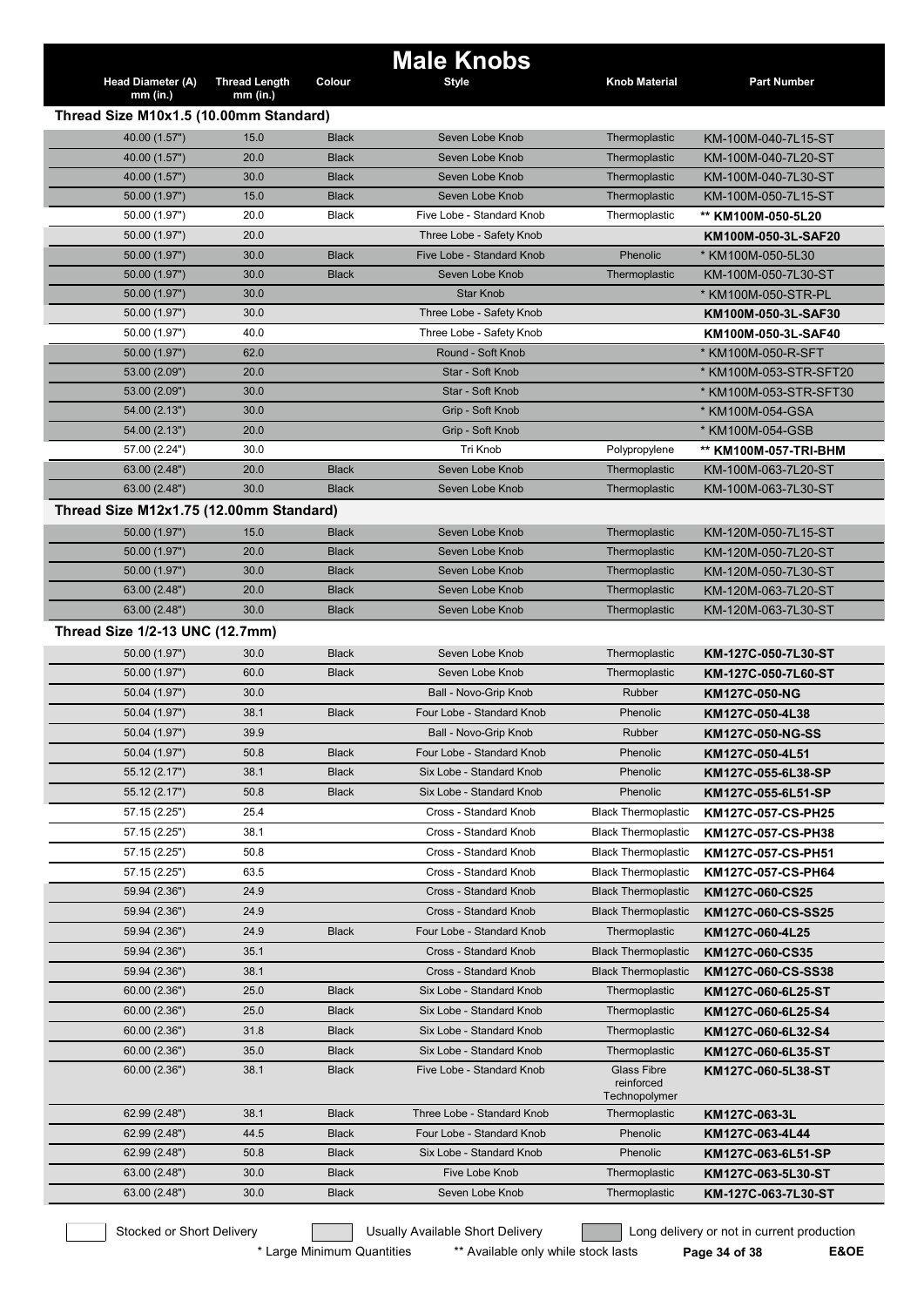|                                        |                                    |              | <b>Male Knobs</b>           |                      |                           |
|----------------------------------------|------------------------------------|--------------|-----------------------------|----------------------|---------------------------|
| <b>Head Diameter (A)</b><br>$mm$ (in.) | <b>Thread Length</b><br>$mm$ (in.) | Colour       | <b>Style</b>                | <b>Knob Material</b> | <b>Part Number</b>        |
| Thread Size 1/2-13 UNC (12.7mm)        |                                    |              |                             |                      |                           |
| 63.00 (2.48")                          | 38.1                               | <b>Black</b> | Five Lobe - Soft Touch Knob | Technopolymer        | KM127C-063-5LSFT38-ST     |
| 63.00 (2.48")                          | 60.0                               | <b>Black</b> | Five Lobe Knob              | Thermoplastic        | KM127C-063-5L60-ST        |
| 63.00 (2.48")                          | 60.0                               | <b>Black</b> | Seven Lobe Knob             | Thermoplastic        | KM-127C-063-7L60-ST       |
| 65.02 (2.56")                          | 24.9                               | <b>Black</b> | <b>Tri Knob</b>             | Thermoplastic        | * KM127C-065-TRI-BHM      |
| 66.04 (2.60")                          | 38.1                               | <b>Black</b> | Six Lobe - Standard Knob    | Phenolic             | KM127C-066-6L38-SP        |
| 66.04 (2.60")                          | 50.8                               | <b>Black</b> | Six Lobe - Standard Knob    | Phenolic             | KM127C-066-6L51-SP        |
| 80.01 (3.15")                          | 30.0                               | <b>Black</b> | Four Lobe - Standard Knob   | Thermoplastic        | KM127C-080-4L30           |
| 80.01 (3.15")                          | 35.1                               | <b>Black</b> | Four Lobe - Standard Knob   | Thermoplastic        | KM127C-080-4L35           |
| 80.01 (3.15")                          | 50.8                               | <b>Black</b> | Four Lobe - Standard Knob   | Phenolic             | KM127C-080-4L51           |
| 85.09 (3.35")                          | 30.0                               | <b>Black</b> | <b>Tri Knob</b>             | Thermoplastic        | KM127C-085-TRI-BHM        |
| 104.90 (4.13")                         | 30.0                               | <b>Black</b> | Tri Knob                    | Thermoplastic        | KM127C-105-TRI-BHM        |
| 124.97 (4.92")                         | 30.0                               | <b>Black</b> | <b>Tri Knob</b>             | Thermoplastic        | <b>KM127C-125-TRI-BHM</b> |
| Thread Size 5/8-11 UNC (15.88mm)       |                                    |              |                             |                      |                           |
| 80.01 (3.15")                          | 30.0                               | <b>Black</b> | Four Lobe - Standard Knob   | Thermoplastic        | KM159C-080-4L30           |
| 80.01 (3.15")                          | 35.1                               | <b>Black</b> | Four Lobe - Standard Knob   | Thermoplastic        | KM159C-080-4L35           |
| 104.90 (4.13")                         | 30.0                               | <b>Black</b> | <b>Tri Knob</b>             | Thermoplastic        | KM159C-105-TRI-BHM        |
| 124.97 (4.92")                         | 30.0                               | <b>Black</b> | <b>Tri Knob</b>             | Thermoplastic        | KM159C-125-TRI-BHM        |
| Thread Size M16x2 (16.00mm Standard)   |                                    |              |                             |                      |                           |
| 63.00 (2.48")                          | 30.0                               | <b>Black</b> | Seven Lobe Knob             | Thermoplastic        | KM-160M-063-7L30-ST       |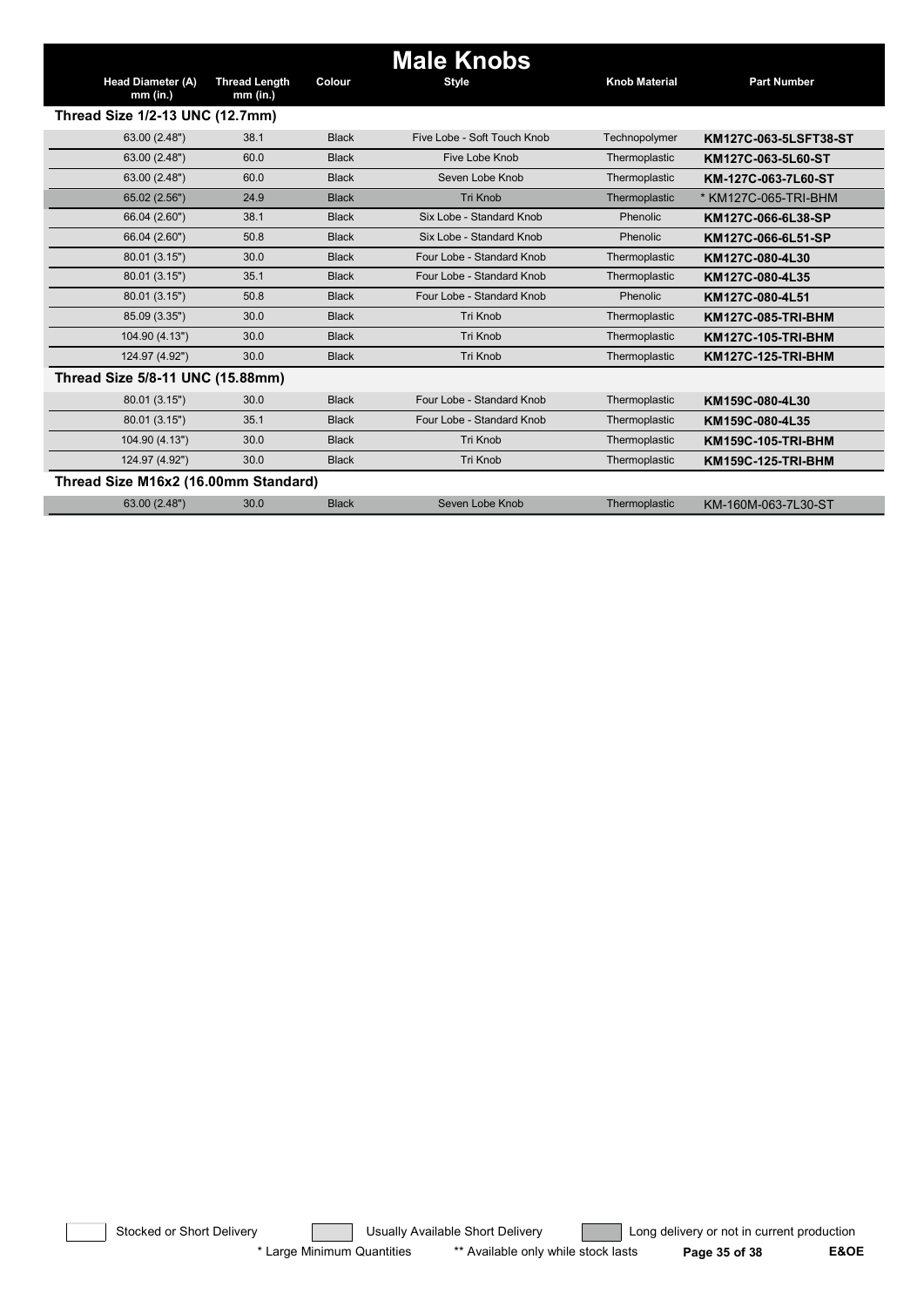|                                          |                          |                                                   | <b>Pointer Knobs</b>                 |                 |                              |
|------------------------------------------|--------------------------|---------------------------------------------------|--------------------------------------|-----------------|------------------------------|
| Height<br>$mm$ (in.)                     | <b>Thread Length</b>     | Colour                                            | <b>Style</b>                         | <b>Material</b> | <b>Part Number</b>           |
| Diameter 12.00 Spline                    |                          |                                                   |                                      |                 |                              |
| 16.00 (0.63")                            | $\blacksquare$           | <b>Black</b>                                      | Pointer - Skirted Knob               | Plastic         | * KPT-12-SK                  |
| Diameter 13.00 Spline                    |                          |                                                   |                                      |                 |                              |
| 18.00 (0.71")                            | ٠                        | Grey and Blue                                     | Pointer - 18T Spline Type Knob       | <b>Plastic</b>  | * KPT-13-18T-GB              |
| 18.00 (0.71")                            | ٠                        | Grey and Yellow                                   | Pointer - 18T Spline Type Knob       | Plastic         | * KPT-13-18T-GY              |
| 18.00 (0.71")                            | ٠                        | <b>Grey and White</b>                             | Pointer - 18T Spline Type Knob       | Plastic         | * KPT-13-18T-GW              |
| 18.00 (0.71")                            |                          | <b>Grey and Green</b>                             | Pointer - 18T Spline Type Knob       | <b>Plastic</b>  | * KPT-13-18T-GG              |
| 18.00 (0.71")                            |                          | Grey and Red                                      | Pointer - 18T Spline Type Knob       | Plastic         | * KPT-13-18T-GR              |
| Diameter 15.00 Spline                    |                          |                                                   |                                      |                 |                              |
| 14.00 (0.55")                            | $\blacksquare$           | <b>Black</b>                                      | Pointer - 18T Spline Type Knob       | <b>Plastic</b>  | * KPT-15-18T-BK              |
| Diameter 16.00 Spline                    |                          |                                                   |                                      |                 |                              |
|                                          |                          | <b>Black Anodised</b>                             | Pointer - Black Aluminium Knob       | Aluminium       | * KPT-16-ALB                 |
| 14.00 (0.55")<br>14.00 (0.55")           | ٠                        | Aluminium                                         | Pointer - Brushed Aluminium Knob     |                 | * KPT-16-ALN                 |
|                                          |                          |                                                   |                                      |                 |                              |
| Diameter 19.00 Spline                    |                          |                                                   |                                      |                 |                              |
| 19.00 (0.75")                            | 32.0                     | <b>Black with White</b><br><b>Striped Pointer</b> | Pointer - Arrow Top Knob             | Plastic         | ** KPT-19-AT                 |
| Diameter 20.00 Spline                    |                          |                                                   |                                      |                 |                              |
| 16.00 (0.63")                            |                          | <b>Black</b>                                      | Pointer - 18T Spline Type Knob       | Plastic         | * KPT-20-18T-BK              |
| 16.00 (0.63")                            |                          | <b>Black</b>                                      | Pointer - Skirted Knob               | Plastic         | * KPT-20-SK                  |
| 18.00 (0.71")                            |                          | <b>Silver and Black</b>                           | Pointer - Aluminium and Plastic Knob |                 | * KPT-20-AP                  |
| 18.00 (0.71")                            |                          | Green                                             | Pointer - Coloured Cap Knob          | <b>Plastic</b>  | * KPT-20-CC-GRN              |
| 18.00 (0.71")                            |                          | <b>Blue</b>                                       | Pointer - Coloured Cap Knob          | Plastic         | * KPT-20-CC-BLU              |
| 18.00 (0.71")                            |                          | Grey                                              | Pointer - Coloured Cap Knob          | <b>Plastic</b>  | * KPT-20-CC-GRY              |
| 18.00 (0.71")                            | ÷,                       | Red                                               | Pointer - Coloured Cap Knob          | <b>Plastic</b>  | * KPT-20-CC-RED              |
| 18.00 (0.71")                            | ٠                        | White                                             | Pointer - Coloured Cap Knob          | Plastic         | * KPT-20-CC-WHI              |
| 18.00 (0.71")                            | ٠                        | Yellow                                            | Pointer - Coloured Cap Knob          | Plastic         | * KPT-20-CC-YLW              |
| 18.00 (0.71")                            | ٠                        | <b>Black</b>                                      | Pointer - Coloured Cap Knob          | Plastic         | * KPT-20-CC-BLK              |
| Diameter 22.00 Spline                    |                          |                                                   |                                      |                 |                              |
| 14.00 (0.55")                            | ٠                        | <b>Black Anodised</b>                             | Pointer - Black Aluminium Knob       |                 | * KPT-22-ALB                 |
| 14.00 (0.55")                            |                          | Aluminium                                         | Pointer - Brushed Aluminium Knob     |                 | * KPT-22-ALN                 |
| Diameter 23.00 Spline                    |                          |                                                   |                                      |                 |                              |
| 14.00 (0.55")                            |                          | <b>Black</b>                                      | Pointer - Skirted Knob               | Plastic         | * KPT-23-SK                  |
| Diameter 24.00 Spline                    |                          |                                                   |                                      |                 |                              |
| 20.00 (0.79")                            |                          | <b>Black</b>                                      | Pointer - Skirted Knob               | Plastic         | * KPT-24-SK                  |
| Approx Base Diameter 27.00 Spline        |                          |                                                   |                                      |                 |                              |
| 15.00 (0.59")                            |                          | <b>Silver and Black</b>                           | Pointer - Aluminium and Plastic Knob | Aluminium       | * KPT-27-AP                  |
| Diameter 29.00 Spline                    |                          |                                                   |                                      |                 |                              |
| 14.00 (0.55")                            |                          | <b>Black Anodised</b>                             | Pointer - Black Aluminium Knob       | Aluminium       |                              |
| 18.00 (0.71")                            |                          | Silver / Black                                    | Pointer - Skirted - Numbered Knob    | Plastic         | * KPT-29-ALB<br>* KPT-29-SKN |
|                                          |                          |                                                   |                                      |                 |                              |
| <b>Approx Base Diameter 32.00 Spline</b> |                          |                                                   |                                      |                 |                              |
| 17.00 (0.67")                            |                          | Silver and Black                                  | Pointer - Aluminium and Plastic Knob | Aluminium       | * KPT-32-AP                  |
| Diameter 35.00 Spline                    |                          |                                                   |                                      |                 |                              |
| 19.00 (0.75")                            | $\overline{\phantom{a}}$ | <b>Black</b>                                      | Pointer - Skirted Knob               | Plastic         | ** KPT-35-SK                 |
| Diameter 36.00 Spline                    |                          |                                                   |                                      |                 |                              |
| 23.50 (0.93")                            |                          | Silver / Black                                    | Pointer - Skirted - Numbered Knob    | Plastic         | * KPT-36-SKN                 |
| <b>Approx Base Diameter 45.00 Spline</b> |                          |                                                   |                                      |                 |                              |
| 20.00 (0.79")                            | ٠                        | Silver and Black                                  | Pointer - Aluminium and Plastic Knob |                 | * KPT-45-AP                  |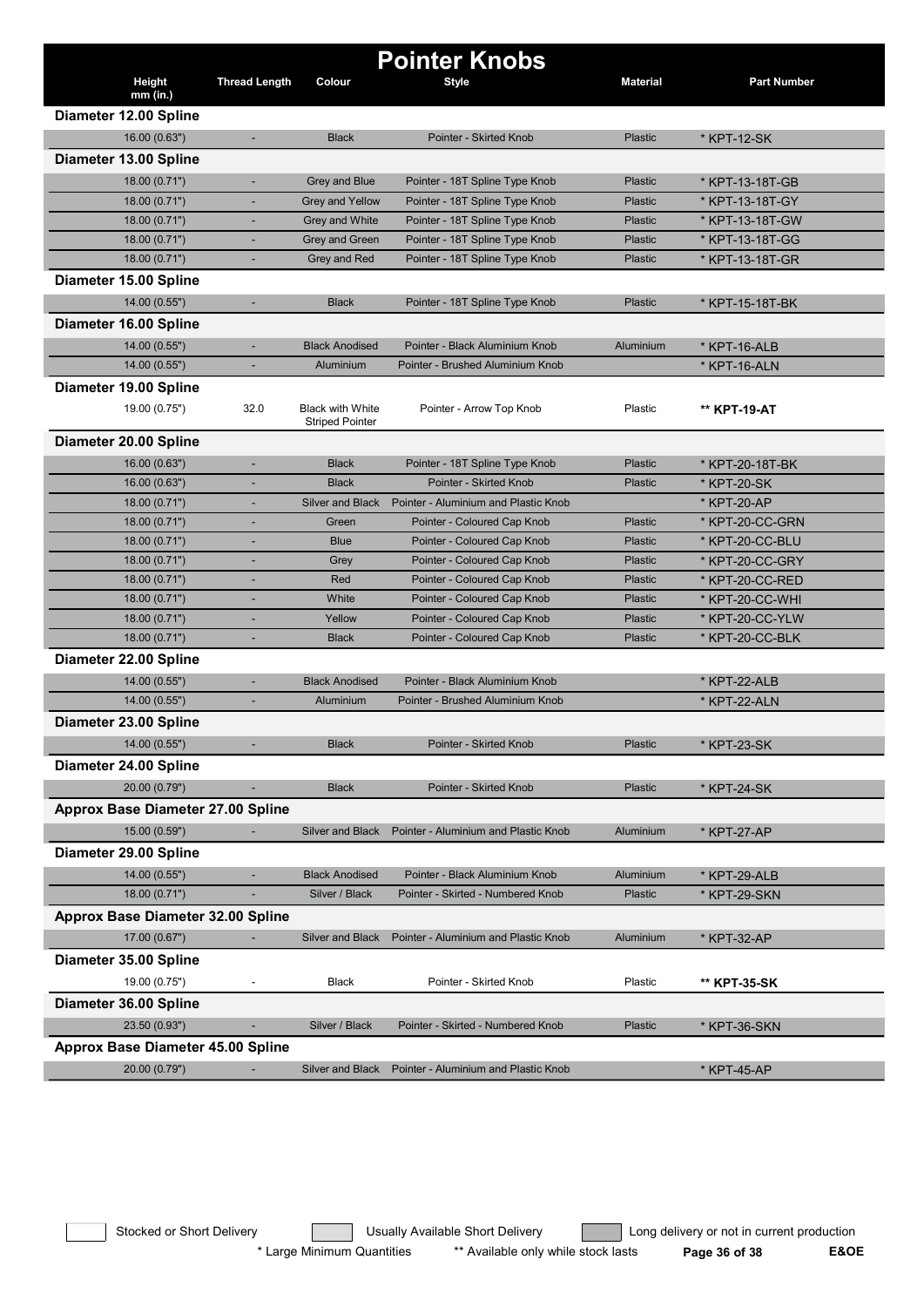#### **NOTES**

Cap Screw Knobs are designed to be pressed tightly onto the head of a standard socket head cap screw, turning the screw into a thumb screw.

Cap screw knobs are available in several different styles. Refer to the style column in the catalogue.

There is a small range of blank (unbored) 6 lobe star knobs at the end of the female threaded knobs section that youcan drill and tap to suit your own thread size.